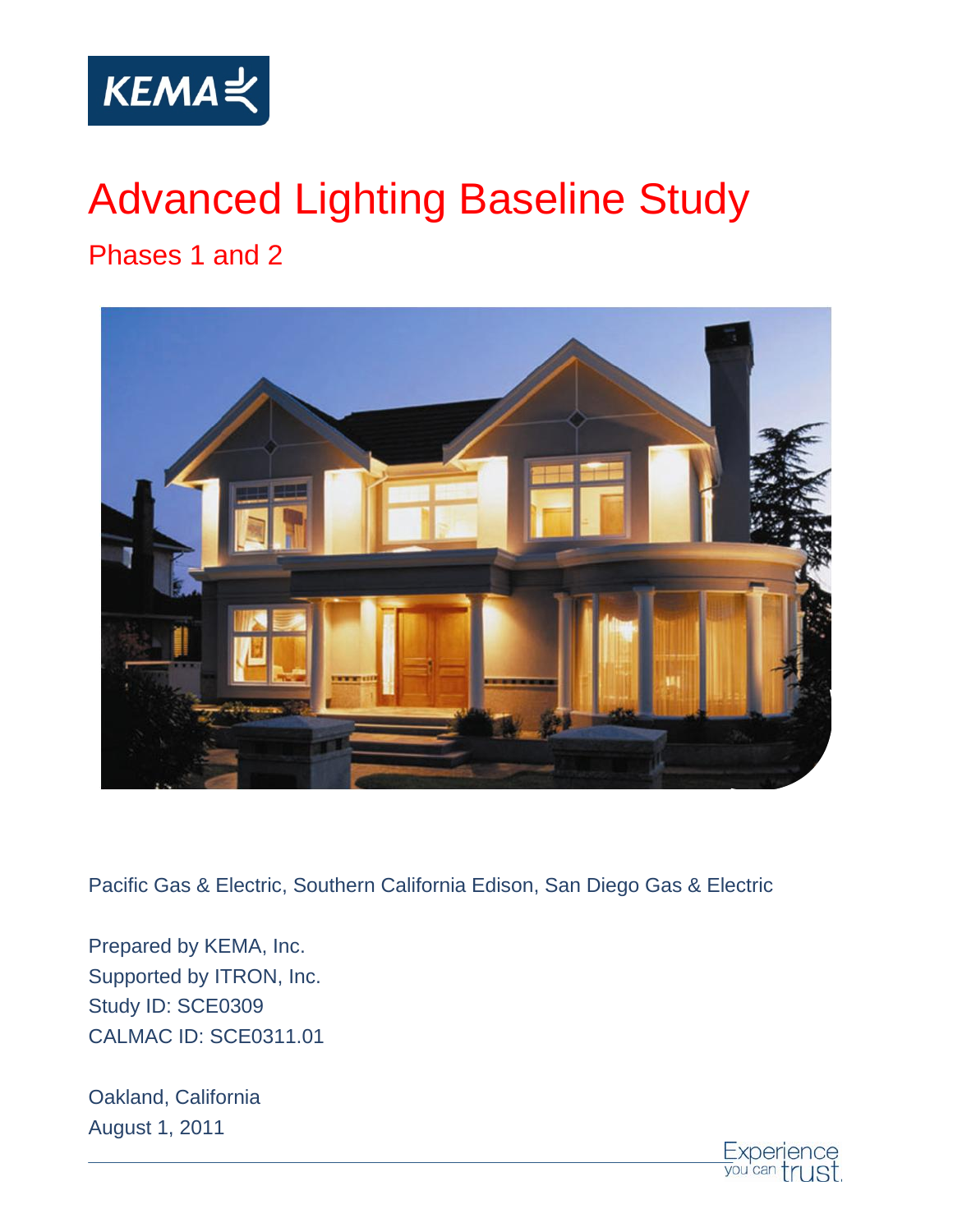#### Copyright © 2011, KEMA, Inc.

This document, and the information contained herein, is the exclusive, confidential and proprietary property of KEMA, Inc. and is protected under the trade secret and copyright laws of the U.S. and other international laws, treaties and conventions. No part of this work may be disclosed to any third party or used, reproduced or transmitted in any form or by any means, electronic or mechanical, including photocopying and recording, or by any information storage or retrieval system, without first receiving the express written permission of KEMA, Inc. Except as otherwise noted, all trademarks appearing herein are proprietary to KEMA, Inc.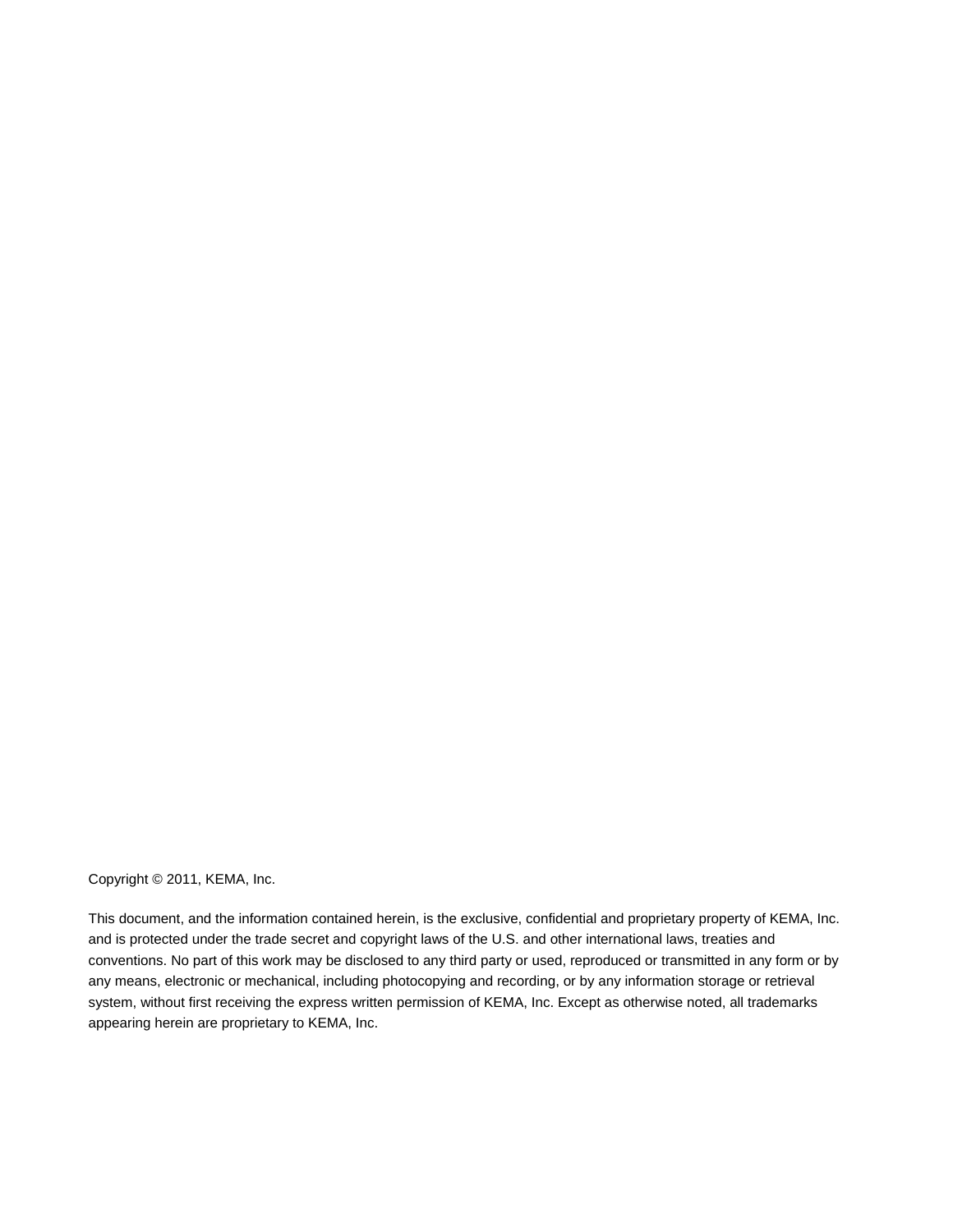

| 2.<br>2.1<br>2.2<br>3.<br>3.1<br>3.1.1<br>3.1.2<br>3.2<br>3.3<br>3.3.1<br>3.4<br>3.4.1<br>3.4.2<br>3.4.3<br>4.<br>4.1<br>4.1.1<br>4.1.2<br>4.2<br>4.2.1<br>4.2.2<br>4.3<br>4.3.1<br>4.3.2<br>4.3.3<br>4.4<br>4.4.1<br>4.4.2<br>4.4.3<br>4.4.4 | 1 <sub>1</sub> |  |  |  |  |  |  |
|-----------------------------------------------------------------------------------------------------------------------------------------------------------------------------------------------------------------------------------------------|----------------|--|--|--|--|--|--|
|                                                                                                                                                                                                                                               |                |  |  |  |  |  |  |
|                                                                                                                                                                                                                                               |                |  |  |  |  |  |  |
|                                                                                                                                                                                                                                               |                |  |  |  |  |  |  |
|                                                                                                                                                                                                                                               |                |  |  |  |  |  |  |
|                                                                                                                                                                                                                                               |                |  |  |  |  |  |  |
|                                                                                                                                                                                                                                               |                |  |  |  |  |  |  |
|                                                                                                                                                                                                                                               |                |  |  |  |  |  |  |
|                                                                                                                                                                                                                                               |                |  |  |  |  |  |  |
|                                                                                                                                                                                                                                               |                |  |  |  |  |  |  |
|                                                                                                                                                                                                                                               |                |  |  |  |  |  |  |
|                                                                                                                                                                                                                                               |                |  |  |  |  |  |  |
|                                                                                                                                                                                                                                               |                |  |  |  |  |  |  |
|                                                                                                                                                                                                                                               |                |  |  |  |  |  |  |
|                                                                                                                                                                                                                                               |                |  |  |  |  |  |  |
|                                                                                                                                                                                                                                               |                |  |  |  |  |  |  |
|                                                                                                                                                                                                                                               |                |  |  |  |  |  |  |
|                                                                                                                                                                                                                                               |                |  |  |  |  |  |  |
|                                                                                                                                                                                                                                               |                |  |  |  |  |  |  |
|                                                                                                                                                                                                                                               |                |  |  |  |  |  |  |
|                                                                                                                                                                                                                                               |                |  |  |  |  |  |  |
|                                                                                                                                                                                                                                               |                |  |  |  |  |  |  |
|                                                                                                                                                                                                                                               |                |  |  |  |  |  |  |
|                                                                                                                                                                                                                                               |                |  |  |  |  |  |  |
|                                                                                                                                                                                                                                               |                |  |  |  |  |  |  |
|                                                                                                                                                                                                                                               |                |  |  |  |  |  |  |
|                                                                                                                                                                                                                                               |                |  |  |  |  |  |  |
|                                                                                                                                                                                                                                               |                |  |  |  |  |  |  |
|                                                                                                                                                                                                                                               |                |  |  |  |  |  |  |
|                                                                                                                                                                                                                                               |                |  |  |  |  |  |  |
|                                                                                                                                                                                                                                               |                |  |  |  |  |  |  |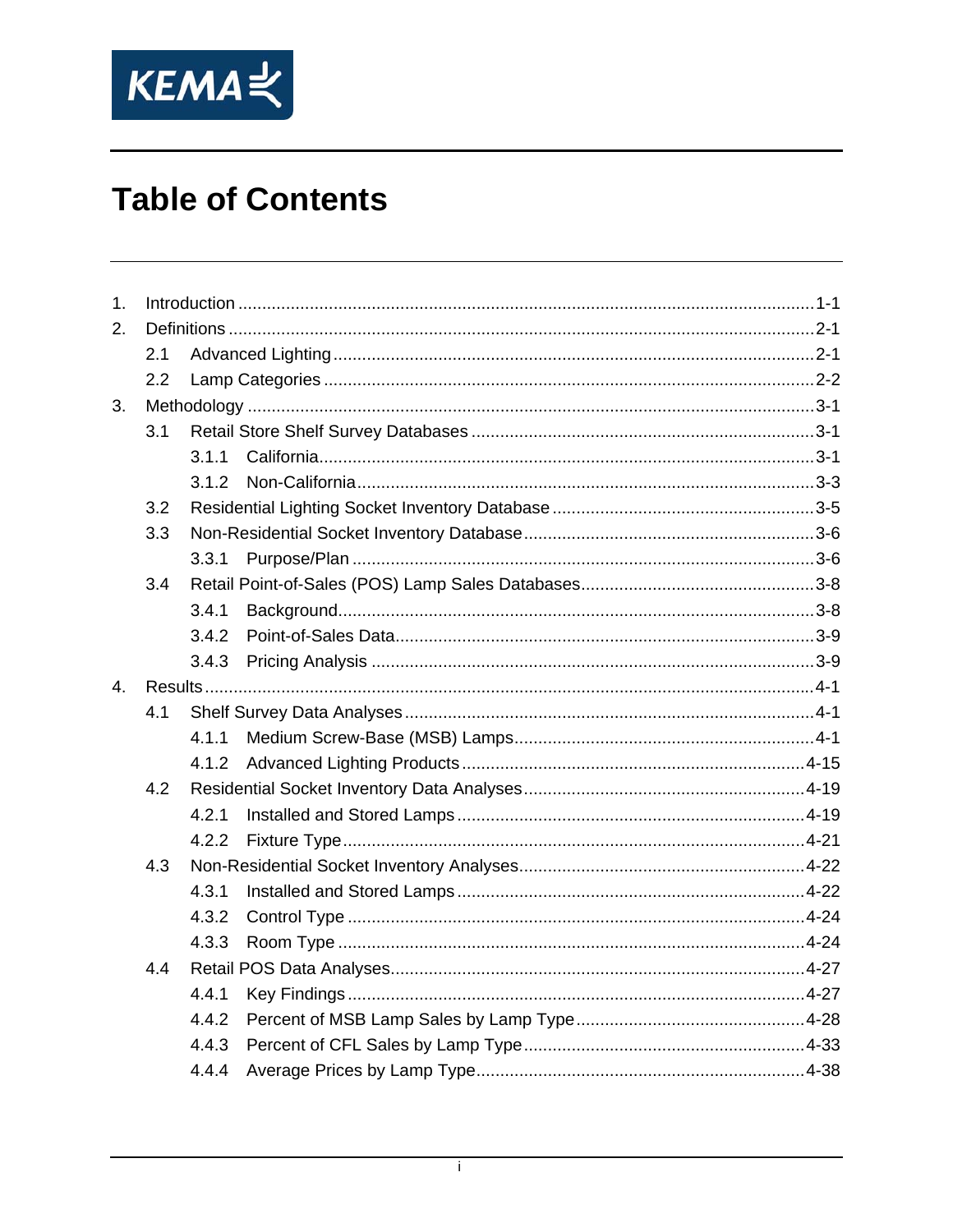

#### **List of Figures:**

| Figure 4-1 California Stores: Percent of MSB Lamps and MSB Lamp Packages by Lamp Type       |
|---------------------------------------------------------------------------------------------|
|                                                                                             |
| Figure 4-2 Non-California Stores: Percent of MSB Lamps and MSB Lamp Packages by Lamp        |
|                                                                                             |
| Figure 4-3 California Stores: Number of Advanced Lamp Models by Lamp Type and Store Type,   |
|                                                                                             |
| Figure 4-4 Percent of MSB Lamps Sold by Store Type and Year, 2008-2010 - California  4-29   |
| Figure 4-5 Percent of MSB Lamps Sold by Store Type and Year - United States4-30             |
| Figure 4-6 Percent of CFLs Sold by Lamp Type, Store Type, and Year, 2008-2010 – California  |
|                                                                                             |
| Figure 4-7 Percent of CFLs Sold by Lamp Type, Store Type, and Year, 2008-2010 – United      |
|                                                                                             |
| Figure 4-8 Average Sale Prices per Lamp Sold by Store Type and Year, 2008-2010 – California |
|                                                                                             |
| Figure 4-9 Average Sale Prices per Lamps Sold by Store Type and Year, 2008-2010 - United    |
|                                                                                             |
| Figure 4-10 Average Sale Prices per Lamps Sold by Store Type and Year, 2008-2010 -          |
|                                                                                             |
| Figure 4-11 Average Sale Prices per Lamps Sold by Store Type and Year, 2008-2010 – United   |
|                                                                                             |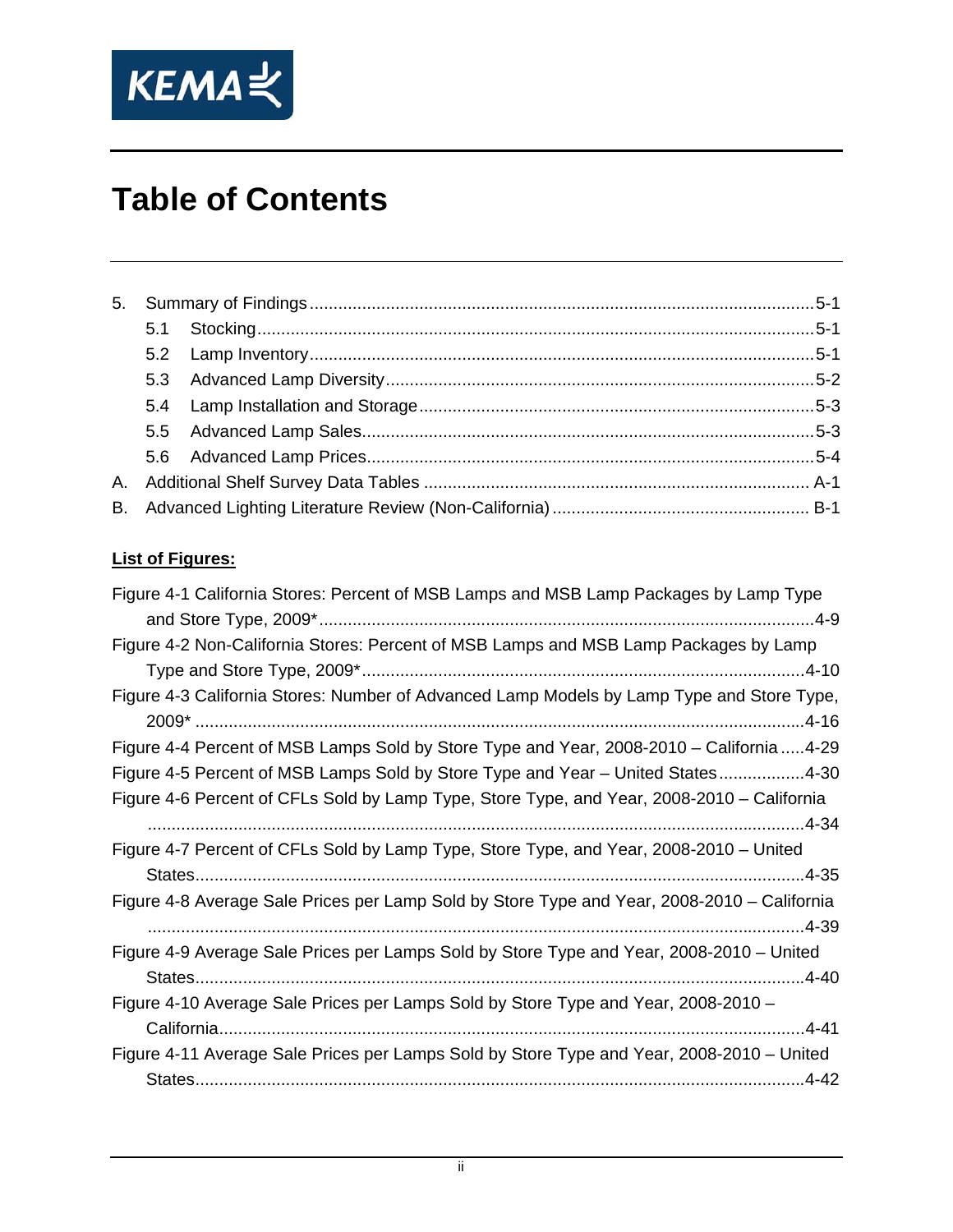

#### **List of Tables:**

| Table 1-1 Advanced Lighting Baseline Study Baseline Indicators - Phases 1 and 21-1             |
|------------------------------------------------------------------------------------------------|
|                                                                                                |
| Table 3-1 Number of Stores by Store Type - California ULP Retail Lighting Store Shelf Surveys: |
|                                                                                                |
| Table 3-2 Number of Stores by Store Type - 2009 Non-California Retail Lighting Store           |
|                                                                                                |
|                                                                                                |
| Table 4-1 Expanded California Stores: Percent of Stores Carrying MSB Lamps by Lamp Type        |
|                                                                                                |
| Table 4-2 Non-California Stores: Percent of Stores Carrying MSB Lamps by Lamp Type and         |
|                                                                                                |
| Table 4-3 California Stores: Percent of MSB Lamps by Lamp Type and Store Type, 20094-11        |
| Table 4-4 Non-California Stores: Percent of MSB Lamps by Lamp Type and Store Type, 2009 4-     |
| 12                                                                                             |
| Table 4-5 California Stores: Percent of MSB Lamp Packages by Lamp Type and Store Type,         |
|                                                                                                |
| Table 4-6 Non-California Stores: Percent of MSB Lamp Packages by Lamp Type and Store           |
|                                                                                                |
| Table 4-7 California Stores: Number of Advanced Lamp Models (All Base Types) by Advanced       |
|                                                                                                |
| Table 4-8 California Residential Saturation of Installed and Stored Lamps by Technology and    |
|                                                                                                |
| Table 4-9 California Residential Saturation of Advanced Lamps and Non-Advanced Lamps           |
|                                                                                                |
| Table 4-10 California Non-Residential Saturation of Installed and Stored Lamps by Technology   |
|                                                                                                |
| Table 4-11 California Non-Residential Saturation of Advanced Lamps and Non-Advanced            |
|                                                                                                |
| Table 4-12 California non-Residential Saturation of Advanced Lamps and Basic CFLs by           |
|                                                                                                |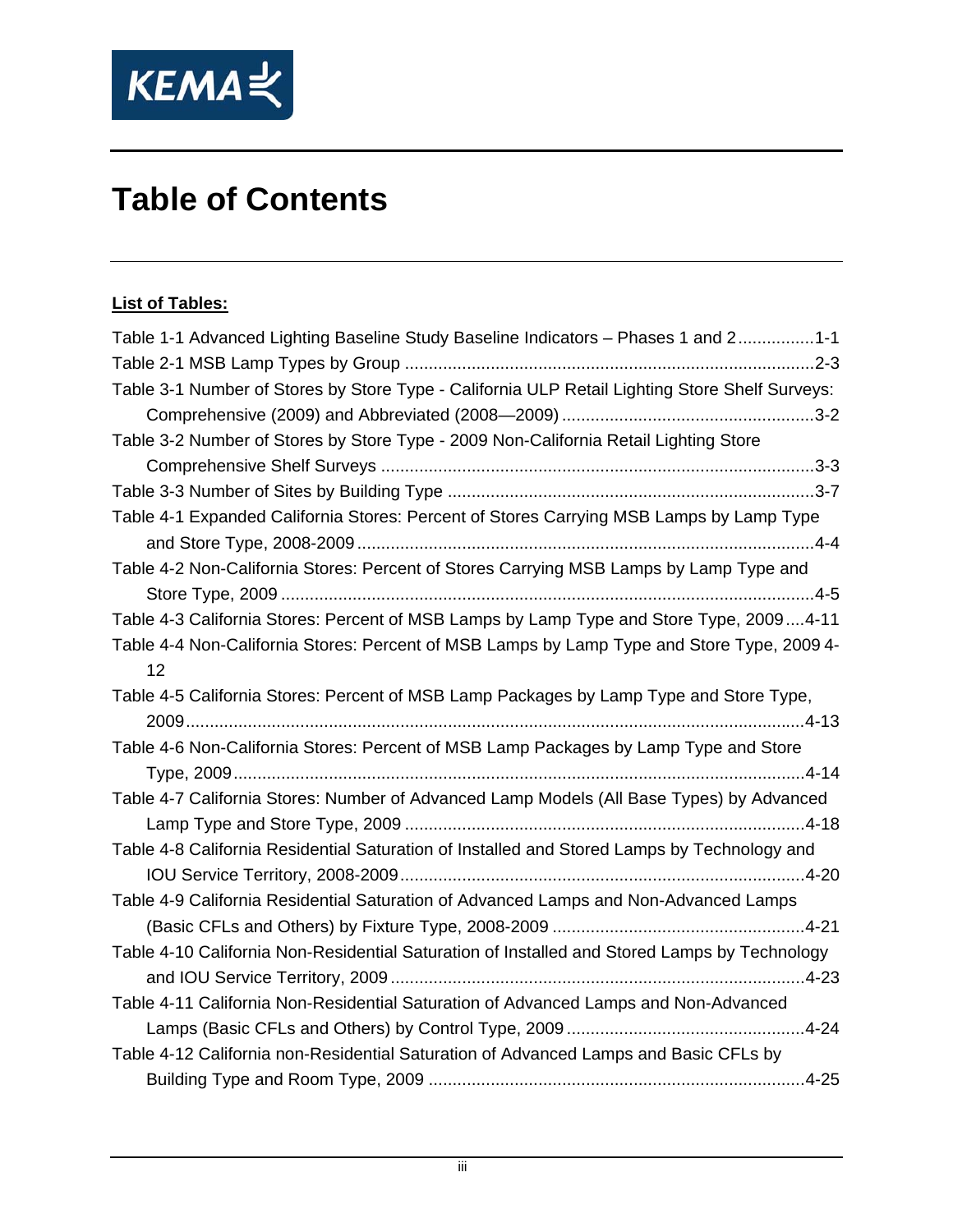

| Table 4-13 Percent of MSB Lamps Sold by Lamp Type, Store Type and Year, 2008-2010 -        |
|--------------------------------------------------------------------------------------------|
|                                                                                            |
| Table 4-14 Percent of MSB Lamps Sold by Lamp Type, Store Type and Year, 2008-2010 -        |
|                                                                                            |
| Table 4-15 Percent of CFLs Sold by Lamp Type, Store Type, and Year, 2008-2010 – California |
|                                                                                            |
| Table 4-16 Percent of CFLs Sold by Lamp Type, Store Type, and Year, 2008-2010 – United     |
|                                                                                            |
| Table 4-17 Average Sale Prices per Lamps Sold by Store Type and Year, 2008-2010 -          |
|                                                                                            |
| Table 4-18 Average Sale Prices per Lamps Sold by Store Type and Year, 2008-2010 – United   |
|                                                                                            |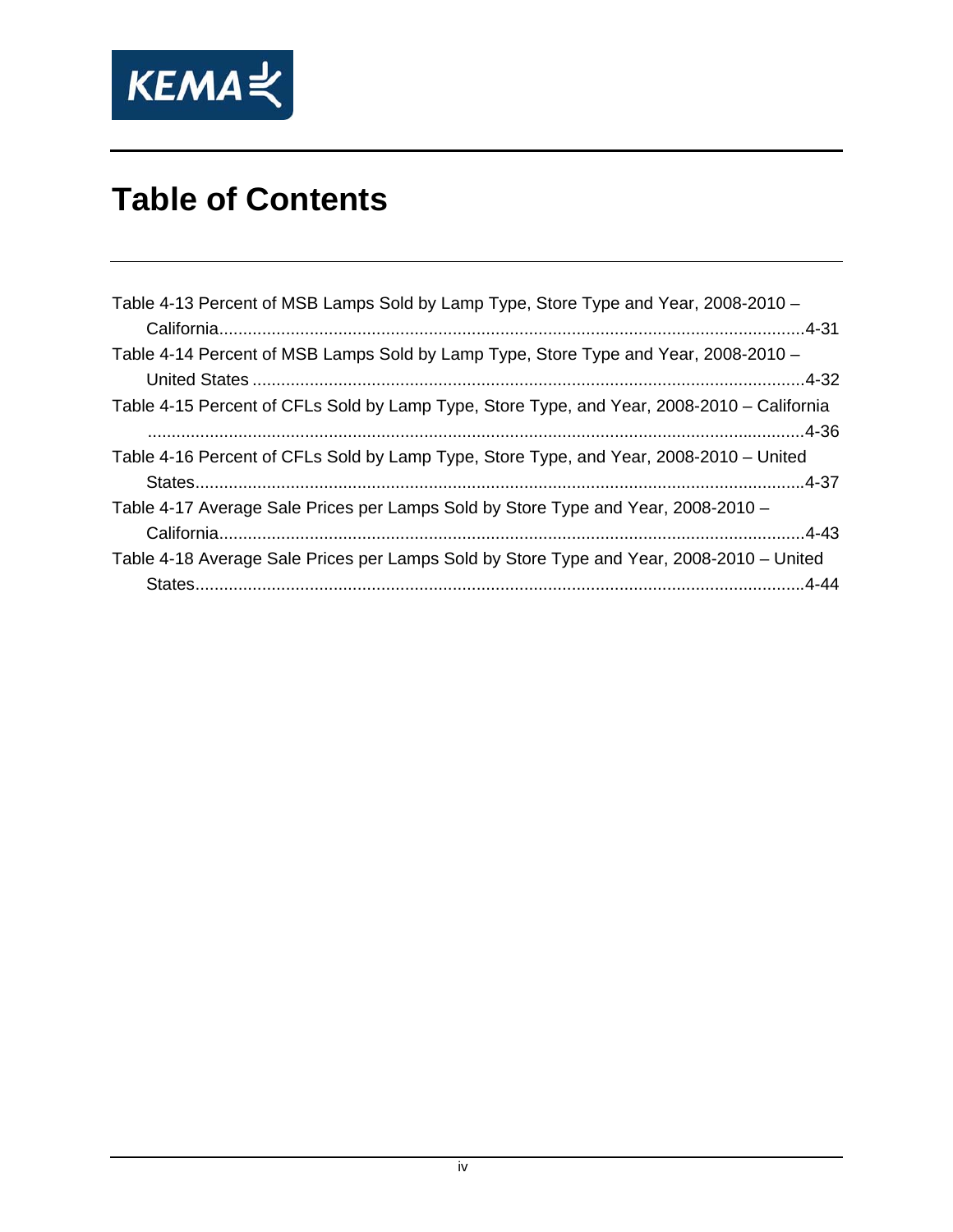<span id="page-6-0"></span>

## **1. Introduction**

The purpose of the Advanced Lighting Baseline Study is to provide baseline data for key advanced lighting market indicators. These data will enable tracking of market progress during the 2010-2012 energy-efficiency program period and beyond.

The study involves two phases:

- **Phase 1**, which involves mining and analyzing available data from recent impact and process evaluation studies to yield information on retail store stocking and pricing of advanced lamps as well as the proportion of installed and stored lamps in California households that are advanced lamps; and
- **Phase 2,** which involves research into advanced lamp sales in California and the U.S. as a whole, non-residential installations in California, advanced lamp stocking outside of California, and a literature review of recent research conducted on advanced lamp markets outside of California.

The California Public Utilities Commission (CPUC) has provided approval for California's investor-owned electric utilities (IOU) – Pacific Gas & Electric (PG&E), Southern California Edison (SCE), San Diego Gas & Electric (SDG&E) – to conduct both study phases. The study was designed to address the key baseline indicators shown in [Table 1-1](#page-6-1).

<span id="page-6-1"></span>

| <b>Residential Advanced Lighting Baseline Indicator</b>                      | <b>Data Source</b>                                     |  |  |
|------------------------------------------------------------------------------|--------------------------------------------------------|--|--|
| <b>Phase 1</b>                                                               |                                                        |  |  |
| Availability, stocking of advanced lamps                                     | 2009 California shelf survey data                      |  |  |
| Estimated average prices for advanced lamps                                  | 2009 California shelf survey data                      |  |  |
| % of household sockets filled w/advanced lamps                               | 2008-2009 socket inventory data                        |  |  |
| % of lamps in storage that are advanced lamps                                | 2008-2009 socket inventory data                        |  |  |
| <b>Phase 2</b>                                                               |                                                        |  |  |
| % of 2008-2009 lamp sales for which advanced lamps account                   | 2008-2009 ACNielsen, Activant data                     |  |  |
| Prices for advanced lamps (drug, grocery, hardware channels)                 | 2008-2009 ACNielsen, Activant data                     |  |  |
| Availability, stocking of advanced lamps outside of California               | Data from the 2010 California CFL Market Effects study |  |  |
| % of CFLs installed in small commercial applications that are advanced lamps | 2006-2008 Upstream Nonresidential CFL Data             |  |  |

**Table 1-1 Advanced Lighting Baseline Study Baseline Indicators – Phases 1 and 2**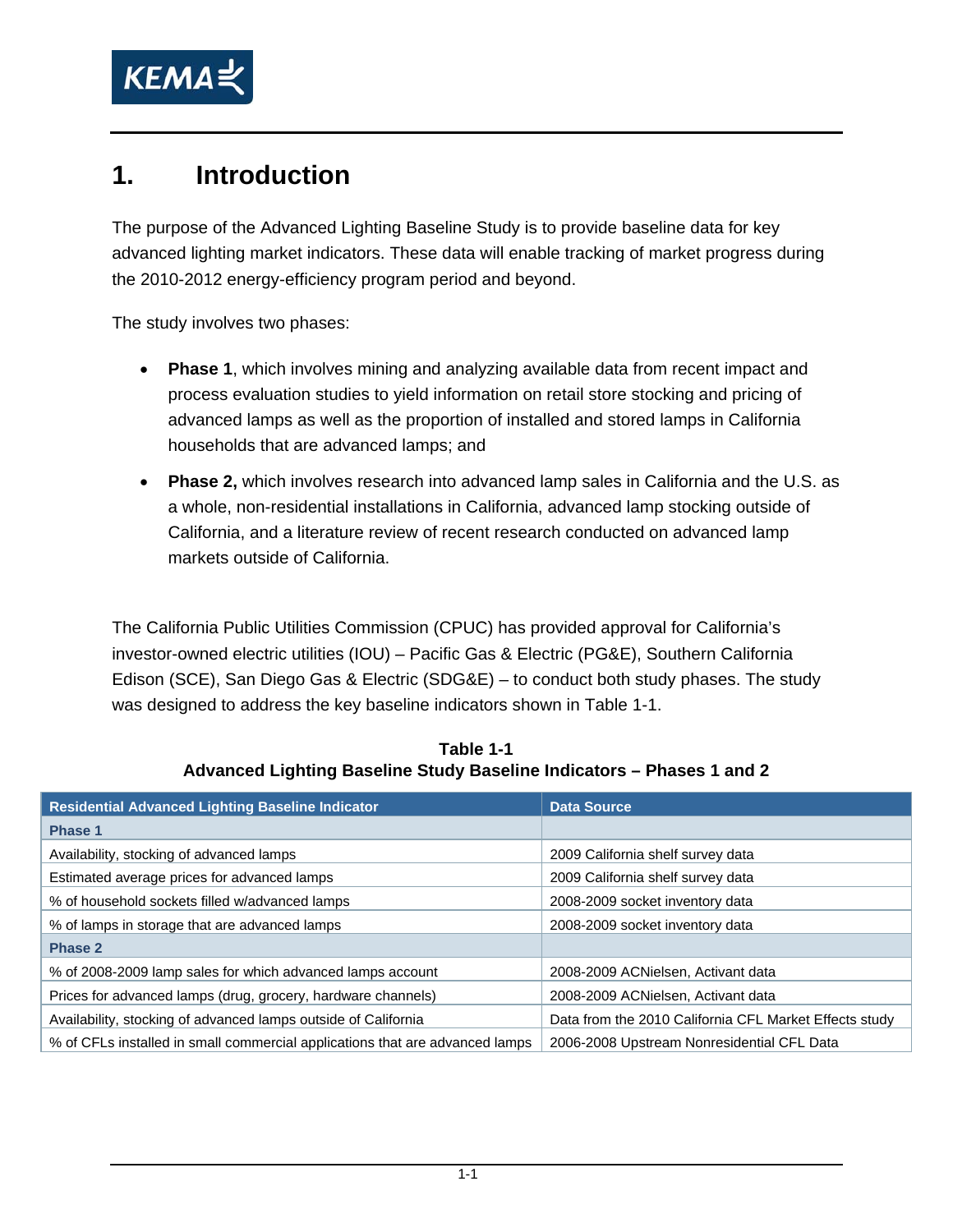

In this report, we provide results from both phases of the study (Phase 1 and Phase 2). The report begins with the definition of the term "advanced lighting" and the other various lamp categories used in the report, then moves into a discussion of the methods employed in analyzing data from the key data sources analyzed in support of this study. It then provides results on advanced lamp stocking, installation and pricing from both within California and outside of California. The memo closes with a summary of findings.

Appendix A provides additional details on the shelf survey findings. Appendix B provides a summary of a high-level level literature review conducted to assess whether any additional comparable non-California data are available for comparison with California data.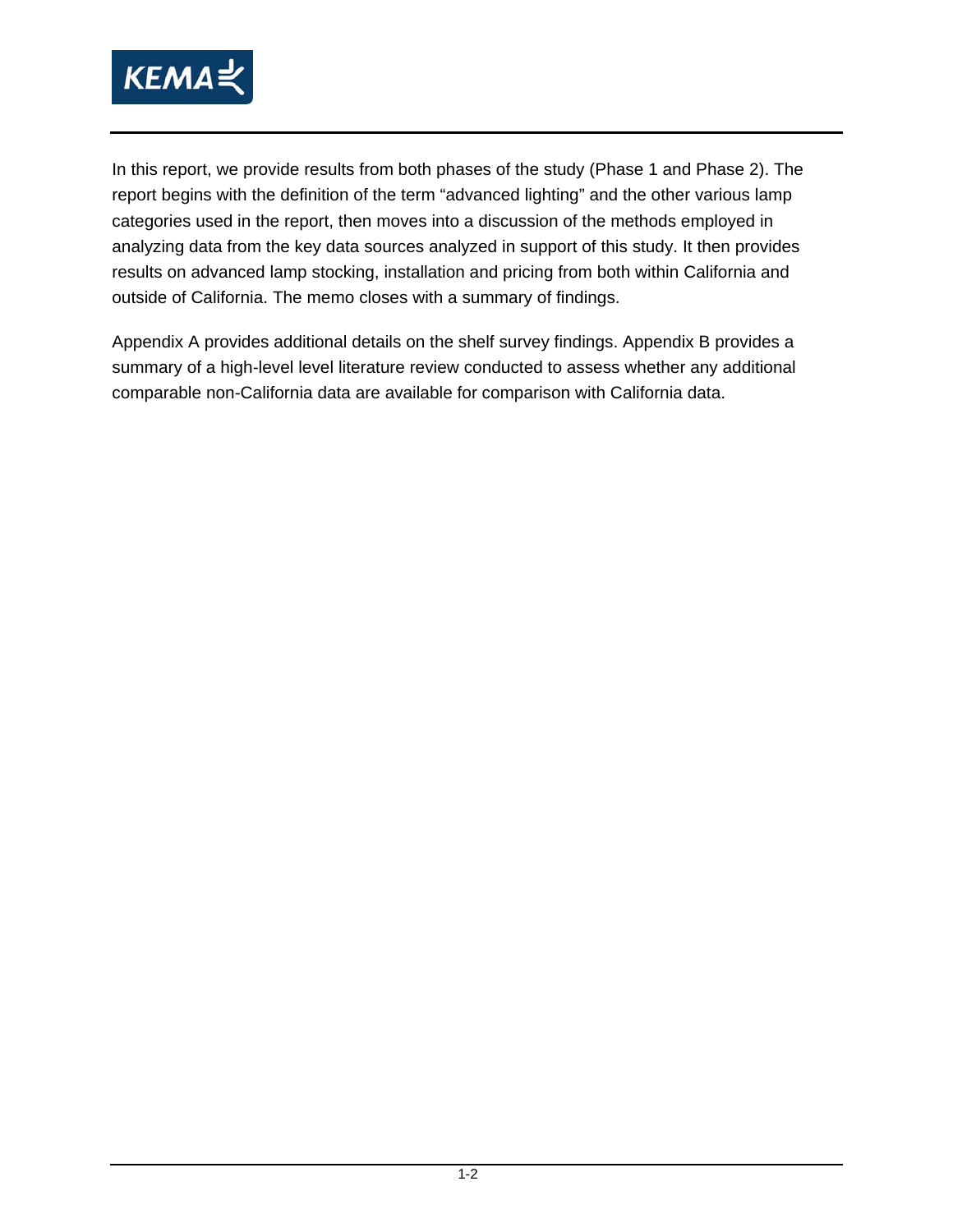<span id="page-8-0"></span>

## <span id="page-8-3"></span>**2. Definitions**

This section provides the definition of "advanced lighting" used in the report as well as definitions of lamp categories and lamp types mentioned throughout the report.

## **2.1 Advanced Lighting**

In its description of the Advanced Consumer Lighting Program, the California Public Utilities Commission (CPUC) stated, "this program targets lighting products other than standard, screwin CFLs of less than 30 watts, including dimmable, three-way, and specialty CFLs, so-called "super" CFLs, light emitting diodes (LEDs), halogen, and other lighting products."[1](#page-8-1)

For the purpose of guiding this baseline research, in April 2010 we asked the California IOUs to provide a list of lighting products that they would put under the category of residential "advanced lighting." The list agreed upon by the IOUs included:

- 3-way CFLs;
- A-shaped CFLs;
- Bare & covered dimmable CFLs;
- Bare spiral CFLs greater than 30 watts<sup>[2](#page-8-2)</sup>;
- Candelabra CFLs;
- Dimmable reflector CFLs;
- Globe CFLs;
- GU-24 products;
- Halogens that are compliant with new legislation (must meet AB1109 standards reflected in California's Title 20 Equipment Code);
- Advanced incandescent lamps;
- Indoor and outdoor fluorescent fixtures;
- LED lamps;

-

• LED fixtures; and

<sup>1</sup> California Public Utilities Commission, Decision Approving 2010 To 2012 Energy Efficiency Portfolios and Budgets, Decision 09-09-047 (Issued 9/24/2009). It should be noted that the entities that working on developing the "super CFL" have decided to rename the product an "enhanced lamp" to make it more technologically neutral.

<span id="page-8-2"></span><span id="page-8-1"></span> $2$  Note that the draft results from Phase 1 of this study categorized 30 Watt non-dimmable single wattage spiral style CFLs as "advanced lamps." Further discussion with IOU representatives lead to reclassification of these lamp types as basic (i.e., not advanced lamps).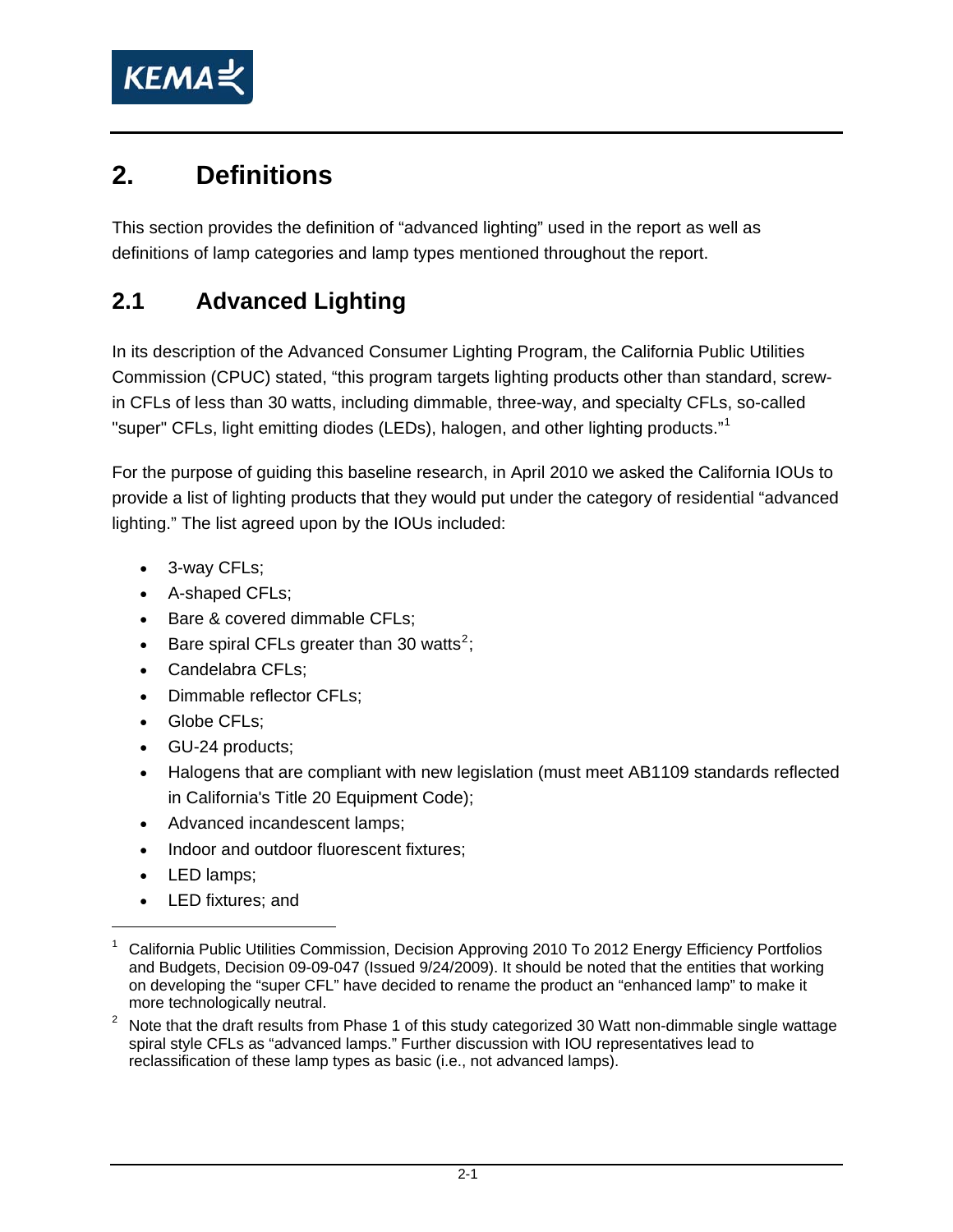<span id="page-9-0"></span>

Reflector CFLs.

For the purposes of this report, we refer to the above lamp types as "advanced lamps." We refer to all other residential lamp types as "non-advanced" lamps. We further subdivide these categories (as described in section [2.2](#page-9-1) below) and use them consistently throughout this report regardless of the data source.

## <span id="page-9-1"></span>**2.2 Lamp Categories**

Many of the tables in this report present data on medium screw-base (MSB) lamps. MSB lamps include numerous discrete MSB lamp classifications (such as "high-wattage tube CFL" and "tube CFL") and as such, a unique lamp cannot be placed into more than one lamp category; for instance, a lamp cannot be classified in both "high-wattage tube" and "tube" categories, but must be in either one category or the other. These discrete MSB lamp classifications are collapsed into six major MSB lamp groups:

- (1) High-wattage CFLs, which are CFLs that are greater than 30 watts;
- (2) Specialty CFLs: Dimmable, which include all dimmable CFLs;
- (3) Specialty CFLs: 3-way, which include all 3-way CFLs,
- (4) Other advanced MSB CFLs, which include non-dimmable, single wattage CFLs that are less than or equal to 30 watts that are not basic spiral CFLs (e.g., single-wattage nondimmable reflector CFLs that are less than or equal to 30 watts);
- (5) LEDs, which includes light-emitting diode (LED) lamps; and
- (6) Non-Advanced Lamp Types, which includes:
	- *Basic CFLs*: non-dimmable, single wattage spiral CFLs that are less than or equal to 30 watts;
	- *Incandescent lamps*; and
	- *Other lamp types*, which includes ceramic metal halide and cold cathode lamps.

Lamps in the first five groups above are all considered advanced lamps, while the sixth group ("non-advanced lamp types") includes all non-advanced lamps. [Table 2-1](#page-10-1) below provides more details on the lamp types included in each of the six lamp groups described above.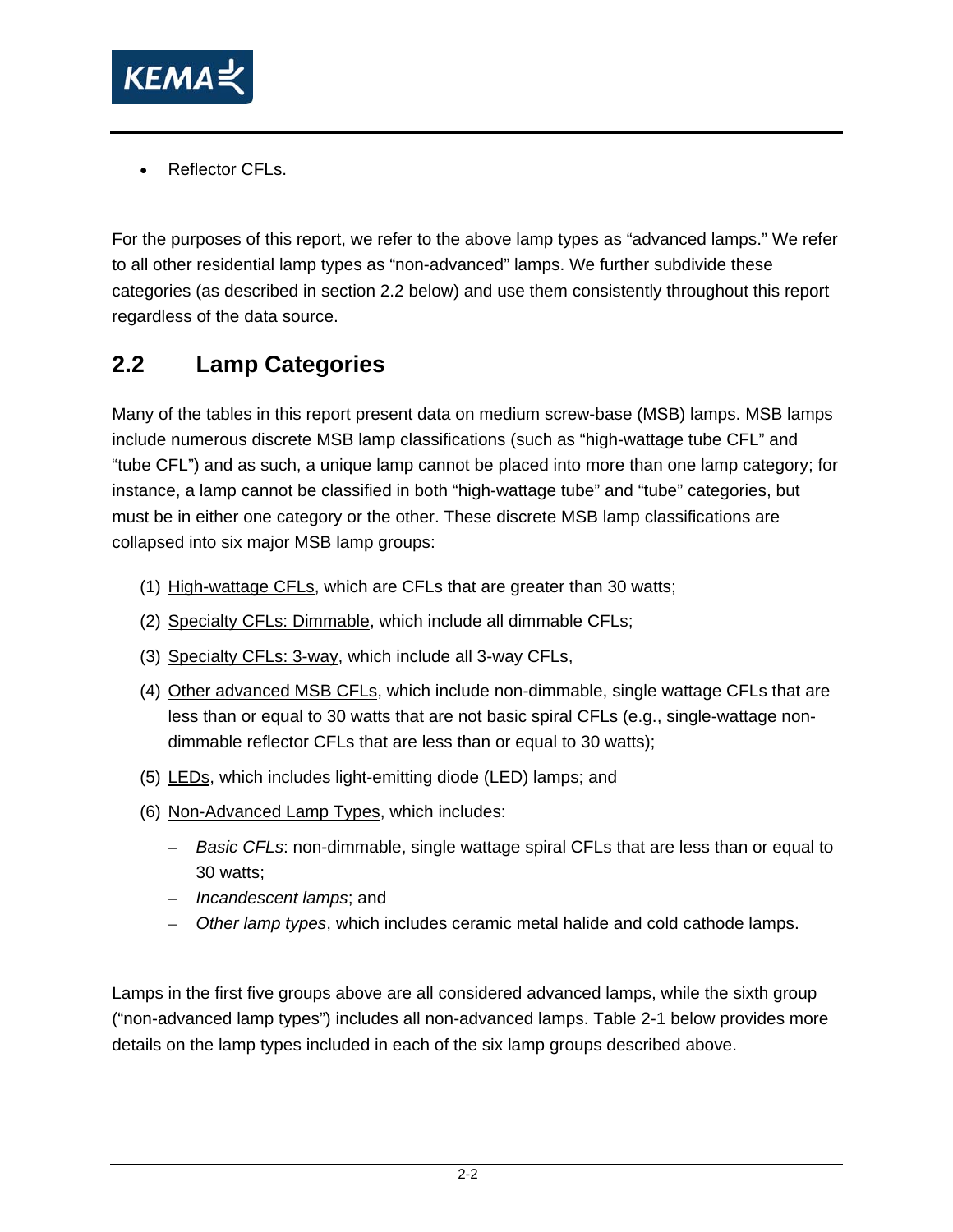<span id="page-10-1"></span><span id="page-10-0"></span>

| <b>MSB Lamp Group</b>                  | <b>MSB Lamp Types</b>        |
|----------------------------------------|------------------------------|
| 1. High-wattage CFLs (>30 Watts)       | High-wattage spiral          |
|                                        | High-wattage tube            |
|                                        | High-wattage reflector/flood |
| 2. Specialty CFLs: dimmable            | Dimmable spiral              |
|                                        | Dimmable reflector/flood     |
| 3. Specialty CFLs: 3-way               | 3-way spiral (all wattages)  |
| 4. Other advanced MSB CFLs (≤30 Watts) | Reflector/flood              |
|                                        | A-lamp                       |
|                                        | Globe                        |
|                                        | Candelabra (MSB)             |
|                                        | Tube                         |
|                                        | <b>Bug Light</b>             |
| 5. LEDs                                | LED                          |
| 6. Non-advanced lamps                  | Halogen                      |
|                                        | Basic CFLs (≤30 Watts)       |
|                                        | Incandescent                 |
|                                        | Other lamp types             |

**Table 2-1 MSB Lamp Types by Group** 

Other tables in the report focus exclusively on advanced lamps (rather than all MSB lamps). These tables include the MSB advanced lamp categories above – high-wattage CFLs; specialty CFLs: dimmable; specialty CFLs: 3-way; other advanced MSB CFLs; and LEDs – as well as advanced lamps with other (non-MSB) base types, including:

- Small-Base (Candelabra-Base) CFLs, which includes all CFLs with a small (rather than medium) screw base;
- GU-24 Base CFLs, which are an advanced style of pin-based CFLs designed to fit into a standard Edison socket (note that this does not include standard pin-based CFLs); and
- Other Base CFLs, which includes GX23 base, GX24 base, and Small-Base CFLs sold with Medium Screw-Base adaptors in the same package.

Finally, in some of the report figures, we group advanced lamps into one category and split the non-advanced lamp category into other categories (typically basic CFLs versus other nonadvanced lamps) or other groupings. All of these different groupings are intended to illustrate different facets of the advanced and non-advanced lamp markets.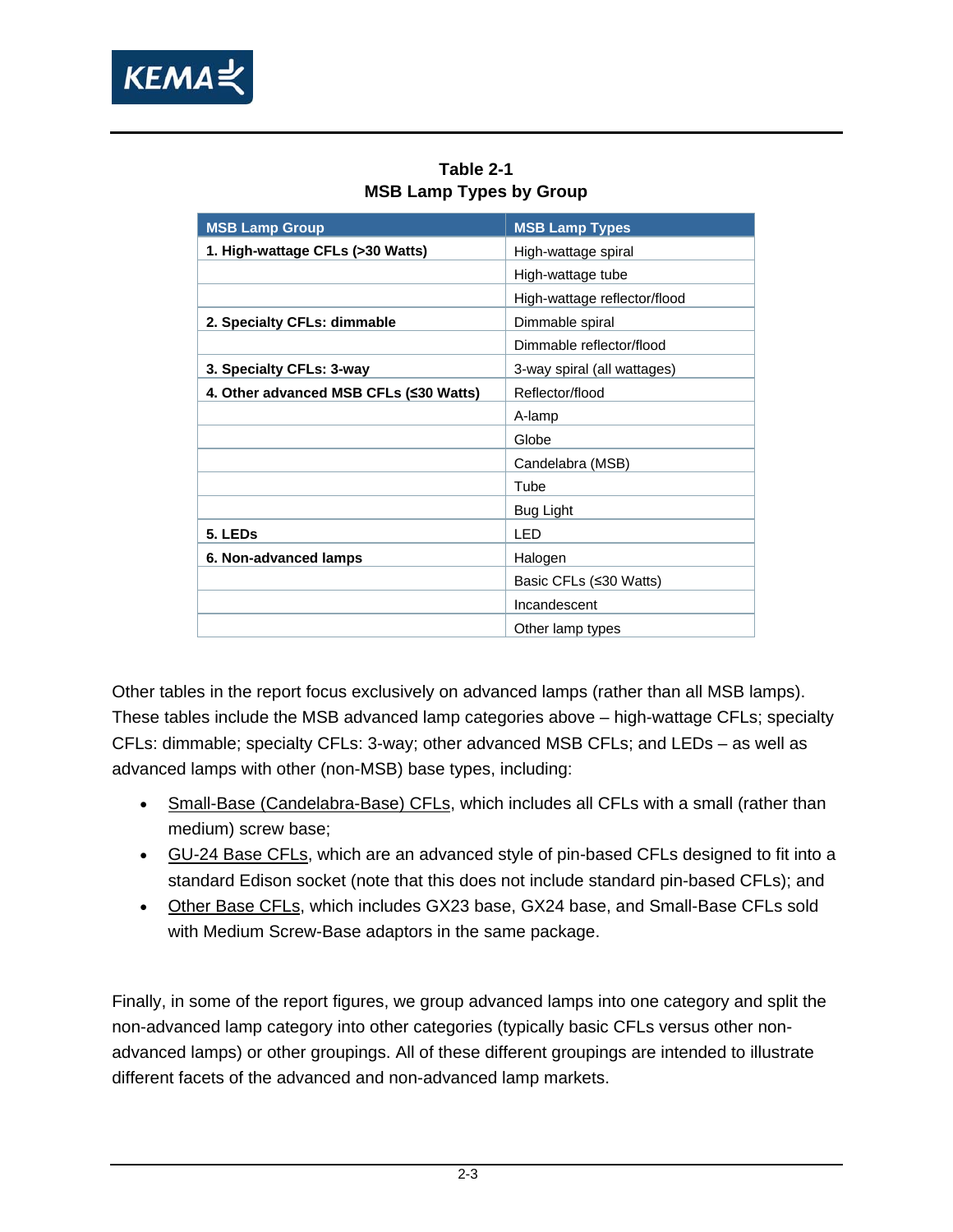<span id="page-11-0"></span>

## **3. Methodology**

This report draws on data from key datasets produced as part of the 2006-2008 Upstream Lighting Program (ULP) Evaluation<sup>[3](#page-11-1)</sup> (the California retail store shelf survey database and lighting socket inventory database), the California CFL Market Effects Study<sup>[4](#page-11-2)</sup> (the non-California retail store shelf survey database), the Small Commercial Contract Group Direct Impact Evaluation Report<sup>[5](#page-11-3)</sup> (nonresidential inventory database), and primary Point-of-Sales (POS) data from two sources. Below we provide brief descriptions of these databases and describe the methods used to analyze these data in support of the Advanced Lighting Baseline Study.

## <span id="page-11-5"></span>**3.1 Retail Store Shelf Survey Databases**

This study compares data from California and non-California retail store shelf surveys.

### **3.1.1 California**

 $\overline{a}$ 

As part of the 2006-2008 California ULP process and impact evaluations, field researchers conducted 48 complete inventories (shelf surveys) of lighting products on California store shelves in April and May of 2009.<sup>[6](#page-11-4)</sup> Researchers conducted these surveys in a variety of retail stores and collected detailed information on product characteristics and prices for both advanced and non-advanced lamps. There are a total of seven store types represented in this study, including discount, drug, grocery, hardware, large home improvement, mass merchandise, and membership stores.

<span id="page-11-1"></span><sup>&</sup>lt;sup>3</sup> KEMA Inc.; PA Consulting Group; Jai J. Mitchell Analytics; The Cadmus Group; Itron, Inc., 2010. Final Evaluation Report: Upstream Lighting Program. Prepared for the CPUC Energy Division. Study ID: CPU0015.01. February 8, 2010.

<span id="page-11-2"></span><sup>&</sup>lt;sup>4</sup> The Cadmus Group; Nexus Market Research, Inc.; A. Goett Consulting; Itron, Inc.; and KEMA Inc., 2010. Compact Fluorescent Lamps Market Effects Final Report. Prepared for the CPUC Energy Division. Study ID: CPU0032.01. April 12, 2010.

<span id="page-11-3"></span><sup>&</sup>lt;sup>5</sup> Itron, Inc.; Summit Blue; KEMA Inc.; ECONorthwest; PA Consulting Group; and Robert Thomas Brown Co., 2010. Small Commercial Contract Group Direct Impact Evaluation Report. Prepared for the CPUC Energy Division. Study ID: CPU0019.01. February 9, 2010.

<span id="page-11-4"></span><sup>6</sup> These 48 stores were part of a larger sample of store shelf surveys conducted in 2008 and 2009, but earlier shelf surveys did not inventory the full range of advanced lighting products needed for this baseline study. The shelf surveys were designed to collect data for a variety of impact evaluation objectives and the advanced baseline study was not one of these, since it was conceived after the shelf survey data had already been collected. However, we have included the larger sample of 326 stores for a discussion on the percent of stores carrying medium-screw base lamps in section 4.1.1.1 below.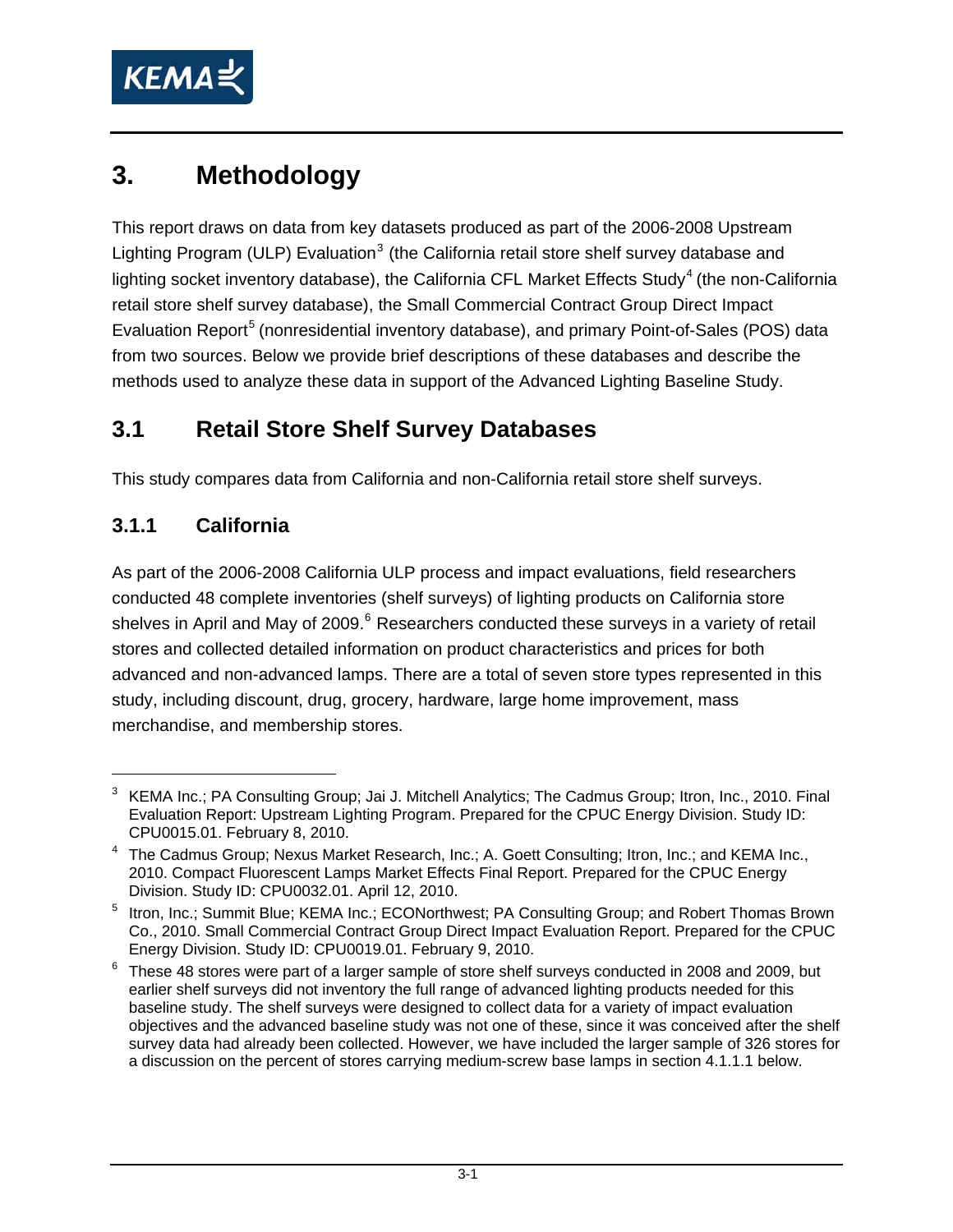<span id="page-12-0"></span>

The California comprehensive shelf survey database has lamp inventories for 48 stores and contains over 5.800 records.<sup>[7](#page-12-1)</sup> Each record includes key information such as the store type, store name, investor-owned utility (IOU) territory, address, city, and zip code in which the lamps were found as well as the model number, lamp type, base type, lamp shape, manufacturer, wattage, and number of lamps in each package. Additionally, field staff recorded the number of packages, whether or not the lamps are 3-way or dimmable, and the price for each package of lamps.<sup>[8](#page-12-2)</sup> Field staff recorded these data across seven store types for these comprehensive shelf surveys (see [Table 3-1](#page-12-3) below).

In addition to the complete inventories conducted in these 48 stores (i.e., inventories including counts of lamps and lamp packages), researchers conducted abbreviated shelf surveys in 278 additional stores across the same seven store types creating a total sample of 326 stores (again, see [Table 3-1\)](#page-12-3). The majority of the data presented in this report focuses on the detailed inventory data from the 48 stores, but includes data from the broader set of stores where possible.

|                               |                                        | <b>Number of Stores</b>              |                                                       |  |  |  |  |
|-------------------------------|----------------------------------------|--------------------------------------|-------------------------------------------------------|--|--|--|--|
| <b>Store Type</b>             | <b>Comprehensive</b><br><b>Surveys</b> | <b>Abbreviated</b><br><b>Surveys</b> | <b>Total</b><br><b>Comprehensive</b><br>+ Abbreviated |  |  |  |  |
| <b>Discount</b>               | 4                                      | 55                                   | 59                                                    |  |  |  |  |
| Drug                          | 4                                      | 21                                   | 25                                                    |  |  |  |  |
| Grocery                       | 3                                      | 88                                   | 91                                                    |  |  |  |  |
| Hardware                      | 3                                      | 25                                   | 28                                                    |  |  |  |  |
| Large Home Improvement        | 14                                     | 36                                   | 50                                                    |  |  |  |  |
| Mass Merchandise              | 11                                     | 38                                   | 49                                                    |  |  |  |  |
| Membership                    | 9                                      | 15                                   | 24                                                    |  |  |  |  |
| <b>Total Number of Stores</b> | 48                                     | 278                                  | 326                                                   |  |  |  |  |

<span id="page-12-3"></span>**Table 3-1 Number of Stores by Store Type - California ULP Retail Lighting Store Shelf Surveys: Comprehensive (2009) and Abbreviated (2008—2009)** 

<sup>7</sup> The larger sample of 326 California stores (which also includes the smaller sample of 48 comprehensive shelf surveys) contains over 20,000 lamp records.

<span id="page-12-2"></span><span id="page-12-1"></span>Each record in the database represents a particular lamp model and packaging configuration in a specific store during a shelf survey visit. Researchers may have found the same lamp model in multiple stores. As such, the number of unique models represented by the database (as discussed in section 4.1.2 below) is lower than the total number of records.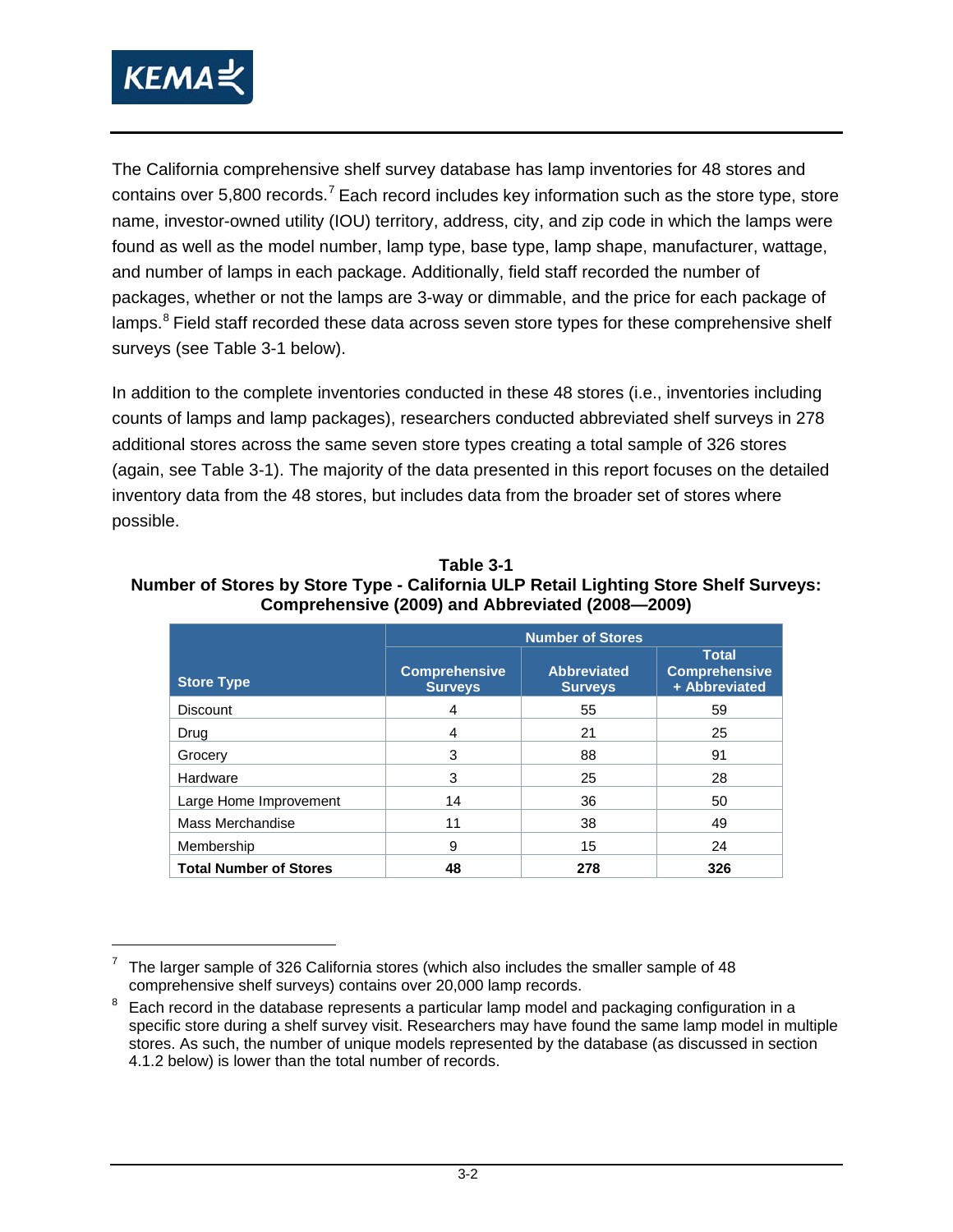<span id="page-13-0"></span>

#### **3.1.2 Non-California**

As part of the CFL Market Effects Study, field researchers conducted 115 complete inventories (shelf surveys) of lighting products on store shelves in March, April, and May of 2009 in Pennsylvania, Georgia, and Kansas. As with the California shelf surveys, researchers conducted these surveys in a variety of retail stores and collected detailed information on product characteristics and prices for both advanced and non-advanced lamps. There are a total of six store types represented in this study, including discount, grocery, hardware, large home improvement, mass merchandise, and membership stores.<sup>[9](#page-13-1)</sup>

The Non-California comprehensive shelf survey database has lamp inventories for 115 stores and contains over 15,000 records. Each record includes the same key information (e.g., store type, store name, lamp type, base type, lamp shape, number of lamps in each package) as the California comprehensive shelf survey database.

<span id="page-13-2"></span>[Table 3-2](#page-13-2) provides a breakdown of stores surveyed by retail store type for the Non-California comprehensive shelf surveys. Note that data on drugstores was not collected as part of this research.

| <b>Store Type</b>             | <b>Number of Stores</b> |
|-------------------------------|-------------------------|
| <b>Discount</b>               | 17                      |
| Drug                          | $\mathbf{C}$            |
| Grocery                       | 19                      |
| Hardware                      | 6                       |
| Large Home Improvement        | 28                      |
| Mass Merchandise              | 23                      |
| Membership                    | 22                      |
| <b>Total Number of Stores</b> | 115                     |

#### **Table 3-2 Number of Stores by Store Type - 2009 Non-California Retail Lighting Store Comprehensive Shelf Surveys**

Before KEMA staff could analyze these non-California shelf survey data in support of the Advanced Lighting Baseline Study, the following steps were necessary:

 $\overline{a}$ 

<span id="page-13-1"></span> $9$  Drug stores were not included in the Non-California sample.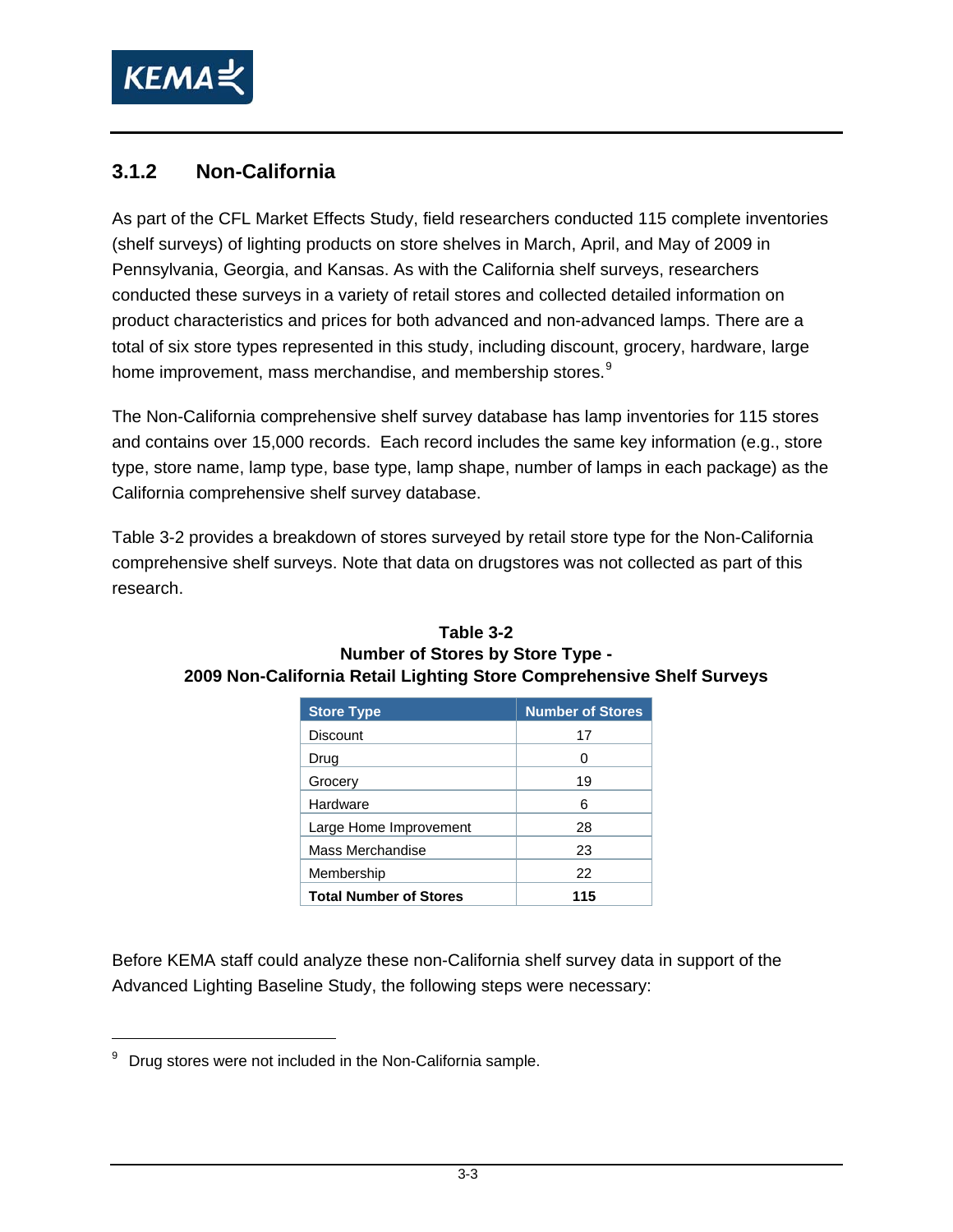

-

- (1) **Identify Advanced Lamps.** The first task of our analysis was to identify which lamps in our database are advanced lamps and which are not advanced lamps (see definition of advanced lamps above). To identify advanced lamps, KEMA staff examined key information in the database including lamp type, base type, lamp shape, wattage, dimmability, and 3-way capabilities and categorized each database record as "advanced" or "non-advanced."
- (2) **Verify Advanced Lamps.** Once all advanced lamp entries were identified, analysts attempted to verify each advanced lamp record in the database.<sup>[10](#page-14-0)</sup> The first step in the verification process was to match model numbers in the shelf survey database with existing databases that contained model numbers known to be associated with advanced lamps, including the ENERGY STAR® 2008, 2009, and 2010 databases as well as KEMA's Enhanced Lamp database.<sup>[11](#page-14-1)</sup> If a given lamp entry did not match any of those four databases, analysts attempted to verify model numbers through cross checks with lighting manufacturer catalogues and websites or through direct contact with manufacturers' representatives (note that this additional step was undertaken for lamps inventoried during the California shelf surveys only).
- (3) **Clean the Data.** After model numbers were verified, analysts cleaned the model numbers in cases in which there were slight variations among the multiple lamp entries. Through internet and telephone research, researchers reassigned model numbers where slight variations in model number represented the same unique model (e.g., in cases where one model number included special characters while another did not) so that each unique lamp entry would have a consistent model number across all database records. KEMA analysts successfully verified 91 percent of all advanced lamp records in the California shelf survey database.<sup>[12](#page-14-2)</sup> With respect to the Non-California shelf survey database, KEMA analysts successfully verified only 29 percent of all advanced lamp

 $10$  During this process, analysts attempted to determine whether any halogen lamps included in the database were compliant with the Energy Independence and Security Act of 2007 (EISA) standards. None of the product characteristics available (such as wattage, manufacturer, model number) indicated that any of the halogen lamps were EISA-compliant, which is to be expected given that the shelf surveys were conducted in 2008 and 2009 and few of these products were available before 2010.

<sup>&</sup>lt;sup>11</sup> KEMA developed this database for PG&E in 2009/2010 based on the original shelf survey database.

<span id="page-14-2"></span><span id="page-14-1"></span><span id="page-14-0"></span> $12$  One mass merchandise chain did not have lighting catalogues nor detailed lighting information on their website, and KEMA staff was unable to reach a representative of this chain by telephone to verify the advanced lamps. Unverified advanced lamps from this mass merchandise chain comprised 5 percent of all advanced lamps in the database.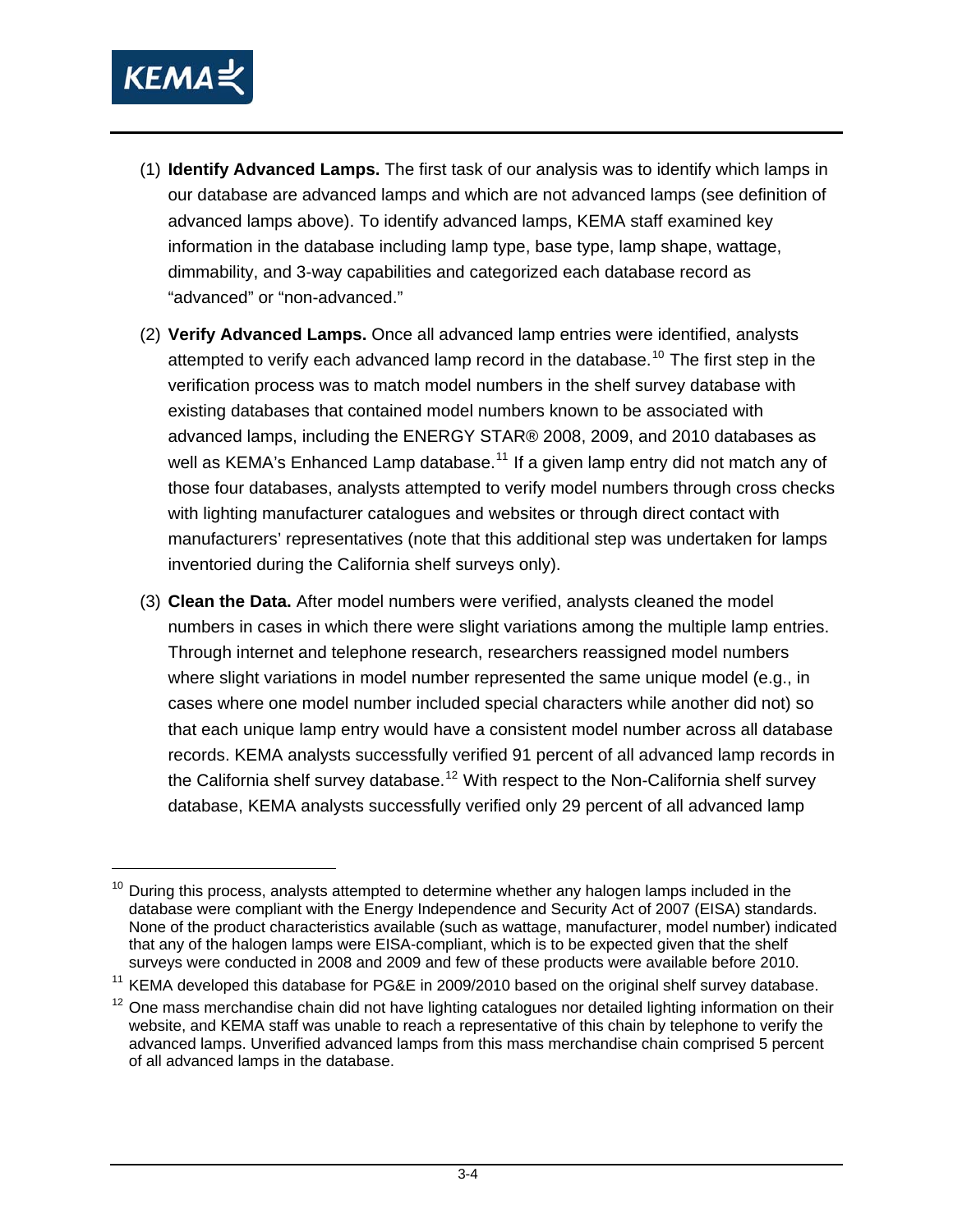<span id="page-15-0"></span>

records. As such, we have not included a comparative discussion of advanced model numbers found in the California and Non-California databases.

Upon completion of the advanced lamp model number verification process, analysts conducted various analyses to identify stores that carried advanced medium screw-base (MSB) lamps and non-advanced MSB lamps. After completing analysis of MSB lamps<sup>[13](#page-15-1)</sup>, analysts then determined the number of verified unique advanced lamp model numbers by advanced lamp type, store type, and IOU territory<sup>[14](#page-15-2)</sup> (see Section [5.3](#page-65-1) below for further details).

### **3.2 Residential Lighting Socket Inventory Database**

As part of the 2006-2008 California ULP impact evaluation, field researchers conducted complete inventories of lighting products in 1,232 homes throughout California from July 2008 through June 2009. The Residential Lighting Metering Study utilized a sample stratified by IOU and geographic region. Researchers selected sample through a simple random sampling process within each region giving each residential account in the IOU records an equal probability of selection into the sample. The sample included single-family, multi-family, and manufactured homes.

At each lighting study participant's home, researchers conducted a "socket inventory" and recorded information on every lamp installed inside and outside the home, including:

- Location in home (room type);
- How the fixture is controlled (by on/off switch, dimmer, etc.);
- The type of fixture in which each lamp is installed;
- Lamp wattage;

 $\overline{a}$ 

- Lamp technology type (incandescent, CFL, halogen, etc.);
- Lamp shape (spiral, globe, tube, etc.); and
- Base type (small screw-base, pin, MSB, etc.).

<span id="page-15-1"></span> $13$  The MSB lamp analysis included both verified and unverified advanced lamp model numbers. We did not attempt to verify non-advanced lamp model numbers.

<span id="page-15-2"></span><sup>&</sup>lt;sup>14</sup> A breakdown by IOU territory is provided only for California stores.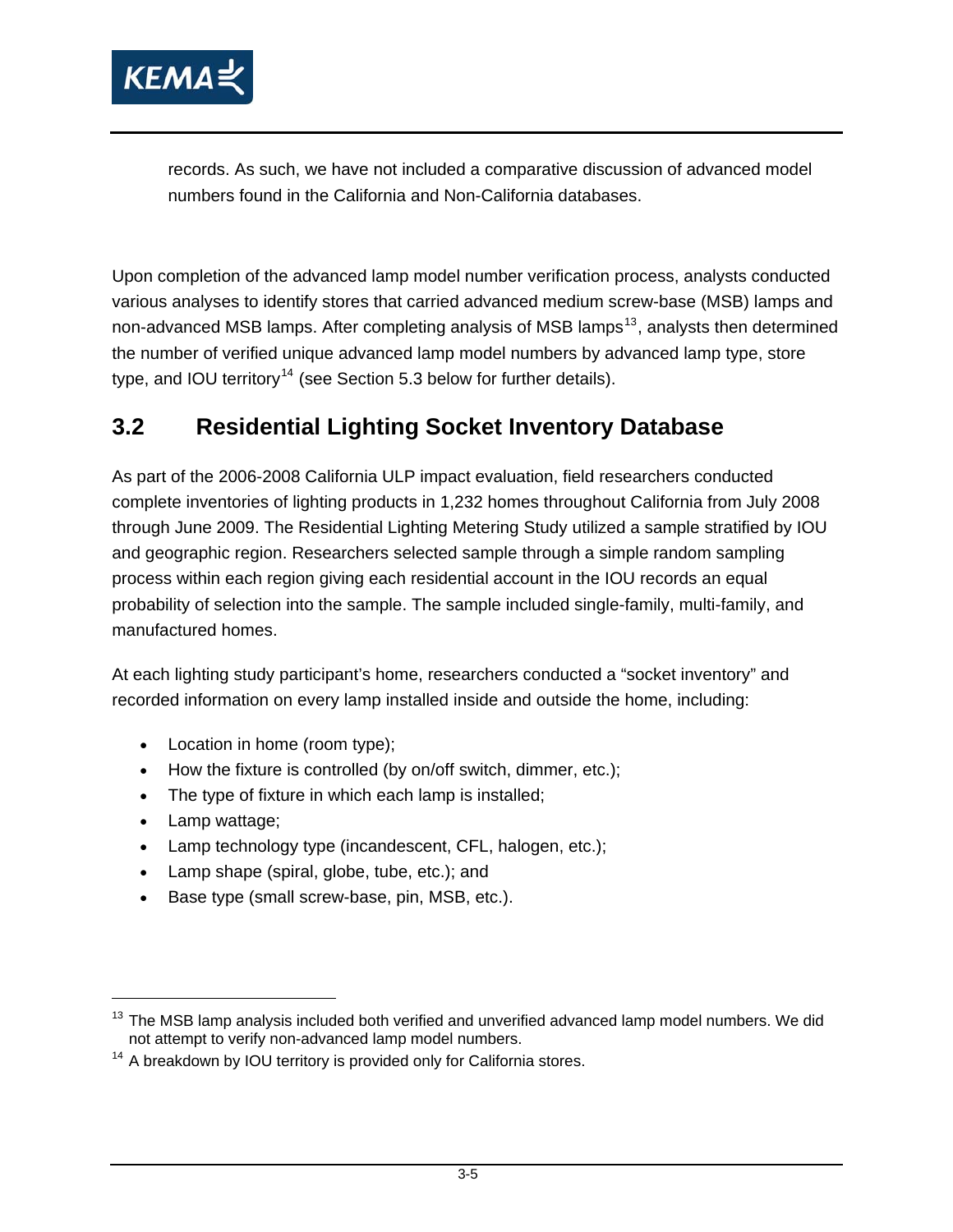<span id="page-16-0"></span>

Additionally, researchers also collected information regarding lamps in storage, including wattage, lamp type, lamp shape, and base type.

The resulting installed lighting database has over 63,000 inventoried lamps while the storage database includes over 13,400 lamps. To support the Advanced Lighting Baseline Study, KEMA staff created a new version of the lighting inventory database by identifying advanced versus non-advanced lamps (see definition of advanced lamps in section [2 above\)](#page-8-3). To identify advanced lamps, KEMA mined key information in the database including lamp type, base type, lamp shape, wattage, dimmability, and 3-way capabilities.

All of the results that relate to socket inventory are weighted per section 8.5.1.1 of the Final Upstream Lighting Evaluation Report - Volume 1.[15](#page-16-1) The weights are adjusted at the household level so that the sample aligns with the 2003 Residential Appliance Saturation Study.

## **3.3 Non-Residential Socket Inventory Database**

#### **3.3.1 Purpose/Plan**

-

Phase 1 of the Advanced Lighting Baseline Study included a re-analysis of the residential lighting inventory data that was collected on-site as part of the 2006-2008 Upstream Lighting Program Evaluation conducted by KEMA et al. for the CPUC. Similarly, as part of the Phase 2 study, there was interest in further analyzing the non-residential on-site data to estimate the percentage of advanced lighting installed.[16](#page-16-2)

The analysis for this study was completed using data collected for the recently released 2006 – 2008 Small Commercial Contract Group Direct Impact Evaluation Report, prepared by Itron, Inc. et al. CPUC. The primary purpose of the Small Commercial Study was to provide an evaluation of the California IOUs' claimed energy-efficient accomplishments in the commercial sector for the 2006-2008 program cycle.<sup>[17](#page-16-3)</sup> The majority of these claimed savings came by way of efficient

<sup>&</sup>lt;sup>15</sup> KEMA, Inc., 2010. Final Evaluation Report: Upstream Lighting Program - Volume 1. Supported by The Cadmus Group, Inc.; Itron, Inc.; PA Consulting Group; and Jai J. Mitchell Analytics. Prepared for the California Public Utilities Commission, Energy Division. February 8, 2010.

 $16$  Note: Unlike the residential on-sites, the non-residential on-sites did not include a full lighting inventory; instead, the objective was to collect data on only CFLs found on-site.

<span id="page-16-3"></span><span id="page-16-2"></span><span id="page-16-1"></span> $17$  The scope of the Small Commercial Study included the evaluation of claimed lighting savings from all non-residential programs excluding the custom programs. These non-custom programs were typically directed toward small and medium sized customers, while the custom programs typically served large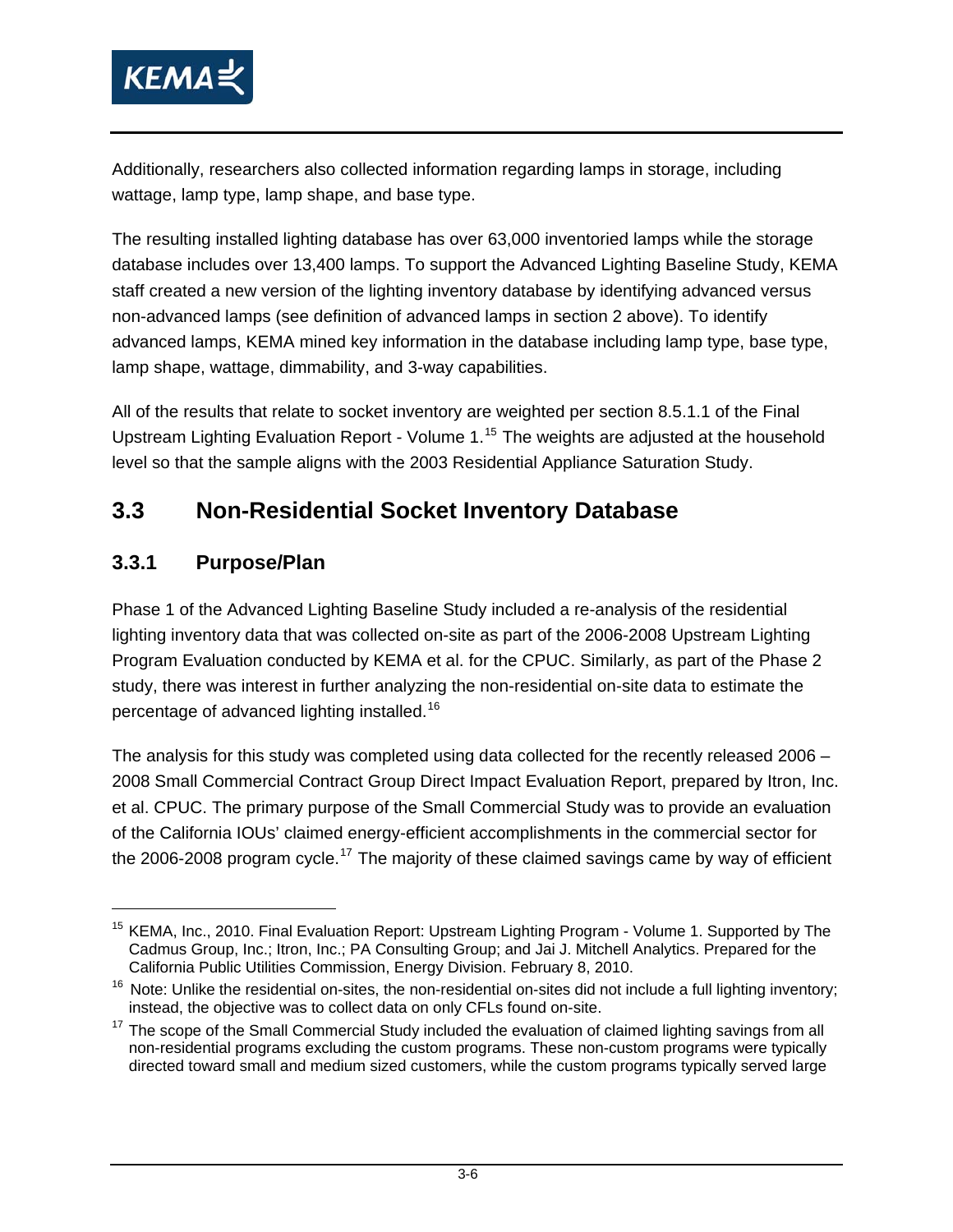<span id="page-17-0"></span>

lighting retrofit projects. Hence, an extensive statewide on-site survey and a time-of-use data collection effort were undertaken by to gather the lighting usage information needed to calculate the energy savings.

<span id="page-17-1"></span>As part of the evaluation, field researchers conducted on-site surveys and collected detailed data on CFLs installed in 696 non-residential buildings throughout California from September 2008 through December 2009. The Small Commercial Lighting Study utilized a sample of selfreported recent CFL purchasers stratified by IOU and building type. The data in this report incorporates information about CFLs at 677 sites of the 696 visited (as there were 19 sites where field researchers were unable to gather the necessary information for the needs of this study). [Table 3-3](#page-17-1) shows a breakdown of these sites by building type.

| <b>Building Type</b>    | <b>Number</b><br>of Sites |
|-------------------------|---------------------------|
| Assembly                | 88                        |
| Health/Medical - Clinic | 46                        |
| Lodging                 | 90                        |
| Office - Small          | 100                       |
| Other                   | 103                       |
| Restaurant              | 119                       |
| Retail - Small          | 131                       |
| Total                   |                           |

#### **Table 3-3 Number of Sites by Building Type**

At each lighting study participant's site, researchers recorded information on every CFL installed, including:

- Location (activity area);
- How the fixture is controlled (by on/off switch, dimmer, etc.);
- The type of fixture in which each lamp is installed;
- Lamp wattage;

-

• Lamp shape (spiral, globe, tube, etc.); and

customers. For this reasons, the Study was named "Small Commercial" even though the participants were not exclusively "small."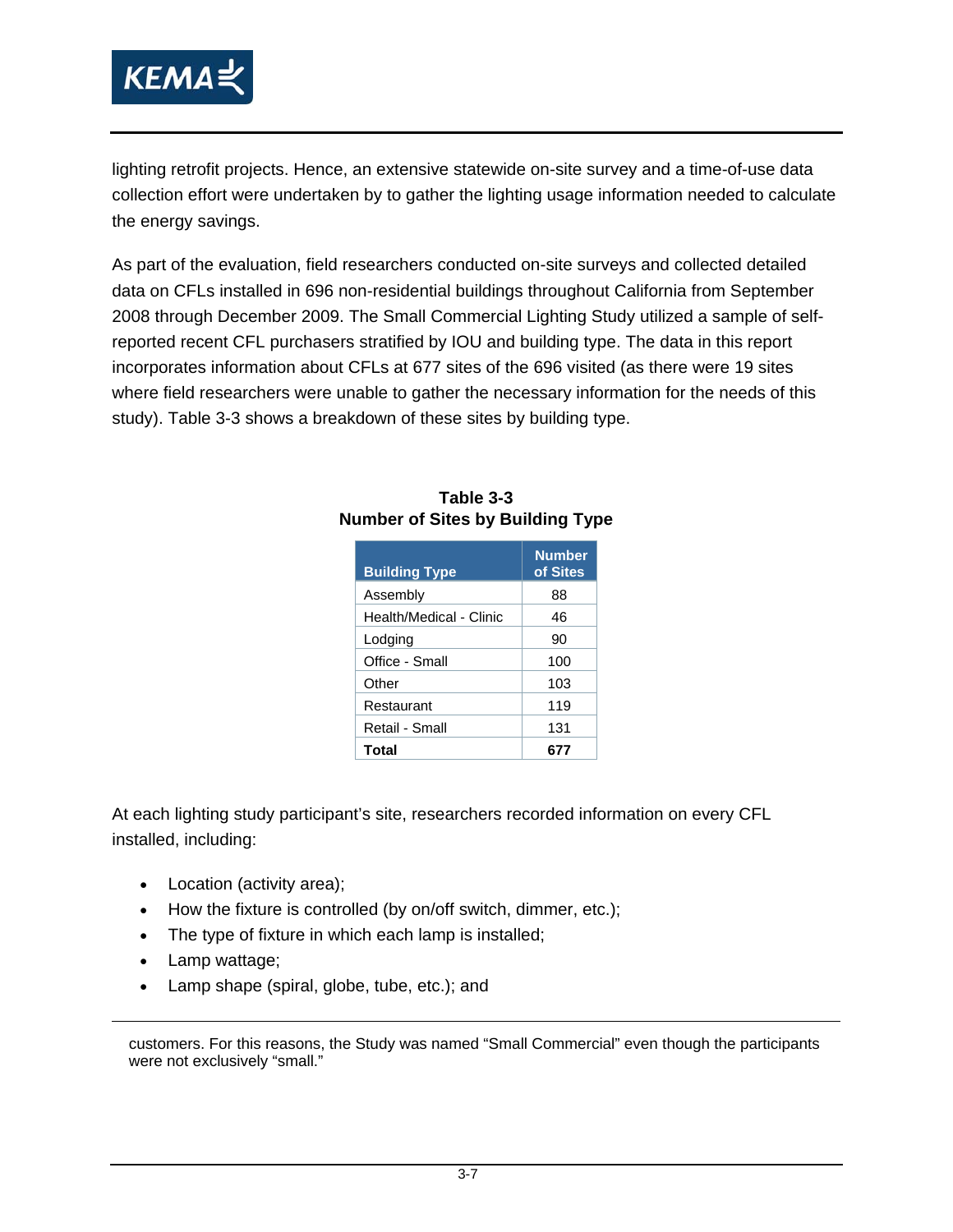<span id="page-18-0"></span>

• Base type (small screw-base, pin, medium screw-base (MSB), etc.).

Additionally, researchers also collected information regarding lamps in storage, including wattage, lamp type, lamp shape, and base type.

Appendix G of the CPUC 2006-2008 Small Commercial Evaluation Report includes all of the results that relate to the CFL inventory presented in this report.

Section [4.3](#page-41-1) below presents the results of the nonresidential CFL lighting inventory.

### **3.4 Retail Point-of-Sales (POS) Lamp Sales Databases**

The proposed plan included in the initial scope of work for this portion of the Phase 2 Advanced Lighting Baseline Study included:

- Purchase ACNielsen and Activant POS scanner data for 2008-2009.
- Compile information on the percentage of 2008-2009 retail lamp sales for which advanced lamps accounted.
- Update the database that cross-matches SKU information with manufacturer model numbers.
- Conduct Internet research for product model numbers not already identified.
- Compile price information for advanced lighting products from the scanner data.

#### **3.4.1 Background**

The Residential Market Share Tracking Study (RMST) project monitored the market penetration of energy efficient measures in California from 1999 through 2007. The Lighting sub-project of the RMST tracked the sales of lighting equipment (including all types of CFLs, halogens, and incandescent) for nine years. The data used for RMST contain the level of detail needed to offer a comprehensive look at the market for lamps. Specifically, point-of-sales (POS) data representing four major retail channels through which lamps are sold (food, drug, mass merchandiser, and hardware stores) contain line-item detail<sup>[18](#page-18-1)</sup> on monthly lamp sales for both

<span id="page-18-1"></span> $18$  Each line item contains detailed information, such as the manufacturer, UPC, watts, package size, price, and quantity sold.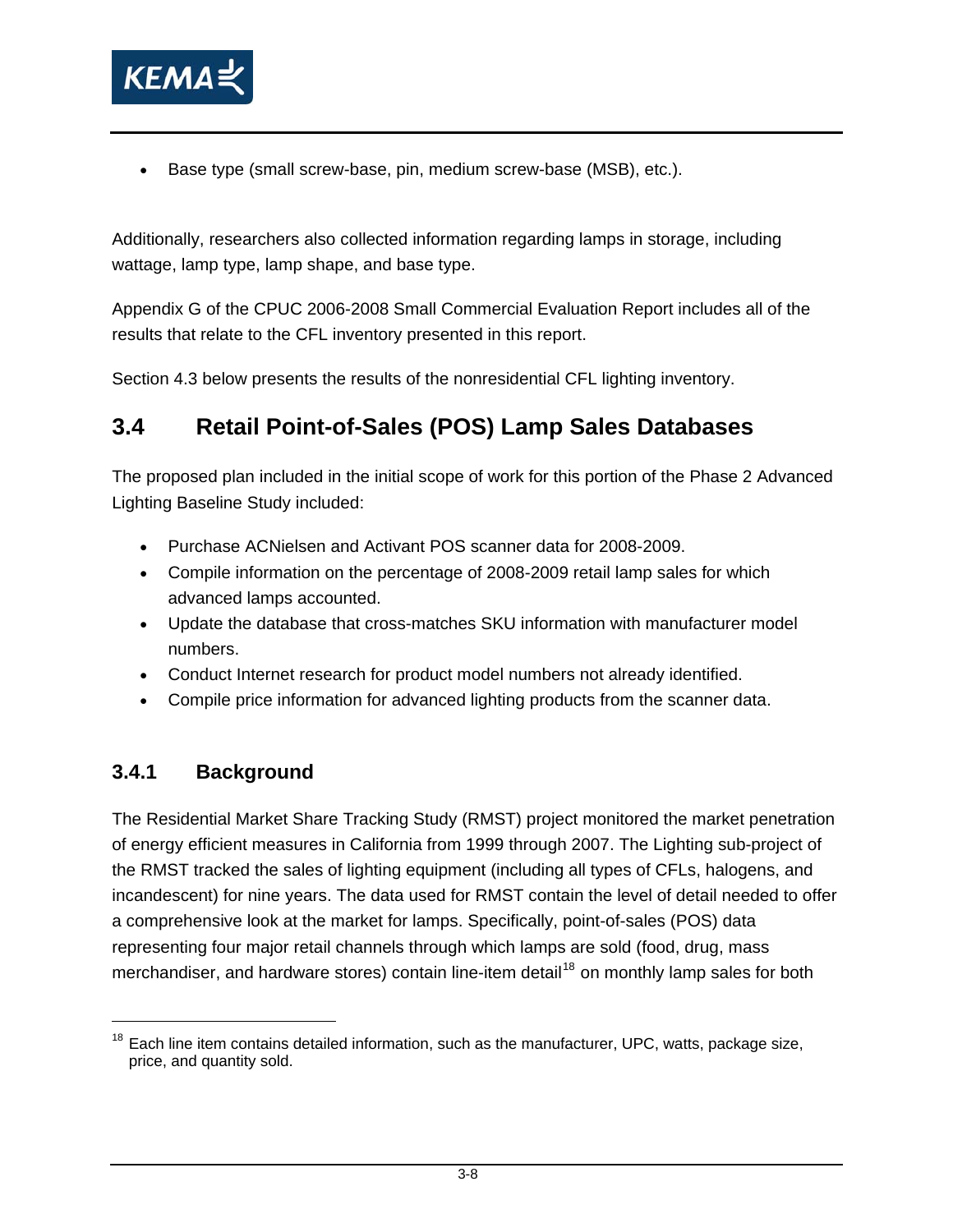<span id="page-19-0"></span>

California<sup>[19](#page-19-1)</sup> and the U.S. These data are analyzed and aggregated to estimate overall lamp sales in the residential lighting market and to characterize lamp sales and price trends over time, by lamp type, in different geographic regions, and through various retail channels. Including a national comparison area provides a context in which to evaluate the success of California's energy efficiency programs at increasing the sales and reducing the relative prices of energy efficient lighting.

#### **3.4.2 Point-of-Sales Data**

Most large retail stores today employ bar code scanners and computers to maintain product inventory, pricing, and sales data. Specialized market research firms sample and aggregate these data for a wide range of consumer products. We identified the numerous research firms that supply POS data and evaluated their data for use in this study. Ultimately, POS data were purchased for some of the retail channels through which residential lamps are typically sold: large grocery stores, drug stores, some mass merchandisers, and hardware stores. The data analyzed in this report do not include sales through other channels, such as large home improvement stores, club warehouse stores, the Internet, small independent grocery stores, discount stores, and direct sales from the manufacturer to the consumer.

We received the POS lamp data in an unprocessed spreadsheet format and then converted these data into a structured electronic database categorized by various levels of product efficiency and performance. These data include Universal Product Code (UPC), lamp-type indicator, location sold, retail sales channel, and monthly counts of units sold.

#### **3.4.3 Pricing Analysis**

The POS data include pricing data. The results presented in this report include sales-weighted data on advanced lamp prices in drug, large grocery, and hardware stores.

<span id="page-19-1"></span><sup>&</sup>lt;sup>19</sup> The California data are further subdivided into the California electric IOU service territories: Pacific Gas & Electric Company (PG&E), Southern California Edison (SCE), and San Diego Gas & Electric Company (SDG&E).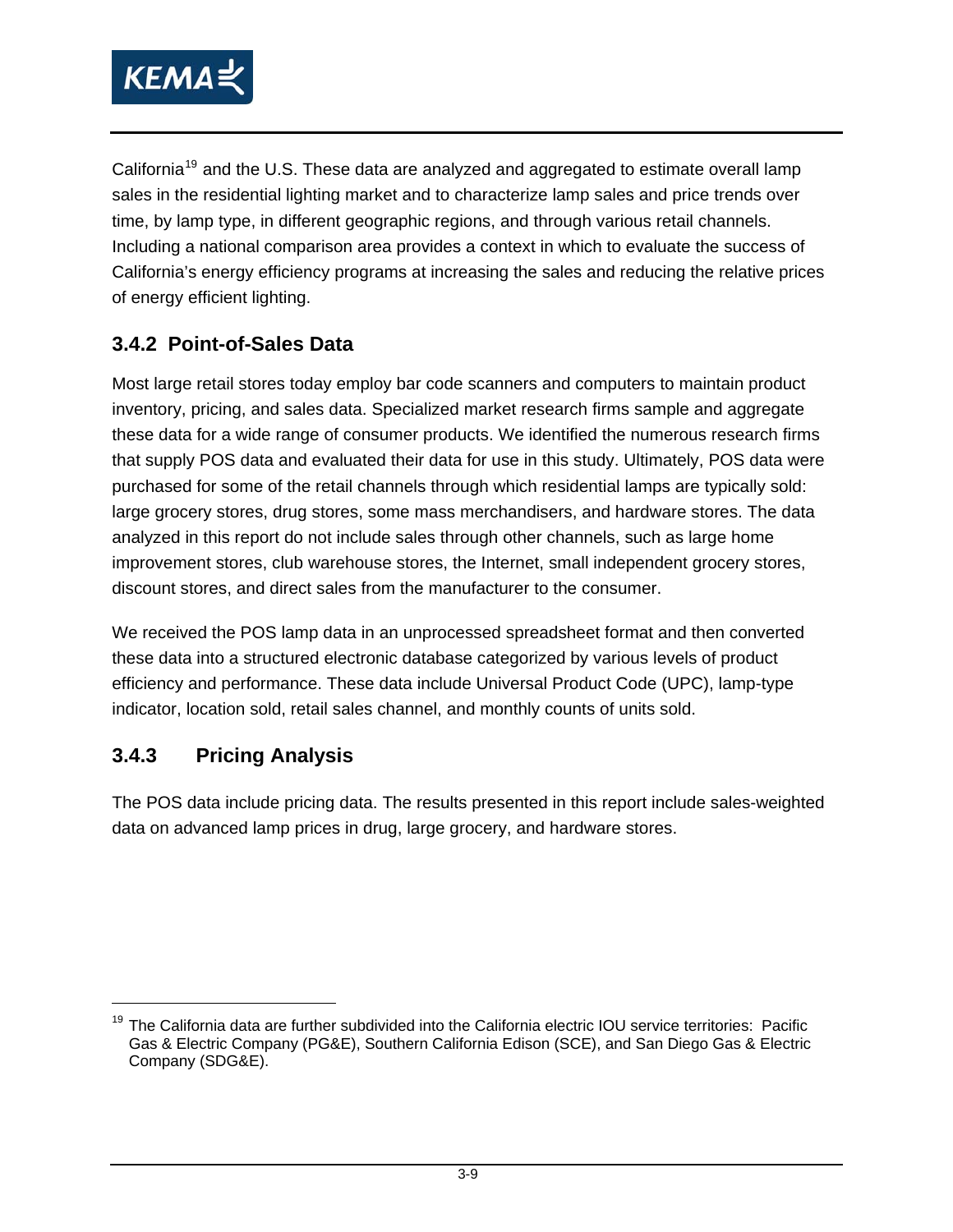<span id="page-20-0"></span>

## **4. Results**

This section presents results from analyses of the shelf survey database, the socket inventory database, the retail point-of-sales database, and the non-residential on-site surveys.

## **4.1 Shelf Survey Data Analyses**

The following two sections detail the availability of medium screw-base lighting products in the California and Non-California stores visited by field researchers as part of the 2006-2008 Upstream Lighting Program Evaluation study and CFL Market Effects study. For California stores, we also provide the number of unique model numbers available for a variety of advanced lamp types (for California stores only).<sup>[20](#page-20-1)</sup>

#### <span id="page-20-2"></span>**4.1.1 Medium Screw-Base (MSB) Lamps**

This section provides details on the stocking patterns of both advanced and non-advanced MSB lamps across the California and non-California stores in which researchers conducted shelf inventories. These tables present data by store type. Appendix A provides additional detail on these findings by IOU service territory.

#### **4.1.1.1 Percentage of Stores Carrying Lamps by Lamp Type**

The percentage of stores carrying a particular lamp type may provide one measure of the products' availability. [Table 4-1](#page-23-1) below shows the percentage of California stores carrying MSB lamps by lamp type and retail store type. These results represent both the comprehensive and abbreviated shelf surveys conducted in April/May 2009 and August—December 2008, respectively for a total of 326 California stores In this table, the percentages in each cell represent the number of stores in a particular store type (of the total 326 stores) in which a particular lamp type was found divided by the total number of stores for that store type. Appendix A (Table A-1) provides additional detail on these findings by IOU service territory.

<span id="page-20-1"></span> $20$  We do not include a discussion on the availability of unique advanced lamp model numbers found in Non-California stores because few lamp models could be verified in those stores.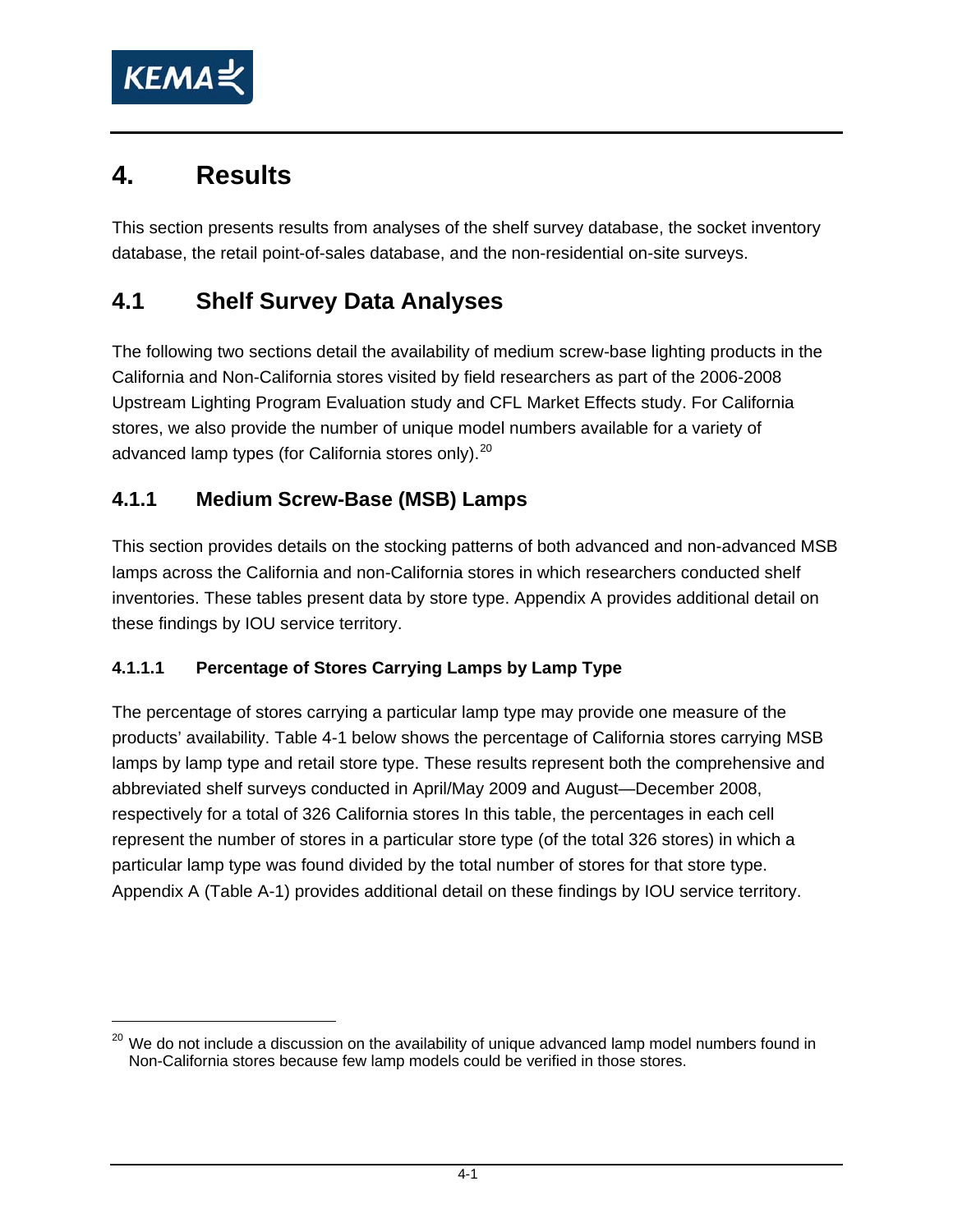

Key findings for the California sample include:

- Basic CFLs are the most commonly carried lamp types, found in 98 percent of the retail stores in our sample. Researchers found incandescent lamps in a smaller proportion of stores (87 percent of stores) than basic CFLs, largely due to the relative absence of incandescent lamps in membership stores (only 8% of membership stores in the sample stocked incandescent lamps in 2008/2009).
- Among advanced lamp types, reflector/floods and A-lamps are the most common (reflector/floods found in 68 percent of all stores and A-lamps found in 65 percent of all stores) followed by globes (58 percent).
- Large home improvement and mass merchandise stores carry the greatest variety of advanced MSB lamps. Of the 13 advanced MSB lamp type categories identified in this study, 10 were found in at least half of the 50 large home improvement and 49 mass merchandise stores in the sample. The only advanced MSB lamp types found in less than 50 percent of the large home improvement and mass merchandise stores were high-wattage tubes, high-wattage reflector/floods, and standard tubes (≤ 30 watts).
- Membership stores do not carry as many MSB lamp types as large home improvement or mass merchandise stores. As mentioned above they are also unique for having a low percentage of incandescent lamps (found in only 8% of membership stores). However, all 24 of the membership stores we surveyed carry reflector/flood CFLs and basic spiral CFLs. Furthermore, 79 percent of membership stores carried LEDs—the largest percentage across all store types.
- Like home improvement and mass merchandise stores, hardware stores carry a wide variety of MSB lamp types. In the 28 hardware stores in the sample, researchers found every MSB lamp type except high-wattage reflector/flood CFLs and "other" lamp types (the "other" category is comprised of cold cathode and high intensity discharge [HID] lamps).
- Discount, grocery, and drug stores tend to carry smaller inventories compared with large home improvement, mass merchandise, membership, and hardware stores for MSB lamps in general and for advanced MSB lamps in particular. Discount stores have the smallest variety of MSB lamps: researchers found only 8 varieties of MSB lamps at the 59 discount stores we surveyed (3-way spiral CFLs, reflector/floods, A-lamps, globes, tubes, LEDs, basic spiral CFLs, and incandescents).

For the purpose of comparison with the California data in Table 4-1, [Table 4-2](#page-24-1) shows the percentage of non-California stores carrying MSB lamps by lamp type and retail store type.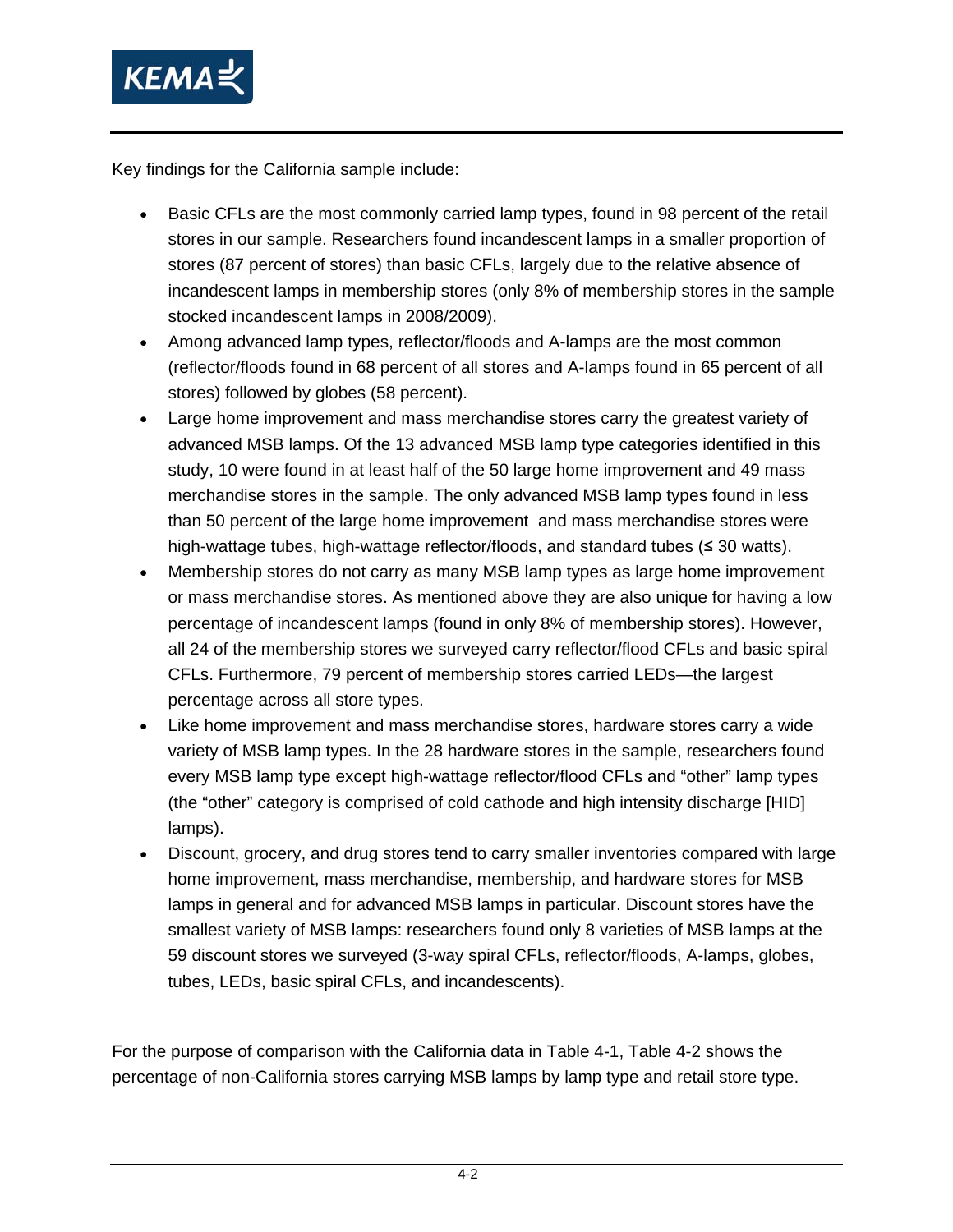

There were a total of 115 non-California stores<sup>[21](#page-22-0)</sup> surveyed in the spring of 2009 in Georgia, Pennsylvania, and Kansas. As with [Table 4-1](#page-23-1) above, the percentages in each cell represent the number of stores in a particular store type (of the total 115 stores) in which a particular lamp type was found divided by the total number of stores for that store type.

Key findings include:

- Overall (across all store types), the results for the non-California stores are similar to the results presented above for the California stores. With few exceptions, the percentage of non-California stores carrying a given MSB lamp type tends to be close to the percentage of California stores carrying the same MSB lamp type.
	- For instance, basic spiral CFLs were found in nearly all non-California and California stores (96 percent and 98 percent respectively).
	- Incandescents are the next most commonly available lamp in non-California and California stores (81 percent and 87 percent respectively).
- Within the advanced lamp categories, there are a few notable differences between non-California and California stores across all store types:
	- Dimmable reflector/flood CFLs were found in nearly two-thirds of non-California stores but less than one-third of California stores.
	- Tube CFLs, on the other hand, were found in 8 percent of non-California stores and 15 percent of California stores. In other words, tubes were found in nearly double the proportion of California stores vis-à-vis non-California stores.
- Within store types, there are notable differences between non-California stores and California stores for specific lamp types within a given store type.
	- High-wattage tube CFLs were found in 14 percent of California mass merchandise and hardware stores (and 4 percent of California membership stores), but were not available in any non-California mass merchandise, hardware, or membership stores.
	- Three-way spiral CFLs were found two-thirds of California membership stores, but only 14 percent of non-California membership stores. These numbers are nearly reversed for grocery stores; three-way spiral CFLs were found in 63 percent of non-California grocery stores, but only 21 percent of California grocery stores. In the category of globes, this lamp type was found in 79 percent of non-California grocery stores, but less than one-third of California grocery stores.

-

<span id="page-22-0"></span> $21$  Drug stores were not included in the Non-California sample.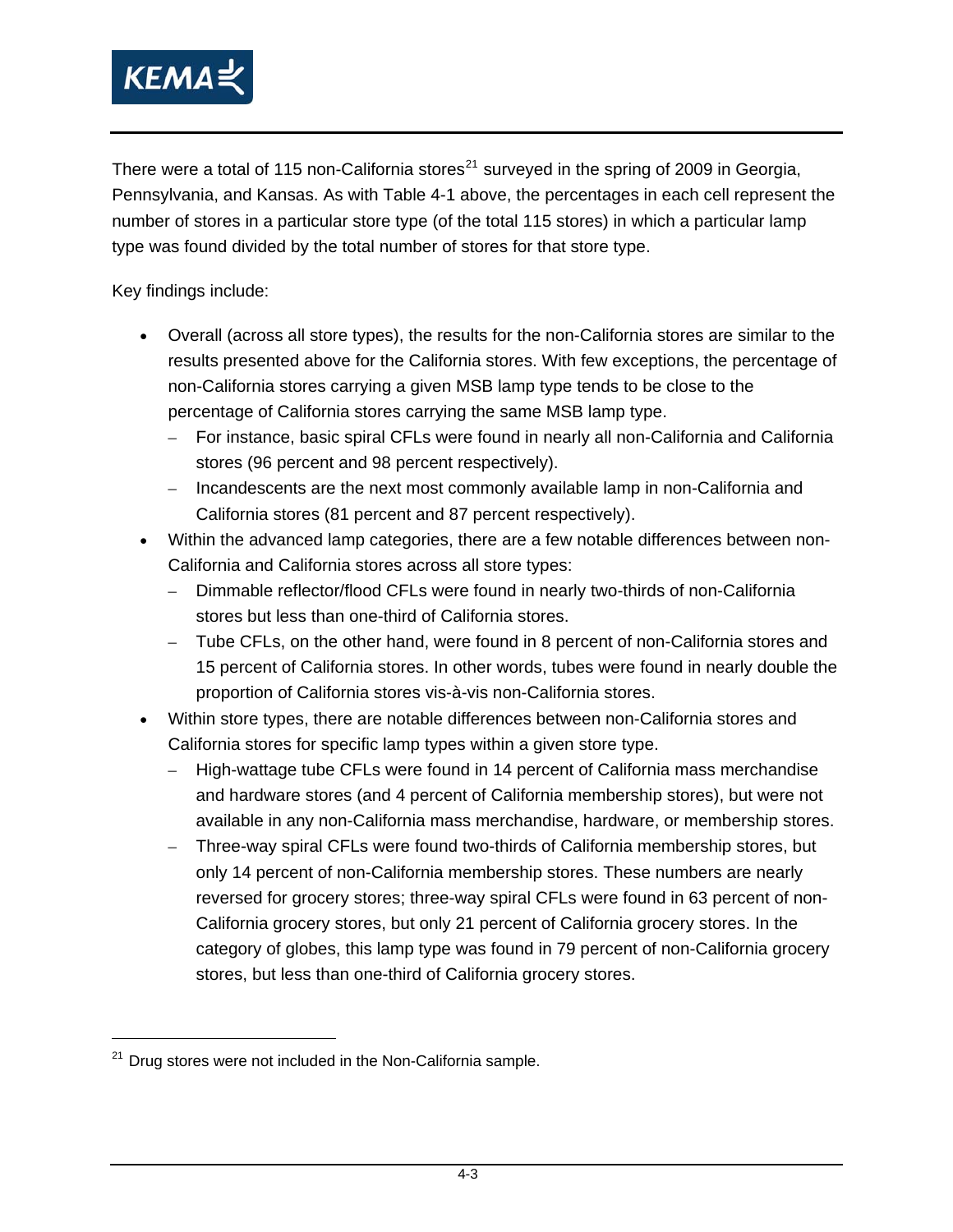

#### **Table 4-1 Expanded California Stores: Percent of Stores Carrying MSB Lamps by Lamp Type and Store Type, 2008-2009**

|                                                    | <b>Store Type</b>                  |                             |                          |                 |                 |                |                |                |
|----------------------------------------------------|------------------------------------|-----------------------------|--------------------------|-----------------|-----------------|----------------|----------------|----------------|
| <b>Medium Screw-Base (MSB) Lamp</b><br><b>Type</b> | <b>Large Home</b><br><b>Improv</b> | <b>Mass</b><br><b>Merch</b> | <b>Membership</b>        | <b>Hardware</b> | <b>Discount</b> | <b>Grocery</b> | <b>Drug</b>    | <b>Overall</b> |
| <b>ADVANCED</b>                                    |                                    |                             |                          |                 |                 |                |                |                |
| High-wattage CFLs (>30 Watts)                      |                                    |                             |                          |                 |                 |                |                |                |
| High-wattage spiral                                | 80%                                | 65%                         |                          | 61%             | $\blacksquare$  | 2%             | 40%            | 33%            |
| High-wattage tube                                  | 8%                                 | 14%                         | 4%                       | 14%             | $\blacksquare$  | $\blacksquare$ | $\blacksquare$ | 5%             |
| High-wattage reflector/flood                       | 2%                                 | 2%                          | $\overline{\phantom{a}}$ | $\blacksquare$  | $\blacksquare$  | $\blacksquare$ | $\blacksquare$ | 2%             |
| Specialty CFLs: dimmable                           |                                    |                             |                          |                 |                 |                |                |                |
| Dimmable spiral                                    | 66%                                | 84%                         | 4%                       | 50%             | $\sim$          | 16%            | 48%            | 36%            |
| Dimmable reflector/flood                           | 50%                                | 61%                         | 71%                      | 39%             | $\blacksquare$  | 12%            | 20%            | 29%            |
| Specialty CFLs: 3-way                              |                                    |                             |                          |                 |                 |                |                |                |
| 3-way spiral                                       | 82%                                | 82%                         | 67%                      | 86%             | 2%              | 21%            | 68%            | 48%            |
| Other advanced MSB CFLs (≤30 Watts)                |                                    |                             |                          |                 |                 |                |                |                |
| Reflector/flood                                    | 100%                               | 94%                         | 100%                     | 82%             | 22%             | 55%            | 76%            | 68%            |
| A-lamp                                             | 98%                                | 100%                        | 75%                      | 68%             | 10%             | 54%            | 88%            | 65%            |
| Globe                                              | 98%                                | 100%                        | 79%                      | 68%             | 17%             | 31%            | 64%            | 58%            |
| Candelabra (MSB)                                   | 52%                                | 86%                         | 50%                      | 64%             | $\blacksquare$  | 31%            | 60%            | 43%            |
| Tube                                               | 30%                                | 29%                         | 12%                      | 50%             | 3%              | 1%             | $\sim$         | 15%            |
| Bug Light                                          | 84%                                | 79%                         | $\overline{\phantom{a}}$ | 50%             | $\blacksquare$  | 20%            | 48%            | 38%            |
| LEDs*                                              | 66%                                | 71%                         | 79%                      | 36%             | 22%             | 12%            | 12%            | 38%            |
| <b>NON-ADVANCED</b>                                |                                    |                             |                          |                 |                 |                |                |                |
| Halogen^                                           | 28%                                | 16%                         | $\overline{a}$           | 11%             | $\overline{a}$  | 3%             | 16%            | 10%            |
| Basic CFLs (≤30 Watts)                             | 100%                               | 94%                         | 100%                     | 100%            | 95%             | 99%            | 100%           | 98%            |
| Incandescents                                      | 100%                               | 100%                        | 8%                       | 100%            | 92%             | 84%            | 96%            | 87%            |
| Other lamp types#                                  | 8%                                 | 4%                          |                          |                 |                 |                |                | 2%             |
| <b>Number of Stores</b>                            | 50                                 | 49                          | 24                       | 28              | 59              | 91             | 25             | 326            |

<span id="page-23-1"></span><span id="page-23-0"></span>\* Includes non-MSB LEDs. ^ Halogen lamps were surveyed in only 48 of 326 stores. # "Other lamp types" category is comprised primarily of cold cathode and HID lamps.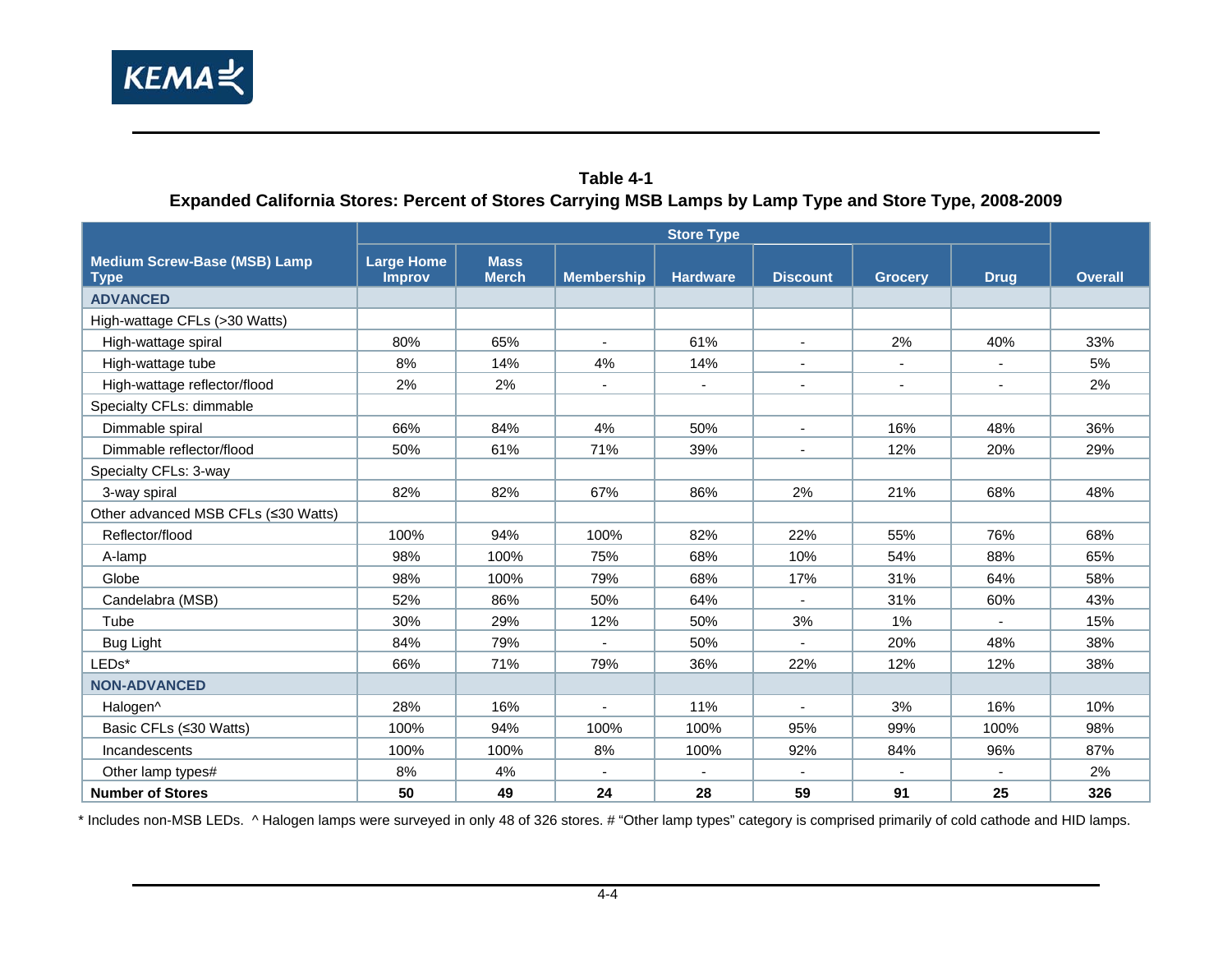

#### **Table 4-2 Non-California Stores: Percent of Stores Carrying MSB Lamps by Lamp Type and Store Type, 2009**

<span id="page-24-1"></span><span id="page-24-0"></span>

|                                          | <b>Store Type</b>                  |                             |                          |                 |                          |                          |                |
|------------------------------------------|------------------------------------|-----------------------------|--------------------------|-----------------|--------------------------|--------------------------|----------------|
| <b>Medium Screw-Base (MSB) Lamp Type</b> | <b>Large Home</b><br><b>Improv</b> | <b>Mass</b><br><b>Merch</b> | <b>Membership</b>        | <b>Hardware</b> | <b>Discount</b>          | <b>Grocery</b>           | <b>Overall</b> |
| <b>ADVANCED</b>                          |                                    |                             |                          |                 |                          |                          |                |
| High-wattage CFLs (>30 Watts)            |                                    |                             |                          |                 |                          |                          |                |
| High-wattage spiral                      | 86%                                | 70%                         | $\overline{\phantom{a}}$ | 50%             | $\blacksquare$           | 53%                      | 46%            |
| High-wattage tube                        | 7%                                 |                             | $\blacksquare$           |                 |                          |                          | 2%             |
| High-wattage reflector/flood             | 11%                                |                             | $\blacksquare$           | $\blacksquare$  | $\blacksquare$           | $\blacksquare$           | 3%             |
| Specialty CFLs: dimmable                 |                                    |                             |                          |                 |                          |                          |                |
| Dimmable spiral                          | 93%                                | 78%                         | 9%                       | 50%             | 6%                       | 26%                      | 48%            |
| Dimmable reflector/flood                 | 89%                                | 87%                         | 68%                      | 50%             |                          | 63%                      | 65%            |
| Specialty CFLs: 3-way                    |                                    |                             |                          |                 |                          |                          |                |
| 3-way spiral                             | 68%                                | 74%                         | 14%                      | 83%             | $\sim$                   | 63%                      | 49%            |
| Other advanced MSB CFLs (≤30 Watts)      |                                    |                             |                          |                 |                          |                          |                |
| Reflector/flood                          | 100%                               | 100%                        | 100%                     | 100%            | 35%                      | 84%                      | 88%            |
| A-lamp                                   | 86%                                | 74%                         | 41%                      | 67%             | 6%                       | 26%                      | 52%            |
| Globe                                    | 100%                               | 100%                        | 73%                      | 67%             | 6%                       | 79%                      | 76%            |
| Candelabra (MSB)                         | 50%                                | 91%                         | 23%                      | 50%             |                          | 63%                      | 48%            |
| Tube                                     | 14%                                |                             | $\blacksquare$           | 67%             |                          | 5%                       | 8%             |
| Bug Light                                | 82%                                | 83%                         |                          | 33%             |                          | 53%                      | 47%            |
| <b>LEDs</b>                              | 11%                                | 52%                         | 86%                      | $\blacksquare$  | $\overline{\phantom{a}}$ | $\overline{\phantom{a}}$ | 30%            |
| <b>NON-ADVANCED</b>                      |                                    |                             |                          |                 |                          |                          |                |
| Halogen                                  | 100%                               | 100%                        | 14%                      | 100%            | 29%                      | 89%                      | 71%            |
| Basic CFLs (≤30 Watts)                   | 100%                               | 100%                        | 100%                     | 100%            | 82%                      | 89%                      | 96%            |
| Incandescents                            | 100%                               | 100%                        | 5%                       | 100%            | 94%                      | 100%                     | 81%            |
| Other lamp types*                        | 18%                                | 4%                          |                          | 17%             |                          |                          | 6%             |
| <b>Number of Stores</b>                  | 28                                 | 23                          | 22                       | 6               | 17                       | 19                       | 115            |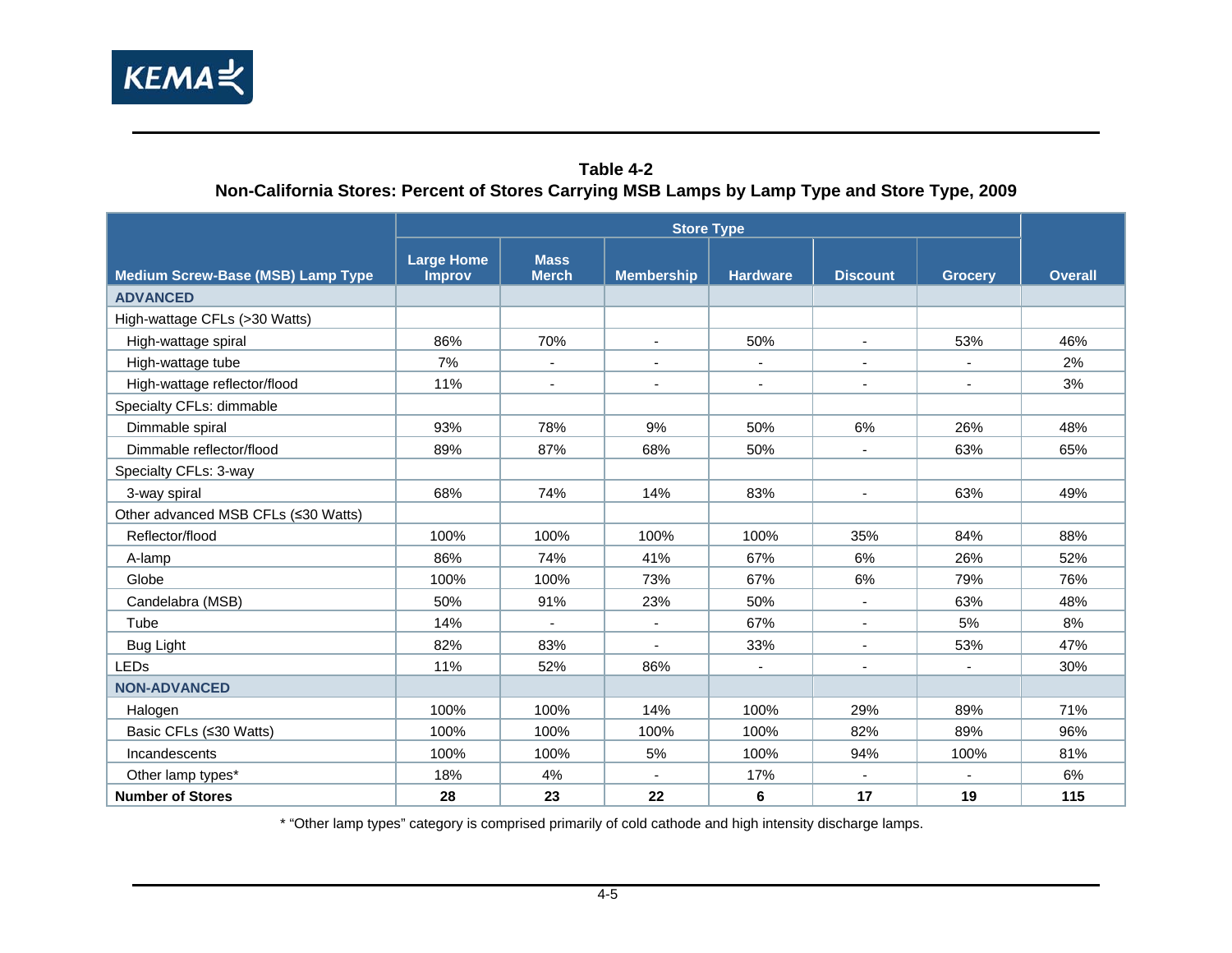

#### **4.1.1.2 Percent of Total Lamps and Total Packages by Lamp Type**

[Figure 4-1](#page-28-1) below shows the percentage of all MSB lamps and lamp packages stocked within each California retail store type for advanced lamps, basic CFLs, and incandescent lamps. [Table 4-3](#page-30-1) and [Table 4-5](#page-32-1) below provide additional detail on the percentage of lamps and packages. This can be considered a measure of the diversity of product types available in California stores. Only 48 of the 326 California stores are included in total lamp and total package tables and figures below, because researchers conducted lamp and package counts only at these 48 stores in the spring of 2009. Appendix A (Tables A-2 and A3) provide additional details for California stores on the percent of total lamps and packages by lamp type and store type within each IOU service territory.

Key findings for the California sample include:

- Lamp packages
	- Advanced lamps comprise 40 percent of total lamps in California mass merchandise stores, 32 percent of lamps in membership stores (primarily CFL reflectors/floods) and 25 percent in grocery stores (primarily A-lamp CFLs). In other store types, advanced lamps comprise smaller percentages of all MSB lamps, the lowest being discount stores (in which advanced lamps comprise only 1 percent of total lamps). The low penetration of advanced lamps in discount stores may be a concern in terms of getting these products to hard-to-reach customers, as the discount channel is an important one for reaching this customer segment.
	- Incandescent lamps dominate the inventory of MSB lamps in California drugstores at 80 percent of total MSB lamps. Large home improvement stores have the second highest proportion of MSB incandescent lamps across all store types with 63 percent of MSB lamps comprised by incandescent lamps. Notably, less than one percent of MSB lamps in membership clubs were comprised by incandescent lamps.
	- Basic CFLs comprise a similar proportion of total lamps in California discount stores and membership stores (72% and 68% respectively) and much lower proportions of the total lamps stocked lamps in other store types.
- Lamps
	- Halogen lamps comprise less than or equal to 5 percent of MSB lamp packages across all California store types except large home improvement stores, in which they account for approximately 11 percent of all MSB packages. These results may suggest that large home improvement stores are beginning the EISA-driven transition from incandescent toward halogen lamps.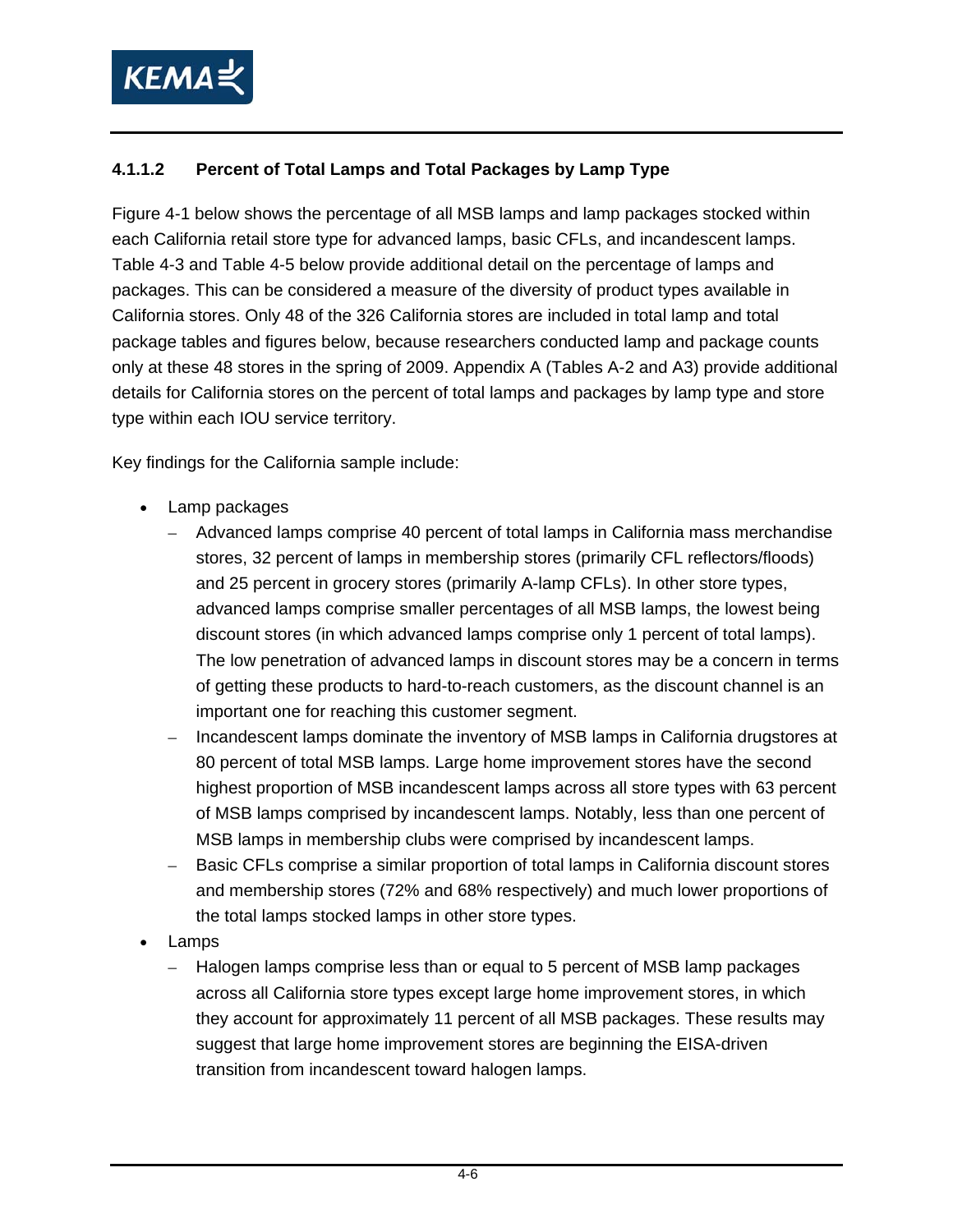

– When the percentage of total lamps in stock for each lamp type is compared to the percentage of total lamp packages for each lamp type within a store, one can draw conclusions regarding the packaging sizes (number of lamps per package) stocked within a store type. For example, in California membership stores, basic CFLs comprise only 48 percent of MSB packages but 68 percent of total lamps. Conversely, advanced lamps comprise 52 percent of MSB packages and only 32 percent of total lamps at membership stores. Based on these data one can conclude that in membership stores, basic CFLs are typically sold in larger package sizes and advanced lamps are typically sold in smaller packaging sizes.

For the purpose of comparison with the California data, [Figure 4-2](#page-29-1) below shows the percentage of all MSB lamps and lamp packages stocked within each Non-California retail store type for advanced lamps, basic CFLs, and incandescent lamps. [Table 4-4](#page-31-1) and [Table 4-6](#page-33-1) below provide additional detail on the percentage of lamps and packages in Non-California stores.

Key findings include:

- The proportion of a given MSB lamp type in Non-California stores tends to mirror the proportion found in Non-California stores for that lamp type, particularly when viewing the aggregated data across all store types. For instance, basic CFLs represented 31 percent of all lamps found in Non-California stores and 31 percent of all lamps found in California stores. With respect to advanced lamps, 15 percent of all lamps are advanced lamps in Non-California stores compared to 19 percent of all lamps in California stores.
- There are some notable differences between the Non-California and California data. Alamp CFLs comprise only 2 percent on all Non-California lamps whereas A-lamp CFLs comprise 6 percent of all California lamps. Similarly, tube CFLs comprise less than onehalf of one percent of all Non-California lamps whereas tube CFLs represent 3 percent of all California lamps.
- Further differences can be found among some MSB lamp categories at the store type level when comparing the Non-California and California data. This is particularly true for incandescents. Whereas the overall proportion of incandescents is similar across all store types for Non-California and California stores (incandescents comprise 48 percent of all lamps in Non-California stores and 43 percent of all lams in California stores), there are notable differences for certain store types. For hardware stores, incandescents comprise 74 percent of all lamps found at Non-California hardware stores compared to only 43 percent of all lamps found at California hardware stores. Incandescent lamps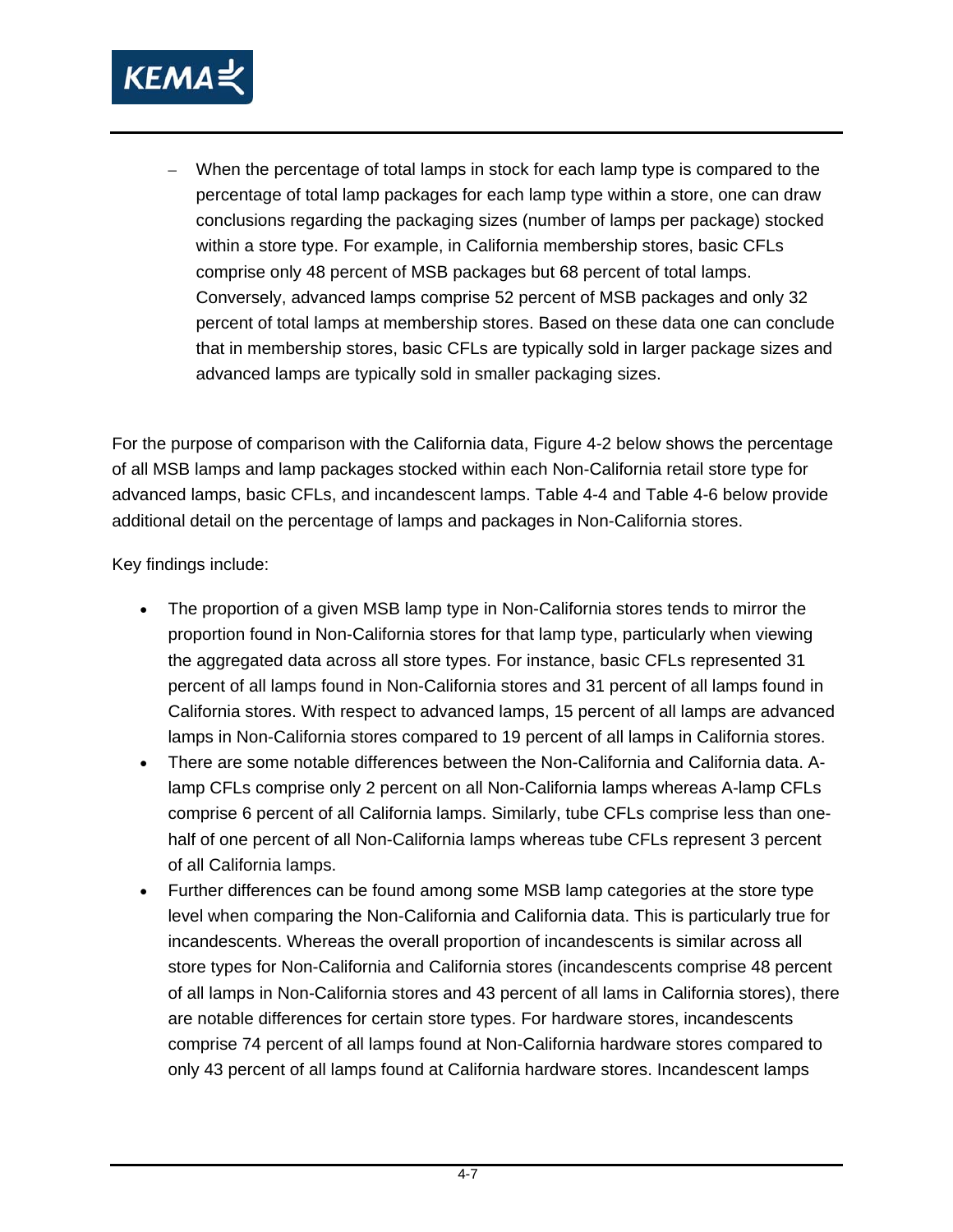

represent 83 percent of all lamps found at Non-California discount stores compared to only 27 percent of all lamps found at California discount stores. For grocery stores, incandescents comprise 82 percent of all lamps found at Non-California grocery stores versus 42 percent of all lamps found at California grocery stores.

• LEDs comprise double the proportion of all lamps across all store types in California stores when compared with Non-California stores (1.59 percent versus 0.79 percent).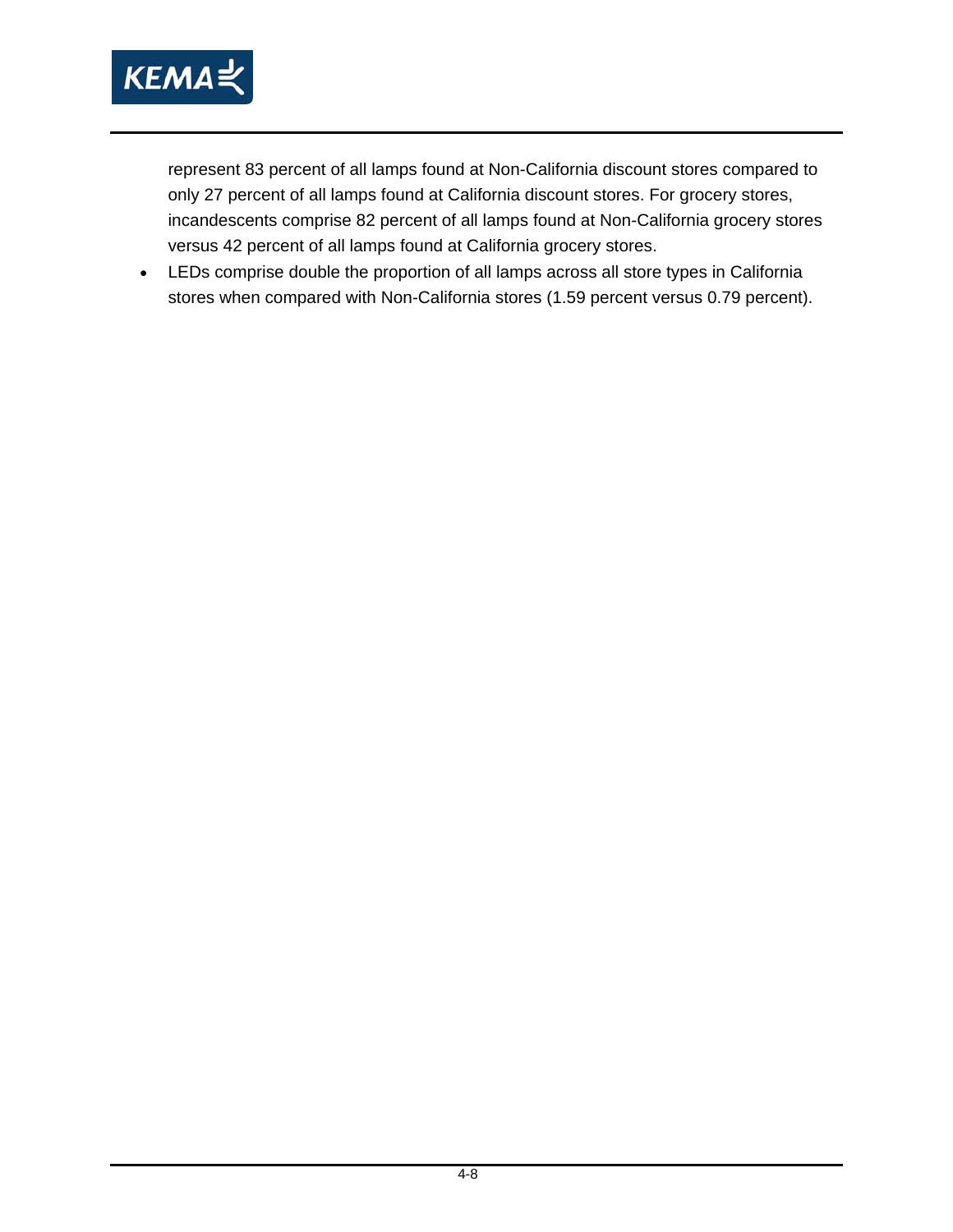

11%

0%10%20% 30%

21%

34%

5%

68%

 $\frac{28}{6}$ 

63% 49% 80% 70%17% 17%22% 21% 36% 49% $\frac{9}{2}$   $\frac{72\%}{2}$  73%  $\frac{1}{33\%}$  31%  $\frac{1}{33\%}$ 33% 10%13%8% $\sim$  14% 40% 47% 32%52%16% 16% 1% 3%25% 26% 5% $\frac{70}{8}$ 40%50%60%70%80% 90%100%Advanced Lamp Basic CFL Incandescent

29%



<span id="page-28-1"></span><span id="page-28-0"></span>\* See [Table 4-3](#page-30-2) for the number of MSB lamps by store type and [Table 4-5](#page-32-2) for the number of MSB lamp packages by store type.

Lamps Packages Lamps Packages Lamps Packages Lamps Packages Lamps Packages Lamps Packages Lamps Packages

LgHome Imprv | Mass Merch | Membership | Hardware | Discount | Grocery | Drug

43%

48%

 $\frac{3}{100}$  5%  $\frac{1}{100}$  5%  $\frac{1}{100}$  5%  $\frac{1}{100}$  5%  $\frac{1}{100}$  5%  $\frac{1}{100}$  5%  $\frac{1}{100}$ 

27%

24%

42%

38%

**Halogen**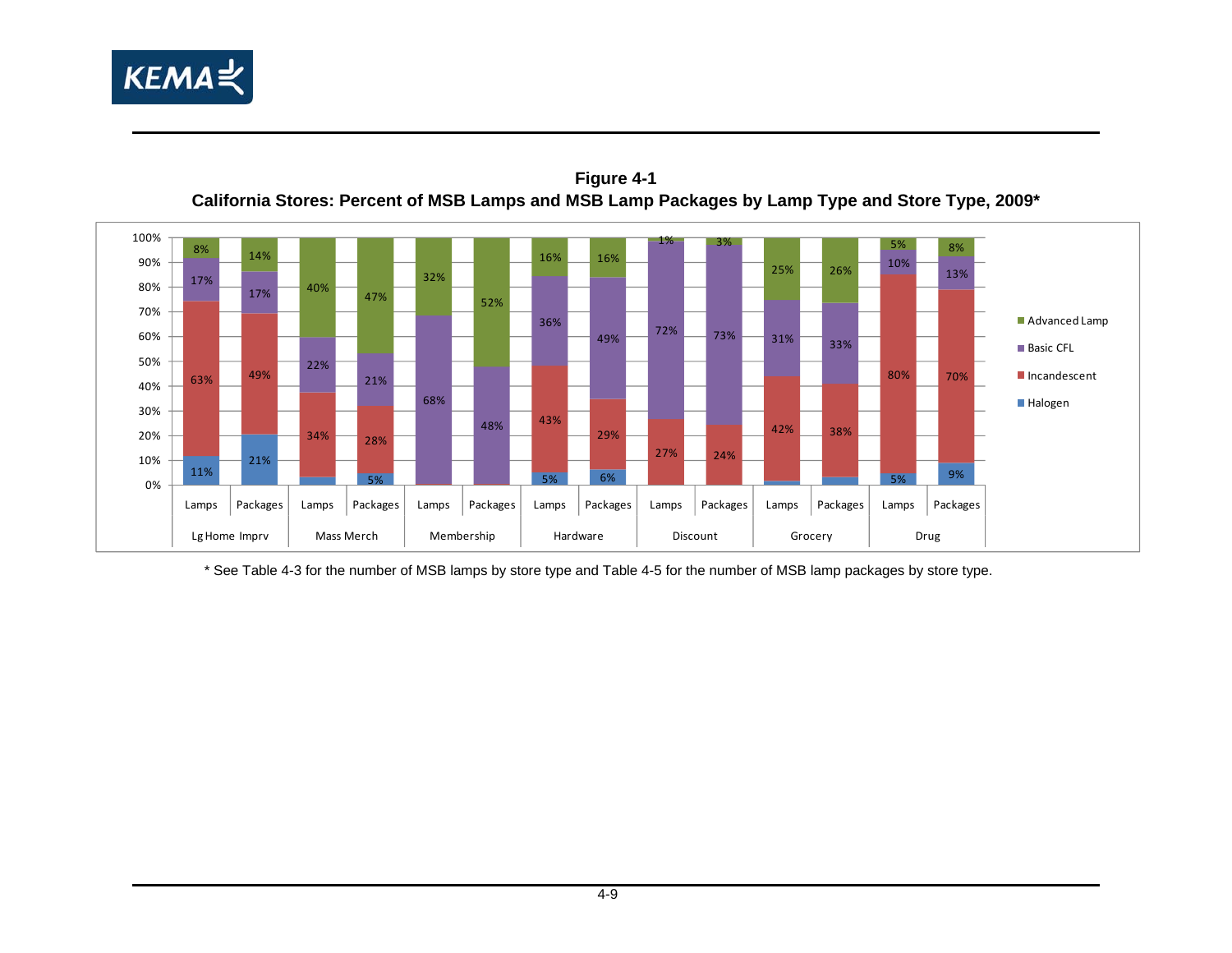

**Figure 4-2 Non-California Stores: Percent of MSB Lamps and MSB Lamp Packages by Lamp Type and Store Type, 2009\*** 



<span id="page-29-1"></span><span id="page-29-0"></span>\* See [Table 4-4](#page-31-2) for the number of MSB lamps by store type and [Table 4-6](#page-33-2) for the number of MSB lamp packages by store type.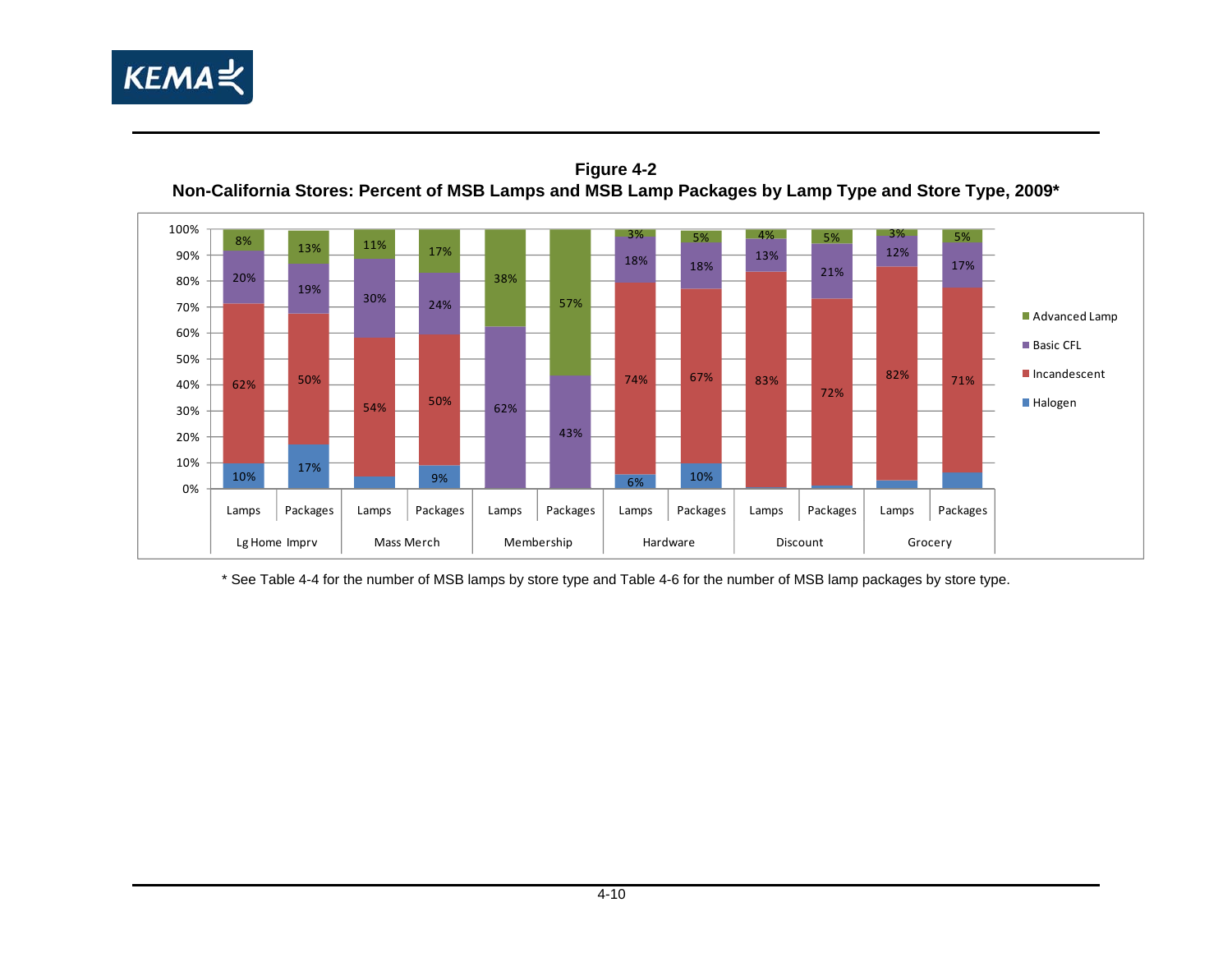

#### **Table 4-3 California Stores: Percent of MSB Lamps by Lamp Type and Store Type, 2009**

<span id="page-30-2"></span><span id="page-30-1"></span><span id="page-30-0"></span>

|                                          | <b>Store Type</b>                  |                             |                   |                 |                 |                |             |                |
|------------------------------------------|------------------------------------|-----------------------------|-------------------|-----------------|-----------------|----------------|-------------|----------------|
| <b>Medium Screw-Base (MSB) Lamp Type</b> | <b>Large Home</b><br><b>Improv</b> | <b>Mass</b><br><b>Merch</b> | <b>Membership</b> | <b>Hardware</b> | <b>Discount</b> | <b>Grocery</b> | <b>Drug</b> | <b>Overall</b> |
| <b>ADVANCED</b>                          |                                    |                             |                   |                 |                 |                |             |                |
| High-wattage CFLs (>30 Watts)            |                                    |                             |                   |                 |                 |                |             |                |
| High-wattage spiral                      | 0%                                 | 0%                          | 0%                | 0%              | 0%              | 0%             | 2%          | 0%             |
| High-wattage tube                        | 0%                                 | 0%                          | 0%                | 0%              | 0%              | 0%             | $0\%$       | 0%             |
| High-wattage reflector/flood             | 0%                                 | 0%                          | 0%                | 0%              | 0%              | 0%             | 0%          | 0%             |
| Specialty CFLs: dimmable                 |                                    |                             |                   |                 |                 |                |             |                |
| Dimmable spiral                          | 1%                                 | 0%                          | $1\%$             | 8%              | 0%              | 0%             | 0%          | $1\%$          |
| Dimmable reflector/flood                 | 0%                                 | 0%                          | 5%                | 0%              | 0%              | 0%             | 0%          | 1%             |
| Specialty CFLs: 3-way                    |                                    |                             |                   |                 |                 |                |             |                |
| 3-way spiral                             | 0%                                 | 0%                          | $1\%$             | 0%              | 0%              | 0%             | $0\%$       | 0%             |
| Other advanced MSB CFLs (≤30 Watts)      |                                    |                             |                   |                 |                 |                |             |                |
| Reflector/flood                          | 3%                                 | 1%                          | 13%               | 2%              | 0%              | 0%             | 1%          | 4%             |
| A-lamp                                   | 2%                                 | 22%                         | 3%                | 3%              | $0\%$           | 24%            | 1%          | 6%             |
| Globe                                    | 2%                                 | 2%                          | 4%                | 0%              | 1%              | 0%             | 0%          | 2%             |
| Candelabra (MSB)                         | 0%                                 | 1%                          | 0%                | 0%              | 0%              | 0%             | 1%          | 0%             |
| Tube                                     | 0%                                 | 14%                         | 0%                | 0%              | $0\%$           | 0%             | $0\%$       | 3%             |
| <b>Bug Light</b>                         | 0%                                 | 0%                          | 0%                | 0%              | 0%              | 0%             | 0%          | 0%             |
| <b>LEDs</b>                              | 0%                                 | 0%                          | 3%                | 1%              | 0%              | 0%             | 0%          | 1%             |
| <b>NON-ADVANCED</b>                      |                                    |                             |                   |                 |                 |                |             |                |
| Halogen                                  | 11%                                | 3%                          | 0%                | 5%              | 0%              | 2%             | 5%          | 7%             |
| Basic CFLs (≤30 Watts)                   | 17%                                | 22%                         | 68%               | 36%             | 72%             | 31%            | 10%         | 31%            |
| Incandescents                            | 63%                                | 34%                         | 1%                | 43%             | 27%             | 42%            | 80%         | 43%            |
| Other lamp types*                        | 0%                                 | 0%                          | 0%                | 0%              | 0%              | 0%             | $0\%$       | 0%             |
| <b>Total MSB Lamps</b>                   | 100%                               | 100%                        | 100%              | 100%            | 100%            | 100%           | 100%        | 100%           |
| <b>Number of MSB Lamps</b>               | 121,690                            | 46,818                      | 43,484            | 12,350          | 8,807           | 3,658          | 2,528       | 239,335        |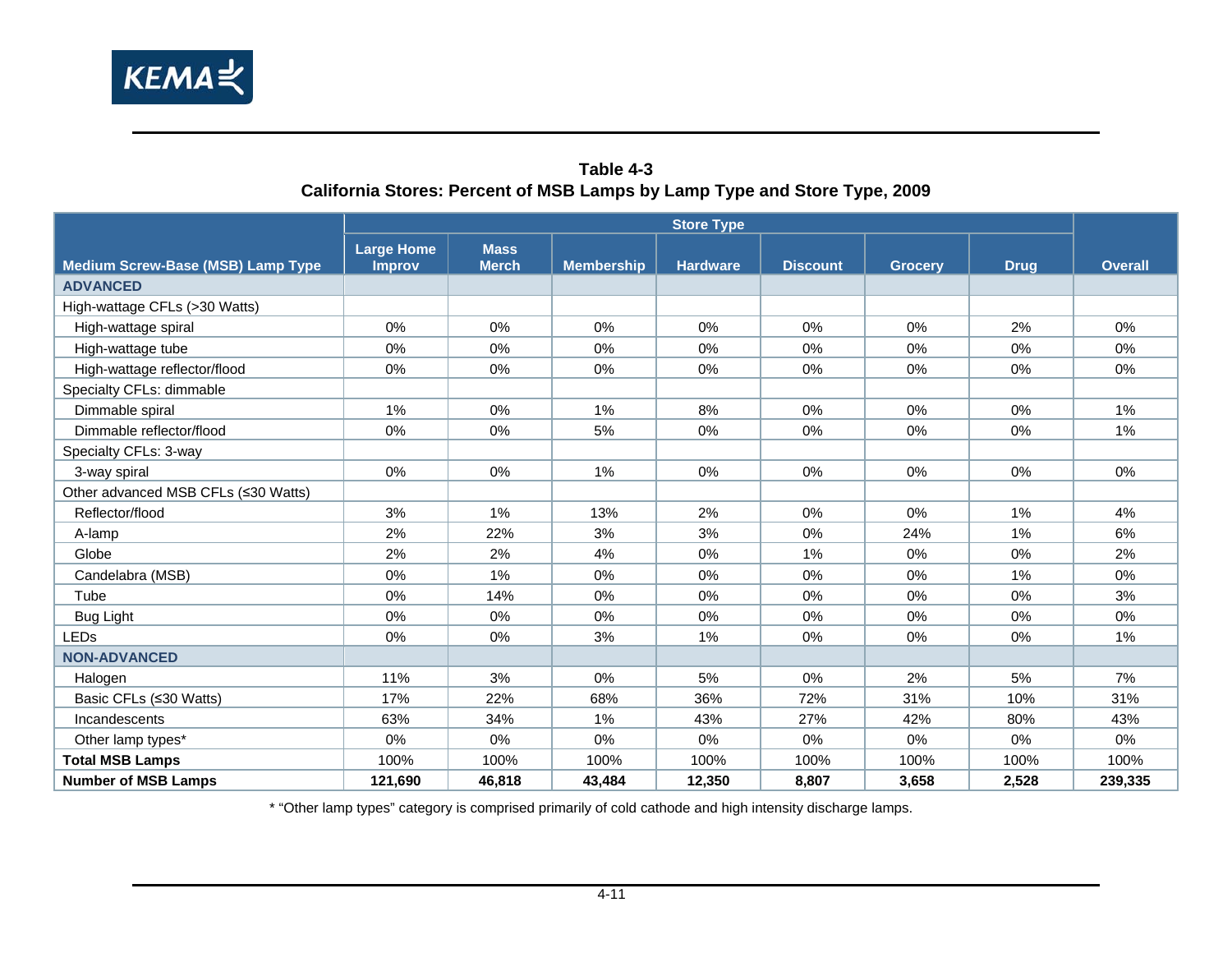

#### **Table 4-4 Non-California Stores: Percent of MSB Lamps by Lamp Type and Store Type, 2009**

<span id="page-31-2"></span><span id="page-31-1"></span><span id="page-31-0"></span>

|                                          | <b>Store Type</b>                  |                             |                   |                 |                 |                |                |  |
|------------------------------------------|------------------------------------|-----------------------------|-------------------|-----------------|-----------------|----------------|----------------|--|
| <b>Medium Screw-Base (MSB) Lamp Type</b> | <b>Large Home</b><br><b>Improv</b> | <b>Mass</b><br><b>Merch</b> | <b>Membership</b> | <b>Hardware</b> | <b>Discount</b> | <b>Grocery</b> | <b>Overall</b> |  |
| <b>ADVANCED</b>                          |                                    |                             |                   |                 |                 |                |                |  |
| High-wattage CFLs (>30 Watts)            |                                    |                             |                   |                 |                 |                |                |  |
| High-wattage spiral                      | 0%                                 | 0%                          | $0\%$             | $0\%$           | 0%              | $0\%$          | 0%             |  |
| High-wattage tube                        | $0\%$                              | 0%                          | $0\%$             | $0\%$           | 0%              | 0%             | $0\%$          |  |
| High-wattage reflector/flood             | 0%                                 | 0%                          | 0%                | 0%              | $0\%$           | 0%             | 0%             |  |
| Specialty CFLs: dimmable                 |                                    |                             |                   |                 |                 |                |                |  |
| Dimmable spiral                          | $0\%$                              | 0%                          | 1%                | $0\%$           | 2%              | $0\%$          | $0\%$          |  |
| Dimmable reflector/flood                 | 0%                                 | 1%                          | 4%                | 0%              | $0\%$           | 0%             | 1%             |  |
| Specialty CFLs: 3-way                    |                                    |                             |                   |                 |                 |                |                |  |
| 3-way spiral                             | 0%                                 | 0%                          | $0\%$             | $0\%$           | 0%              | 0%             | 0%             |  |
| Other advanced MSB CFLs (≤30 Watts)      |                                    |                             |                   |                 |                 |                |                |  |
| Reflector/flood                          | 4%                                 | 2%                          | 14%               | 1%              | 1%              | 1%             | 6%             |  |
| A-lamp                                   | 1%                                 | 3%                          | 3%                | $0\%$           | 1%              | 0%             | 2%             |  |
| Globe                                    | 1%                                 | 3%                          | 7%                | 0%              | 0%              | $0\%$          | 3%             |  |
| Candelabra (MSB)                         | 0%                                 | 1%                          | 2%                | $0\%$           | 0%              | 0%             | 1%             |  |
| Tube                                     | $0\%$                              | 0%                          | 0%                | $0\%$           | 0%              | $0\%$          | 0%             |  |
| Bug Light                                | 0%                                 | 0%                          | 0%                | 0%              | 0%              | 0%             | 0%             |  |
| <b>LEDs</b>                              | 0%                                 | 0%                          | 6%                | 0%              | 0%              | 0%             | 2%             |  |
| <b>NON-ADVANCED</b>                      |                                    |                             |                   |                 |                 |                |                |  |
| Halogen                                  | 10%                                | 5%                          | 0%                | 6%              | 0%              | 3%             | 6%             |  |
| Basic CFLs (≤30 Watts)                   | 20%                                | 30%                         | 62%               | 18%             | 13%             | 12%            | 31%            |  |
| Incandescents                            | 62%                                | 54%                         | $0\%$             | 74%             | 83%             | 82%            | 48%            |  |
| Other lamp types*                        | $0\%$                              | 0%                          | 0%                | 0%              | 0%              | $0\%$          | 0%             |  |
| <b>Total MSB Lamps</b>                   | 100%                               | 100%                        | 100%              | 100%            | 100%            | 100%           | 100%           |  |
| <b>Number of MSB Lamps</b>               | 315,712                            | 81,106                      | 137,972           | 10,240          | 10,705          | 28,617         | 584,352        |  |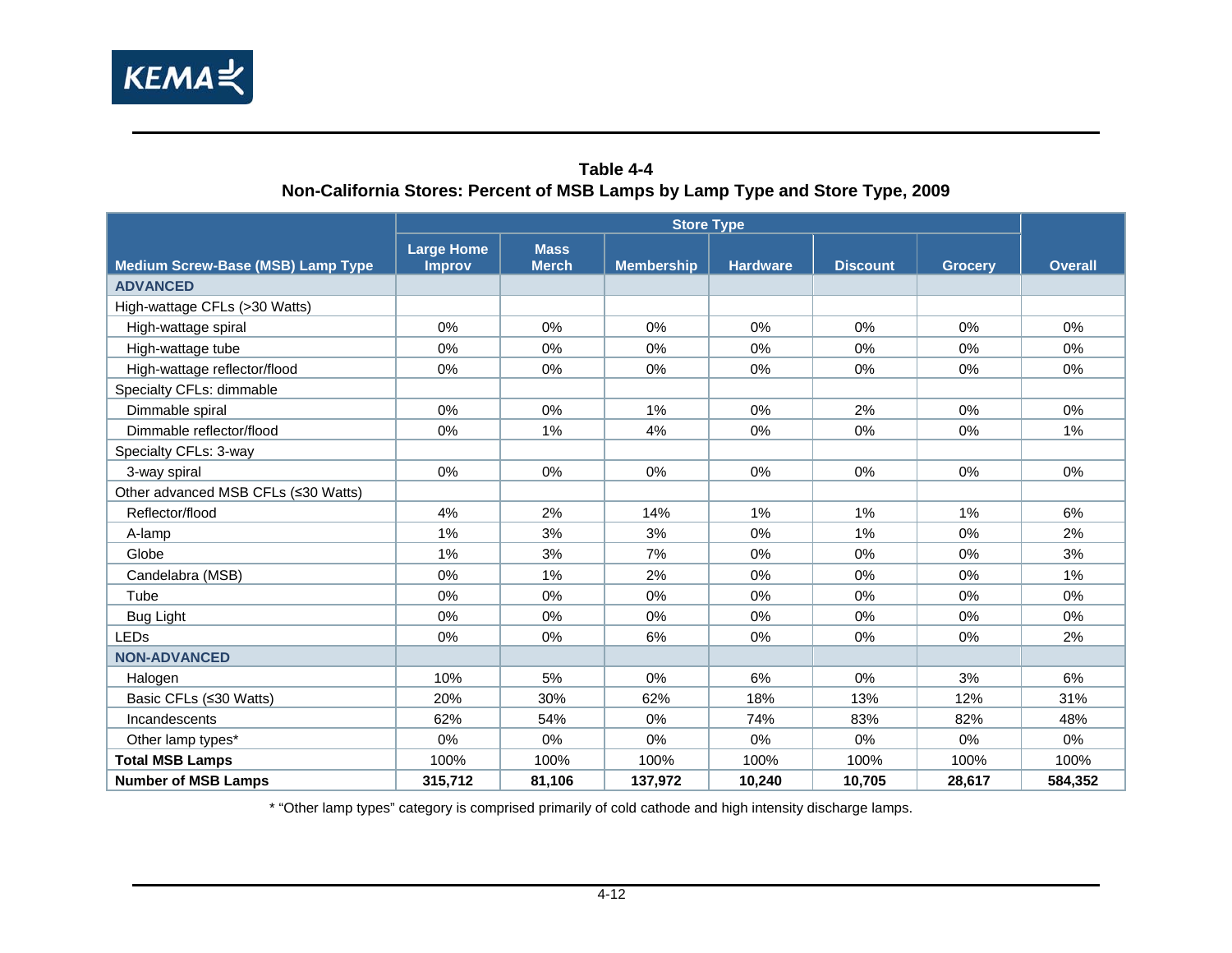

#### **Table 4-5 California Stores: Percent of MSB Lamp Packages by Lamp Type and Store Type, 2009**

<span id="page-32-2"></span><span id="page-32-1"></span><span id="page-32-0"></span>

|                                                    | <b>Store Type</b>                  |                             |                   |                 |                 |                |             |                |
|----------------------------------------------------|------------------------------------|-----------------------------|-------------------|-----------------|-----------------|----------------|-------------|----------------|
| <b>Medium Screw-Base (MSB) Lamp</b><br><b>Type</b> | <b>Large Home</b><br><b>Improv</b> | <b>Mass</b><br><b>Merch</b> | <b>Membership</b> | <b>Hardware</b> | <b>Discount</b> | <b>Grocery</b> | <b>Drug</b> | <b>Overall</b> |
| <b>ADVANCED</b>                                    |                                    |                             |                   |                 |                 |                |             |                |
| High-wattage CFLs (>30 Watts)                      |                                    |                             |                   |                 |                 |                |             |                |
| High-wattage spiral                                | 0%                                 | 0%                          | 0%                | 0%              | 0%              | 0%             | 2%          | 0%             |
| High-wattage tube                                  | 0%                                 | 0%                          | 1%                | 0%              | 0%              | 0%             | 0%          | 0%             |
| High-wattage reflector/flood                       | 0%                                 | 0%                          | 0%                | 0%              | 0%              | 0%             | 0%          | 0%             |
| Specialty CFLs: dimmable                           |                                    |                             |                   |                 |                 |                |             |                |
| Dimmable spiral                                    | 2%                                 | 0%                          | 1%                | 6%              | 0%              | 0%             | 0%          | 2%             |
| Dimmable reflector/flood                           | $1\%$                              | 0%                          | 9%                | 1%              | 0%              | 0%             | 0%          | 1%             |
| Specialty CFLs: 3-way                              |                                    |                             |                   |                 |                 |                | 0%          |                |
| 3-way spiral                                       | 1%                                 | 0%                          | 1%                | 1%              | 0%              | 0%             | $0\%$       | 1%             |
| Other advanced MSB CFLs (≤30 Watts)                |                                    |                             |                   |                 |                 |                |             |                |
| Reflector/flood                                    | 4%                                 | 1%                          | 15%               | 2%              | 0%              | 1%             | 1%          | 4%             |
| A-lamp                                             | 2%                                 | 24%                         | 5%                | 3%              | 1%              | 24%            | 1%          | 8%             |
| Globe                                              | 2%                                 | 3%                          | 6%                | 0%              | 2%              | 1%             | 1%          | 2%             |
| Candelabra (MSB)                                   | 0%                                 | 2%                          | 0%                | $0\%$           | 0%              | 0%             | 1%          | 0%             |
| Tube                                               | 0%                                 | 16%                         | 0%                | 0%              | 0%              | 0%             | 0%          | 4%             |
| <b>Bug Light</b>                                   | 0%                                 | 0%                          | 0%                | 0%              | 0%              | 0%             | $0\%$       | 0%             |
| <b>LEDs</b>                                        | 0%                                 | 0%                          | 13%               | 2%              | 0%              | 0%             | 0%          | 2%             |
| <b>NON-ADVANCED</b>                                |                                    |                             |                   |                 |                 |                |             |                |
| Halogen                                            | 21%                                | 5%                          | 0%                | 6%              | 0%              | 3%             | 9%          | 12%            |
| Basic CFLs (≤30 Watts)                             | 17%                                | 21%                         | 48%               | 49%             | 73%             | 33%            | 13%         | 26%            |
| Incandescents                                      | 49%                                | 28%                         | 0%                | 29%             | 24%             | 38%            | 70%         | 37%            |
| Other lamp types*                                  | $0\%$                              | 0%                          | 0%                | $0\%$           | 0%              | 0%             | 0%          | 0%             |
| <b>Total MSB Lamp Packages</b>                     | 100%                               | 100%                        | 100%              | 100%            | 100%            | 100%           | 100%        | 100%           |
| <b>Number of MSB Lamp Packages</b>                 | 48.490                             | 21.948                      | 8,592             | 8,291           | 4.136           | 1.863          | 1,326       | 94,646         |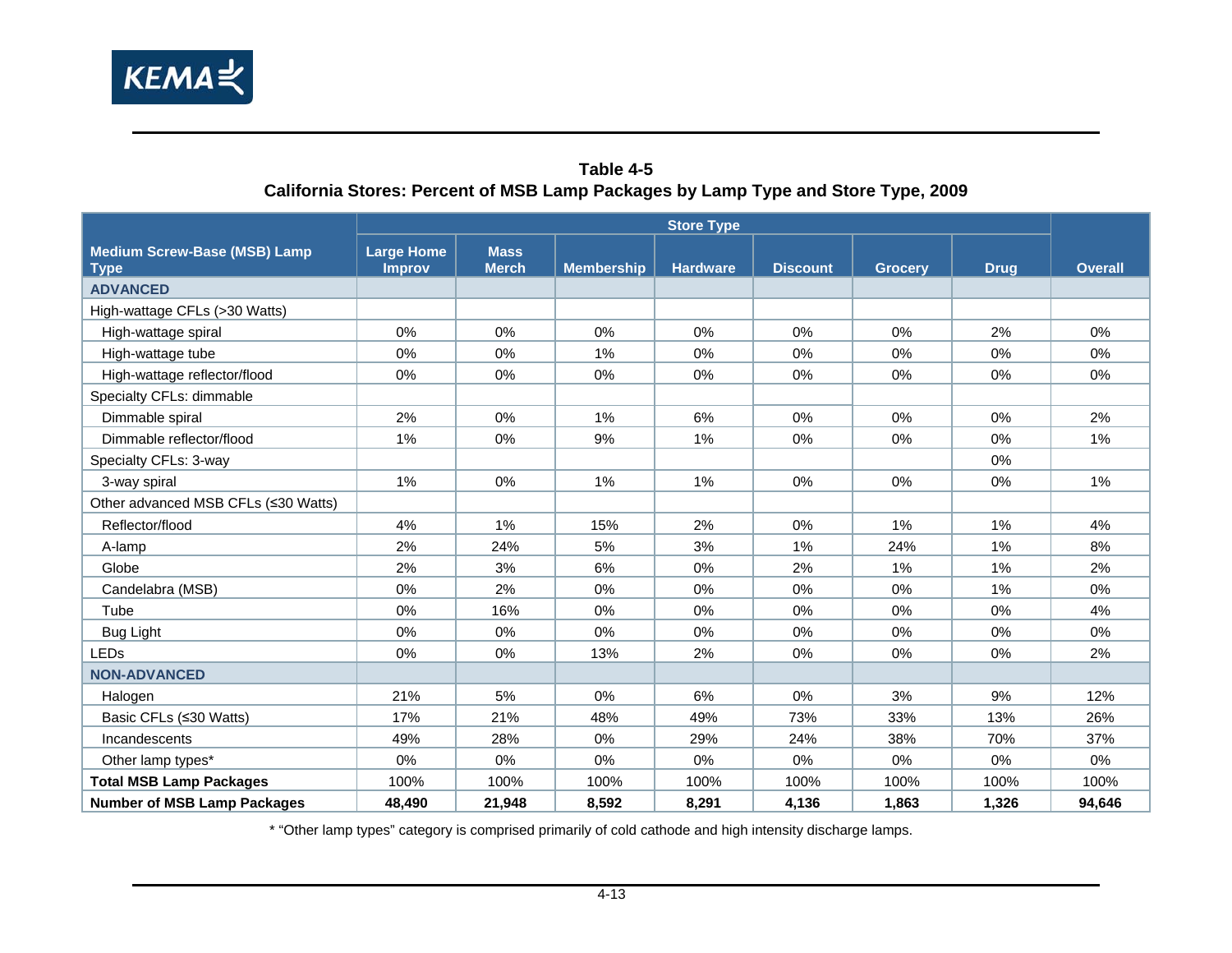

#### **Table 4-6 Non-California Stores: Percent of MSB Lamp Packages by Lamp Type and Store Type, 2009**

<span id="page-33-2"></span><span id="page-33-1"></span><span id="page-33-0"></span>

|                                          | <b>Store Type</b>                  |                             |                   |                 |                 |                |                |  |
|------------------------------------------|------------------------------------|-----------------------------|-------------------|-----------------|-----------------|----------------|----------------|--|
| <b>Medium Screw-Base (MSB) Lamp Type</b> | <b>Large Home</b><br><b>Improv</b> | <b>Mass</b><br><b>Merch</b> | <b>Membership</b> | <b>Hardware</b> | <b>Discount</b> | <b>Grocery</b> | <b>Overall</b> |  |
| <b>ADVANCED</b>                          |                                    |                             |                   |                 |                 |                |                |  |
| High-wattage CFLs (>30 Watts)            |                                    |                             |                   |                 |                 |                |                |  |
| High-wattage spiral                      | 1%                                 | 0%                          | 0%                | 0%              | 0%              | 1%             | 0%             |  |
| High-wattage tube                        | 0%                                 | 0%                          | 0%                | 0%              | 0%              | 0%             | 0%             |  |
| High-wattage reflector/flood             | 0%                                 | 0%                          | 0%                | 0%              | $0\%$           | 0%             | 0%             |  |
| Specialty CFLs: dimmable                 |                                    |                             |                   |                 |                 |                |                |  |
| Dimmable spiral                          | $0\%$                              | 0%                          | $1\%$             | 0%              | 2%              | 0%             | 1%             |  |
| Dimmable reflector/flood                 | 1%                                 | 1%                          | 7%                | 0%              | 0%              | 1%             | 2%             |  |
| Specialty CFLs: 3-way                    |                                    |                             |                   |                 |                 |                |                |  |
| 3-way spiral                             | 1%                                 | 1%                          | $1\%$             | 1%              | 0%              | 0%             | 1%             |  |
| Other advanced MSB CFLs (≤30 Watts)      |                                    |                             |                   |                 |                 |                |                |  |
| Reflector/flood                          | 6%                                 | 3%                          | 16%               | 1%              | 2%              | $1\%$          | 6%             |  |
| A-lamp                                   | 2%                                 | 4%                          | 3%                | 0%              | 1%              | 0%             | 2%             |  |
| Globe                                    | 2%                                 | 5%                          | 9%                | 1%              | $0\%$           | 1%             | 3%             |  |
| Candelabra (MSB)                         | 0%                                 | 2%                          | 2%                | 0%              | 0%              | 1%             | 1%             |  |
| Tube                                     | 0%                                 | 0%                          | $0\%$             | 1%              | 0%              | 0%             | 0%             |  |
| Bug Light                                | $0\%$                              | 0%                          | 0%                | 0%              | 0%              | 0%             | 0%             |  |
| <b>LEDs</b>                              | 0%                                 | 0%                          | 18%               | 0%              | $0\%$           | 0%             | 3%             |  |
| <b>NON-ADVANCED</b>                      |                                    |                             |                   |                 |                 |                |                |  |
| Halogen                                  | 17%                                | 9%                          | 0%                | 10%             | 1%              | 6%             | 12%            |  |
| Basic CFLs (≤30 Watts)                   | 19%                                | 24%                         | 43%               | 18%             | 21%             | 17%            | 23%            |  |
| Incandescents                            | 50%                                | 50%                         | $0\%$             | 67%             | 72%             | 71%            | 46%            |  |
| Other lamp types*                        | 1%                                 | 0%                          | 0%                | 0%              | 0%              | 0%             | $0\%$          |  |
| <b>Total MSB Lamp Packages</b>           | 100%                               | 100%                        | 100%              | 100%            | 100%            | 100%           | 100%           |  |
| <b>Number of MSB Lamp Packages</b>       | 119,873                            | 31,506                      | 28,049            | 5,473           | 4,112           | 13,141         | 202,154        |  |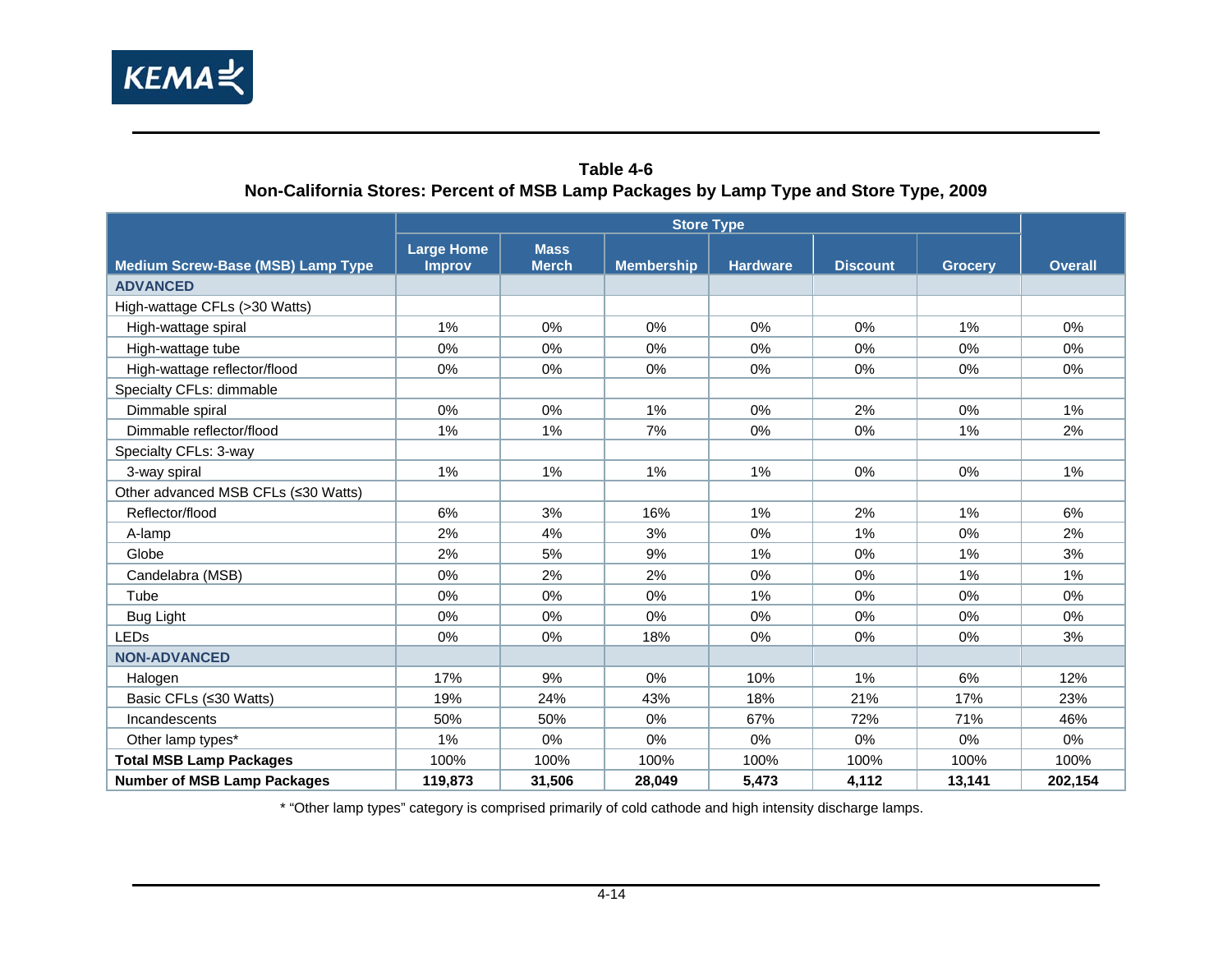<span id="page-34-0"></span>

### **4.1.2 Advanced Lighting Products**

#### **4.1.2.1 Model Number Diversity**

This section provides details on the number of unique model numbers for all advanced lamps across the 48 California stores in which KEMA researchers conducted comprehensive shelf inventories. $22$  The advanced lamp categories are identical to those found in the tables above in Section [4.1.1](#page-20-2), however, we have added small-base (candelabra-base) CFLs, GU-24 base CFLs, and "Other base" CFLs.

Because this discussion focuses on model number diversity for advanced lamps, the figures and tables below do not include non-advanced lamps. Also note that when these data were initially collected, no effort was made to distinguish EISA-compliant incandescent lamps or halogen lamps from others, but we assume penetration of these products was low when these data were collected in 2009 (so halogen lamps are not included in these analyses). Lastly, only verified model numbers are included in the tables below (see Section [3.1](#page-11-5) above for a discussion of the model number verification process).

[Figure 4-3](#page-35-1) below shows the total number of advanced lamp models within each store type by lamp type. As shown, lamps in the "Other Advanced MSB CFLs (≤ 30 Watts)" category, which consists of non-dimmable single-wattage CFLs in reflector/flood, A-lamp, globe, candelabra (MSB), bug light, and tube shapes, comprised the largest number of advanced lamp models in each store type followed by dimmable or 3-way MSB CFLs. Hardware stores had the largest number of LED models across all store types (11 models) followed by membership stores (7 models).

<sup>&</sup>lt;sup>22</sup> We were unable to produce model number figures and tables for Non-California Stores because few lamp models could be verified; thus, the verified model counts are not representative of stores outside of California.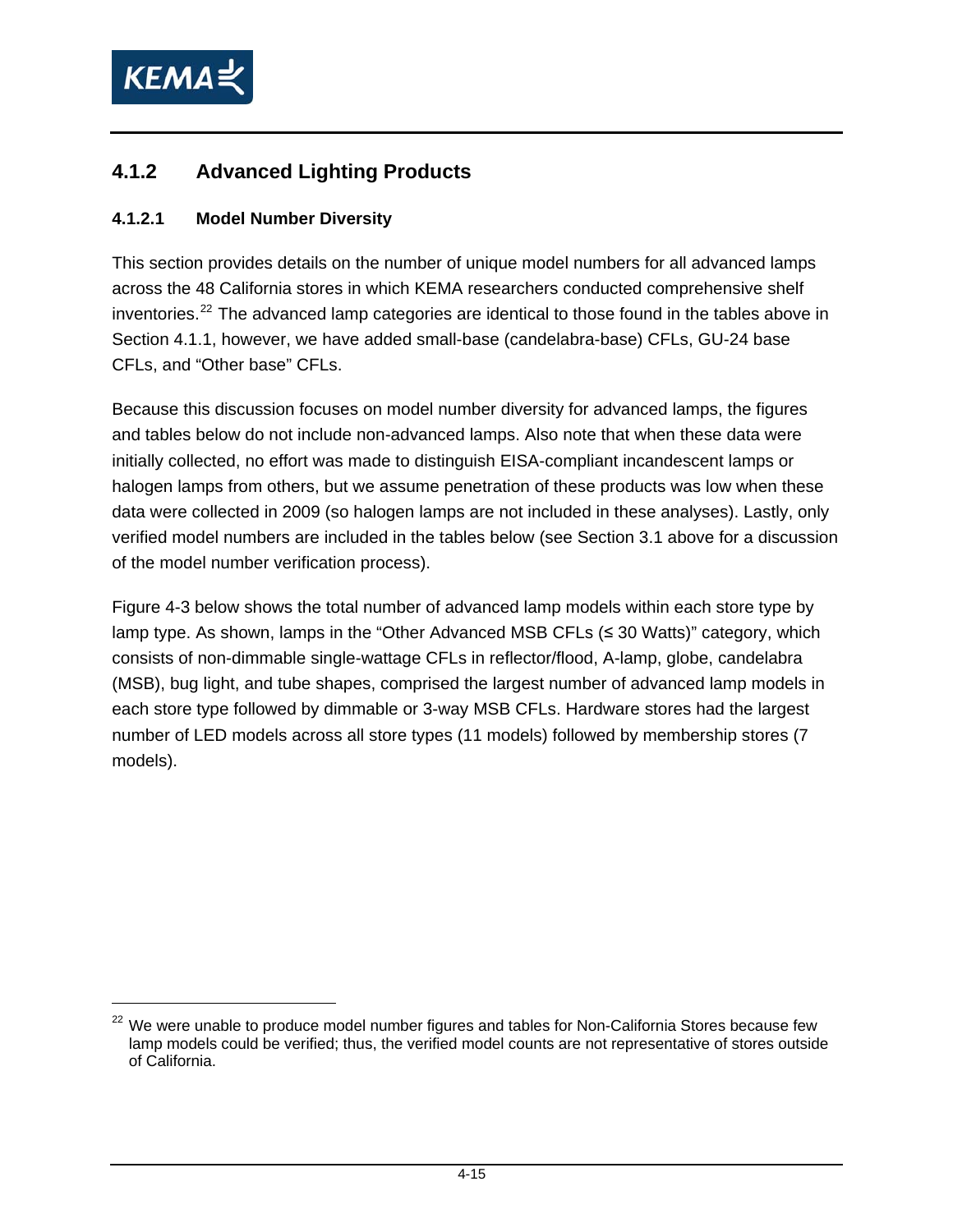





<span id="page-35-1"></span><span id="page-35-0"></span>\* See [Table 4-7](#page-37-1) for number of advanced lamp models by store type. † Excludes standard pin-based CFLs (non-GU based) as these are not considered Advanced Lamps.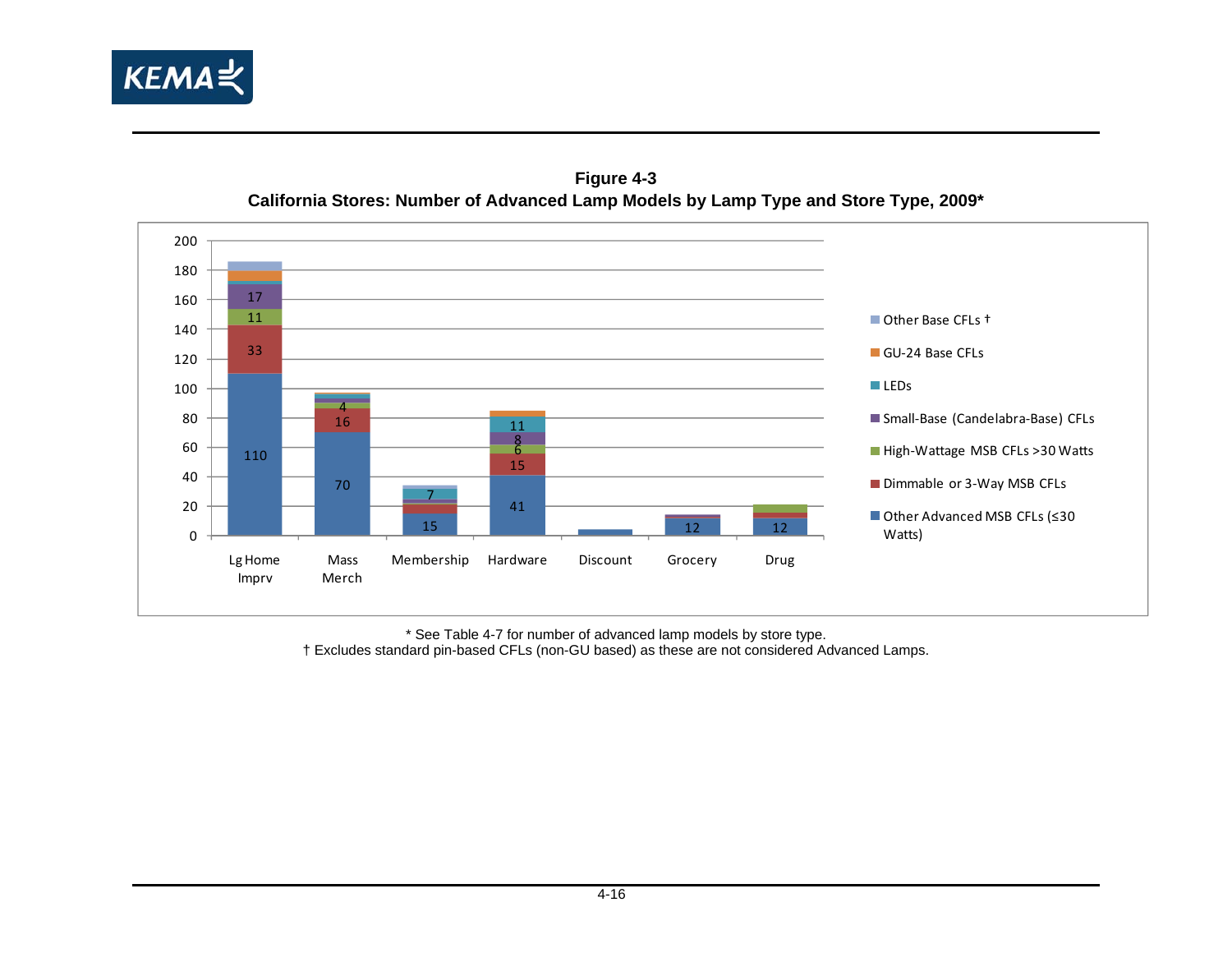<span id="page-36-0"></span>

 $\overline{a}$ 

[Table 4-7](#page-37-0) below provides additional detail on the number of advanced lamp models by advanced lamp type and store type. Across all store types, MSB reflector/flood CFLs have the greatest diversity of model numbers among all advanced lamp types (85 models). Also among MSB CFLs, researchers found 57 unique model numbers in the A-lamp category and 37 unique globe models. The categories of MSB high-wattage tube CFLs (three unique model numbers) MSB tube CFLs of less than 30 watts (three unique model numbers), and high-wattage MSB reflector/flood CFLs (zero verified unique model numbers) show the least amount of diversity with respect to available model numbers across all store types. As for other advanced lamp types, there are 17 unique LED model numbers across all store types.

In terms of model number diversity among store types, large home improvement stores show the highest diversity of model numbers among advanced lamps with 186 unique model numbers. There are 97 unique advanced lamp model numbers in the mass merchandise stores<sup>[23](#page-36-0)</sup> surveyed, and 85 among hardware stores surveyed. Discount stores have the lowest diversity of advanced lamp models with only 4 across all advanced lamp types (which is logical, since these products may be expected to cost more than non-advanced lamp types).

Appendix A (Table A-4) provides additional detail on the number of advanced lamp models available in each IOU service territory by lamp type.

<sup>&</sup>lt;sup>23</sup> Although researchers were able to find high-wattage MSB reflector/flood CFLs and MSB tube CFLs in the stores of one of the mass merchandise chains, we were unable to verify any advanced lamp model numbers for this chain. There is one unique unverified model number for high-wattage reflector/floods and 6 unique unverified model numbers for tubes.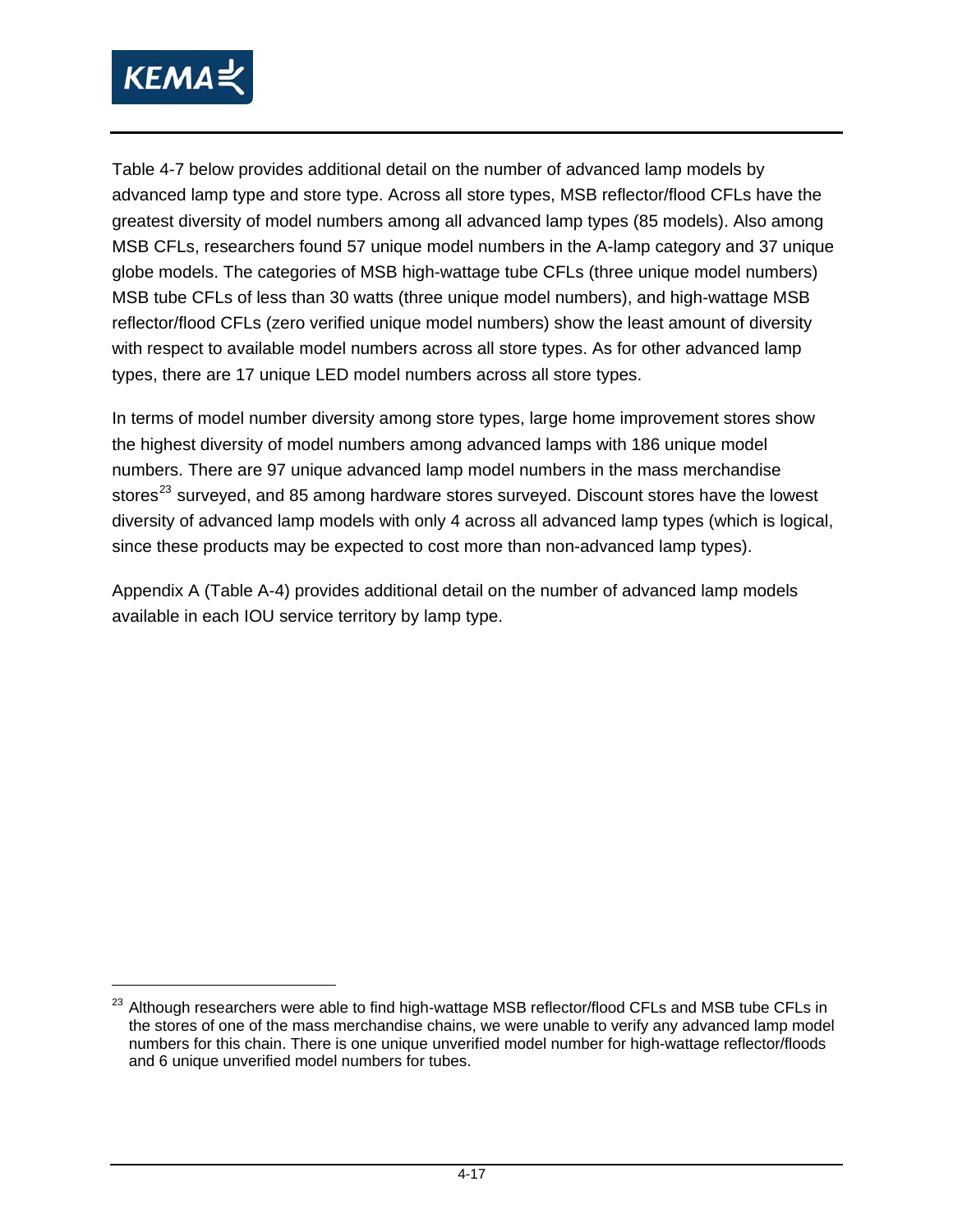

#### **Table 4-7**

**California Stores: Number of Advanced Lamp Models (All Base Types) by Advanced Lamp Type and Store Type, 2009** 

|                                       |                          |                |                          | <b>Store Type</b>        |                          |                          |                          |                |
|---------------------------------------|--------------------------|----------------|--------------------------|--------------------------|--------------------------|--------------------------|--------------------------|----------------|
|                                       | Large<br><b>Home</b>     | <b>Mass</b>    |                          |                          |                          |                          |                          |                |
| <b>Advanced Lamp Type</b>             | <b>Improv</b>            | <b>Merch</b>   | <b>Membership</b>        | <b>Hardware</b>          | <b>Discount</b>          | <b>Grocery</b>           | <b>Drug</b>              | <b>Overall</b> |
| High-wattage MSB CFLs (>30 Watts)     |                          |                |                          |                          |                          |                          |                          |                |
| High-wattage spiral                   | 9                        | $\overline{4}$ | $\blacksquare$           | 5                        | $\blacksquare$           | $\blacksquare$           | 5                        | 20             |
| High-wattage tube                     | $\overline{2}$           | $\blacksquare$ | $\mathbf 1$              | $\mathbf{1}$             | $\overline{\phantom{a}}$ | $\overline{\phantom{a}}$ | $\overline{\phantom{a}}$ | 3              |
| High-wattage reflector/flood          | $\overline{\phantom{a}}$ | $\blacksquare$ | $\overline{\phantom{a}}$ | $\overline{\phantom{a}}$ | $\overline{\phantom{a}}$ | $\sim$                   | $\overline{\phantom{a}}$ | $\blacksquare$ |
| Specialty MSB CFLs: dimmable          |                          |                |                          |                          |                          |                          |                          |                |
| Dimmable spiral                       | 11                       | 5              | $\mathbf{1}$             | 6                        | $\sim$                   | $\blacksquare$           | 1                        | 18             |
| Dimmable reflector/flood              | 13                       | 5              | 3                        | $\overline{4}$           | $\overline{\phantom{a}}$ | 1                        | 1                        | 20             |
| Specialty MSB CFLs: 3-way             |                          |                |                          |                          |                          |                          |                          |                |
| 3-way spiral                          | 9                        | 6              | $\overline{2}$           | 5                        | $\mathbf{r}$             | $\mathbf{r}$             | $\overline{a}$           | 18             |
| Other Advanced MSB CFLs (≤30 Watts)   |                          |                |                          |                          |                          |                          |                          |                |
| Reflector/flood                       | 54                       | 19             | 9                        | 19                       | $\mathbf{1}$             | 3                        | 4                        | 85             |
| A-lamp                                | 22                       | 25             | $\overline{c}$           | 10                       | 1                        | $\overline{4}$           | 3                        | 57             |
| Globe                                 | 21                       | 12             | 3                        | 4                        | $\overline{2}$           | 1                        | $\overline{2}$           | 37             |
| Candelabra (MSB)                      | $\overline{c}$           | 11             | $\blacksquare$           | 5                        | $\overline{\phantom{a}}$ | 3                        | $\overline{2}$           | 18             |
| Tube                                  | $\overline{2}$           | $\blacksquare$ | $\mathbf 1$              | ٠                        | $\overline{\phantom{a}}$ | $\overline{\phantom{a}}$ |                          | 3              |
| <b>Bug Light</b>                      | $\boldsymbol{9}$         | 3              | $\overline{\phantom{a}}$ | 3                        | $\overline{\phantom{a}}$ | 1                        | 1                        | 13             |
| <b>LEDs</b>                           | $\overline{2}$           | 3              | $\overline{7}$           | 11                       | $\blacksquare$           | $\blacksquare$           | $\blacksquare$           | 17             |
| Small-Base (Candelabra-Base) CFLs     | 17                       | 3              | 3                        | 8                        | $\blacksquare$           | 1                        | $\overline{\phantom{a}}$ | 25             |
| GU-24 Base CFLs                       | $\overline{7}$           | $\overline{ }$ | $\blacksquare$           | 4                        | $\overline{\phantom{a}}$ | $\overline{\phantom{a}}$ | $\overline{\phantom{a}}$ | 9              |
| Other Base CFLs*                      | 6                        | $\sim$         | $\overline{c}$           | $\overline{\phantom{a}}$ | $\sim$                   | $\overline{\phantom{a}}$ | $\sim$                   | 8              |
| <b>Number of Advanced Lamp Models</b> | 186                      | 97             | 34                       | 85                       | 4                        | 14                       | 21                       | 351            |

<span id="page-37-0"></span>\* "Other Base CFLs" excludes standard pin-based CFLs (non-GU) as these are not considered Advanced Lamps.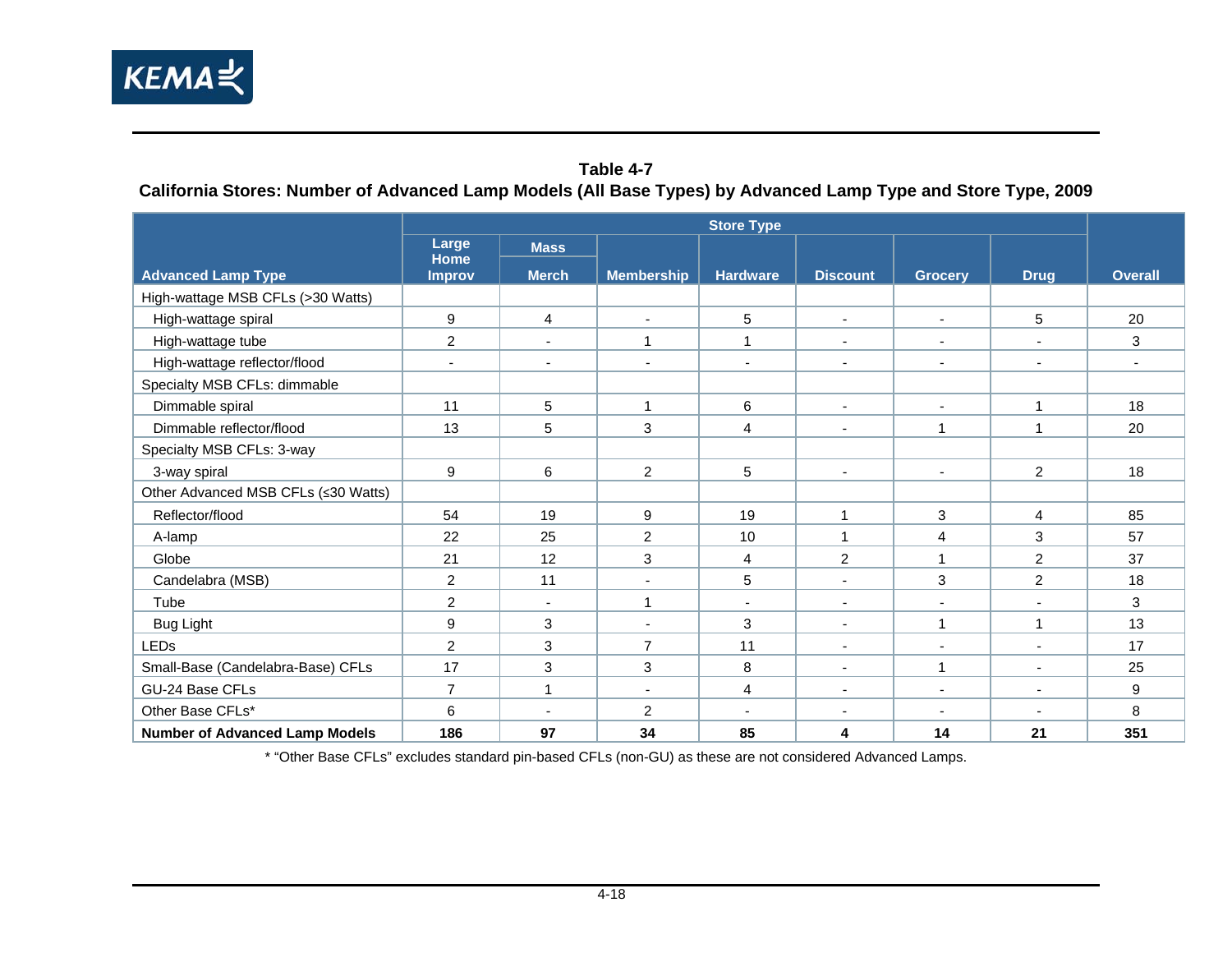

## **4.2 Residential Socket Inventory Data Analyses**

This section summarizes the lamps that were found during the lighting inventory completed as part of the Upstream Lighting Program evaluation report.

### **4.2.1 Installed and Stored Lamps**

[Table 4-10](#page-42-0) below shows the percentage of installed advanced lamps and stored advanced lamps in California households by lamp type by IOU and across all IOUs ("Overall"). The table also includes basic CFLs and other lamp technology types for purposes of comparison. The table shows that lamps are installed and stored similarly across all utilities. For all of the IOUs, advanced lamps represented approximately 5 percent of all installed lamps, but PGE had a slightly higher proportion of stored advanced lamps (6 percent) compared to SCE (4%) and SDG&E (5%). Just under 60 percent of all lamps installed and stored are incandescent lamps.

In general, lamps comprise a similar proportion of overall installed and stored lamps within each lamp type – for example, approximately 60 percent of installed lamps are incandescent and accordingly, around 60 percent of stored lamps are incandescent. The exceptions are basic CFLs, which represent a greater proportion of total stored lamps (27%) than installed lamps (16 percent). Conversely, fluorescent lamps represent a slightly higher proportion of installed lamps (12%) than stored lamps (2%). Advanced lamps comprise the same proportion of installed and stored lamps 5 percent. Overall, 23 percent of all installed lamps are CFLs, while 33 percent of stored lamps are CFLs. Also of note is that dimmable advanced lamps comprise a very small proportion of all installed lamps (less than one-tenth of one percent).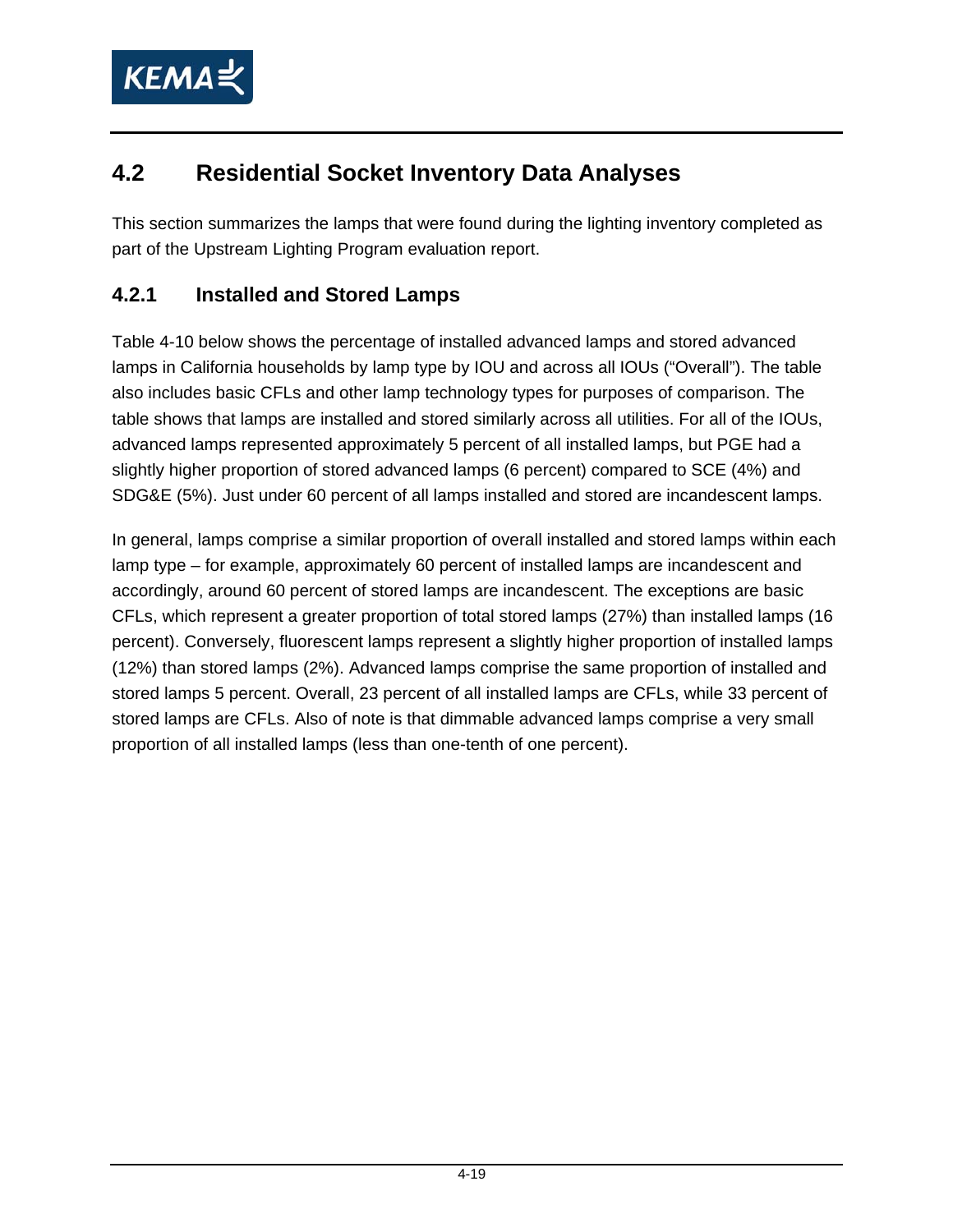

#### **Table 4-8 California Residential Saturation of Installed and Stored Lamps by Technology and IOU Service Territory, 2008-2009**

|                                     | <b>PG&amp;E</b>          |                          | <b>SCE</b>       |                             | SDG&E                    |                          | <b>Overall</b>   |                |
|-------------------------------------|--------------------------|--------------------------|------------------|-----------------------------|--------------------------|--------------------------|------------------|----------------|
| <b>Lamp Type</b>                    | <b>Installed</b>         | <b>Stored</b>            | <b>Installed</b> | <b>Stored</b>               | <b>Installed</b>         | <b>Stored</b>            | <b>Installed</b> | <b>Stored</b>  |
| <b>ADVANCED</b>                     |                          |                          |                  |                             |                          |                          |                  |                |
| High-wattage MSB CFLs (>30 Watts)   |                          |                          |                  |                             |                          |                          |                  |                |
| High-wattage spiral                 | 0.1%                     | 0.1%                     | 0.1%             | $\sim$                      | 0.1%                     | 0.1%                     | 0.1%             | 0.1%           |
| High-wattage tube                   |                          | $\blacksquare$           |                  | 0.1%                        |                          | 0.1%                     |                  | 0.1%           |
| High-wattage reflector/flood        |                          |                          |                  | $\blacksquare$              |                          | $\overline{\phantom{a}}$ |                  |                |
| Specialty MSB CFLs: dimmable        |                          |                          |                  |                             |                          |                          |                  |                |
| Dimmable spiral                     | 0.1%                     | 0.2%                     | $\sim$           | $\sim$                      | 0.2%                     | 0.7%                     | 0.1%             | 0.2%           |
| Dimmable reflector/flood            |                          |                          | 0.1%             |                             |                          |                          |                  |                |
| Specialty MSB CFLs: 3-way           |                          |                          |                  |                             |                          |                          |                  |                |
| 3-way spiral                        | $\sim$                   | 0.1%                     | 0.1%             | $\blacksquare$              | $\overline{\phantom{a}}$ | 0.1%                     | 0.1%             | 0.1%           |
| Other Advanced MSB CFLs (≤30 Watts) |                          |                          |                  |                             |                          |                          |                  |                |
| Reflector/flood                     | 1.4%                     | 1.5%                     | 1.8%             | 0.9%                        | 1.6%                     | 1.7%                     | 1.6%             | 1.3%           |
| A-lamp                              | 0.5%                     | 0.8%                     | 0.6%             | 0.7%                        | 0.3%                     | 1.4%                     | 0.5%             | 0.8%           |
| Globe                               | 1.0%                     | 1.4%                     | 0.7%             | 0.6%                        | 0.6%                     | 0.5%                     | 0.8%             | 1.0%           |
| Candelabra (MSB)                    | 0.5%                     | 0.7%                     | 0.3%             | 0.1%                        | 0.2%                     | $\blacksquare$           | 0.4%             | 0.4%           |
| Tube                                | 0.6%                     | 0.9%                     | 0.6%             | 0.6%                        | 0.7%                     | 0.7%                     | 0.6%             | 0.8%           |
| <b>Bug Light</b>                    |                          | 0.1%                     | $\blacksquare$   | $\sim$                      |                          |                          |                  | $\sim$         |
| <b>LEDs</b>                         | 0.1%                     | 0.2%                     |                  |                             | 0.1%                     | 0.1%                     | 0.1%             | 0.1%           |
| Small-Base (Candelabra-Base) CFLs   | 0.3%                     | 0.5%                     | 0.4%             | 0.5%                        | 0.3%                     | $\blacksquare$           | 0.3%             | 0.5%           |
| GU-24 Base CFLs                     | $\blacksquare$           | $\blacksquare$           | 0.1%             | $\mathbf{r}$                | 0.1%                     | $\mathbf{r}$             | 0.1%             | $\mathbf{r}$   |
| Other Base CFLs*                    | $\overline{\phantom{a}}$ | $\blacksquare$           | $\blacksquare$   | $\blacksquare$              | $\blacksquare$           | $\blacksquare$           |                  | $\blacksquare$ |
| <b>NON-ADVANCED</b>                 |                          |                          |                  |                             |                          |                          |                  |                |
| Halogens                            | 8.8%                     | 5.1%                     | 6.7%             | 5.4%                        | 8.9%                     | 4.6%                     | 8.0%             | 5.2%           |
| Basic CFLs (≤30 Watts)              | 17.0%                    | 28.7%                    | 16.8%            | 25.5%                       | 13.4%                    | 24.3%                    | 16.4%            | 26.9%          |
| Incandescents                       | 53.4%                    | 55.8%                    | 57.2%            | 63.4%                       | 57.6%                    | 63.1%                    | 55.5%            | 59.6%          |
| <b>Standard Pin-Based CFLs</b>      | 1.8%                     | 0.9%                     | 1.6%             | 0.3%                        | 1.8%                     | 0.3%                     | 1.7%             | 0.6%           |
| Fluorescent                         | 12.9%                    | 2.9%                     | 11.4%            | 1.9%                        | 12.6%                    | 2.2%                     | 12.3%            | 2.4%           |
| Unknown                             | $\overline{a}$           | $\overline{\phantom{a}}$ | 0.2%             | $\mathcal{L}^{\mathcal{A}}$ | 0.1%                     | $\mathbf{r}$             | 0.2%             | $\sim$         |
| Overall                             | 100.0%                   | 100.0%                   | 100.0%           | 100.0%                      | 100.0%                   | 100.0%                   | 100.0%           | 100.0%         |
| <b>Total Lamps</b>                  | 26,072                   | 6,187                    | 22,647           | 4,596                       | 12,785                   | 2,614                    | 61,504           | 13,397         |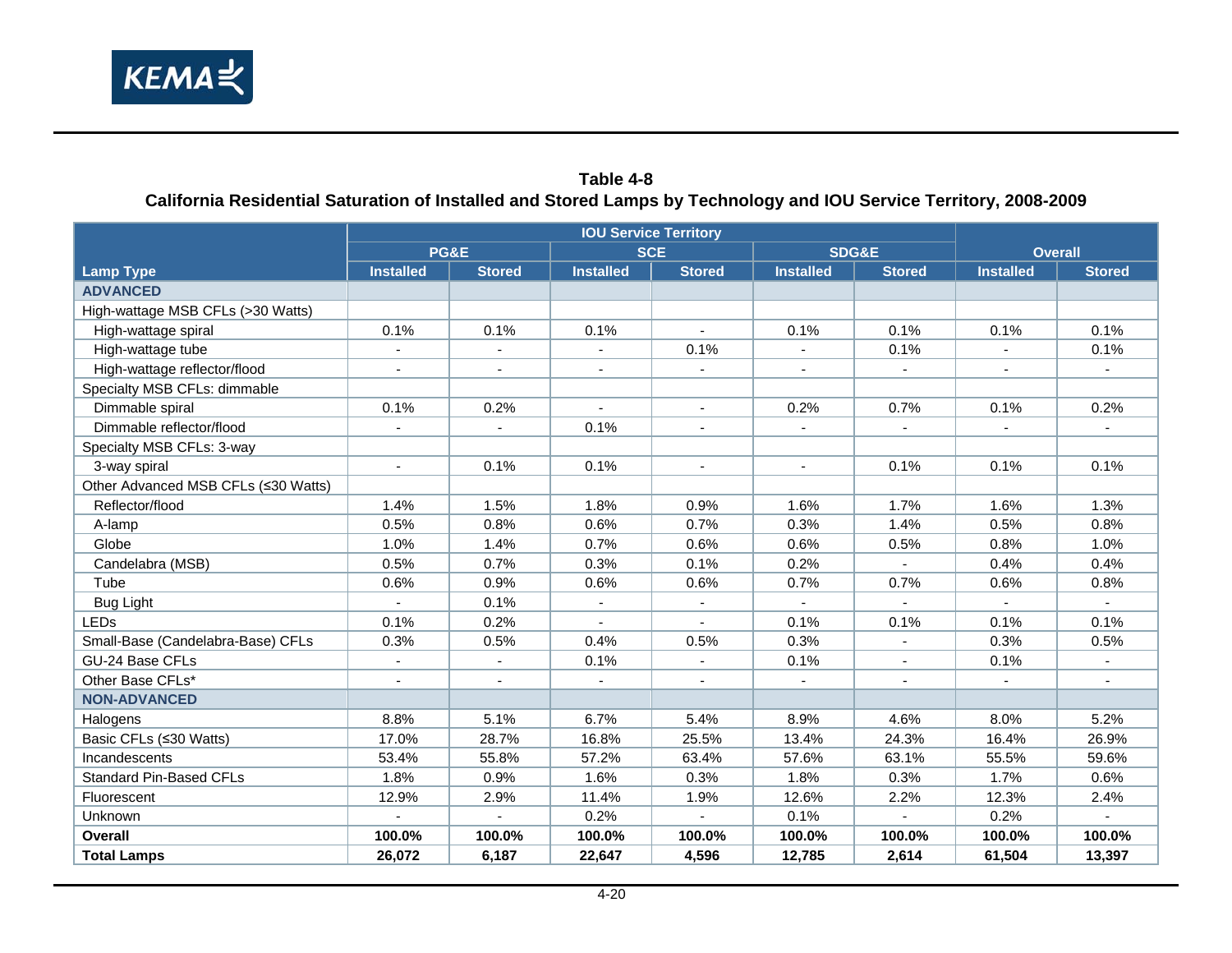

### **4.2.2 Fixture Type**

[Table 4-9](#page-40-0) below shows the percentage of advanced lamps and non-advanced lamps (basic CFLs and other non-advanced lamp types) installed in California households by fixture type. The table illustrates that some fixtures are more likely to have advanced CFLs installed than others -- recessed fixtures in particular. Bathroom wall mounted fixtures, which are mainly bathroom vanities, are also more likely than other wall-mounted fixtures to have advanced lamps installed in them. Interestingly, torchieres have the highest CFL saturation (followed by table or floor lamps) while other fixtures have the lowest advanced lamp and basic CFL saturations.

[Table 4-9](#page-40-0) includes all screw-base sockets, both medium and small (candelabra) screw base. When only MSB sockets are considered, the statistics for suspended fixtures change the most, with under 3 percent of MSB sockets having advanced lamps installed and the remaining 97 plus percent with non-advanced lamps (10% basic CFLs, 88% other non-advanced lamps).

|                           |                 | <b>Lamp Type</b> |                     |                |
|---------------------------|-----------------|------------------|---------------------|----------------|
|                           |                 | <b>Basic CFL</b> | <b>Other</b>        |                |
| <b>Fixture Type</b>       | <b>Advanced</b> | (Non-Advanced)   | <b>Non-Advanced</b> | <b>Overall</b> |
| <b>Ceiling Mounted</b>    | 3%              | 25%              | 73%                 | 100%           |
| <b>Exterior Fixtures</b>  | 7%              | 16%              | 78%                 | 100%           |
| Ceiling Fan               | 4%              | 26%              | 70%                 | 100%           |
| Table or Floor Lamp       | 4%              | 29%              | 66%                 | 100%           |
| <b>Recessed Fixtures</b>  | 13%             | 10%              | 77%                 | 100%           |
| <b>Suspended Fixtures</b> | 3%              | 10%              | 88%                 | 100%           |
| Torchiere                 | 5%              | 35%              | 61%                 | 100%           |
| <b>Track Lighting</b>     | 6%              | 17%              | 77%                 | 100%           |
| Wall - Bathroom*          | 7%              | 16%              | 78%                 | 100%           |
| Wall - Other Room         | 6%              | 23%              | 71%                 | 100%           |
| <b>Other Fixtures</b>     | 4%              | 12%              | 84%                 | 100%           |
| Total                     | 6%              | 20%              | 75%                 | 100%           |

<span id="page-40-0"></span>**Table 4-9 California Residential Saturation of Advanced Lamps and Non-Advanced Lamps (Basic CFLs and Others) by Fixture Type, 2008-2009** 

\* Bathroom wall fixtures are typically vanity-style fixtures (i.e., fixtures with a horizontal row of lamps) while wall fixtures in other rooms are typically sconces.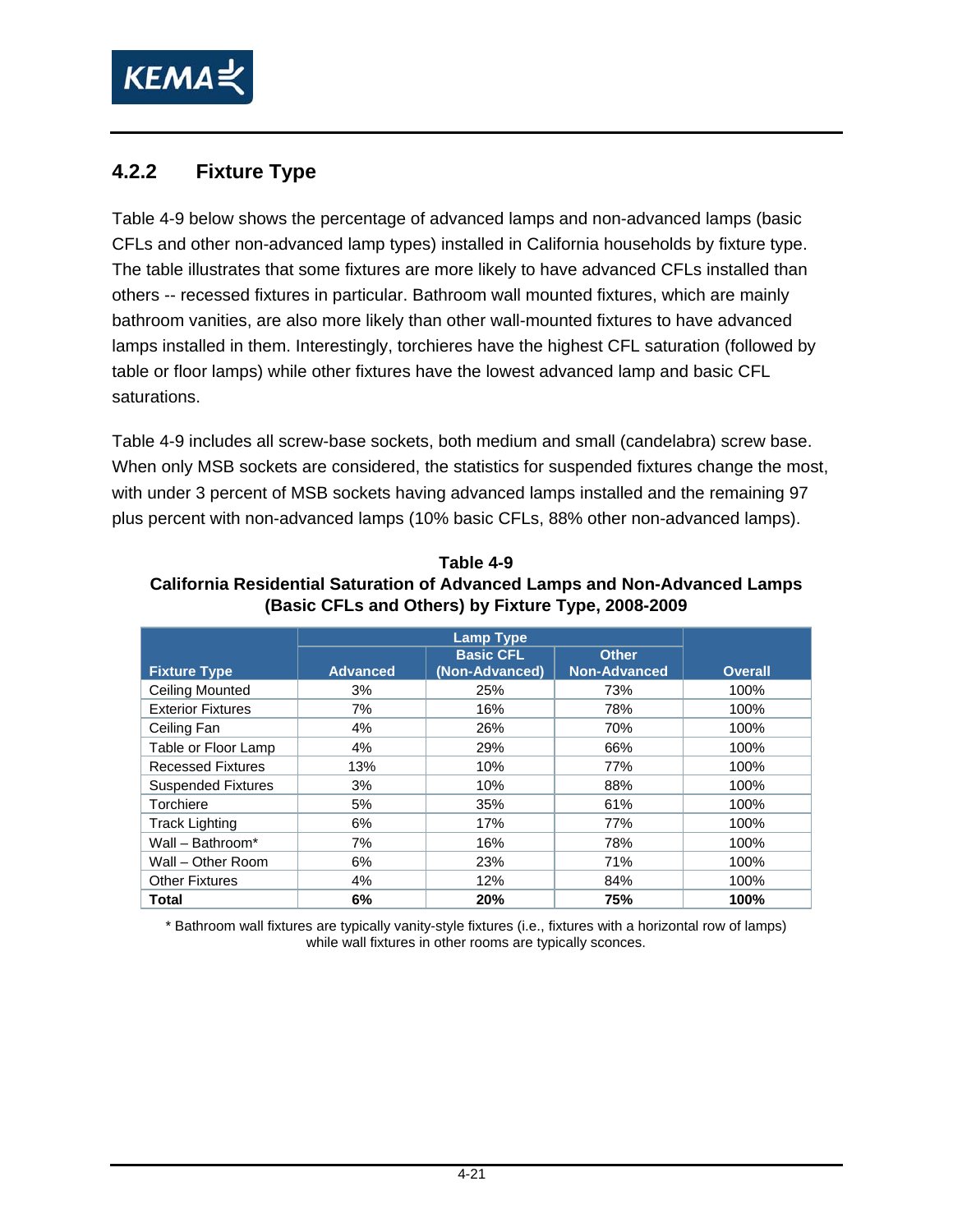<span id="page-41-0"></span>

## **4.3 Non-Residential Socket Inventory Analyses**

This section summarizes the lamps that were found during the CFL inventory completed as part of the 2010 Small Commercial Contract Group Direct Impact Evaluation Report.

### **4.3.1 Installed and Stored Lamps**

[Table 4-10](#page-42-0) shows the percentage of installed advanced lamps and stored advanced lamps both overall and by IOU. The table also includes basic CFLs for purposes of comparison. The table shows that lamps are installed and stored similarly across all utilities. For all of the IOUs, advanced lamps represented approximately 42 percent of all installed CFLs and about 25 percent of all CFLs in storage.

In general, basic CFLs are in storage at a higher rate than advanced CFLs. Reflectors and candelabra-base CFLs are the most commonly installed advanced lamps. However, unlike reflectors, candelabra-base CFLs are not one of the most commonly stored advanced lamps. Reflectors and a-lamp CFLs are the advanced CFLs most often found in storage.<sup>[24](#page-41-0)</sup>

<sup>&</sup>lt;sup>24</sup> Table 4-10 shows an exceptionally high number of candelabra-base CFLs installed in the SCE territory. This is largely due to one lodging site with this type CFL installed in every guest room.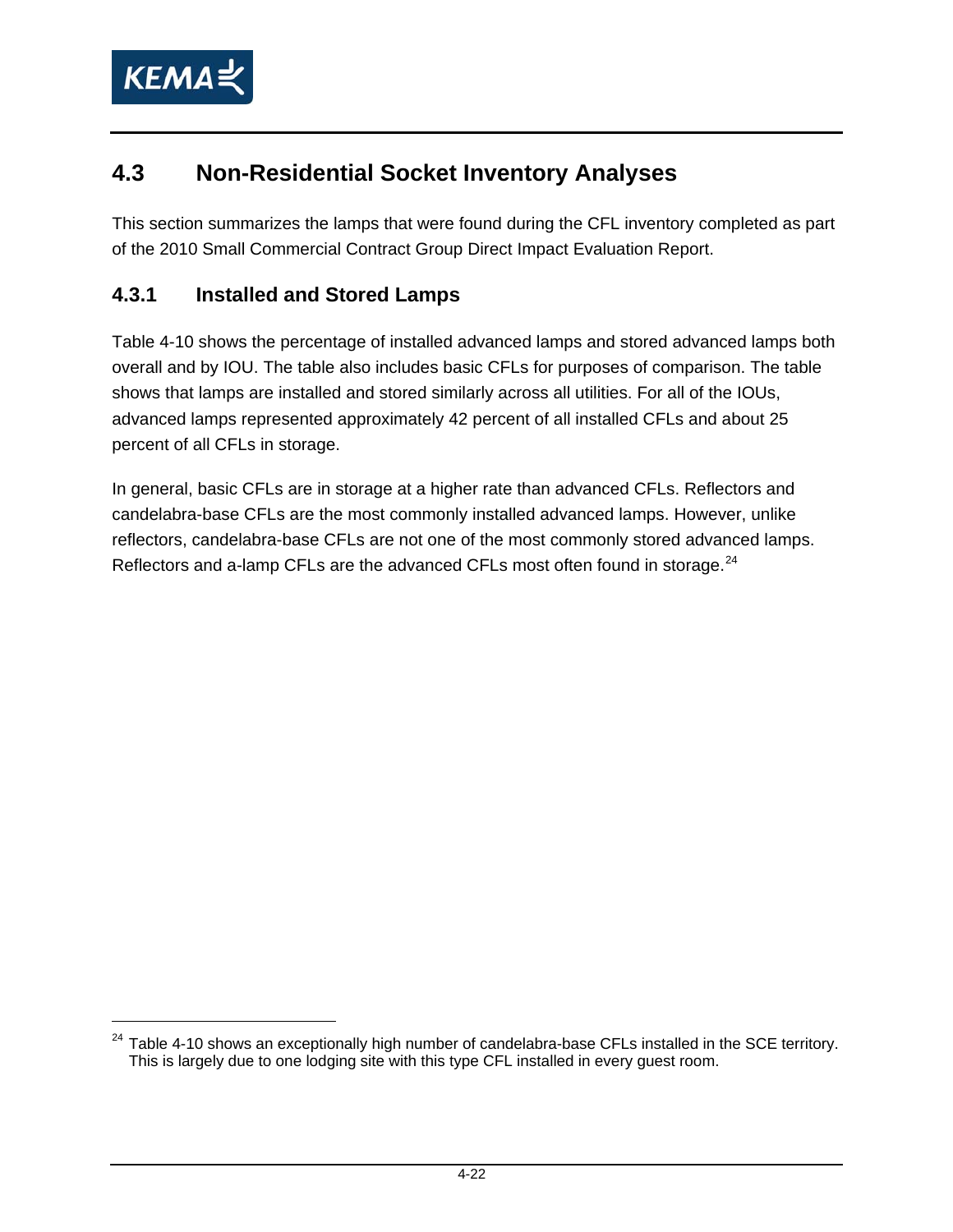

#### **Table 4-10 California Non-Residential Saturation of Installed and Stored Lamps by Technology and IOU Service Territory, 2009**

<span id="page-42-0"></span>

|                                     | PG&E             |               | <b>SCE</b>       |               | <b>SDG&amp;E</b> |               | <b>Overall</b>   |               |  |
|-------------------------------------|------------------|---------------|------------------|---------------|------------------|---------------|------------------|---------------|--|
| <b>Lamp Type</b>                    | <b>Installed</b> | <b>Stored</b> | <b>Installed</b> | <b>Stored</b> | <b>Installed</b> | <b>Stored</b> | <b>Installed</b> | <b>Stored</b> |  |
| <b>ADVANCED</b>                     |                  |               |                  |               |                  |               |                  |               |  |
| High-wattage MSB CFLs (≥30 Watts)   |                  |               |                  |               |                  |               |                  |               |  |
| High-wattage spiral                 | 0.9%             | 0.4%          | 2.1%             | 9.5%          | 0.2%             | 0.0%          | 1.2%             | 3.0%          |  |
| High-wattage tube                   | 0.0%             | 0.0%          | 0.2%             | 0.3%          | 0.1%             | 0.2%          | 0.1%             | 0.1%          |  |
| High-wattage reflector/flood        | 0.0%             | 0.0%          | 0.0%             | 0.0%          | 0.0%             | 0.0%          | 0.0%             | 0.0%          |  |
| Specialty MSB CFLs: dimmable        |                  |               |                  |               |                  |               |                  |               |  |
| Dimmable spiral                     | 10.2%            | 0.0%          | 0.3%             | 0.0%          | 0.3%             | 0.0%          | 4.9%             | 0.0%          |  |
| Dimmable reflector/flood            | 1.1%             | 1.8%          | 0.0%             | 0.0%          | 0.0%             | 0.0%          | 0.5%             | 1.1%          |  |
| Specialty MSB CFLs: 3-way           |                  |               |                  |               |                  |               |                  |               |  |
| 3-way spiral                        | 0.4%             | 0.1%          | 0.0%             | 0.0%          | 0.0%             | 0.0%          | 0.2%             | 0.1%          |  |
| Other Advanced MSB CFLs (<30 Watts) |                  |               |                  |               |                  |               |                  |               |  |
| Reflector/flood                     | 10.4%            | 5.5%          | 19.6%            | 17.4%         | 12.7%            | 14.5%         | 14.3%            | 9.9%          |  |
| A-lamp                              | 1.4%             | 4.1%          | 1.0%             | 1.2%          | 0.8%             | 4.1%          | 1.2%             | 3.2%          |  |
| Globe                               | 1.9%             | 2.4%          | 1.1%             | 0.7%          | 0.7%             | 0.3%          | 1.4%             | 1.7%          |  |
| Candelabra (MSB)                    | 0.0%             | 0.0%          | 0.1%             | 0.0%          | 0.2%             | 0.0%          | 0.1%             | 0.0%          |  |
| Tube                                | 0.7%             | 0.0%          | 0.2%             | 0.3%          | 2.4%             | 1.9%          | 0.7%             | 0.3%          |  |
| Bug Light                           | n/a              | n/a           | n/a              | n/a           | n/a              | n/a           | n/a              | n/a           |  |
| <b>LEDs</b>                         | n/a              | n/a           | n/a              | n/a           | n/a              | n/a           | n/a              | n/a           |  |
| Small-Base (Candelabra-Base) CFLs   | 6.1%             | 0.6%          | 25.3%            | 0.0%          | 1.1%             | 0.0%          | 13.0%            | 0.4%          |  |
| GU-24 Base CFLs                     | n/a              | n/a           | n/a              | n/a           | n/a              | n/a           | n/a              | n/a           |  |
| Other Base CFLs*                    | 0.1%             | 0.0%          | 0.1%             | 0.0%          | $0.0\%$          | 0.0%          | 0.1%             | 0.0%          |  |
| <b>NON-ADVANCED</b>                 |                  |               |                  |               |                  |               |                  |               |  |
| Basic CFLs (<30 Watts)              | 63.4%            | 78.4%         | 45.8%            | 69.9%         | 72.7%            | 77.4%         | 57.7%            | 75.8%         |  |
| Unknown CFLs                        | 3.4%             | 6.6%          | 4.2%             | .7%           | 8.9%             | 1.6%          | 4.5%             | 4.4%          |  |
| Overall                             | 100.0%           | 100.0%        | 100.0%           | 100.0%        | 100.0%           | 100.0%        | 100.0%           | 100.0%        |  |
| <b>Total CFLs</b>                   | 2,842,311        | 586,473       | 2,410,630        | 282,451       | 834,865          | 85,881        | 6,087,806        | 954,805       |  |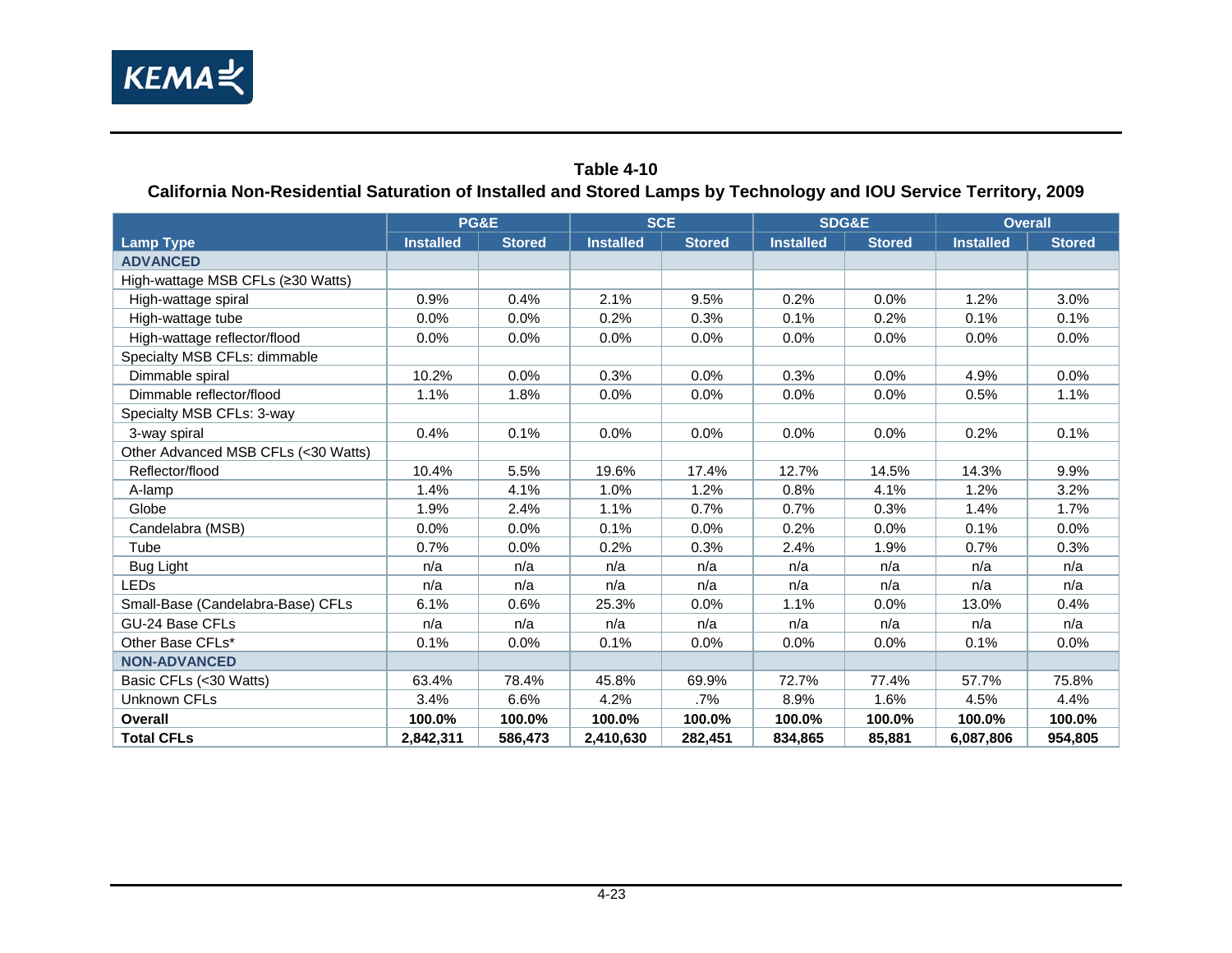

### **4.3.2 Control Type**

[Table 4-11](#page-43-0) shows the percentage of advanced versus non-advanced (basic CFL) lamps installed in screw-base sockets by control type. This table illustrates that advanced lighting is installed more frequently than basic CFLs in fixtures controlled by dimmers, motion sensors, timeclocks and twist timers. Basic CFLs are more frequently installed in fixtures controlled by all other control types. Also shown in the table below, some lamps are installed in fixtures with inappropriate controls for that lamp type – for instance, 40.8 percent of the lamps installed in fixtures controlled by dimmers are basic CFLs (which should not be used in dimmable sockets).

<span id="page-43-0"></span>**Table 4-11 California Non-Residential Saturation of Advanced Lamps and Non-Advanced Lamps (Basic CFLs and Others) by Control Type, 2009** 

|                          | <b>Lamp Type</b> |                                    |
|--------------------------|------------------|------------------------------------|
| <b>Control Type</b>      | <b>Advanced</b>  | <b>Basic CFL</b><br>(Non-Advanced) |
| Bi-level switch          | $0.0\%$          | 100.0%                             |
| Continuous (24 hour use) | 35.2%            | 64.8%                              |
| Dimmer                   | 59.2%            | 40.8%                              |
| <b>EMS</b>               | 0.0%             | 100.0%                             |
| <b>Motion Sensor</b>     | 58.2%            | 41.8%                              |
| On/Off Switch            | 37.1%            | 62.9%                              |
| Other                    | 16.9%            | 83.1%                              |
| Photocell                | 24.2%            | 75.8%                              |
| Photocell/Timeclock      | $0.0\%$          | 100.0%                             |
| Timeclock                | 50.6%            | 49.4%                              |
| <b>Twist Timer</b>       | 54.4%            | 45.6%                              |
| Unknown                  | 16.9%            | 83.1%                              |

### **4.3.3 Room Type**

[Table 4-12](#page-44-0) compares the number of advanced versus basic CFLs installed by building and room type. Offices in small retail buildings have the highest percentage of advanced CFLs (81.3%) compared to basic CFLs (18.7%), while restrooms in health/medical centers have the lowest percentage of advanced CFLs (3.7%).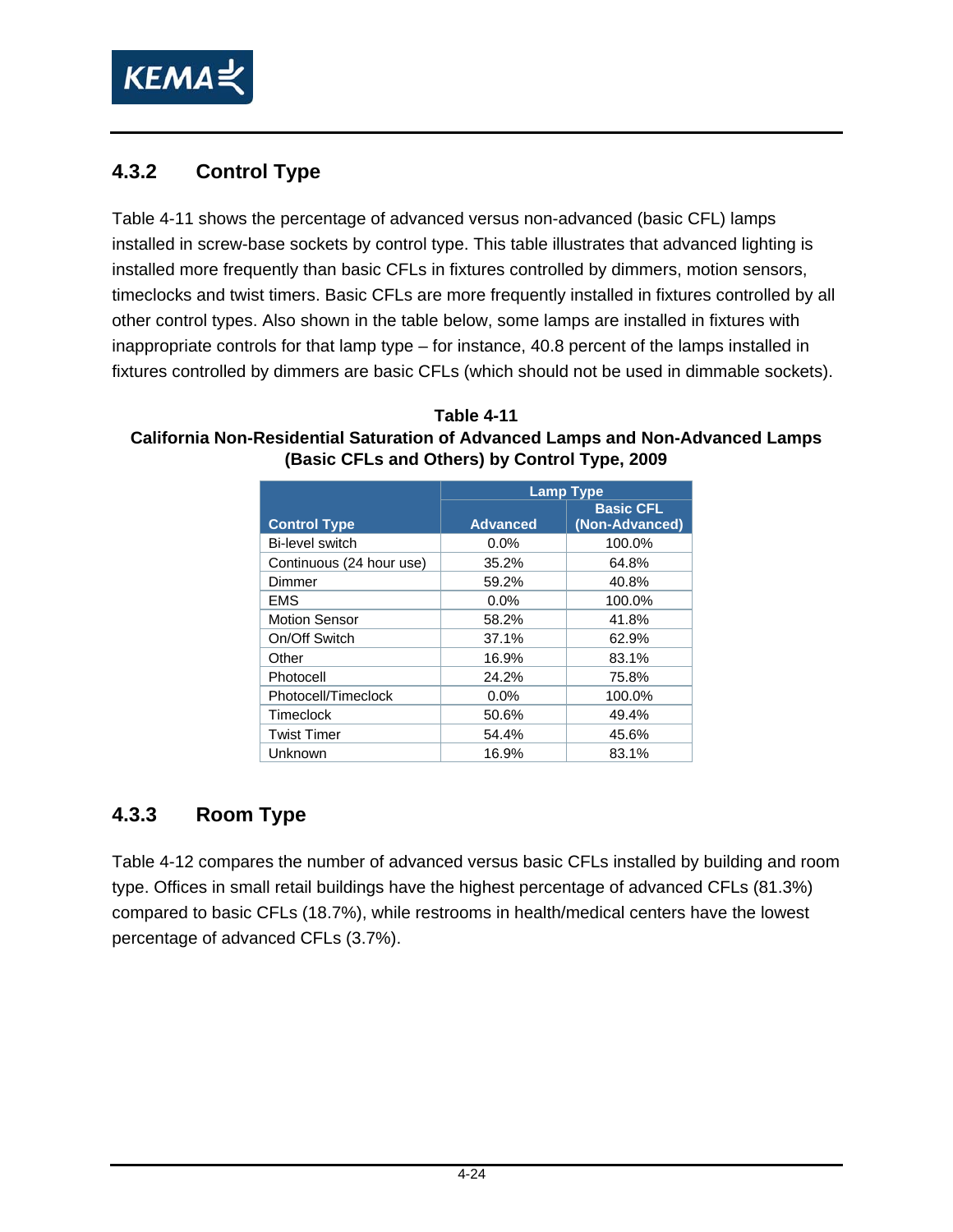

#### **Table 4-12 California non-Residential Saturation of Advanced Lamps and Basic CFLs by Building Type and Room Type, 2009**

<span id="page-44-0"></span>

|                         |                            |                 | <b>Lamp Type</b> |  |
|-------------------------|----------------------------|-----------------|------------------|--|
|                         |                            |                 | <b>Basic CFL</b> |  |
| <b>Building Type</b>    | <b>Room Type</b>           | <b>Advanced</b> | (Non-Advanced)   |  |
| Assembly                | Assembly                   | 20.1%           | 79.9%            |  |
| Assembly                | Hallway/Lobby              | 38.2%           | 61.8%            |  |
| Assembly                | Kitchen/Break Room         | 46.3%           | 53.7%            |  |
| Assembly                | Office                     | 46.5%           | 53.5%            |  |
| Assembly                | Other/Misc                 | 48.7%           | 51.3%            |  |
| Assembly                | Outdoor                    | 30.7%           | 69.3%            |  |
| Assembly                | Restrooms                  | 23.3%           | 76.7%            |  |
| Assembly                | Storage                    | 38.3%           | 61.7%            |  |
| Health/Medical - Clinic | Hallway/Lobby              | 24.0%           | 76.0%            |  |
| Health/Medical - Clinic | Office                     | 16.7%           | 83.3%            |  |
| Health/Medical - Clinic | Other/Misc                 | 6.5%            | 93.5%            |  |
| Health/Medical - Clinic | Outdoor                    | 4.9%            | 95.1%            |  |
| Health/Medical - Clinic | Restrooms                  | 3.7%            | 96.3%            |  |
| Lodging                 | <b>Guest Rooms</b>         | 8.6%            | 91.4%            |  |
| Lodging                 | Hallway/Lobby              | 26.6%           | 73.4%            |  |
| Lodging                 | Kitchen/Break Room         | 5.1%            | 94.9%            |  |
| Lodging                 | Mechanical/Electrical Room | 49.3%           | 50.7%            |  |
| Lodging                 | Office                     | 25.7%           | 74.3%            |  |
| Lodging                 | Other/Misc                 | 37.9%           | 62.1%            |  |
| Lodging                 | Outdoor                    | 7.2%            | 92.8%            |  |
| Lodging                 | Restrooms                  | 17.8%           | 82.2%            |  |
| Lodging                 | Storage                    | 47.4%           | 52.6%            |  |
| Office - Small          | Hallway/Lobby              | 22.9%           | 77.1%            |  |
| Office - Small          | Office                     | 13.9%           | 86.1%            |  |
| Office - Small          | Other/Misc                 | 28.8%           | 71.2%            |  |
| Office - Small          | Outdoor                    | 16.3%           | 83.7%            |  |
| Office - Small          | Restrooms                  | 8.7%            | 91.3%            |  |
| Office - Small          | Storage                    | 5.4%            | 94.6%            |  |
| Other                   | Hallway/Lobby              | 50.5%           | 49.5%            |  |
| Other                   | Office                     | 44.1%           | 55.9%            |  |
| Other                   | Other/Misc                 | 67.4%           | 32.6%            |  |
| Other                   | Outdoor                    | 59.7%           | 40.3%            |  |
| Other                   | Restrooms                  | 72.0%           | 28.0%            |  |
| Other                   | Storage                    | 36.2%           | 63.8%            |  |
| Retail - Small          | Hallway/Lobby              | 16.5%           | 83.5%            |  |
| Retail - Small          | Office                     | 81.3%           | 18.7%            |  |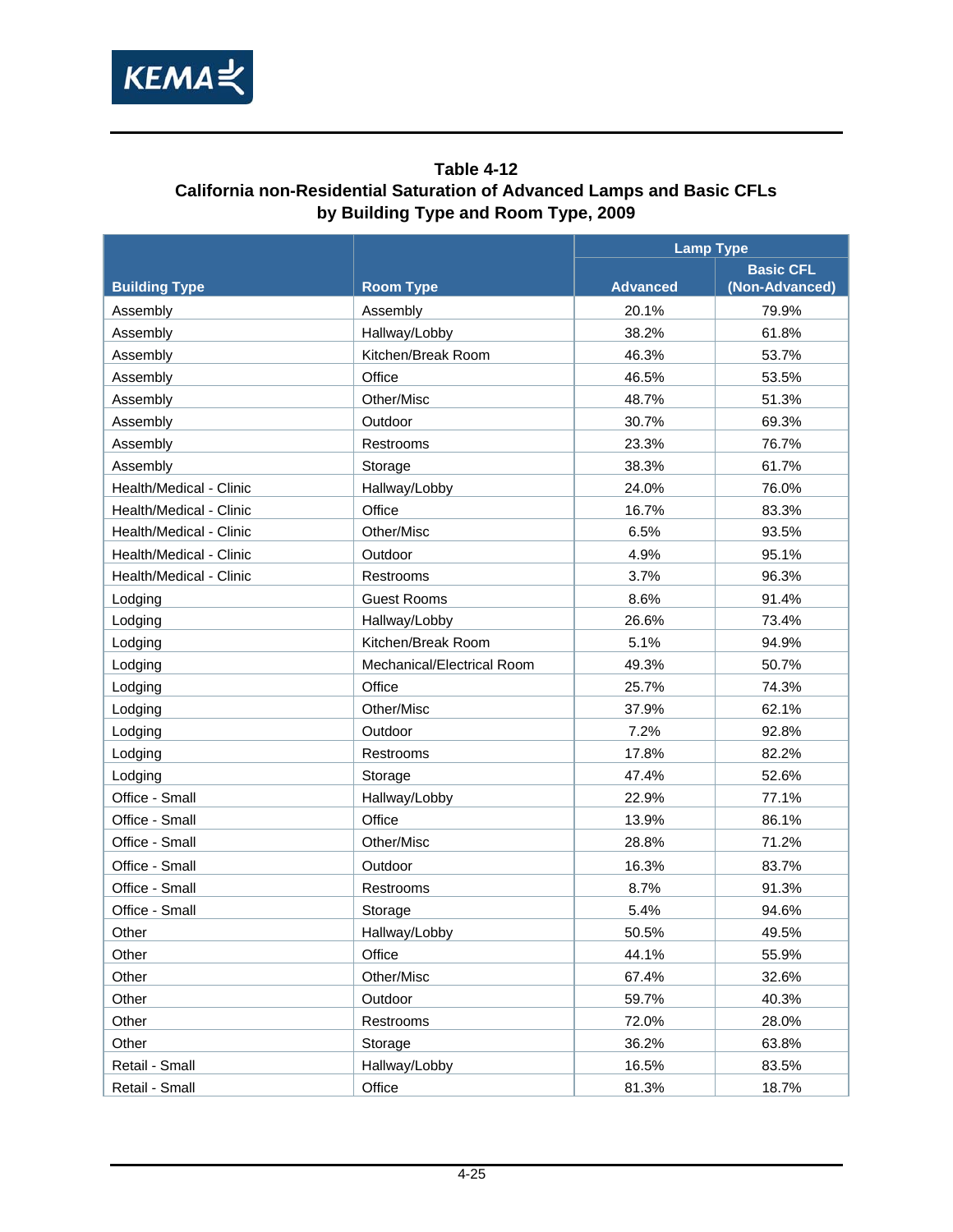

|                      |                     |                 | <b>Lamp Type</b>                   |  |  |  |  |
|----------------------|---------------------|-----------------|------------------------------------|--|--|--|--|
| <b>Building Type</b> | <b>Room Type</b>    | <b>Advanced</b> | <b>Basic CFL</b><br>(Non-Advanced) |  |  |  |  |
| Retail - Small       | Other/Misc          | 15.3%           | 84.7%                              |  |  |  |  |
| Retail - Small       | Outdoor             | 67.8%           | 32.2%                              |  |  |  |  |
| Retail - Small       | Restrooms           | 11.6%           | 88.4%                              |  |  |  |  |
| Retail - Small       | <b>Retail Sales</b> | 60.6%           | 39.4%                              |  |  |  |  |
| Retail - Small       | Storage             | 15.6%           | 84.4%                              |  |  |  |  |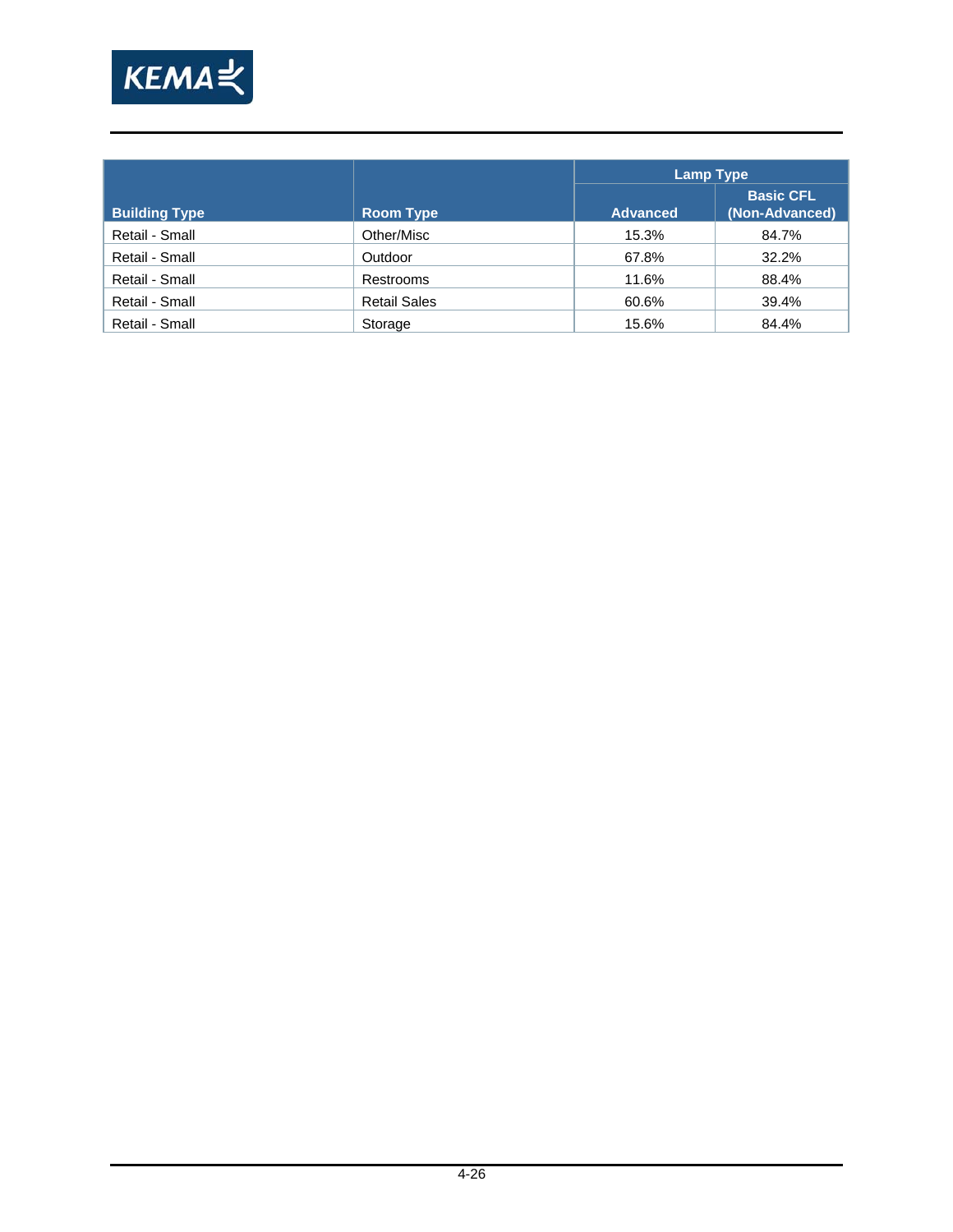<span id="page-46-0"></span>

## **4.4 Retail POS Data Analyses**

This section provides detailed results on the sales and average prices of both advanced and non-advanced lamps<sup>[25](#page-46-0)</sup> sold in large grocery, drug, and hardware stores in 2008, 2009, and 2010. The tables present lighting data by store type and year. For purposes of comparison, the tables include results for both California and the United States. The organization of the tables and figures attempts to make this comparison easier, presenting a graphical representation of the results for California and then for the U.S. next to each other, followed by the tables supporting the graphs for ease of additional comparison and analysis by the reader. To further aid this comparison, the table number and title match the corresponding figure number and title in most cases.

### **4.4.1 Key Findings**

 $\overline{a}$ 

The key findings of the POS data analysis include:

- Sales of CFLs as a percentage of medium screw base lamp (MSB) sales (shares) in California's large food stores and drug stores have decreased since 2008, while CFL shares in hardware stores have remained fairly steady over that time period (see Section [4.4.2](#page-47-0)).
- Sales of advanced lamps as a percentage of MSB lamp sales have increased slightly in large food stores and hardware stores in California (from 0.6% to 0.8% in large grocery stores and from 2.8% to 3.2% in hardware stores). On the other hand, their share in drug stores has decreased from 2.8 percent to 1.5 percent (Section [4.4.2\)](#page-47-0).
- CFL reflectors account for the largest share of advanced lighting products as a percentage of all CFLs sold in both California and the United States (ranging from approximately 30% to 50% for most regions, retail channels, and years; see Section [4.4.3](#page-52-0)).
- The average price of an incandescent lamp in California is higher than in the United States as a whole in each of the three retail channels in 2008, 2009, and 2010 (Section [4.4.4](#page-57-0)).
- The average price of basic CFLs and advanced lighting products sold in California through large grocery, drug and hardware stores has increased over the last three years.

 $25$  The maiority of the lamp sales presented in the results below are for medium screw-base (MSB) lamps. However, the results also include information on sales of candelabra-base CFLs and GU-24 base CFLs.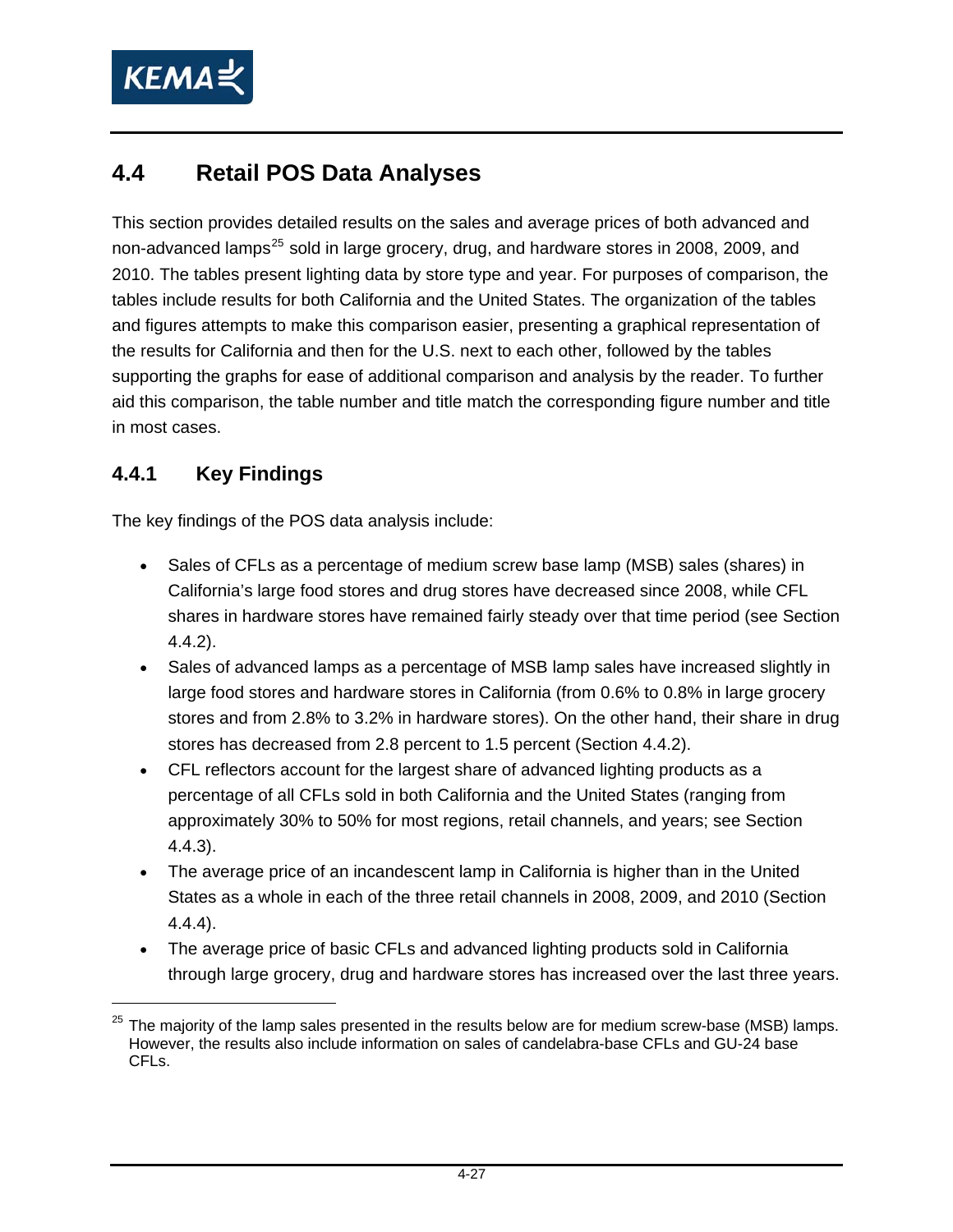

### <span id="page-47-0"></span>**4.4.2 Percent of MSB Lamp Sales by Lamp Type**

[Figure 4-4](#page-48-0) and [Figure 4-5](#page-49-0) show the percentage of all MSB lamps sold by each retail store type for advanced lamps, basic CFLs, and incandescent lamps in California and the United States respectively. Further, [Table 4-13](#page-50-0) and [Table 4-14](#page-51-0) provide additional detail on the percentage of MSB lamps sold by lamp type, store type, and year.

As shown in [Figure 4-4](#page-48-0) and 4-5, incandescent lamps comprise roughly two-thirds or more of all California medium screw base lamp (MSB) sales in the three retail channels included in this analysis in 2008, 2009 and 2010. Incandescent lamps dominate non-California sales of MSB lamps in food stores to a greater degree than in California stores across all three years.

In 2008, CFLs comprised approximately one-third of the MSB lamps sold in large food stores in California. This percentage has decreased steadily over the last three years. While this decrease can also be seen in drug stores in California (decreasing from 27% in 2008 to 15% in 2010), CFL sales as a percentage of all MSB lamp sales has remained relatively constant in hardware stores (in California and in the U.S. as a whole), as well as in drug stores in the U.S..

For most retail channels, advanced lamp sales as a percentage of MSB lamp sales have been fairly constant (or increasing slightly) and do not vary greatly between California and the U.S.. The exception to this is for drug stores in California in 2008. A possible reason for this is because at least one of the California IOUs rebated a large number of CFL globes through drug stores near the end of the 2006-2008 program cycle.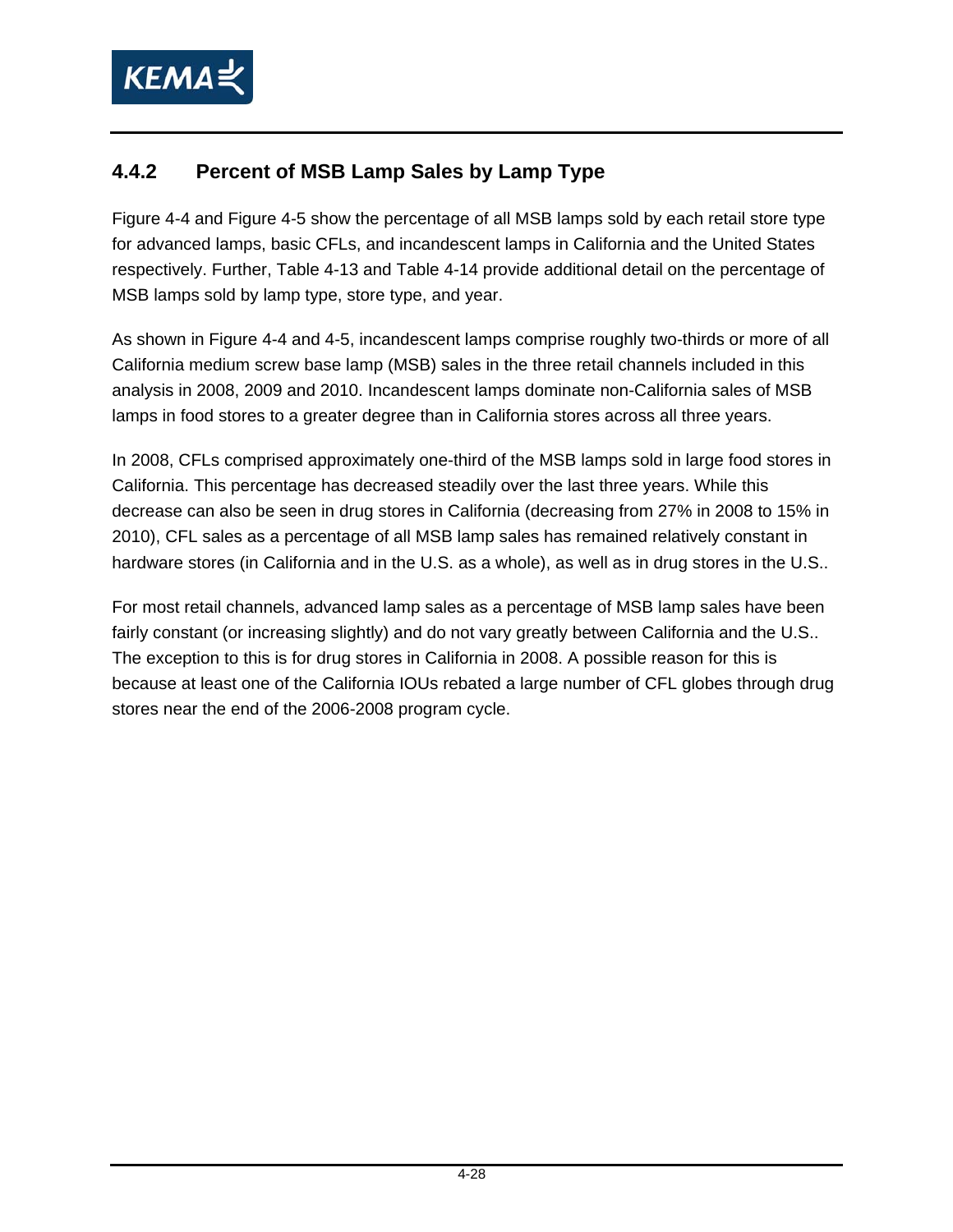

<span id="page-48-0"></span>

**Figure 4-4 Percent of MSB Lamps Sold by Store Type and Year, 2008-2010 – California**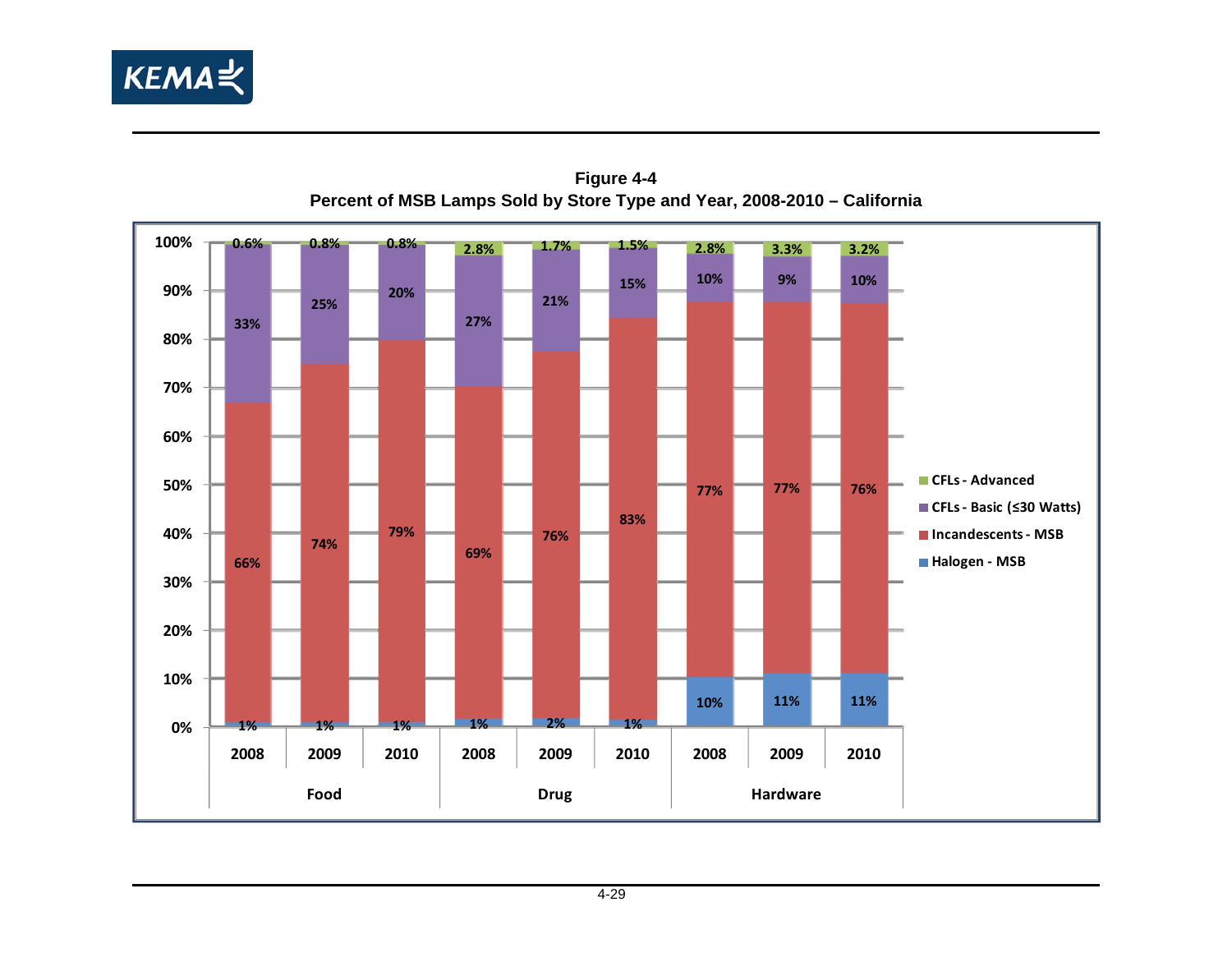

<span id="page-49-0"></span>

**Figure 4-5 Percent of MSB Lamps Sold by Store Type and Year – United States**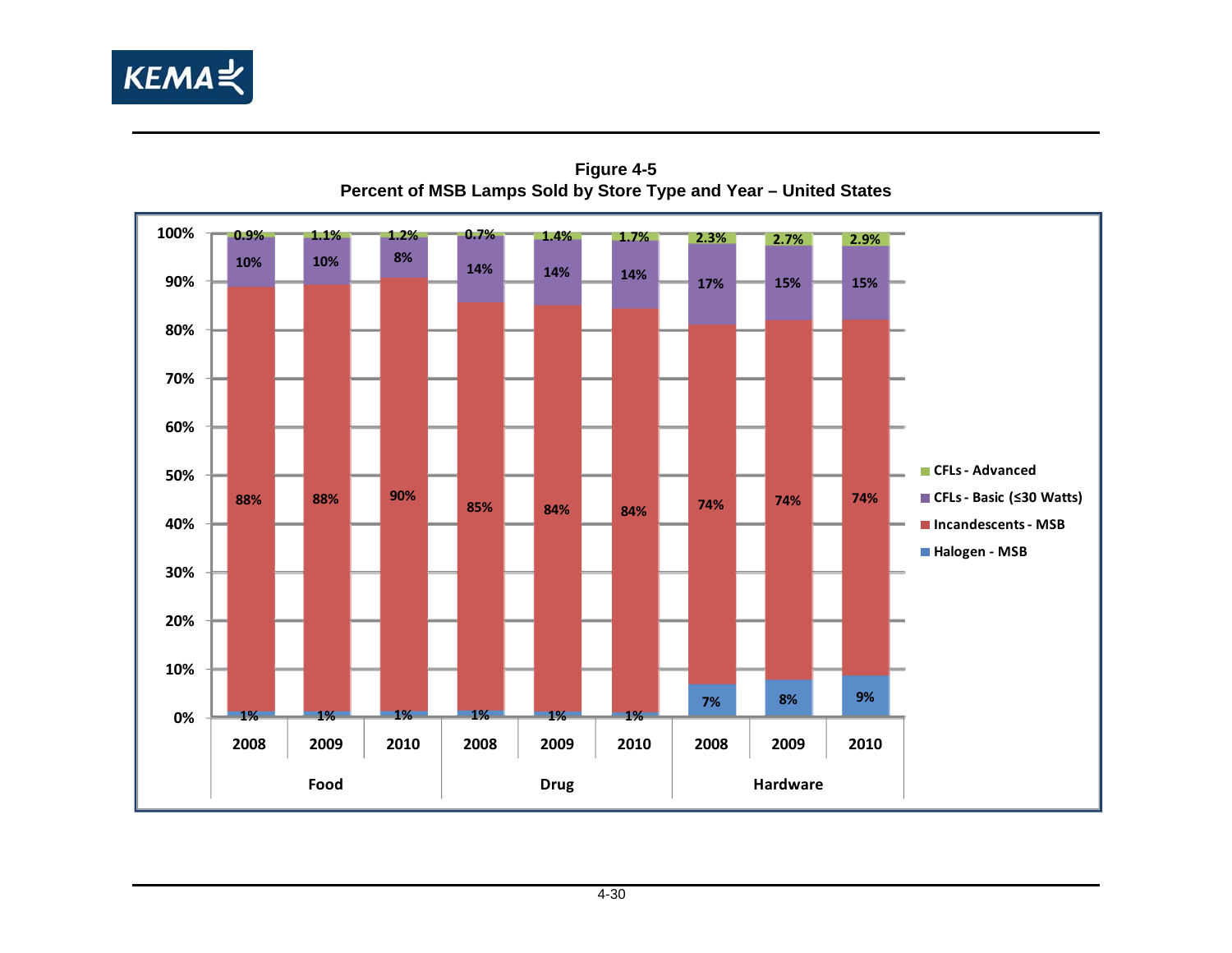

<span id="page-50-0"></span>

|                                     |          | <b>The country in the couple of the couple of the couple of the couple of the couple of the couple of the couple of the couple of the couple of the couple of the couple of the couple of the couple of the couple of the coupl</b> |          |       |             |          |       |                 |          |  |  |
|-------------------------------------|----------|-------------------------------------------------------------------------------------------------------------------------------------------------------------------------------------------------------------------------------------|----------|-------|-------------|----------|-------|-----------------|----------|--|--|
| % of Medium Screw-Base (MSB)        |          | <b>Large Grocery</b>                                                                                                                                                                                                                |          |       | <b>Drug</b> |          |       | <b>Hardware</b> |          |  |  |
| <b>Lamps</b>                        | 2008     | 2009                                                                                                                                                                                                                                | 2010     | 2008  | 2009        | 2010     | 2008  | 2009            | 2010     |  |  |
| <b>ADVANCED</b>                     |          |                                                                                                                                                                                                                                     |          |       |             |          |       |                 |          |  |  |
| High-wattage CFLs (>30 Watts)       |          |                                                                                                                                                                                                                                     |          |       |             |          |       |                 |          |  |  |
| High-wattage spiral                 | $0.00\%$ | $0.00\%$                                                                                                                                                                                                                            | $0.00\%$ | 0.01% | 0.03%       | 0.02%    | 0.05% | 0.08%           | 0.08%    |  |  |
| High-wattage A-lamp                 | 0.00%    | 0.00%                                                                                                                                                                                                                               | 0.00%    | 0.00% | 0.00%       | 0.00%    | 0.00% | 0.00%           | 0.01%    |  |  |
| High-wattage tube                   | $0.00\%$ | 0.00%                                                                                                                                                                                                                               | 0.00%    | 0.00% | 0.00%       | 0.00%    | 0.01% | 0.02%           | 0.03%    |  |  |
| High-wattage reflector/flood        | 0.00%    | 0.00%                                                                                                                                                                                                                               | 0.00%    | 0.00% | 0.00%       | 0.00%    | 0.00% | 0.00%           | 0.00%    |  |  |
| <b>Specialty CFLs: dimmable</b>     |          |                                                                                                                                                                                                                                     |          |       |             |          |       |                 |          |  |  |
| Dimmable spiral                     | 0.00%    | 0.00%                                                                                                                                                                                                                               | 0.00%    | 0.00% | 0.00%       | 0.00%    | 0.23% | 0.12%           | 0.09%    |  |  |
| Dimmable reflector/flood            | 0.00%    | 0.00%                                                                                                                                                                                                                               | 0.00%    | 0.00% | 0.00%       | 0.00%    | 0.19% | 0.21%           | 0.20%    |  |  |
| <b>Specialty CFLs: 3-way</b>        |          |                                                                                                                                                                                                                                     |          |       |             |          |       |                 |          |  |  |
| 3-way spiral                        | 0.09%    | 0.08%                                                                                                                                                                                                                               | 0.06%    | 0.10% | 0.19%       | 0.19%    | 0.08% | 0.04%           | 0.03%    |  |  |
| Other advanced MSB CFLs (≤30 Watts) |          |                                                                                                                                                                                                                                     |          |       |             |          |       |                 |          |  |  |
| Reflector/flood                     | 0.30%    | 0.32%                                                                                                                                                                                                                               | 0.31%    | 0.21% | 0.41%       | 0.55%    | 1.04% | 1.23%           | 1.10%    |  |  |
| A-lamp                              | 0.07%    | 0.10%                                                                                                                                                                                                                               | 0.13%    | 0.03% | 0.07%       | 0.08%    | 0.25% | 0.40%           | 0.40%    |  |  |
| Globe                               | 0.08%    | 0.04%                                                                                                                                                                                                                               | 0.04%    | 2.06% | 0.65%       | 0.13%    | 0.15% | 0.19%           | 0.21%    |  |  |
| Candelabra (MSB)                    | 0.08%    | 0.09%                                                                                                                                                                                                                               | 0.06%    | 0.01% | 0.04%       | 0.10%    | 0.02% | 0.02%           | 0.02%    |  |  |
| <b>LEDs</b>                         | $0.00\%$ | 0.01%                                                                                                                                                                                                                               | 0.01%    | 0.00% | 0.00%       | 0.00%    | 0.04% | 0.23%           | 0.24%    |  |  |
| Small-Base (Candelabra-Base) CFLs   | 0.01%    | 0.02%                                                                                                                                                                                                                               | 0.05%    | 0.01% | 0.02%       | 0.05%    | 0.20% | 0.13%           | 0.10%    |  |  |
| <b>GU-24 Base CFLs</b>              | 0.00%    | 0.05%                                                                                                                                                                                                                               | 0.11%    | 0.00% | 0.05%       | 0.17%    | 0.02% | 0.07%           | 0.12%    |  |  |
| <b>Other Base CFLs</b>              | 0.06%    | 0.04%                                                                                                                                                                                                                               | 0.02%    | 0.00% | 0.00%       | $0.00\%$ | 0.01% | 0.00%           | $0.00\%$ |  |  |
| <b>Total Advanced</b>               | 0.6%     | 0.8%                                                                                                                                                                                                                                | 0.8%     | 2.8%  | 1.7%        | 1.5%     | 2.8%  | 3.3%            | 3.2%     |  |  |
| <b>NON-ADVANCED</b>                 |          |                                                                                                                                                                                                                                     |          |       |             |          |       |                 |          |  |  |
| Halogen                             | 0.7%     | 0.8%                                                                                                                                                                                                                                | 0.8%     | 1.4%  | 1.6%        | 1.3%     | 10.1% | 10.9%           | 11.0%    |  |  |
| Basic CFLs (<30 Watts)              | 32.6%    | 24.5%                                                                                                                                                                                                                               | 19.7%    | 26.9% | 21.1%       | 14.5%    | 10.0% | 9.5%            | 9.8%     |  |  |
| Incandescent lamps                  | 66.1%    | 73.9%                                                                                                                                                                                                                               | 78.6%    | 68.8% | 75.6%       | 82.7%    | 77.1% | 76.5%           | 76.0%    |  |  |

#### **Table 4-13 Percent of MSB Lamps Sold by Lamp Type, Store Type and Year, 2008-2010 – California**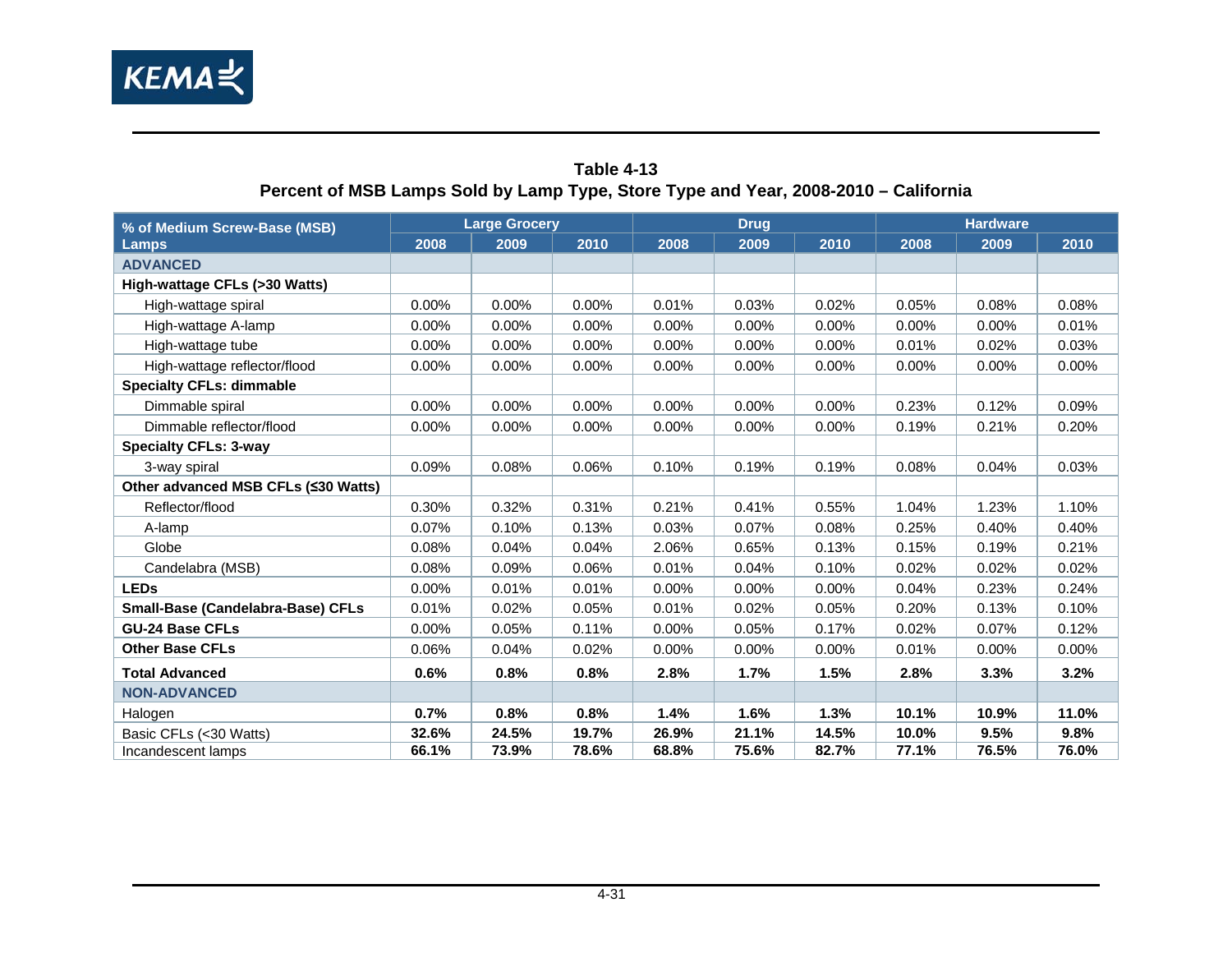

<span id="page-51-0"></span>

|                                     | Percent of MSB Lamps Sold by Lamp Type, Store Type and Year, 2008-2010 – United States |                      |       |          |             |          |       |                 |       |  |  |
|-------------------------------------|----------------------------------------------------------------------------------------|----------------------|-------|----------|-------------|----------|-------|-----------------|-------|--|--|
| % of Medium Screw-Base (MSB)        |                                                                                        | <b>Large Grocery</b> |       |          | <b>Drug</b> |          |       | <b>Hardware</b> |       |  |  |
| Lamps                               | 2008                                                                                   | 2009                 | 2010  | 2008     | 2009        | 2010     | 2008  | 2009            | 2010  |  |  |
| <b>ADVANCED</b>                     |                                                                                        |                      |       |          |             |          |       |                 |       |  |  |
| High-wattage CFLs (>30 Watts)       |                                                                                        |                      |       |          |             |          |       |                 |       |  |  |
| High-wattage spiral                 | 0.02%                                                                                  | 0.02%                | 0.02% | 0.00%    | 0.01%       | 0.01%    | 0.08% | 0.08%           | 0.09% |  |  |
| High-wattage A-lamp                 | 0.00%                                                                                  | 0.00%                | 0.00% | 0.00%    | $0.00\%$    | 0.00%    | 0.00% | 0.00%           | 0.01% |  |  |
| High-wattage tube                   | 0.00%                                                                                  | 0.00%                | 0.00% | 0.00%    | 0.00%       | 0.00%    | 0.00% | 0.01%           | 0.03% |  |  |
| High-wattage reflector/flood        | $0.00\%$                                                                               | 0.00%                | 0.00% | $0.00\%$ | 0.00%       | $0.00\%$ | 0.00% | 0.00%           | 0.00% |  |  |
| <b>Specialty CFLs: dimmable</b>     |                                                                                        |                      |       |          |             |          |       |                 |       |  |  |
| Dimmable spiral                     | 0.00%                                                                                  | 0.00%                | 0.00% | 0.00%    | $0.00\%$    | 0.00%    | 0.03% | 0.03%           | 0.03% |  |  |
| Dimmable reflector/flood            | 0.00%                                                                                  | 0.00%                | 0.01% | 0.00%    | 0.00%       | 0.00%    | 0.18% | 0.18%           | 0.18% |  |  |
| <b>Specialty CFLs: 3-way</b>        |                                                                                        |                      |       |          |             |          |       |                 |       |  |  |
| 3-way spiral                        | 0.12%                                                                                  | 0.10%                | 0.09% | 0.08%    | 0.20%       | 0.22%    | 0.10% | 0.08%           | 0.07% |  |  |
| Other advanced MSB CFLs (≤30 Watts) |                                                                                        |                      |       |          |             |          |       |                 |       |  |  |
| Reflector/flood                     | 0.27%                                                                                  | 0.40%                | 0.42% | 0.23%    | 0.63%       | 0.60%    | 1.14% | 1.30%           | 1.24% |  |  |
| A-lamp                              | 0.07%                                                                                  | 0.10%                | 0.08% | 0.04%    | 0.18%       | 0.25%    | 0.21% | 0.28%           | 0.33% |  |  |
| Globe                               | 0.04%                                                                                  | 0.06%                | 0.06% | 0.24%    | 0.20%       | 0.21%    | 0.21% | 0.24%           | 0.28% |  |  |
| Candelabra (MSB)                    | 0.26%                                                                                  | 0.21%                | 0.19% | 0.01%    | 0.04%       | 0.15%    | 0.02% | 0.02%           | 0.02% |  |  |
| <b>LEDs</b>                         | 0.00%                                                                                  | 0.01%                | 0.02% | 0.00%    | 0.00%       | 0.00%    | 0.02% | 0.12%           | 0.12% |  |  |
| Small-Base (Candelabra-Base) CFLs   | 0.01%                                                                                  | 0.03%                | 0.07% | 0.00%    | 0.01%       | 0.04%    | 0.03% | 0.03%           | 0.06% |  |  |
| <b>GU-24 Base CFLs</b>              | 0.00%                                                                                  | 0.02%                | 0.05% | 0.00%    | 0.00%       | 0.00%    | 0.00% | 0.01%           | 0.03% |  |  |
| <b>Other Base CFLs</b>              | 0.02%                                                                                  | 0.01%                | 0.01% | 0.00%    | 0.00%       | 0.00%    | 0.02% | 0.01%           | 0.01% |  |  |
| <b>Total Advanced</b>               | 0.9%                                                                                   | 1.1%                 | 1.2%  | 0.7%     | 1.4%        | 1.7%     | 2.3%  | 2.7%            | 2.9%  |  |  |
| <b>NON-ADVANCED</b>                 |                                                                                        |                      |       |          |             |          |       |                 |       |  |  |
| Halogen                             | 1.0%                                                                                   | 1.0%                 | 1.0%  | 1.1%     | 0.9%        | 0.7%     | 6.7%  | 7.7%            | 8.5%  |  |  |
| Basic CFLs (≤30 Watts)              | 10.3%                                                                                  | 9.7%                 | 8.3%  | 13.7%    | 13.6%       | 14.1%    | 16.7% | 15.4%           | 15.2% |  |  |
| Incandescent lamps                  | 87.8%                                                                                  | 88.2%                | 89.5% | 84.5%    | 84.1%       | 83.5%    | 74.3% | 74.2%           | 73.5% |  |  |

#### **Table 4-14 Percent of MSB Lamps Sold by Lamp Type, Store Type and Year, 2008-2010 – United States**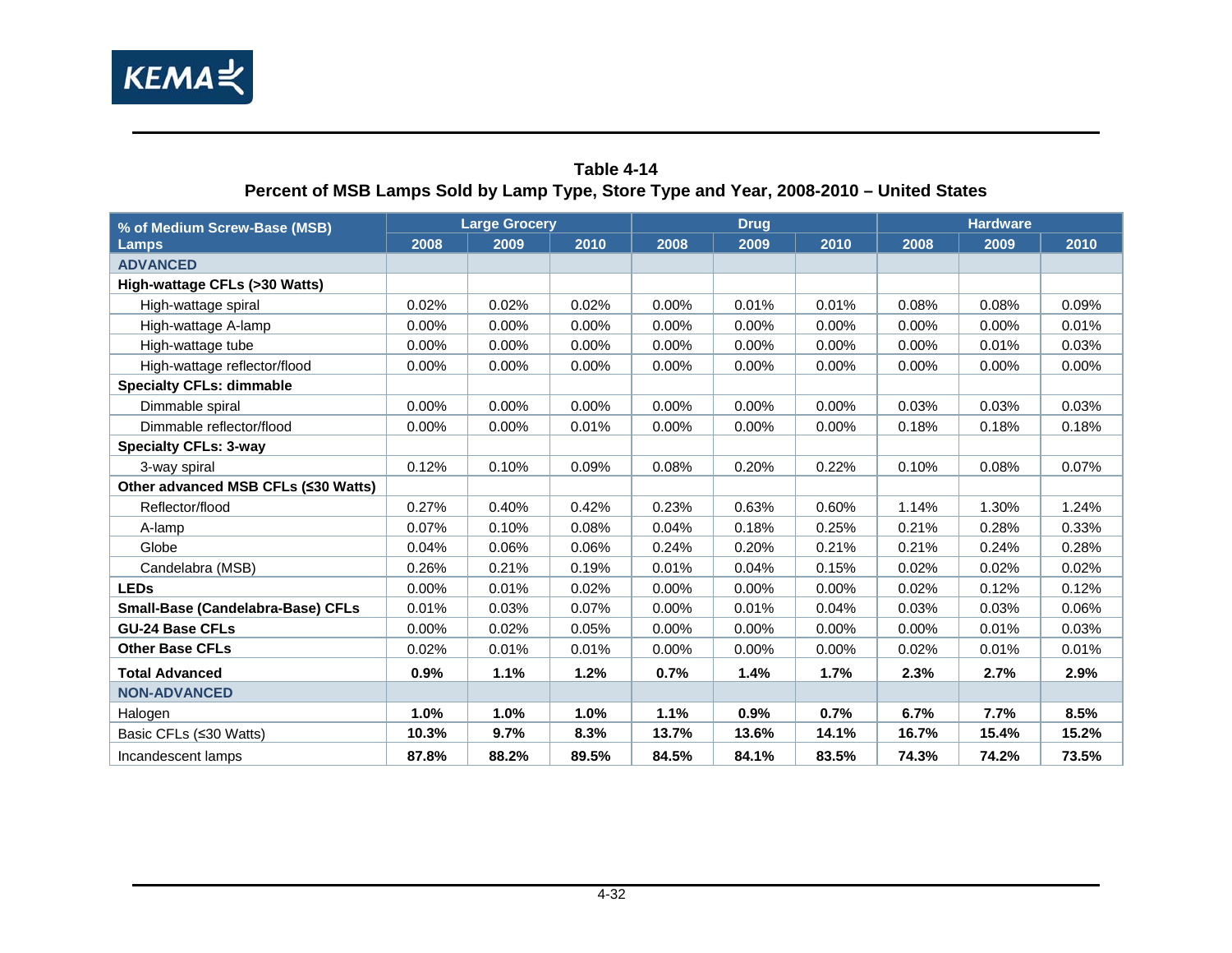<span id="page-52-1"></span>

### <span id="page-52-0"></span>**4.4.3 Percent of CFL Sales by Lamp Type**

[Figure 4-6](#page-53-0) and [Figure 4-7](#page-54-0) present the percentage of sales for each detailed advanced lamp type as a percentage all CFLs $^{26}$  $^{26}$  $^{26}$  sold by retail channel and year. [Table 4-15](#page-55-0) and [Table 4-16](#page-56-0) provide additional detail on the percentage of CFLs sold by lamp type, channel, and year.

As mentioned above and shown in [Figure 4-6](#page-53-0), sales of advanced lighting products in large food stores in California make up less than 5 percent of the CFL sales in that retail channel. While the share has increased, the total number of lamps designated as advanced lighting sold has decreased over the last three years. Sales of advanced lighting products have also remained relatively steady in hardware stores in California with reflectors making up approximately 40 percent of the total advanced lamps sold.

The shares of LED sold in hardware stores, as a percentage of basic CFLs plus advanced lighting, in California have increased over the last three years from 0.4 percent to 2.3 percent<sup>[27](#page-52-1)</sup>. The sales of several other advanced lighting products have increased over the last three years in California including A-lamps (in all three channels), candelabra base CFLs (in large food and drug stores), and GU-24 base CFLs (in all three channels).

Unlike in California, the sales (and shares) of advanced lighting products in the U.S. has increased over the last three years in drug stores and has remained fairly steady in large food and hardware stores. Sales and shares of CFL A-lamps, LEDs, and candelabra base CFL have all increased in the U.S. in the last three years.

 $26$  This section contains information on shares of advanced lighting products as a share of percentage of basic CFLs plus advanced lighting. Since CFLs make up over 98% of this denominator and for convenience, this section uses the phrase "as a percentage of all CFLs".

 $27$  A small number of LEDs were sold in large food stores, but these are very low wattage lamps that would not be likely to be used for area or task lighting. Future research should investigate the sales of LEDs by wattage. The POS data includes the detail to make this analysis possible, but it was not included in the scope of this study.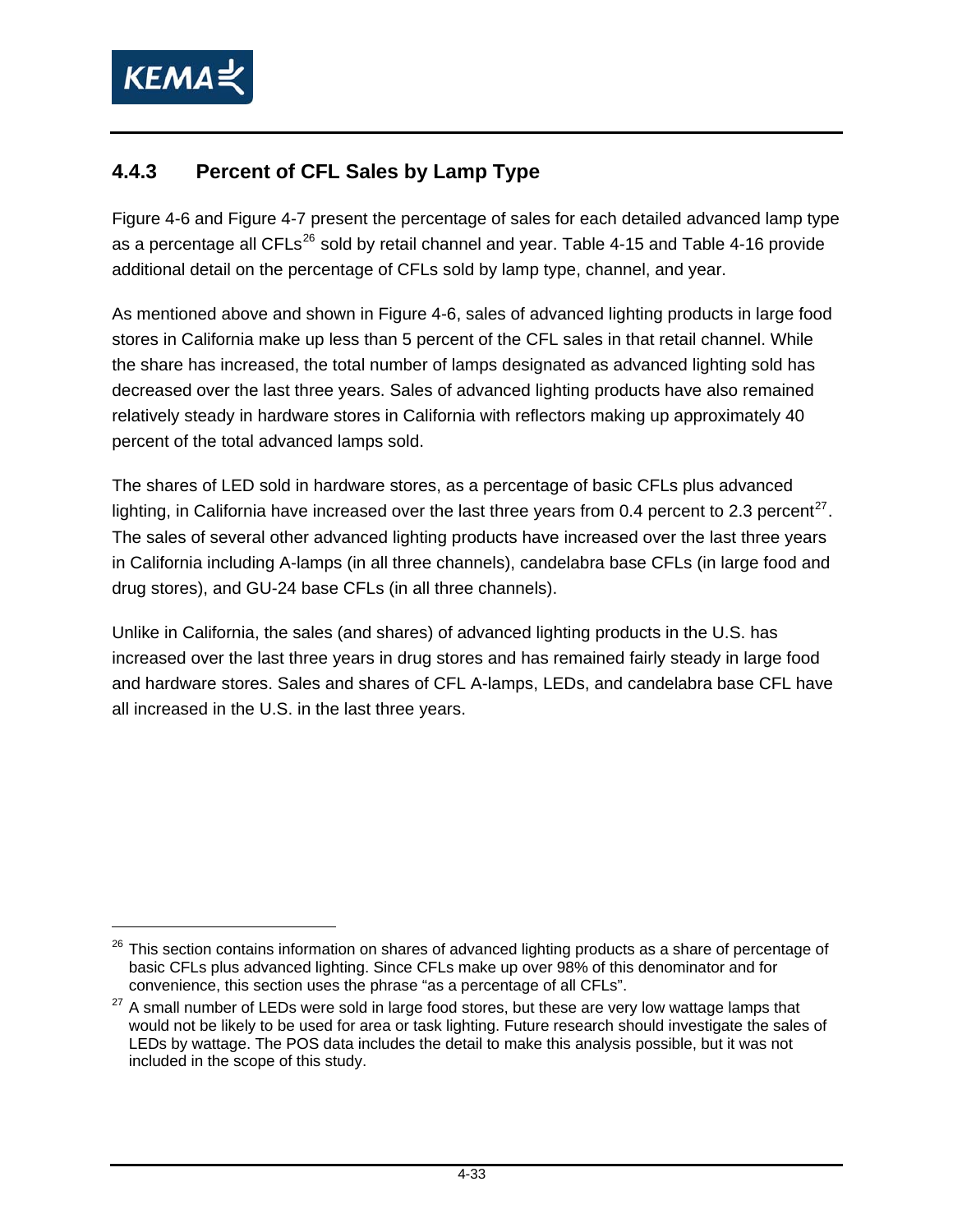



<span id="page-53-0"></span>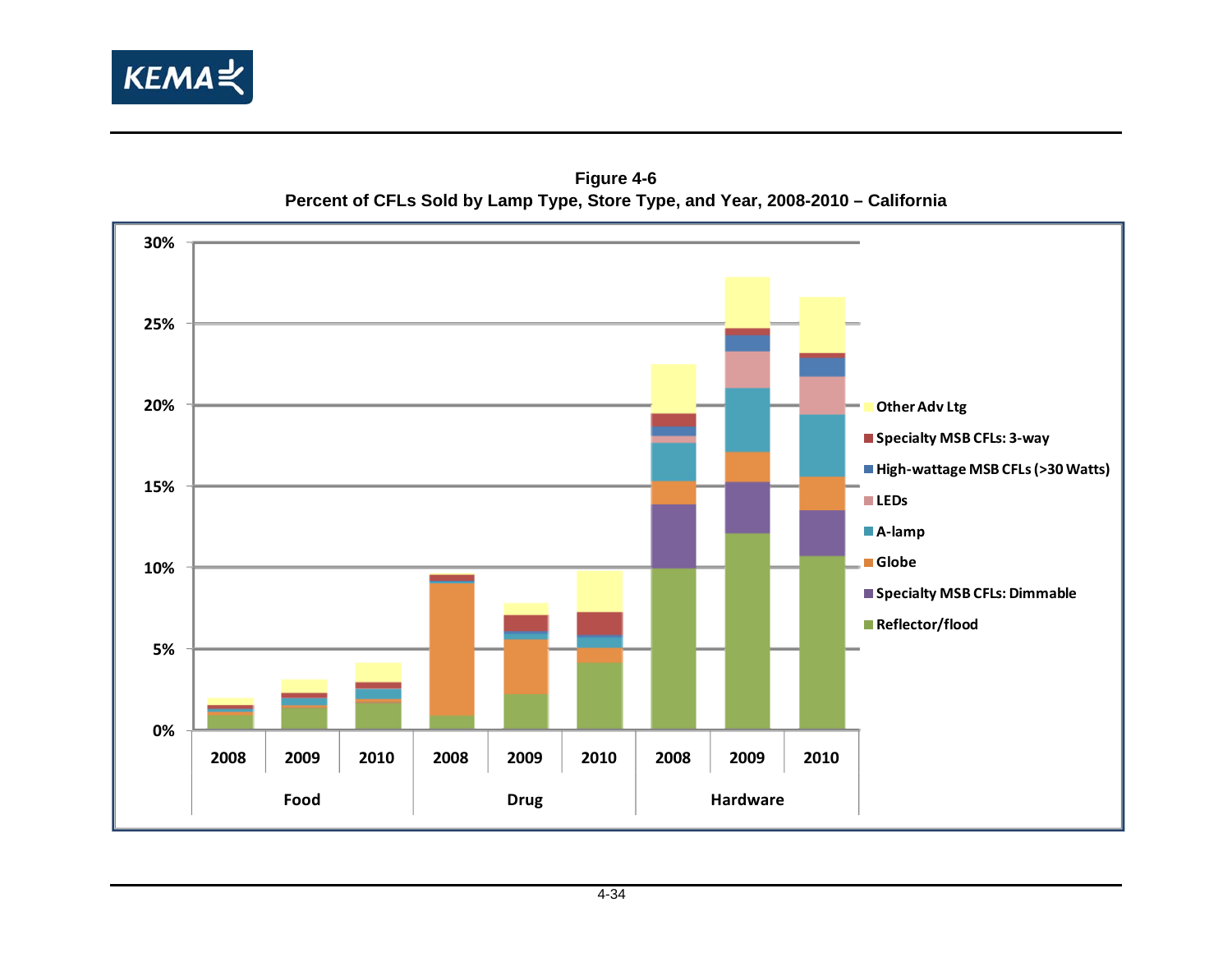

**Figure 4-7 Percent of CFLs Sold by Lamp Type, Store Type, and Year, 2008-2010 – United States** 

<span id="page-54-0"></span>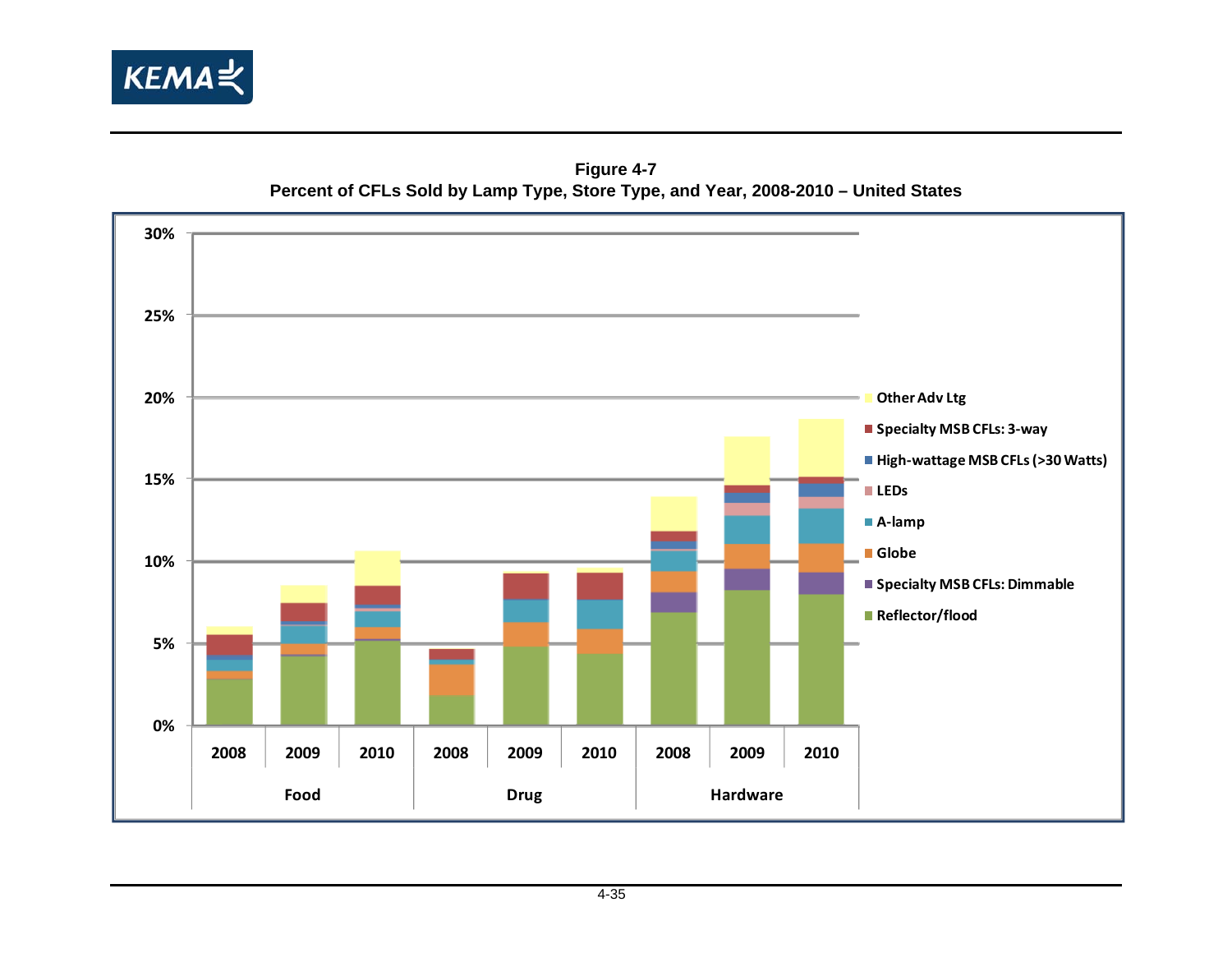

<span id="page-55-0"></span>

| $\frac{1}{2}$ of the country camping books in the state form $\frac{1}{2}$ |          |                      |       |          |             |          |        |                 |        |
|----------------------------------------------------------------------------|----------|----------------------|-------|----------|-------------|----------|--------|-----------------|--------|
|                                                                            |          | <b>Large Grocery</b> |       |          | <b>Drug</b> |          |        | <b>Hardware</b> |        |
| % of All CFLs Sold                                                         | 2008     | 2009                 | 2010  | 2008     | 2009        | 2010     | 2008   | 2009            | 2010   |
| <b>ADVANCED</b>                                                            |          |                      |       |          |             |          |        |                 |        |
| High-wattage CFLs (>30 Watts)                                              | 0.01%    | 0.02%                | 0.01% | 0.05%    | 0.18%       | 0.16%    | 0.62%  | 0.98%           | 1.16%  |
| High-wattage spiral                                                        | 0.01%    | 0.01%                | 0.01% | 0.05%    | 0.18%       | 0.16%    | 0.51%  | 0.76%           | 0.80%  |
| High-wattage A-lamp                                                        | 0.00%    | $0.00\%$             | 0.00% | $0.00\%$ | 0.00%       | $0.00\%$ | 0.00%  | 0.02%           | 0.08%  |
| High-wattage tube                                                          | $0.00\%$ | $0.00\%$             | 0.00% | 0.00%    | 0.00%       | 0.00%    | 0.11%  | 0.20%           | 0.28%  |
| High-wattage reflector/flood                                               | 0.00%    | $0.00\%$             | 0.00% | 0.00%    | 0.00%       | 0.00%    | 0.00%  | 0.00%           | 0.00%  |
| <b>Specialty CFLs: dimmable</b>                                            | $0.00\%$ | 0.01%                | 0.02% | $0.00\%$ | $0.00\%$    | $0.00\%$ | 3.97%  | 3.20%           | 2.79%  |
| Dimmable spiral                                                            | $0.00\%$ | 0.01%                | 0.02% | $0.00\%$ | $0.00\%$    | $0.00\%$ | 2.18%  | 1.14%           | 0.90%  |
| Dimmable reflector/flood                                                   | 0.00%    | 0.00%                | 0.00% | 0.00%    | 0.00%       | 0.00%    | 1.79%  | 2.06%           | 1.89%  |
| <b>Specialty CFLs: 3-way</b>                                               | 0.24%    | 0.31%                | 0.33% | 0.40%    | 0.98%       | 1.42%    | 0.78%  | 0.39%           | 0.31%  |
| 3-way spiral                                                               | 0.24%    | 0.31%                | 0.33% | 0.40%    | 0.98%       | 1.42%    | 0.78%  | 0.39%           | 0.31%  |
| Other advanced MSB CFLs (≤30 Watts)                                        | 1.46%    | 2.21%                | 2.79% | 9.10%    | 6.06%       | 6.41%    | 13.83% | 18.02%          | 16.71% |
| Reflector/flood                                                            | 0.84%    | 1.31%                | 1.61% | 0.82%    | 2.14%       | 4.07%    | 9.87%  | 12.03%          | 10.67% |
| A-lamp                                                                     | 0.19%    | 0.39%                | 0.64% | 0.11%    | 0.35%       | 0.61%    | 2.35%  | 3.96%           | 3.85%  |
| Globe                                                                      | 0.21%    | 0.17%                | 0.21% | 8.14%    | 3.37%       | 0.96%    | 1.44%  | 1.82%           | 2.05%  |
| Candelabra (MSB)                                                           | 0.22%    | 0.35%                | 0.33% | 0.03%    | 0.19%       | 0.77%    | 0.16%  | 0.22%           | 0.15%  |
| <b>LEDs</b>                                                                | $0.00\%$ | 0.03%                | 0.04% | $0.00\%$ | $0.00\%$    | $0.00\%$ | 0.39%  | 2.26%           | 2.33%  |
| Small-Base (Candelabra-Base) CFLs                                          | 0.02%    | 0.09%                | 0.23% | 0.03%    | 0.08%       | 0.33%    | 1.88%  | 1.31%           | 0.96%  |
| <b>GU-24 Base CFLs</b>                                                     | $0.00\%$ | 0.21%                | 0.54% | $0.00\%$ | 0.26%       | 1.23%    | 0.23%  | 0.66%           | 1.16%  |
| <b>Other Base CFLs</b>                                                     | 0.16%    | 0.15%                | 0.10% | $0.00\%$ | $0.00\%$    | $0.00\%$ | 0.13%  | 0.03%           | 0.03%  |
| <b>Total Advanced</b>                                                      | 1.89%    | 3.02%                | 4.06% | 9.57%    | 7.56%       | 9.55%    | 21.83% | 26.86%          | 25.45% |

#### **Table 4-15 Percent of CFLs Sold by Lamp Type, Store Type, and Year, 2008-2010 – California**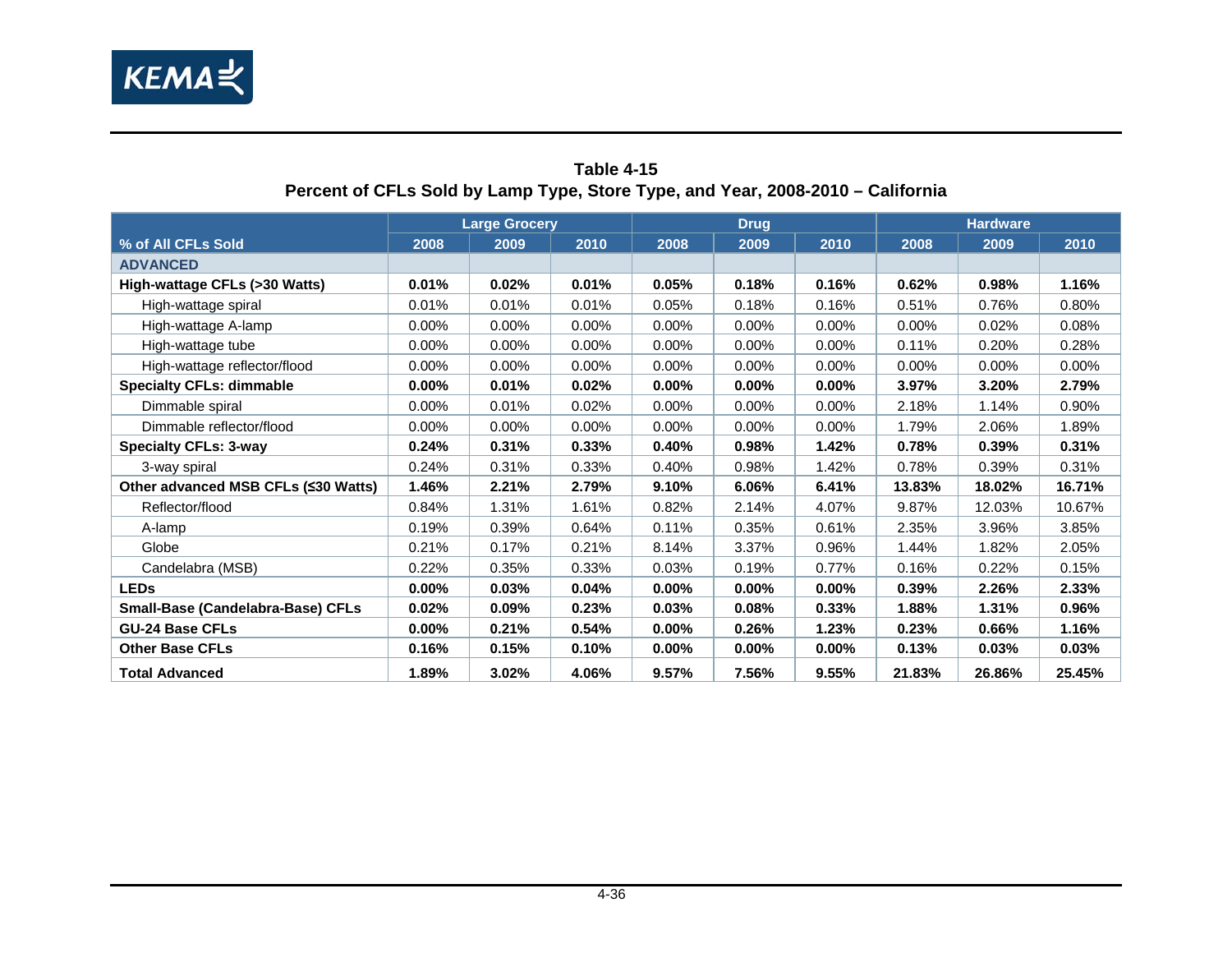

<span id="page-56-0"></span>

|                                     |          | <b>Large Grocery</b> |          |          | <b>Drug</b> |          |        | <b>Hardware</b> |          |  |  |
|-------------------------------------|----------|----------------------|----------|----------|-------------|----------|--------|-----------------|----------|--|--|
| % of All CFLs Sold                  | 2008     | 2009                 | 2010     | 2008     | 2009        | 2010     | 2008   | 2009            | 2010     |  |  |
| <b>ADVANCED</b>                     |          |                      |          |          |             |          |        |                 |          |  |  |
| High-wattage CFLs (>30 Watts)       | 0.25%    | 0.23%                | 0.23%    | 0.02%    | 0.09%       | 0.06%    | 0.49%  | 0.59%           | 0.79%    |  |  |
| High-wattage spiral                 | 0.25%    | 0.22%                | 0.22%    | 0.02%    | 0.09%       | 0.06%    | 0.46%  | 0.49%           | 0.59%    |  |  |
| High-wattage A-lamp                 | $0.00\%$ | 0.00%                | $0.00\%$ | $0.00\%$ | 0.00%       | 0.00%    | 0.00%  | 0.01%           | 0.03%    |  |  |
| High-wattage tube                   | $0.00\%$ | $0.00\%$             | $0.00\%$ | $0.00\%$ | $0.00\%$    | $0.00\%$ | 0.03%  | 0.08%           | 0.16%    |  |  |
| High-wattage reflector/flood        | $0.00\%$ | $0.00\%$             | 0.00%    | 0.00%    | 0.00%       | 0.00%    | 0.00%  | 0.00%           | $0.00\%$ |  |  |
| <b>Specialty CFLs: dimmable</b>     | 0.03%    | 0.07%                | 0.11%    | $0.00\%$ | $0.00\%$    | 0.00%    | 1.23%  | 1.31%           | 1.35%    |  |  |
| Dimmable spiral                     | 0.03%    | 0.03%                | 0.04%    | $0.00\%$ | $0.00\%$    | $0.00\%$ | 0.17%  | 0.17%           | 0.19%    |  |  |
| Dimmable reflector/flood            | $0.00\%$ | 0.04%                | 0.08%    | 0.00%    | 0.00%       | 0.00%    | 1.06%  | 1.14%           | 1.16%    |  |  |
| <b>Specialty CFLs: 3-way</b>        | 1.24%    | 1.11%                | 1.16%    | 0.62%    | 1.51%       | 1.58%    | 0.59%  | 0.49%           | 0.43%    |  |  |
| 3-way spiral                        | 1.24%    | 1.11%                | 1.16%    | 0.62%    | 1.51%       | 1.58%    | 0.59%  | 0.49%           | 0.43%    |  |  |
| Other advanced MSB CFLs (≤30 Watts) | 6.60%    | 8.23%                | 9.11%    | 4.04%    | 7.92%       | 8.66%    | 9.47%  | 11.61%          | 11.97%   |  |  |
| Reflector/flood                     | 2.79%    | 4.21%                | 5.15%    | 1.77%    | 4.77%       | 4.31%    | 6.83%  | 8.19%           | 7.93%    |  |  |
| A-lamp                              | 0.70%    | 1.08%                | 0.94%    | 0.29%    | 1.34%       | 1.76%    | 1.23%  | 1.75%           | 2.13%    |  |  |
| Globe                               | 0.45%    | 0.68%                | 0.70%    | 1.91%    | 1.49%       | 1.53%    | 1.28%  | 1.52%           | 1.77%    |  |  |
| Candelabra (MSB)                    | 2.65%    | 2.27%                | 2.33%    | 0.06%    | 0.32%       | 1.05%    | 0.12%  | 0.15%           | 0.15%    |  |  |
| <b>LEDs</b>                         | $0.00\%$ | 0.07%                | 0.20%    | 0.00%    | $0.00\%$    | $0.00\%$ | 0.13%  | 0.76%           | 0.74%    |  |  |
| Small-Base (Candelabra-Base) CFLs   | 0.08%    | 0.33%                | 0.83%    | 0.01%    | 0.04%       | 0.25%    | 0.17%  | 0.19%           | 0.37%    |  |  |
| <b>GU-24 Base CFLs</b>              | $0.00\%$ | 0.24%                | 0.58%    | $0.00\%$ | 0.00%       | $0.00\%$ | 0.03%  | 0.08%           | 0.21%    |  |  |
| <b>Other Base CFLs</b>              | 0.17%    | 0.14%                | 0.16%    | $0.00\%$ | 0.01%       | $0.00\%$ | 0.11%  | 0.07%           | $0.06\%$ |  |  |
| <b>Total Advanced</b>               | 8.37%    | 10.41%               | 12.38%   | 4.70%    | 9.57%       | 10.55%   | 12.21% | 15.09%          | 15.92%   |  |  |

#### **Table 4-16 Percent of CFLs Sold by Lamp Type, Store Type, and Year, 2008-2010 – United States**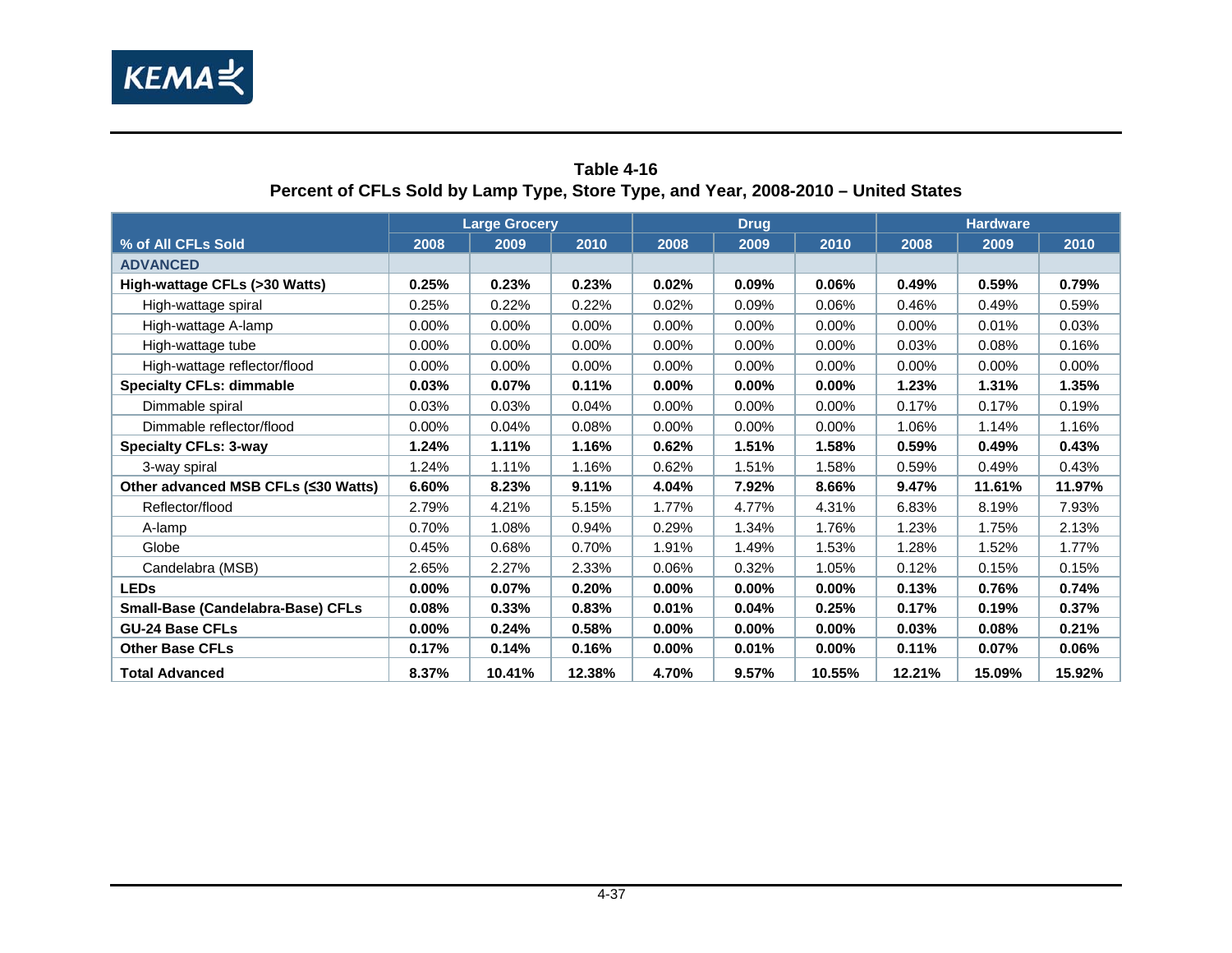<span id="page-57-1"></span>

### <span id="page-57-0"></span>**4.4.4 Average Prices by Lamp Type**

As mentioned above, the POS data include pricing data at the same level of detail as the sales data. This provides valuable insight when reviewing lamp sales. The results in this section present the average price of a lamp, by lamp type, retail channel, and year for California and the U.S.

[Figure 4-8](#page-58-0) and [Figure 4-9](#page-59-0) show the average sales price of MSB lamps by retail store type and year for advanced lamps, basic CFLs, and incandescent lamps<sup>[28](#page-57-1)</sup>. [Figure 4-10](#page-60-0) and [Figure 4-11](#page-61-0) illustrate similar pricing data for several other advanced lighting types by store type and year. [Table 4-17](#page-62-0) and [Table 4-18](#page-63-0) provide the values presented in the graphs.

Comparing the results presented in [Figure 4-8](#page-58-0) and [Figure 4-9](#page-59-0) reveals that the average price of incandescent lamps (both a-lamp and all MSB lamps) in California is higher in every year and in each of the three retail channels than in the United States. Without further research, it is unclear whether the incandescent lamps sold in California are typically higher wattages or if they are simply more expensive in California.

As shown in [Figure 4-8](#page-58-0), the average price of a basic CFL sold in drug stores in California has increased over the last three years while the price has remained more constant in the U.S.. The average price of a basic CFL has also remained fairly constant, decreasing slightly, in hardware stores in the U.S., including California.

[Figure 4-10](#page-60-0) illustrates pricing data for several advanced lighting types in California. As shown, the average price of a CFL globe increased dramatically in large food stores and drug stores between 2008 and 2010. As mentioned above, at least one IOU rebated CFL globes in food and drug stores during this period resulting in a lower average price. The effect of the rebated globes sold in drug stores can also be seen in the U.S. results in [Figure 4-11](#page-61-0). Since a large percentage of the CFL globes sold in the U.S. were sold in California, the average price in 2008 was driven down by the rebated lamps.

<sup>&</sup>lt;sup>28</sup> The tables and graphs present the average price of all incandescent lamps ("All MSBs") and for incandescent lamps A-lamps separately. Since reflectors, globes, and other lamp types are included in the "Incandescent lamps All MSBs", it is important present the average price of just the incandescent lamps A-lamps since basic CFL twisters are typically considered a replacement for these A-lamps.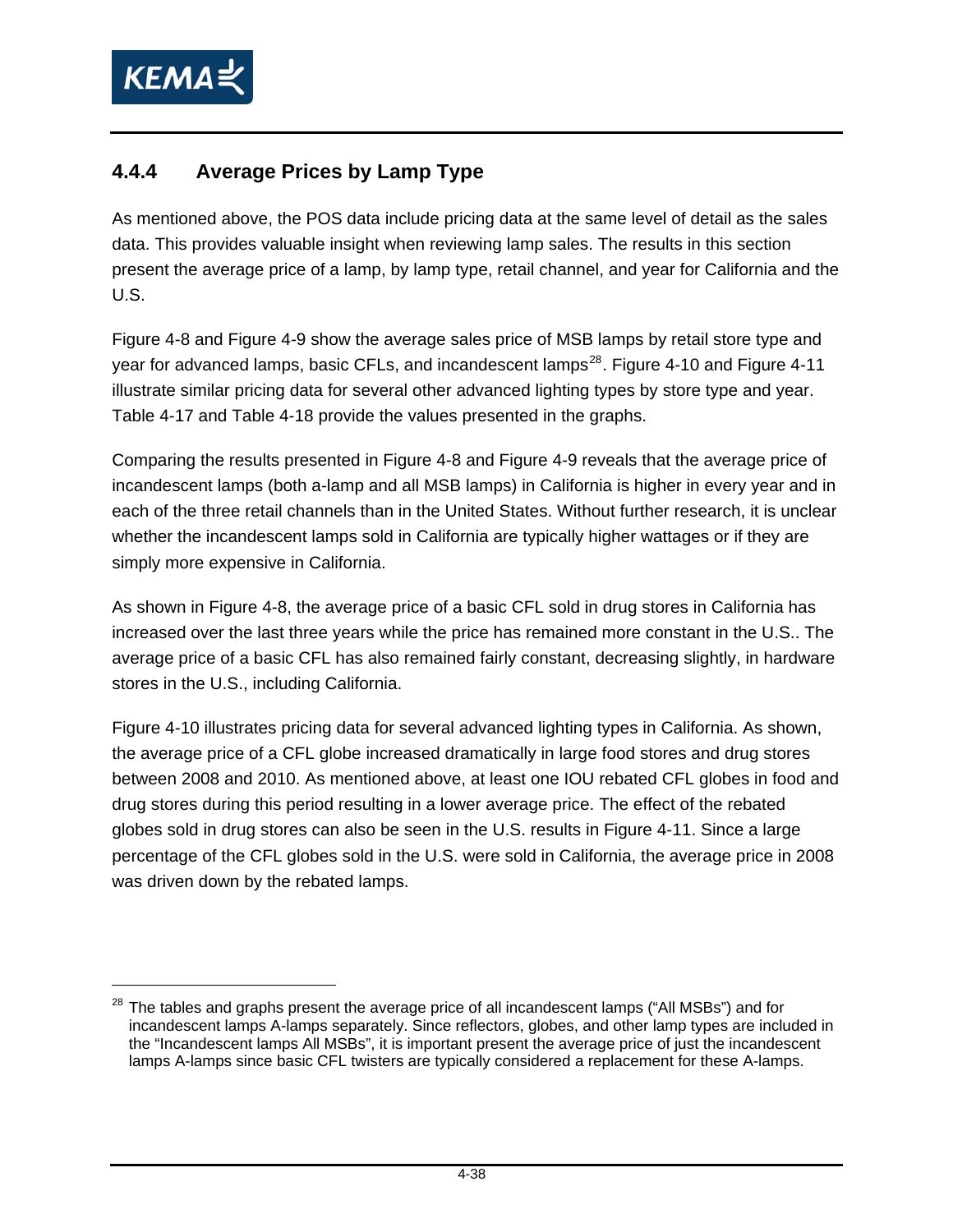

**Figure 4-8 Average Sale Prices per Lamp Sold by Store Type and Year, 2008-2010 – California** 

<span id="page-58-0"></span>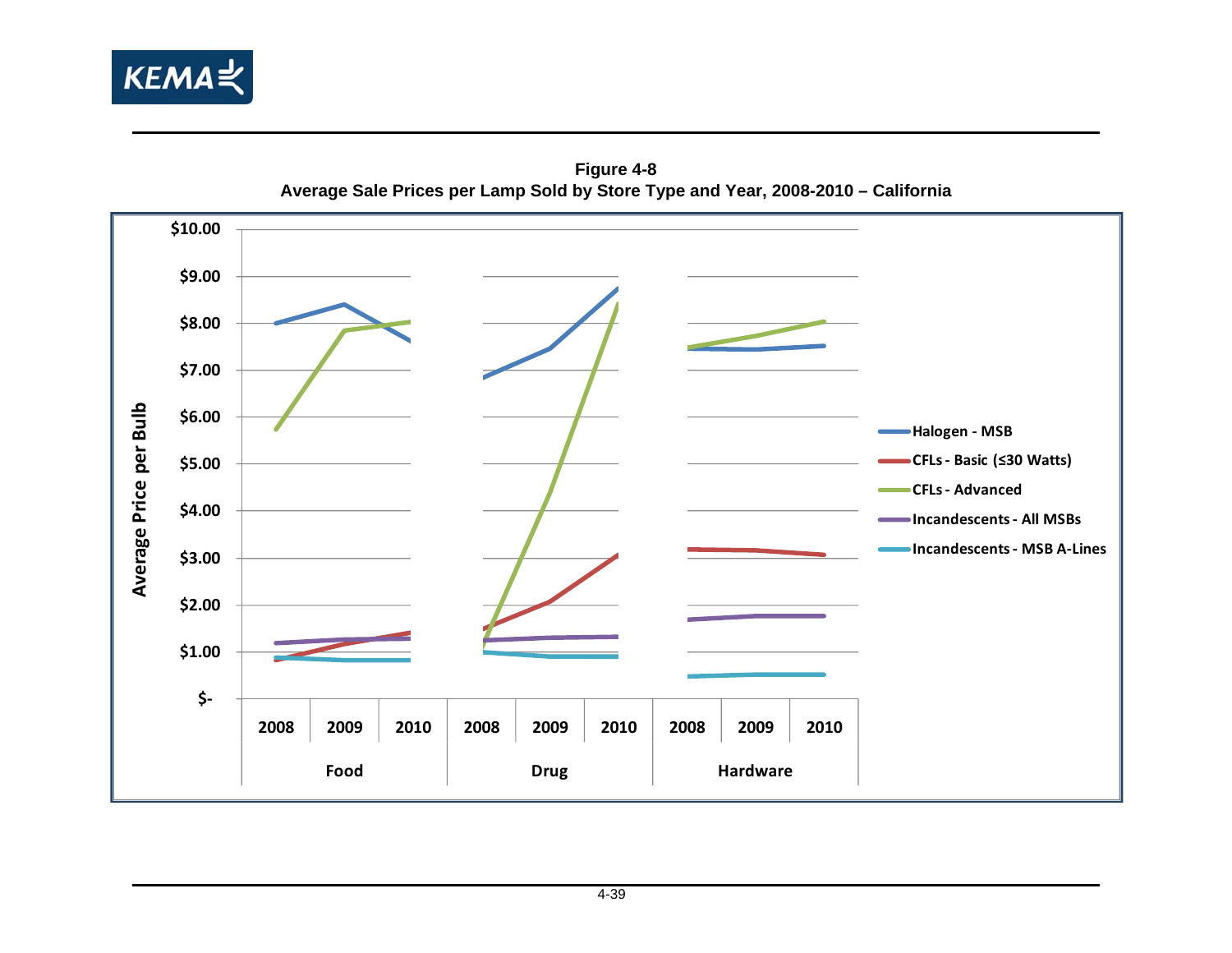

**Figure 4-9 Average Sale Prices per Lamps Sold by Store Type and Year, 2008-2010 – United States** 

<span id="page-59-0"></span>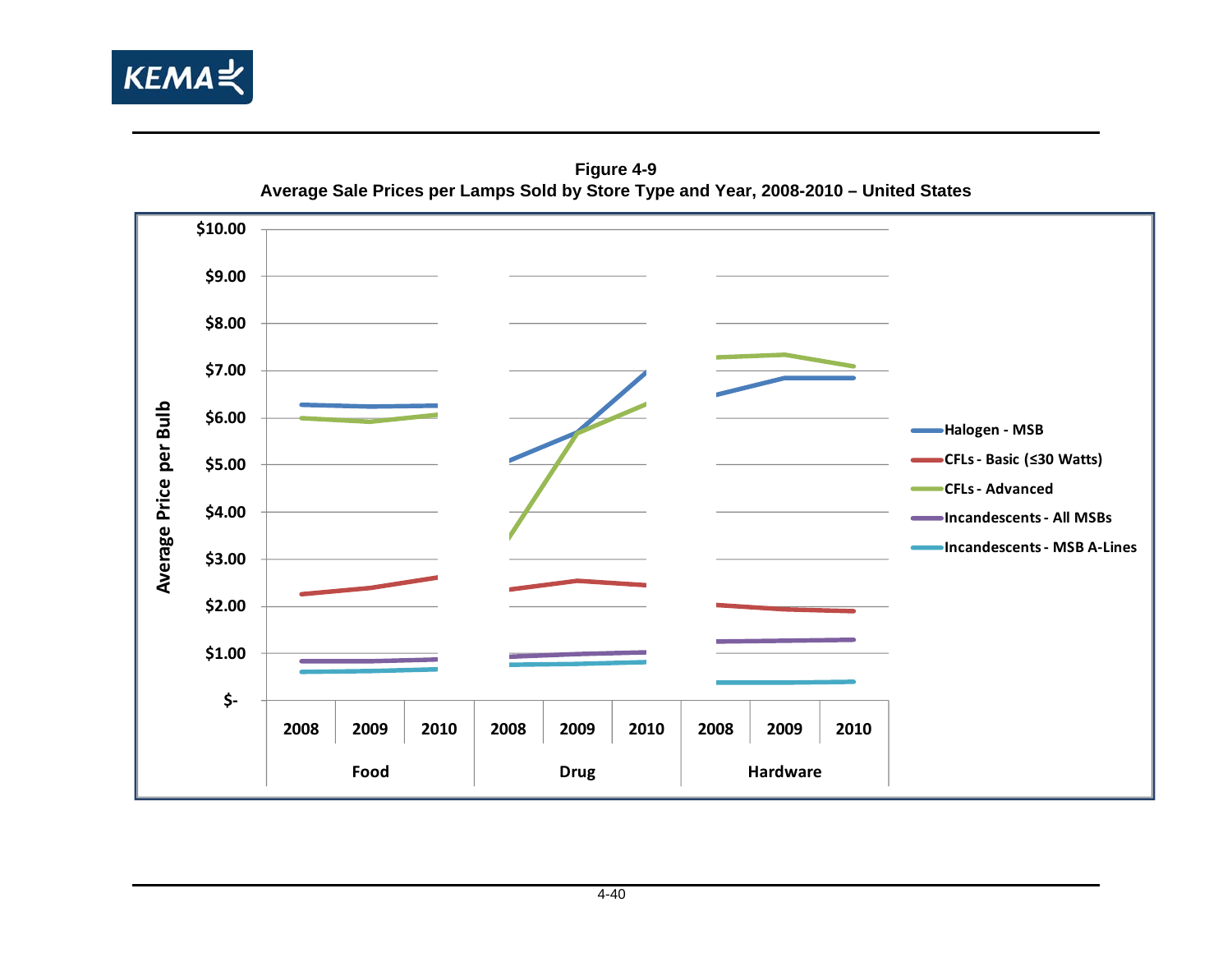

**Figure 4-10 Average Sale Prices per Lamps Sold by Store Type and Year, 2008-2010 – California** 

<span id="page-60-0"></span>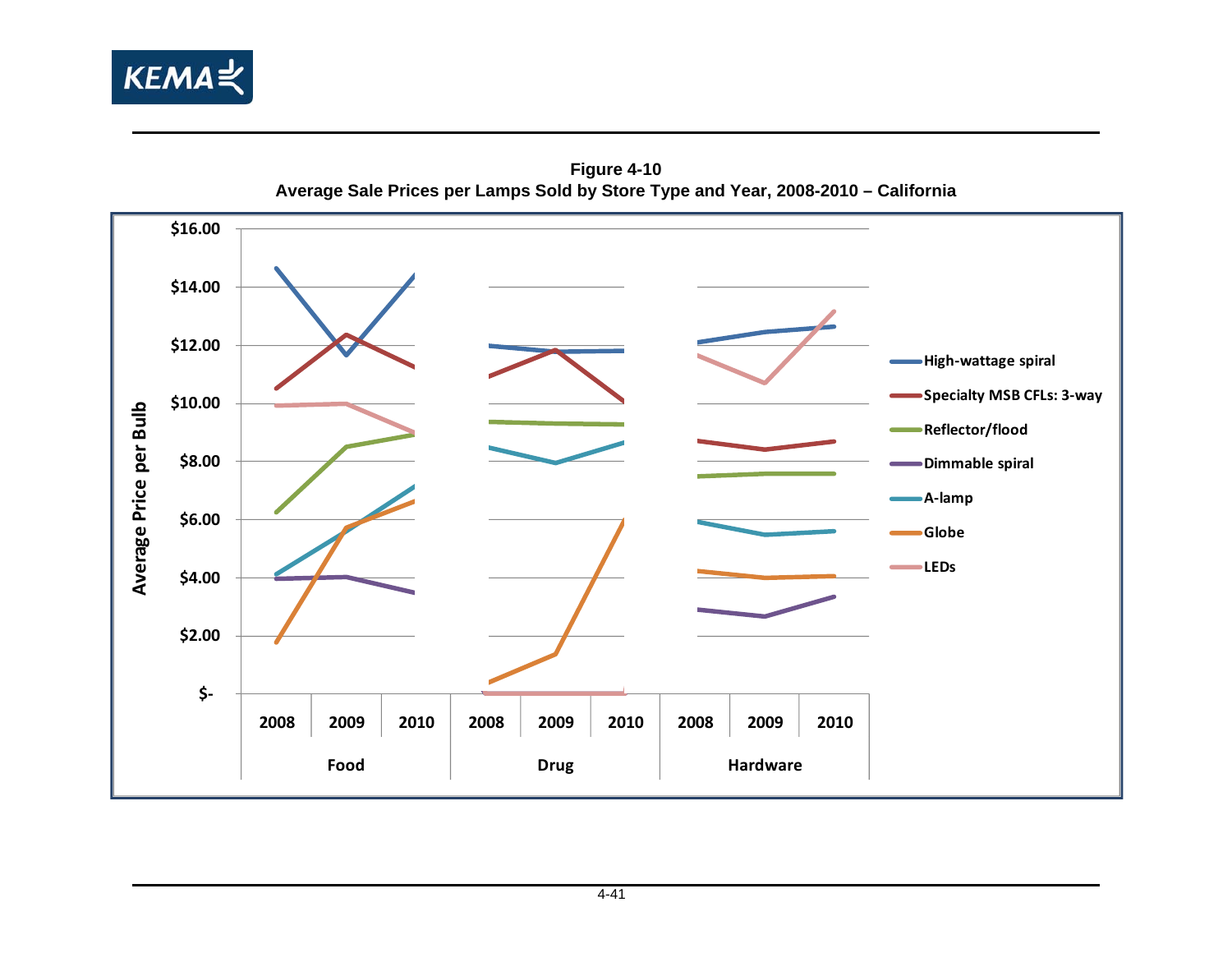

**Figure 4-11 Average Sale Prices per Lamps Sold by Store Type and Year, 2008-2010 – United States** 

<span id="page-61-0"></span>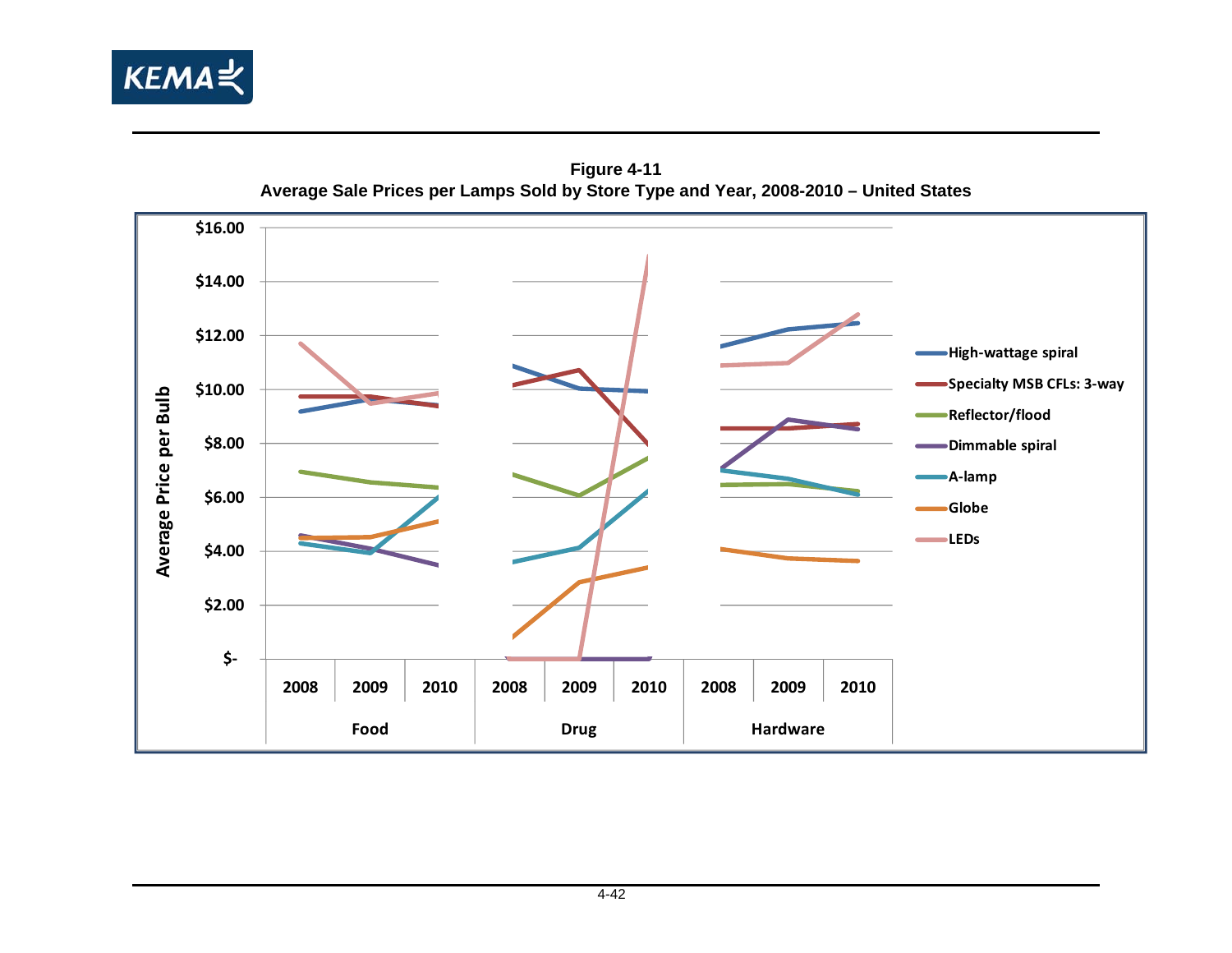

#### **Table 4-17 Average Sale Prices per Lamps Sold by Store Type and Year, 2008-2010 – California**

<span id="page-62-0"></span>

|                                     |         | <b>Large Grocery</b> |         |         | <b>Drug</b> |         | <b>Hardware</b> |         |         |  |
|-------------------------------------|---------|----------------------|---------|---------|-------------|---------|-----------------|---------|---------|--|
| <b>Average Price per Lamp</b>       | 2008    | 2009                 | 2010    | 2008    | 2009        | 2010    | 2008            | 2009    | 2010    |  |
| <b>ADVANCED</b>                     |         |                      |         |         |             |         |                 |         |         |  |
| High-wattage CFLs (>30 Watts)       |         |                      |         |         |             |         |                 |         |         |  |
| High-wattage spiral                 | \$14.66 | \$11.65              | \$14.48 | \$11.99 | \$11.78     | \$11.81 | \$12.10         | \$12.46 | \$12.64 |  |
| High-wattage A-lamp                 |         |                      |         |         |             |         |                 | \$9.96  | \$9.91  |  |
| High-wattage tube                   | \$19.81 | \$19.72              | \$14.13 |         |             |         | \$17.83         | \$17.00 | \$16.82 |  |
| High-wattage reflector/flood        |         |                      |         |         |             |         |                 |         |         |  |
| <b>Specialty CFLs: dimmable</b>     |         |                      |         |         |             |         |                 |         |         |  |
| Dimmable spiral                     | \$3.98  | \$4.01               | \$3.46  |         |             |         | \$2.91          | \$2.68  | \$3.36  |  |
| Dimmable reflector/flood            |         |                      |         |         |             |         | \$15.34         | \$14.34 | \$13.86 |  |
| <b>Specialty CFLs: 3-way</b>        |         |                      |         |         |             |         |                 |         |         |  |
| 3-way spiral                        | \$10.50 | \$12.37              | \$11.21 | \$10.89 | \$11.85     | \$10.06 | \$8.72          | \$8.41  | \$8.71  |  |
| Other advanced MSB CFLs (≤30 Watts) |         |                      |         |         |             |         |                 |         |         |  |
| Reflector/flood                     | \$6.25  | \$8.51               | \$8.95  | \$9.38  | \$9.32      | \$9.28  | \$7.48          | \$7.58  | \$7.56  |  |
| A-lamp                              | \$4.11  | \$5.61               | \$7.18  | \$8.49  | \$7.93      | \$8.66  | \$5.93          | \$5.47  | \$5.61  |  |
| Globe                               | \$1.77  | \$5.73               | \$6.66  | \$0.36  | \$1.36      | \$5.99  | \$4.24          | \$3.98  | \$4.04  |  |
| Candelabra (MSB)                    | \$6.32  | \$6.68               | \$7.11  | \$6.09  | \$7.34      | \$5.40  | \$5.35          | \$5.20  | \$5.21  |  |
| <b>LEDs</b>                         | \$9.94  | \$9.98               | \$8.97  |         |             |         | \$11.68         | \$10.69 | \$13.17 |  |
| Small-Base (Candelabra-Base) CFLs   | \$9.78  | \$6.32               | \$5.85  | \$7.00  | \$7.14      | \$6.85  | \$3.46          | \$3.03  | \$3.27  |  |
| <b>GU-24 Base CFLs</b>              |         | \$6.66               | \$6.94  |         | \$6.33      | \$8.07  | \$7.30          | \$7.40  | \$6.93  |  |
| <b>Other Base CFLs</b>              | \$5.19  | \$5.45               | \$5.02  |         |             |         | \$2.74          | \$5.75  | \$4.37  |  |
| <b>Advanced</b>                     | \$5.73  | \$7.84               | \$8.03  | \$1.08  | \$4.40      | \$8.42  | \$7.49          | \$7.72  | \$8.04  |  |
| <b>NON-ADVANCED</b>                 |         |                      |         |         |             |         |                 |         |         |  |
| Halogen                             | \$7.99  | \$8.41               | \$7.60  | \$6.82  | \$7.46      | \$8.75  | \$7.45          | \$7.43  | \$7.51  |  |
| Basic CFLs (≤30 Watts)              | \$0.83  | \$1.16               | \$1.42  | \$1.48  | \$2.06      | \$3.07  | \$3.19          | \$3.16  | \$3.06  |  |
| Incandescent lamps (All MSB)        | \$1.18  | \$1.27               | \$1.29  | \$1.25  | \$1.31      | \$1.33  | \$1.69          | \$1.77  | \$1.77  |  |
| Incandescent lamps (MSB A-lamp)     | \$0.88  | \$0.83               | \$0.83  | \$0.99  | \$0.91      | \$0.90  | \$0.47          | \$0.53  | \$0.52  |  |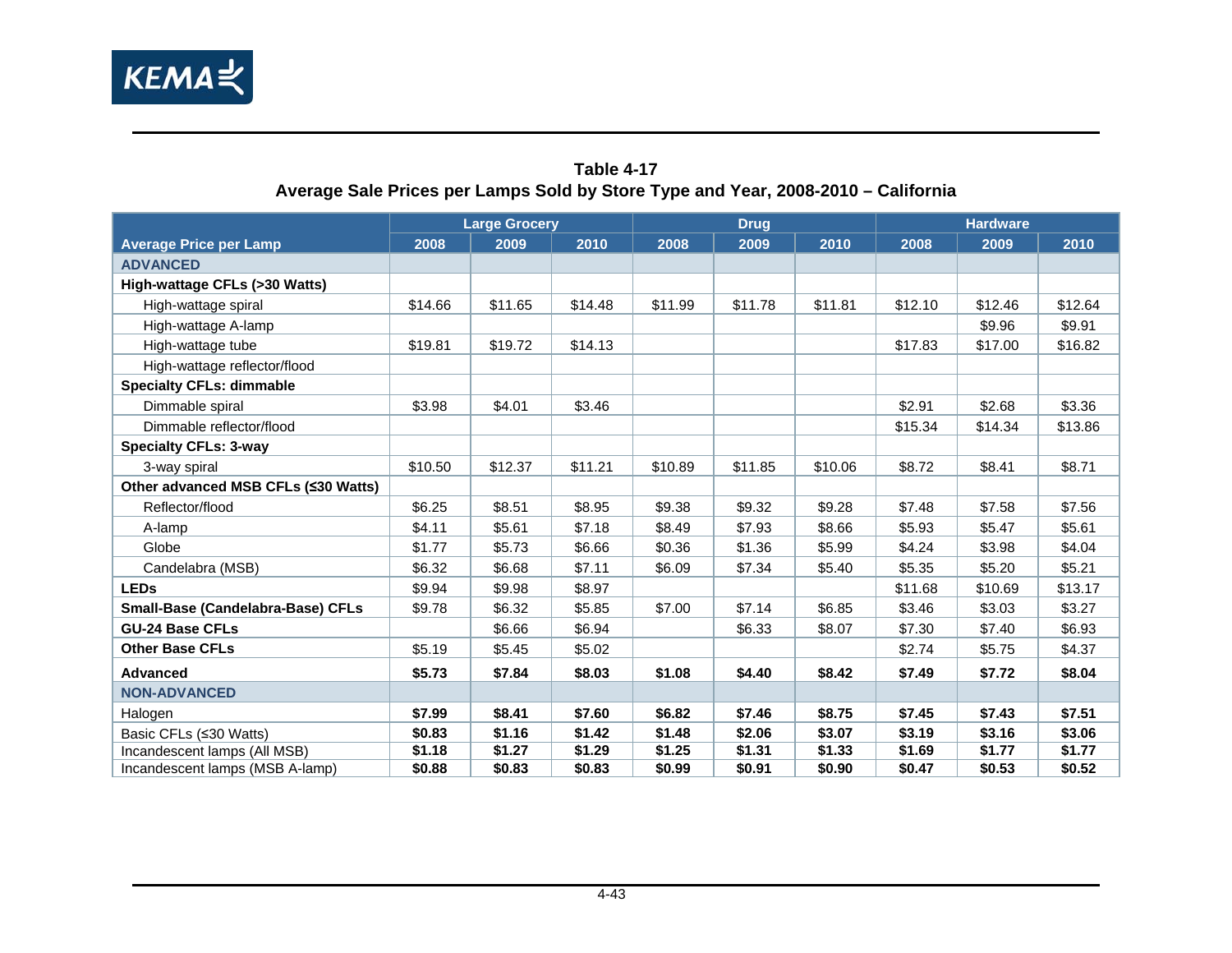

#### **Table 4-18 Average Sale Prices per Lamps Sold by Store Type and Year, 2008-2010 – United States**

<span id="page-63-0"></span>

|                                          | <b>Large Grocery</b> |         |         | <b>Drug</b> |         |         | <b>Hardware</b> |         |         |
|------------------------------------------|----------------------|---------|---------|-------------|---------|---------|-----------------|---------|---------|
| <b>Average Price per Lamp</b>            | 2008                 | 2009    | 2010    | 2008        | 2009    | 2010    | 2008            | 2009    | 2010    |
| <b>ADVANCED</b>                          |                      |         |         |             |         |         |                 |         |         |
| High-wattage CFLs (>30 Watts)            |                      |         |         |             |         |         |                 |         |         |
| High-wattage spiral                      | \$9.19               | \$9.65  | \$9.40  | \$10.94     | \$10.03 | \$9.94  | \$11.57         | \$12.25 | \$12.46 |
| High-wattage A-lamp                      |                      | \$8.94  | \$8.81  |             |         |         | \$13.04         | \$9.95  | \$10.72 |
| High-wattage tube                        | \$17.93              | \$17.71 | \$14.41 |             |         |         | \$15.92         | \$14.30 | \$13.79 |
| High-wattage reflector/flood             | \$18.07              | \$17.12 | \$16.48 |             |         |         |                 |         |         |
| <b>Specialty CFLs: dimmable</b>          |                      |         |         |             |         |         |                 |         |         |
| Dimmable spiral                          | \$4.61               | \$4.11  | \$3.47  |             |         |         | \$6.98          | \$8.91  | \$8.54  |
| Dimmable reflector/flood                 | \$15.07              | \$14.38 | \$13.58 |             |         | \$19.14 | \$14.17         | \$13.92 | \$13.00 |
| <b>Specialty CFLs: 3-way</b>             |                      |         |         |             |         |         |                 |         |         |
| 3-way spiral                             | \$9.75               | \$9.75  | \$9.38  | \$10.13     | \$10.75 | \$7.93  | \$8.56          | \$8.57  | \$8.72  |
| Other advanced MSB CFLs (≤30 Watts)      |                      |         |         |             |         |         |                 |         |         |
| Reflector/flood                          | \$6.95               | \$6.56  | \$6.36  | \$6.88      | \$6.08  | \$7.48  | \$6.46          | \$6.50  | \$6.25  |
| A-lamp                                   | \$4.29               | \$3.93  | \$6.04  | \$3.56      | \$4.13  | \$6.27  | \$7.03          | \$6.71  | \$6.11  |
| Globe                                    | \$4.49               | \$4.52  | \$5.12  | \$0.73      | \$2.86  | \$3.42  | \$4.10          | \$3.74  | \$3.63  |
| Candelabra (MSB)                         | \$3.73               | \$3.77  | \$3.62  | \$5.43      | \$5.69  | \$3.89  | \$5.36          | \$5.24  | \$5.28  |
| <b>LEDs</b>                              | \$11.73              | \$9.49  | \$9.88  |             |         | \$15.00 | \$10.88         | \$10.98 | \$12.79 |
| <b>Small-Base (Candelabra-Base) CFLs</b> | \$5.57               | \$4.62  | \$4.67  | \$6.85      | \$6.77  | \$6.39  | \$5.22          | \$4.49  | \$3.72  |
| <b>GU-24 Base CFLs</b>                   |                      | \$6.21  | \$6.41  |             |         |         | \$7.48          | \$7.59  | \$6.97  |
| <b>Other Base CFLs</b>                   | \$5.63               | \$6.09  | \$5.60  | \$6.00      | \$5.76  | \$6.48  | \$6.97          | \$7.62  | \$6.94  |
| <b>Advanced</b>                          | \$6.00               | \$5.92  | \$6.06  | \$3.43      | \$5.67  | \$6.30  | \$7.29          | \$7.33  | \$7.09  |
| <b>NON-ADVANCED</b>                      |                      |         |         |             |         |         |                 |         |         |
| Halogen                                  | \$6.28               | \$6.25  | \$6.25  | \$5.09      | \$5.69  | \$6.98  | \$6.49          | \$6.85  | \$6.84  |
| Basic CFLs (≤30 Watts)                   | \$2.26               | \$2.39  | \$2.62  | \$2.35      | \$2.55  | \$2.44  | \$2.04          | \$1.93  | \$1.90  |
| Incandescent lamps (All MSB)             | \$0.84               | \$0.83  | \$0.87  | \$0.92      | \$0.99  | \$1.03  | \$1.26          | \$1.27  | \$1.29  |
| Incandescent lamps (MSB A-lamp)          | \$0.62               | \$0.63  | \$0.66  | \$0.76      | \$0.78  | \$0.82  | \$0.39          | \$0.38  | \$0.39  |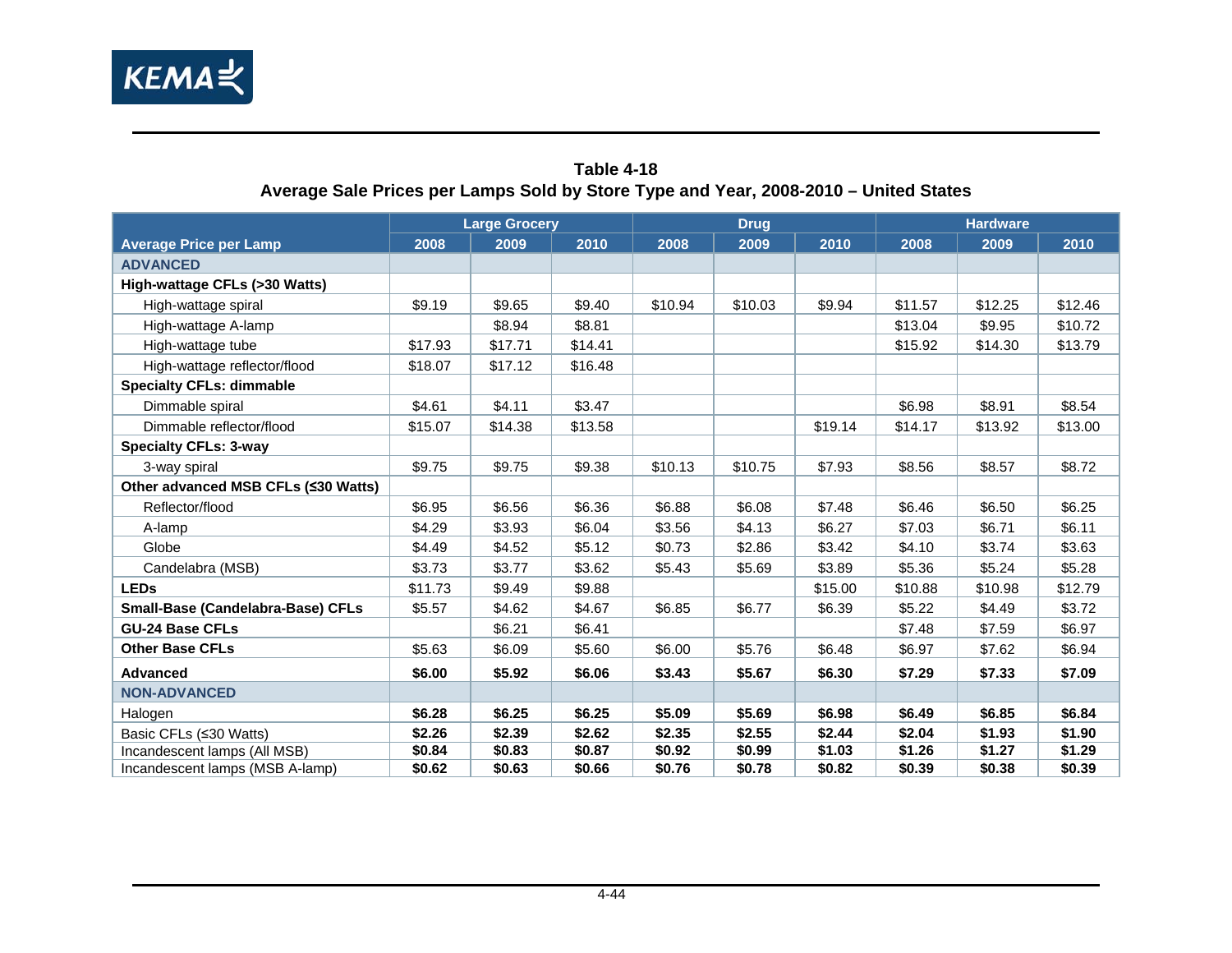

# **5. Summary of Findings**

This section presents a summary of findings based on analyses the California and non-California retail store shelf survey databases, the California residential and nonresidential lighting socket inventory databases, and the California and United States POS data.

## **5.1 Stocking**

Analyses of the California and non-California retail store shelf survey databases yielded several key findings related to advanced lamp stocking – that is, the percentage of stores within each store type that carry advanced lamps – including:

- Among the retail stores visited throughout California in 2008-2009 and non-California states in 2009, all carried at least one MSB advanced lighting product.
	- The percentage of California discount, grocery, and drug stores carrying specific MSB advanced lamp products was typically lower than the percentage of large home improvement, mass merchandise, membership, and hardware stores carrying corresponding products.
	- In California, the large home improvement, mass merchandise, and membership categories included a significant percentage of stores that carry LEDs as part of their advanced lamp inventory (two-thirds of stores or greater for each store type).
	- A somewhat smaller proportion of California membership stores carried LEDs as compared with non-California membership stores (79% versus 86%, respectively), but a far larger proportion of California home improvement stores carried LEDs than non-California home improvement stores (66% versus 11 percent, respectively).
- Reflector/floods and a-lamps were the most common MSB advanced lamp types stocked in California stores (found in 68% and 65% of stores respectively) followed by globes (58% of stores).

## **5.2 Lamp Inventory**

The California and non-California shelf survey database analyses yielded inventory-related information on the percentage of total MSB lamps and MSB lamp packages in retail stores represented by advanced lamps.

• In California, advanced lamps comprise 40 percent of total MSB lamps in mass merchandise stores, 32 percent of lamps in membership stores (primarily CFL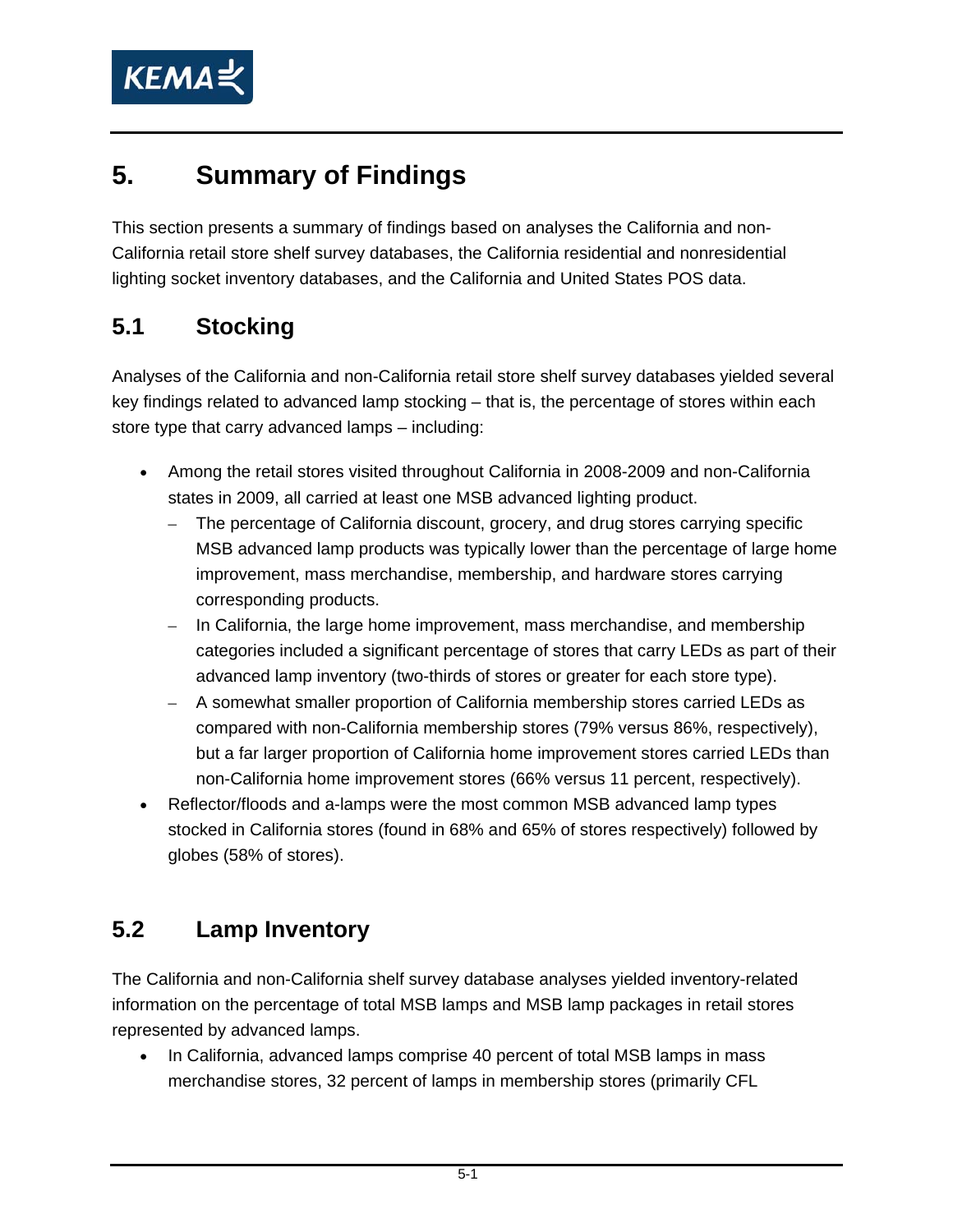

reflectors/floods) and 25 percent in grocery stores (primarily A-lamp CFLs). In other store types, advanced lamps comprise smaller percentages of all MSB lamps, the lowest being discount stores (in which advanced lamps comprise only 1 percent of total lamps). Again, low availability of advanced lamps in discount stores may be a concern with regard to making these products available to hard-to-reach customers.

- The proportion of stock represented by a given MSB lamp type in Non-California stores tends to mirror the proportion found in non-California stores for that lamp type, particularly when viewing the aggregated data across all store types. For instance, basic CFLs represented 31 percent of all lamps found in non-California stores and 31 percent of all lamps found in California stores. With respect to advanced lamps, 15 percent of all lamps are advanced lamps in non-California stores compared to 19 percent of all lamps in California stores.
- LEDs comprise double the proportion of all lamps across all store types in California stores when compared with Non-California stores (1.59 percent versus 0.79 percent).
- Basic CFLs (MSB) are typically sold in larger package sizes than MSB advanced lamps regardless of store type or location.

## **5.3 Advanced Lamp Diversity**

Further analysis of the California shelf survey database revealed some patterns in the number of unique advanced lamp models stocked by the various store types. These include:

- Large home improvement stores in California show the highest diversity of model numbers among advanced lamps with 186 unique model numbers (across all lamp types). There are 97 unique advanced lamp model numbers in the mass merchandise stores surveyed, and 85 among the hardware stores surveyed. Discount stores have the lowest diversity of advanced lamp models with only 4 across all advanced lamp types.
- Advanced lamps in the "Other Advanced MSB CFLs (≤ 30 Watts)" category nondimmable single-wattage CFLs in reflector/flood, A-lamp, globe, candelabra (MSB), bug light, or tube shapes – comprised the largest number of advanced lamp models in each store type in California. Researchers found 110 unique models in this category at large home improvement stores followed by 70 unique models in this category at mass merchandise stores.
	- Within this category, MSB reflector/flood CFLs have the greatest diversity of model numbers among all advanced lamp types (85 models).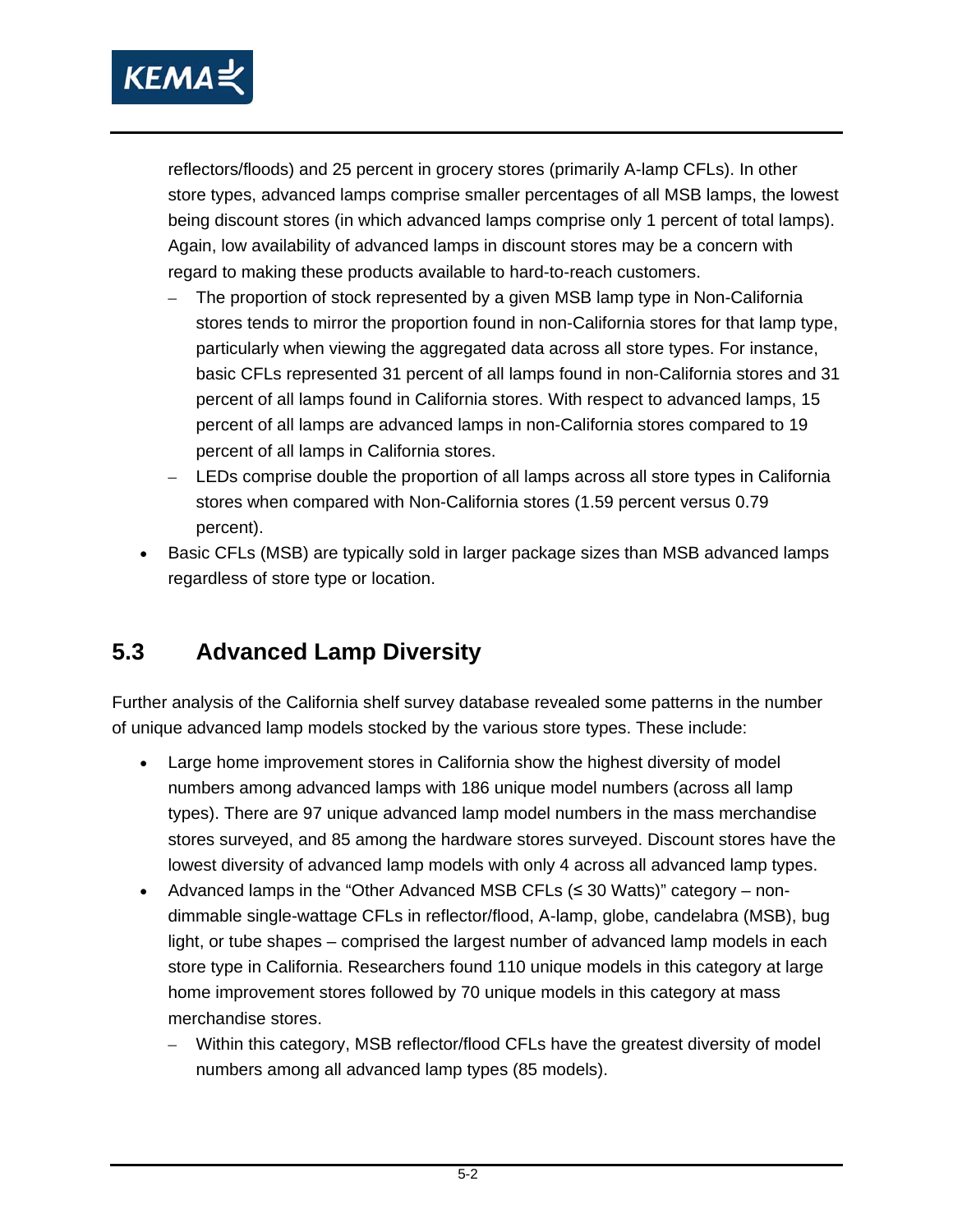<span id="page-66-0"></span>

- Also among MSB CFLs, researchers found 57 unique model numbers in the A-lamp category and 37 unique globe models.
- Hardware stores had the largest number of LED models across all California store types (11 models) followed by membership stores (7 models).

## **5.4 Lamp Installation and Storage**

Analyses of the California residential and nonresidential (small commercial) socket inventories suggest the following:

- **Residential** 
	- Approximately 60 percent of lamps installed and stored in California residences in 2009 were incandescent lamps.
	- Basic CFLs comprised a greater percentage of lamps in storage in California households (27%) than lamps installed in California households (16%). Conversely, fluorescent lamps represented a larger proportion of installed lamps (12%) than stored lamps (2%).
	- Advanced lamps represented approximately 5 percent of both installed and stored lamps in California residences in 2009.
- Nonresidential $^{29}$  $^{29}$  $^{29}$

-

- Of the CFLs installed in California businesses included in the sample in 2009, 42 percent were advanced lamps.
- Of the CFLs in storage in California businesses included in the sample in 2009, 25 percent were advanced lamps.

### **5.5 Advanced Lamp Sales**

Analyses of the point-of-sales data suggest the following regarding lamp sales:

• Incandescent lamps comprised roughly two-thirds or more of all MSB lamp sales in California food, drug, and hardware stores in 2008, 2009 and 2010 and roughly threequarters or more of sales in these store types across the U.S. as a whole.

<sup>&</sup>lt;sup>29</sup> Recall that the non-residential inventories included CFLs only (i.e., did not include incandescent lamps or other lamp types.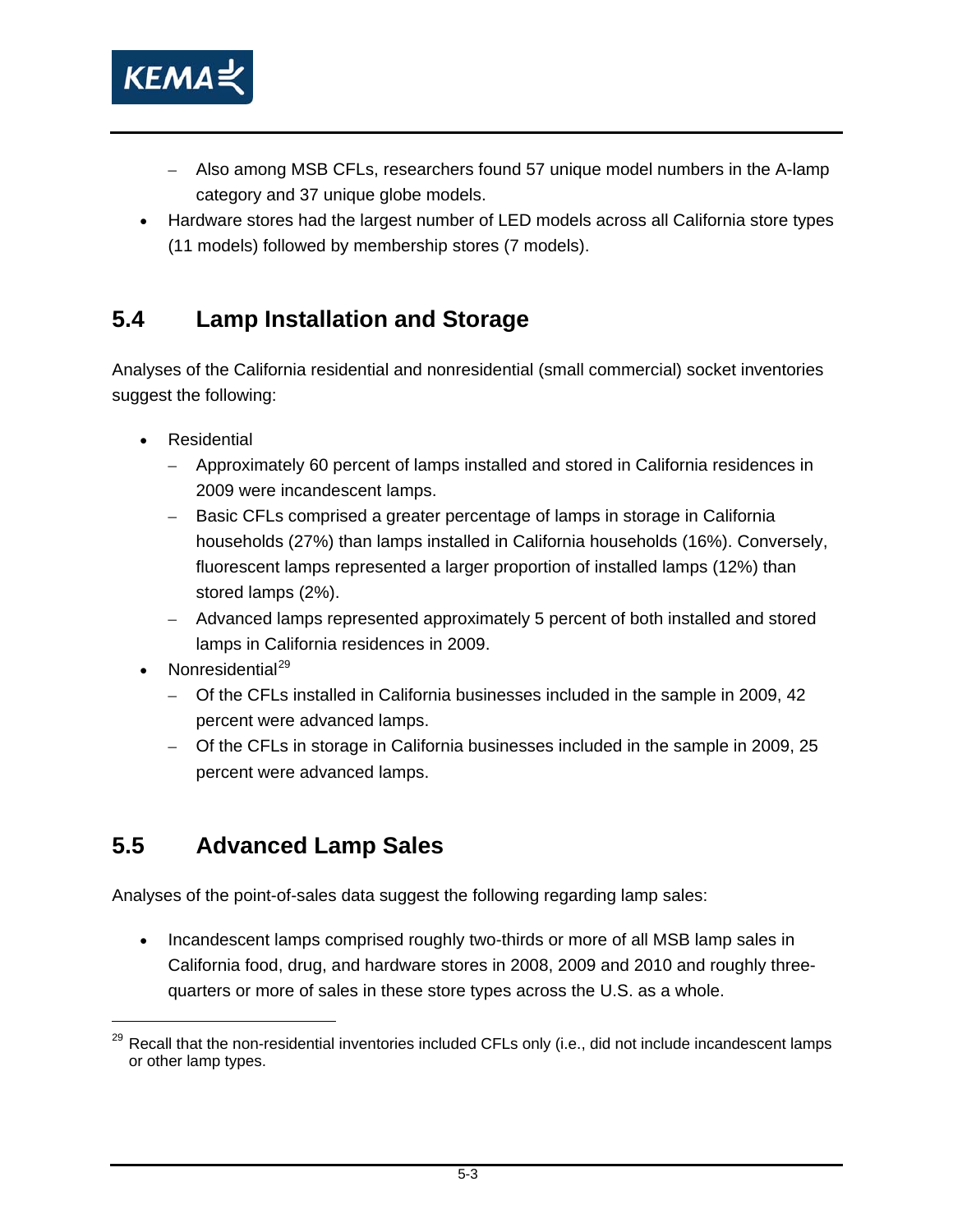

- In 2010, incandescent lamps comprised similar proportions of MSB lamp sales in drug and grocery stores in California compared to the U.S. as a whole. In food stores, incandescent lamps comprised a larger proportion of total lamp sales in the U.S. as a whole than in California (90% versus 79%, respectively).
- Advanced lamps comprised approximately 1 percent or less of MSB lamps sold through food stores in California or the U.S. in 2008—2010. In drug stores, with the exception of 2008 in California (likely an anomaly because one IOU sold many globe-style CFLs through California drugstores), advanced lamps comprised between 1 and 1.7 percent of all MSB lamps sold in 2008—2010 in California and the U.S.. Advanced lamps comprised approximately 3 percent of all MSB lamps sold in California hardware stores between 2008 and 2010, very slightly higher than the percentage of MSB lamps sold in U.S. hardware stores during the same timeframe.

### **5.6 Advanced Lamp Prices**

Analyses of the point-of-sales data suggest the following regarding lamp prices:

- The average price of incandescent lamps is higher in California in food, drug, and hardware stores in 2008, 2009 and 2010 than in the United States. Without further research, it is unclear whether the incandescent lamps sold in California are typically higher wattages or if they are simply more expensive in California.
- The average price of a basic CFL sold in California drugstores has increased over the last three years while the price has remained relatively constant in the U.S.. The average price of a basic CFL has also remained fairly constant, decreasing slightly, in hardware stores in California and in the U.S. as a whole.
- The average price of a CFL globe in California increased dramatically in large food stores and drug stores between 2008 and 2010. As mentioned above, at least one IOU rebated CFL globes in food and drug stores during this period resulting in a lower average price in 2008. A large percentage of the CFL globes sold in the U.S. were sold in California, the average price in 2008 was driven down by the discounted globes in California.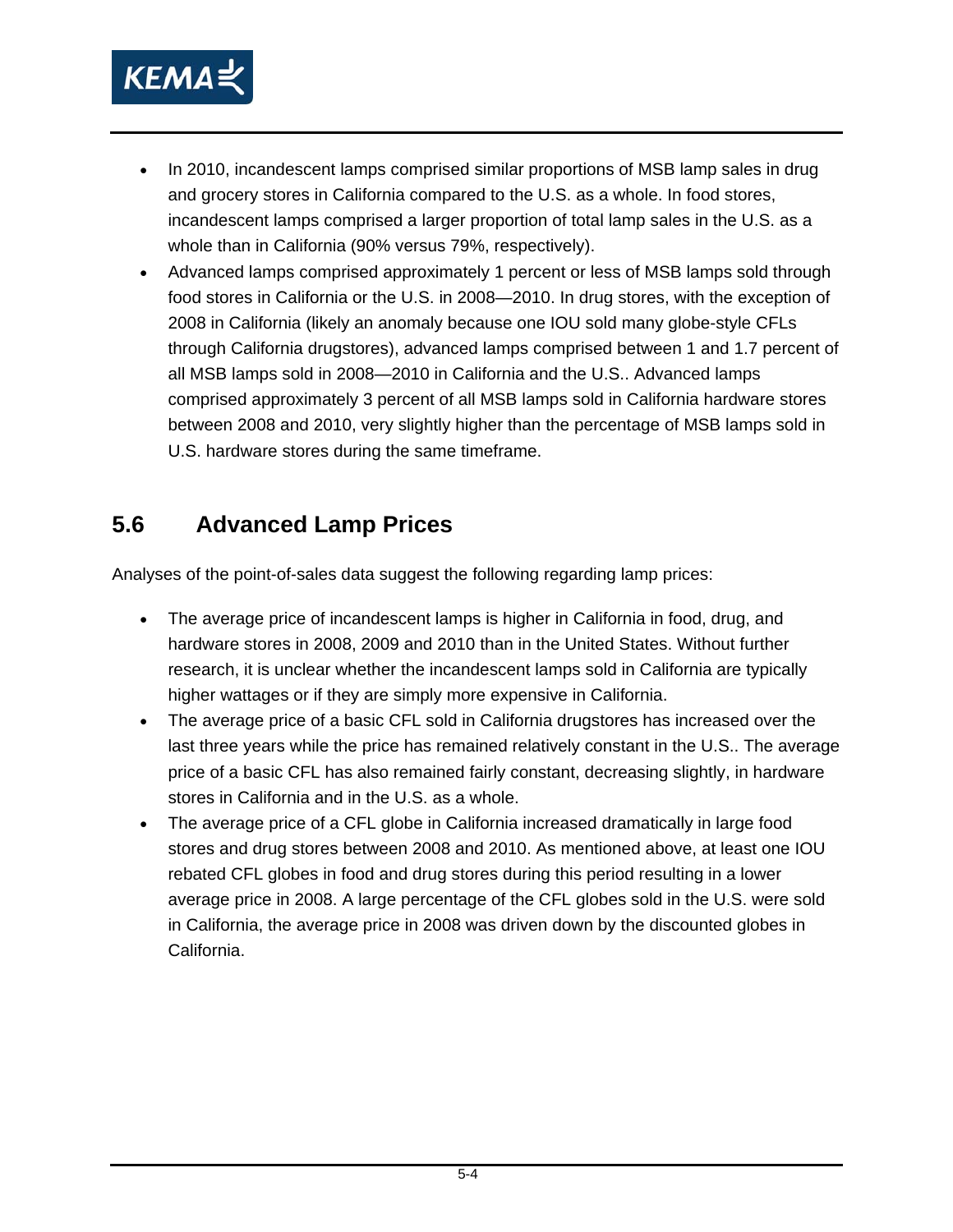

# **A. Additional Shelf Survey Data Tables**

This appendix provides additional detail on the following shelf survey results by IOU service territory:

- Percentage of stores carrying MSB lamps;
- Percentage of MSB packages by lamp type;
- Percentage of MSB lamps by lamp type; and
- Number of advanced lamp models by lamp type.

## **Percentage of Stores Carrying MSB Lamps**

Table A-1 below shows the percentage of stores carrying MSB lamps by lamp type and by Investor-Owned Utility (IOU) territory. The percentage of stores carrying MSB lamps within each of the 3 IOU territories is, for the most part, similar to the percentage of stores carrying MSB lamps across all stores and all IOU territories. Nearly 100 percent of stores in PG&E, SCE, and SDG&E carry basic CFLs. With respect to incandescents, more than eighty percent of PG&E and SCE stores and nearly all of the stores surveyed in SDG&E territory carry incandescents. The distribution of advanced CFLs is relatively even across all 3 IOUs. In terms of the distribution of stores that carry LEDs, 40 percent of PG&E stores that researchers surveyed have LEDs, 34 percent of SCE stores stock LEDs, and 43 percent of SDG&E stores carry LEDs.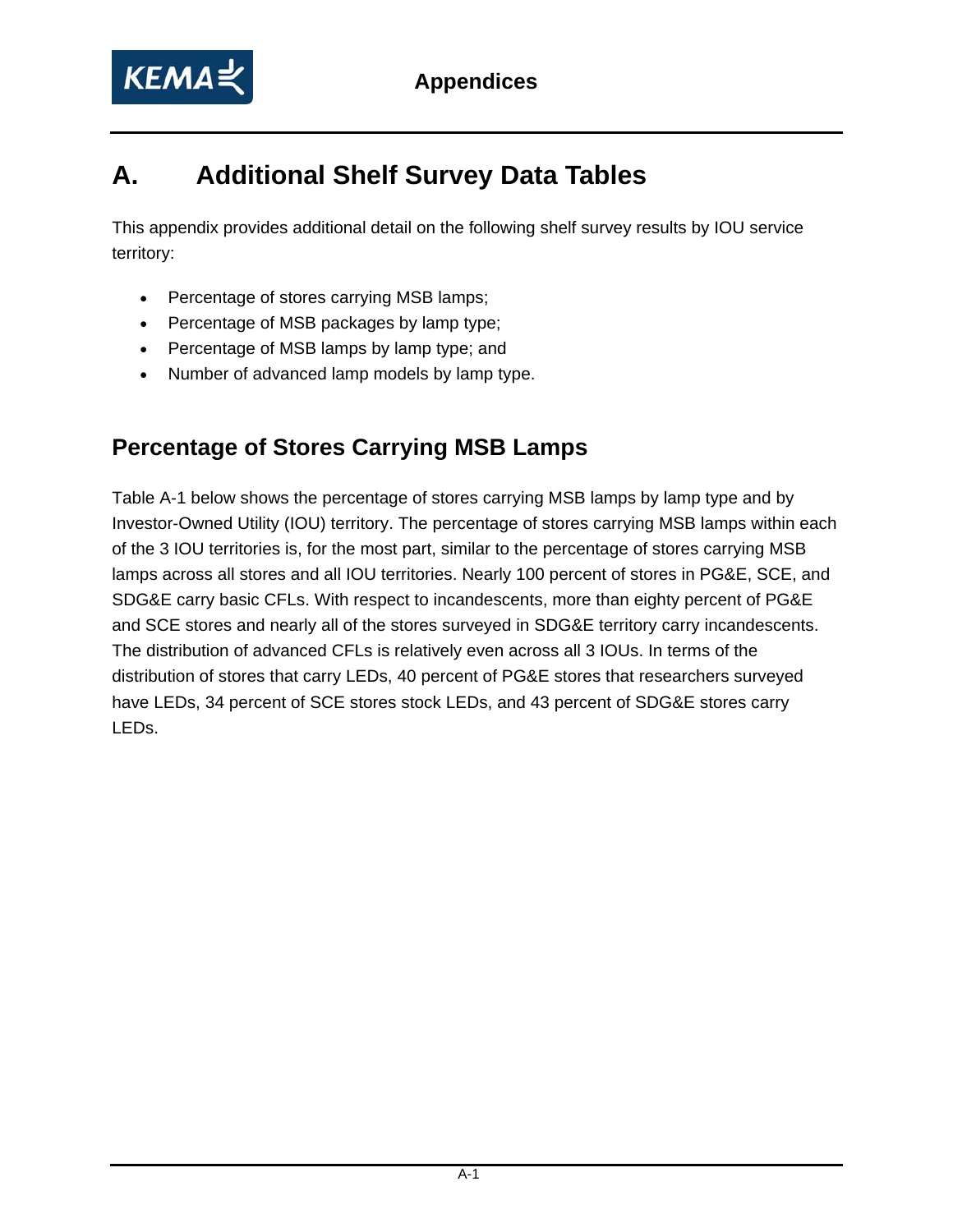

#### **Table A–1 Expanded California Stores: Percent of Stores Carrying MSB Lamps by Lamp Type and IOU Territory, 2009**

| <b>Medium Screw-Base (MSB) Lamp Type</b> | PG&E | <b>SCE</b> | <b>SDG&amp;E</b> | <b>Overall</b> |
|------------------------------------------|------|------------|------------------|----------------|
| <b>ADVANCED</b>                          |      |            |                  |                |
| High-wattage CFLs (>30 Watts)            |      |            |                  |                |
| High-wattage spiral                      | 33%  | 27%        | 33%              | 31%            |
| High-wattage tube                        | 2%   | 5%         | 10%              | 5%             |
| High-wattage reflector/flood             | 0%   | 1%         | 1%               | 1%             |
| Specialty CFLs: dimmable                 |      |            |                  |                |
| Dimmable spiral                          | 38%  | 27%        | 46%              | 36%            |
| Dimmable reflector/flood                 | 31%  | 26%        | 38%              | 30%            |
| Specialty CFLs: 3-way                    |      |            |                  |                |
| 3-way spiral                             | 48%  | 45%        | 56%              | 48%            |
| Other advanced MSB CFLs (≤30 Watts)      |      |            |                  |                |
| Reflector/flood                          | 63%  | 66%        | 85%              | 69%            |
| A-lamp                                   | 63%  | 66%        | 68%              | 65%            |
| Globe                                    | 58%  | 53%        | 68%              | 58%            |
| Candelabra (MSB)                         | 39%  | 41%        | 54%              | 43%            |
| Tube                                     | 11%  | 15%        | 22%              | 15%            |
| <b>Bug Light</b>                         | 30%  | 38%        | 53%              | 38%            |
| LEDs*                                    | 40%  | 34%        | 43%              | 38%            |
| <b>NON-ADVANCED</b>                      |      |            |                  |                |
| Halogen <sup>^</sup>                     | 11%  | 9%         | 10%              | 10%            |
| Basic CFLs (≤30 Watts)                   | 98%  | 98%        | 96%              | 98%            |
| Incandescents                            | 86%  | 82%        | 96%              | 87%            |
| Other lamp types#                        | 3%   | 2%         | 0%               | 2%             |
| <b>Number of Stores</b>                  | 123  | 131        | 72               | 326            |

\* Includes non-MSB LEDs. ^ Halogen lamps were surveyed in only 48 of 326 stores. # "Other lamp types" category is comprised primarily of cold cathode and HID lamps.

## **Percentage of MSB Lamps by Lamp Type**

Table A-2 below shows the percentage of MSB lamps by lamp type and IOU territory. Similar to MSB packages, the distribution of MSB lamps within each of the 3 IOU territories tracks closely with the distribution of MSB lamps across all IOU territories. In the category of incandescent lamps, 41 percent of 85,559 total MSB lamps in PG&E territory are incandescents, 44 percent of 108,122 total lamps in SCE territory are incandescents, and 47 percent of 45,654 lamps in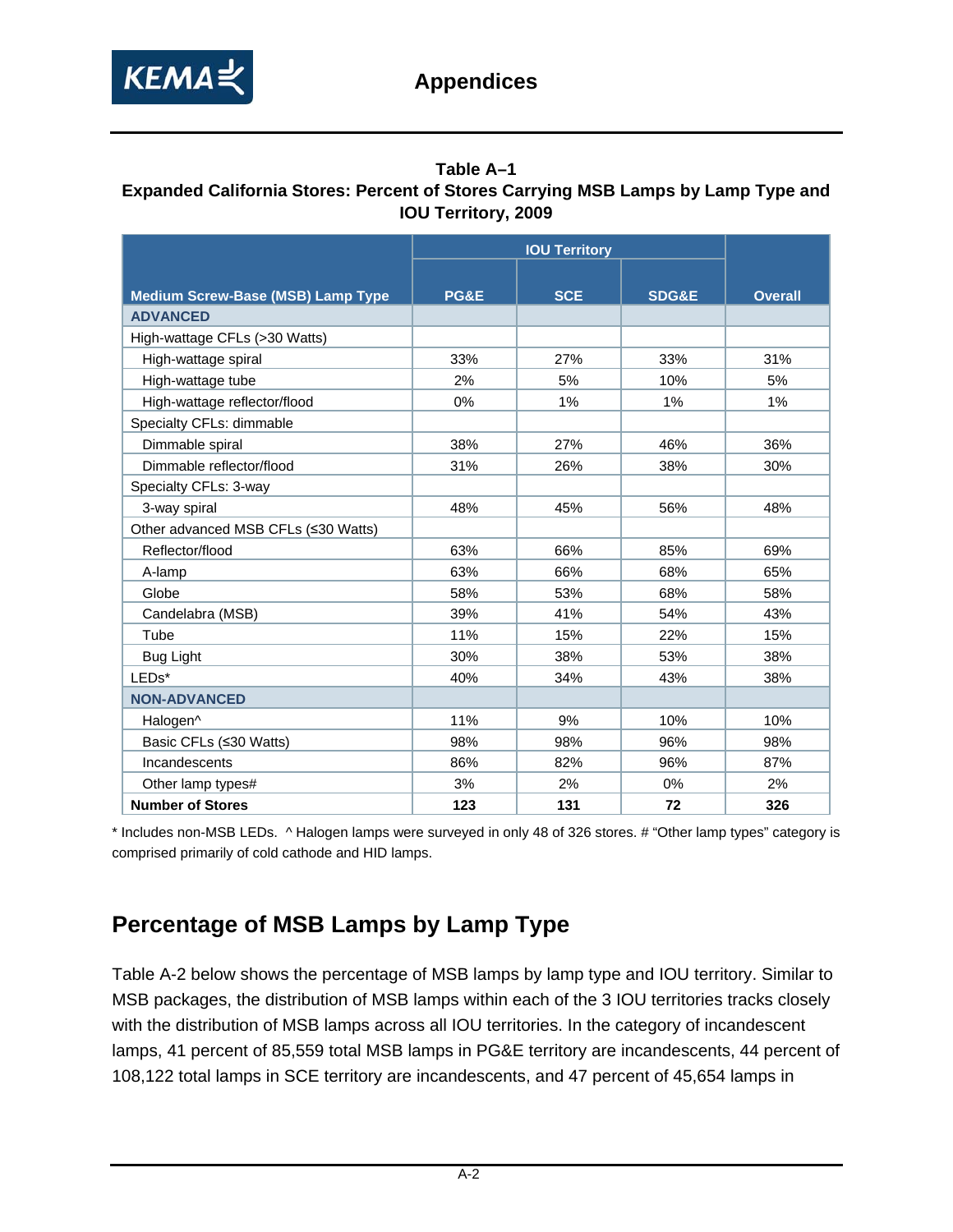

SDG&E territory are incandescents. With respect to the combined number of lamps for advanced CFLs, 19 percent of all MSB lamps in PG&E territory are advanced CFLs, 16 percent of all MSB lamps in SCE territory are advanced CFLs, and 22 percent of all MSB lamps in SDG&E territory are advanced CFLs. For basic spiral CFLs, 31 percent of all MSB lamps in PG&E territory are basic CFLs, 34 percent of all MSB lamps in SCE territory are basic CFLs, and 23 percent of all MSB lamps in SDG&E territory are basic CFLs.

| <b>Medium Screw-Base (MSB) Lamp Type</b> | PG&E   | <b>SCE</b> | <b>SDG&amp;E</b> | <b>Overall</b> |
|------------------------------------------|--------|------------|------------------|----------------|
| <b>ADVANCED</b>                          |        |            |                  |                |
| High-wattage CFLs (>30 Watts)            |        |            |                  |                |
| High-wattage spiral                      | 0%     | 0%         | 0%               | 0%             |
| High-wattage tube                        | 0%     | 0%         | 0%               | 0%             |
| High-wattage reflector/flood             | 0%     | 0%         | 0%               | 0%             |
| Specialty CFLs: dimmable                 |        |            |                  |                |
| Dimmable spiral                          | 1%     | 1%         | 3%               | 1%             |
| Dimmable reflector/flood                 | 2%     | 1%         | 1%               | 1%             |
| Specialty CFLs: 3-way                    |        |            |                  |                |
| 3-way spiral                             | 0%     | 1%         | 0%               | $0\%$          |
| Other advanced MSB CFLs (≤30 Watts)      |        |            |                  |                |
| Reflector/flood                          | 5%     | 3%         | 3%               | 4%             |
| A-lamp                                   | 5%     | 7%         | 6%               | 6%             |
| Globe                                    | 2%     | 1%         | 3%               | 2%             |
| Candelabra (MSB)                         | 1%     | 0%         | 0%               | 0%             |
| Tube                                     | 3%     | 2%         | 5%               | 3%             |
| <b>Bug Light</b>                         | 0%     | $0\%$      | $0\%$            | $0\%$          |
| <b>LEDs</b>                              | 1%     | 1%         | 1%               | 1%             |
| <b>NON-ADVANCED</b>                      |        |            |                  |                |
| Halogen                                  | 8%     | 6%         | 7%               | 7%             |
| Basic CFLs (≤30 Watts)                   | 31%    | 34%        | 23%              | 31%            |
| Incandescents                            | 41%    | 44%        | 47%              | 43%            |
| Other lamp types*                        | 0%     | 0%         | 0%               | 0%             |
| <b>Total MSB Lamps</b>                   | 100%   | 100%       | 100%             | 100%           |
| <b>Number of MSB Lamps</b>               | 85,559 | 108,122    | 45,654           | 239,335        |

**Table A–2 California Stores: Percentage of MSB Lamps by Lamp Type and IOU Territory, 2009** 

\* "Other lamp types" category is comprised primarily of cold cathode and HID lamps.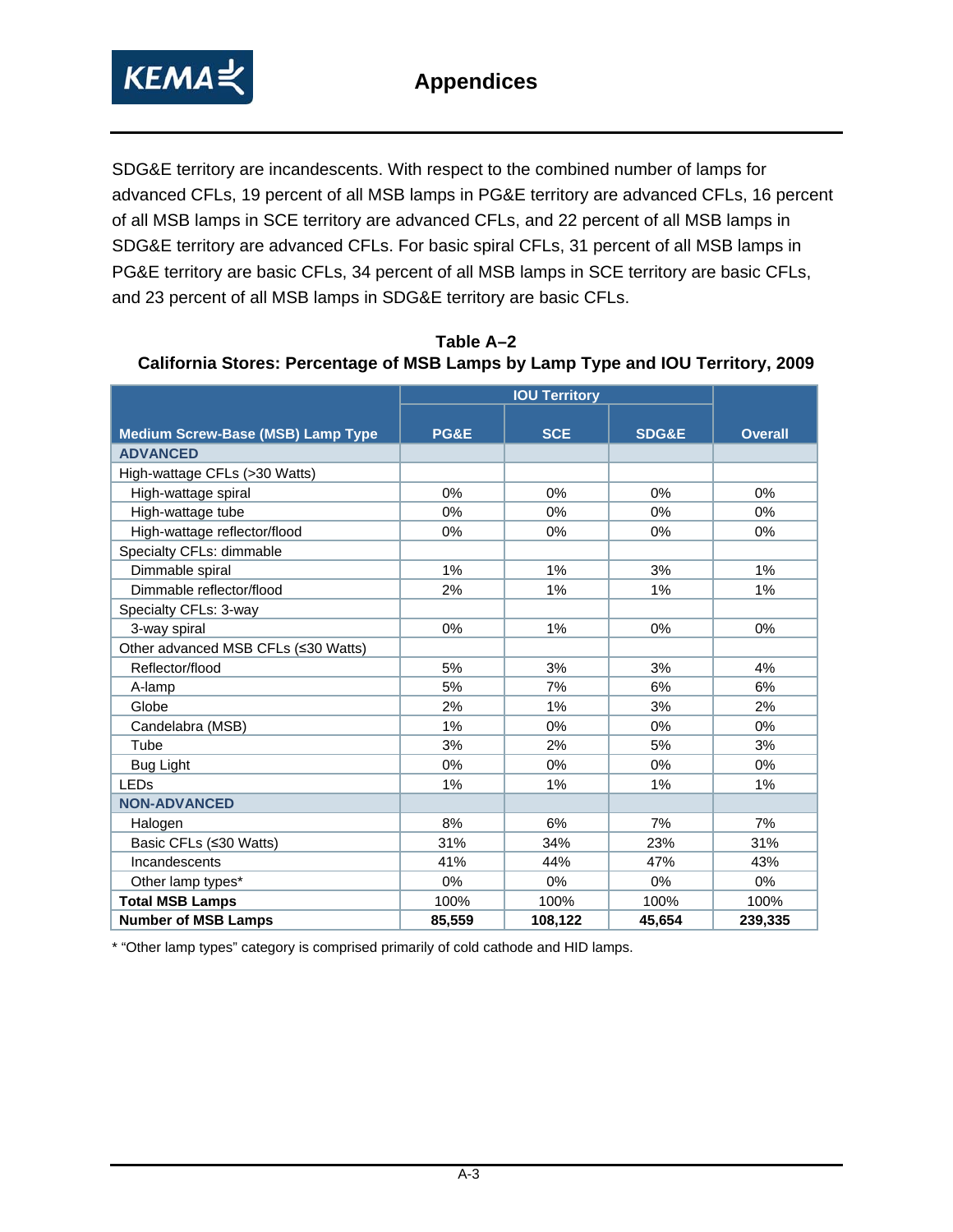## **Percentage of MSB Lamp Packages by Lamp Type**

Table A-3 below shows the percentage of MSB packages by lamp type and IOU territory. The distribution of MSB packages within each of the 3 IOU territories tracks closely with the distribution of MSB packages across all IOU territories. For instance, the distribution of incandescent packages across the three IOUs is nearly identical at 38 percent of 33,338 total MSB packages in PG&E territory, 35 percent of 42,982 total packages in SCE territory, and 37 percent of 18,326 packages in SDG&E territory. With respect to the combined number of packages for advanced CFLs, 23 percent of all MSB packages in PG&E territory are advanced CFLs, 22 percent of all MSB packages in SCE territory are advanced CFLs, and 28 percent of all MSB packages in SDG&E territory are advanced CFLs. As for basic spiral CFLs, 23 percent of all MSB packages in PG&E territory are basic CFLs, 30 percent of all MSB packages in SCE territory are basic CFLs, and 23 percent of all MSB packages in SDG&E territory are basic CFLs.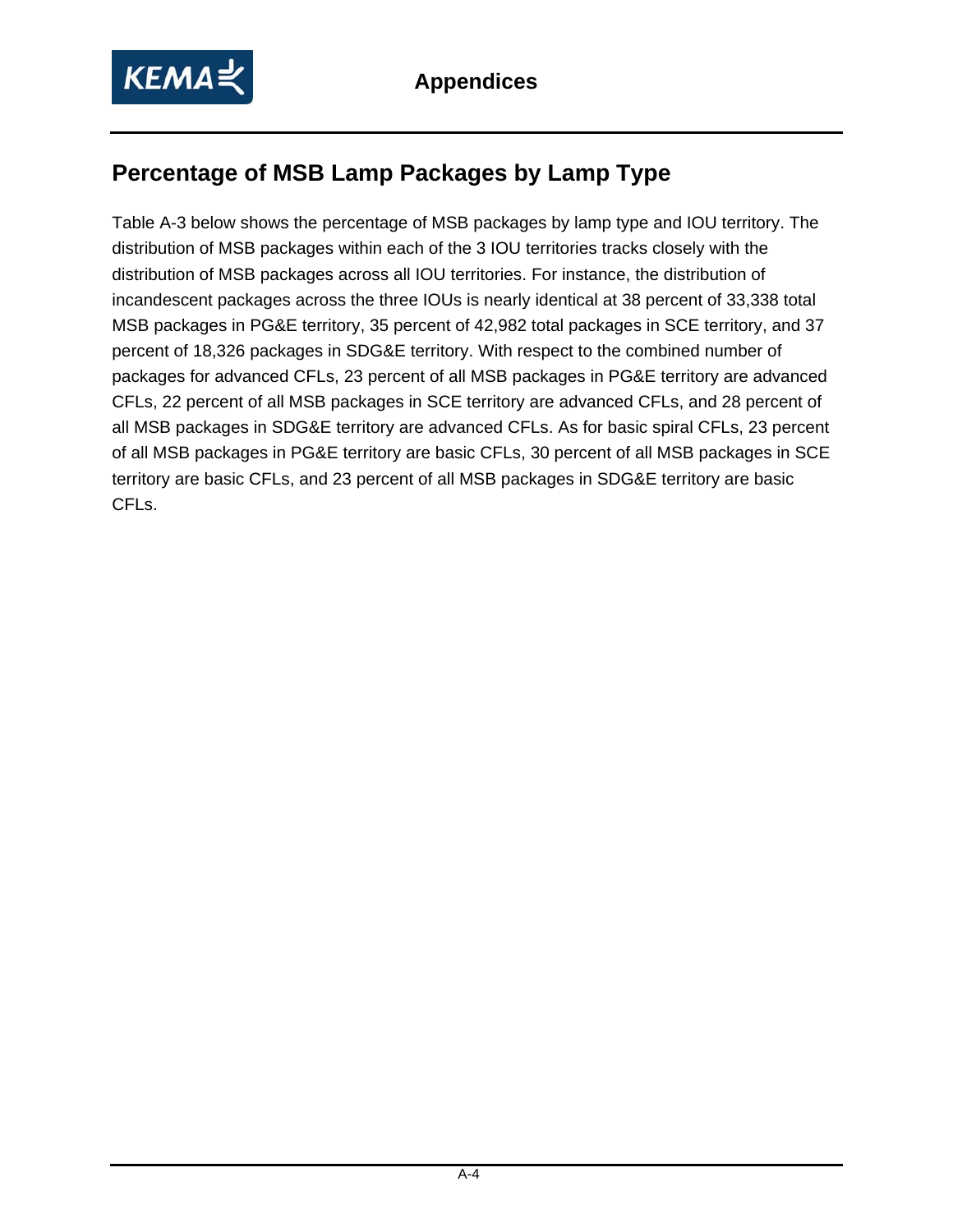

### **Table A–3**

### **California Stores: Percent of MSB Packages by Lamp Type and IOU Territory, 2009**

|                                          | <b>IOU Territory</b> |            |                  |                |  |
|------------------------------------------|----------------------|------------|------------------|----------------|--|
|                                          |                      |            |                  |                |  |
| <b>Medium Screw-Base (MSB) Lamp Type</b> | PG&E                 | <b>SCE</b> | <b>SDG&amp;E</b> | <b>Overall</b> |  |
| <b>ADVANCED</b>                          |                      |            |                  |                |  |
| High-wattage CFLs (>30 Watts)            |                      |            |                  |                |  |
| High-wattage spiral                      | 0%                   | 0%         | 0%               | 0%             |  |
| High-wattage tube                        | 0%                   | 0%         | 0%               | 0%             |  |
| High-wattage reflector/flood             | 0%                   | 0%         | 0%               | 0%             |  |
| Specialty CFLs: dimmable                 |                      |            |                  |                |  |
| Dimmable spiral                          | 2%                   | 2%         | 3%               | 2%             |  |
| Dimmable reflector/flood                 | 2%                   | 1%         | 1%               | 1%             |  |
| Specialty CFLs: 3-way                    |                      |            |                  |                |  |
| 3-way spiral                             | 0%                   | 1%         | 0%               | 1%             |  |
| Other advanced MSB CFLs (≤30 Watts)      |                      |            |                  |                |  |
| Reflector/flood                          | 4%                   | 4%         | 3%               | 4%             |  |
| A-lamp                                   | 7%                   | 9%         | 8%               | 8%             |  |
| Globe                                    | 3%                   | 2%         | 3%               | 2%             |  |
| Candelabra (MSB)                         | 1%                   | 0%         | 0%               | 0%             |  |
| Tube                                     | 4%                   | 2%         | 7%               | 4%             |  |
| Bug Light                                | 0%                   | 0%         | $0\%$            | 0%             |  |
| <b>LEDs</b>                              | 2%                   | 1%         | 1%               | 2%             |  |
| <b>NON-ADVANCED</b>                      |                      |            |                  |                |  |
| Halogen                                  | 14%                  | 11%        | 11%              | 12%            |  |
| Basic CFLs (≤30 Watts)                   | 23%                  | 30%        | 23%              | 26%            |  |
| Incandescents                            | 38%                  | 35%        | 37%              | 37%            |  |
| Other lamp types*                        | 0%                   | $0\%$      | 0%               | 0%             |  |
| <b>Total MSB Lamp Packages</b>           | 100%                 | 100%       | 100%             | 100%           |  |
| <b>Number of MSB Lamp Packages</b>       | 33,338               | 42,982     | 18,326           | 94,646         |  |

\* "Other lamp types" category is comprised primarily of cold cathode and HID lamps.

## **Number of Advanced Lamp Models**

Table A-4 below shows the number of unique advanced lamp model numbers by advanced by lamp type and IOU territory. The stores surveyed in SCE territory have the greatest number of unique advanced lamp model numbers with 264. PG&E stores have 202 unique model numbers and SDG&E has 113 unique model numbers. Stores that were surveyed in SCE territory have the highest number of unique MSB reflector/flood model numbers with 71 as compared with 47 unique reflector/flood model numbers in PG&E territory and 28 in SDG&E territory. SCE territory stores also have the greatest number of unique small-base CFLs with 23 as compared with 9 unique small-base CFL model numbers in PG&E stores and 7 in SDG&E stores.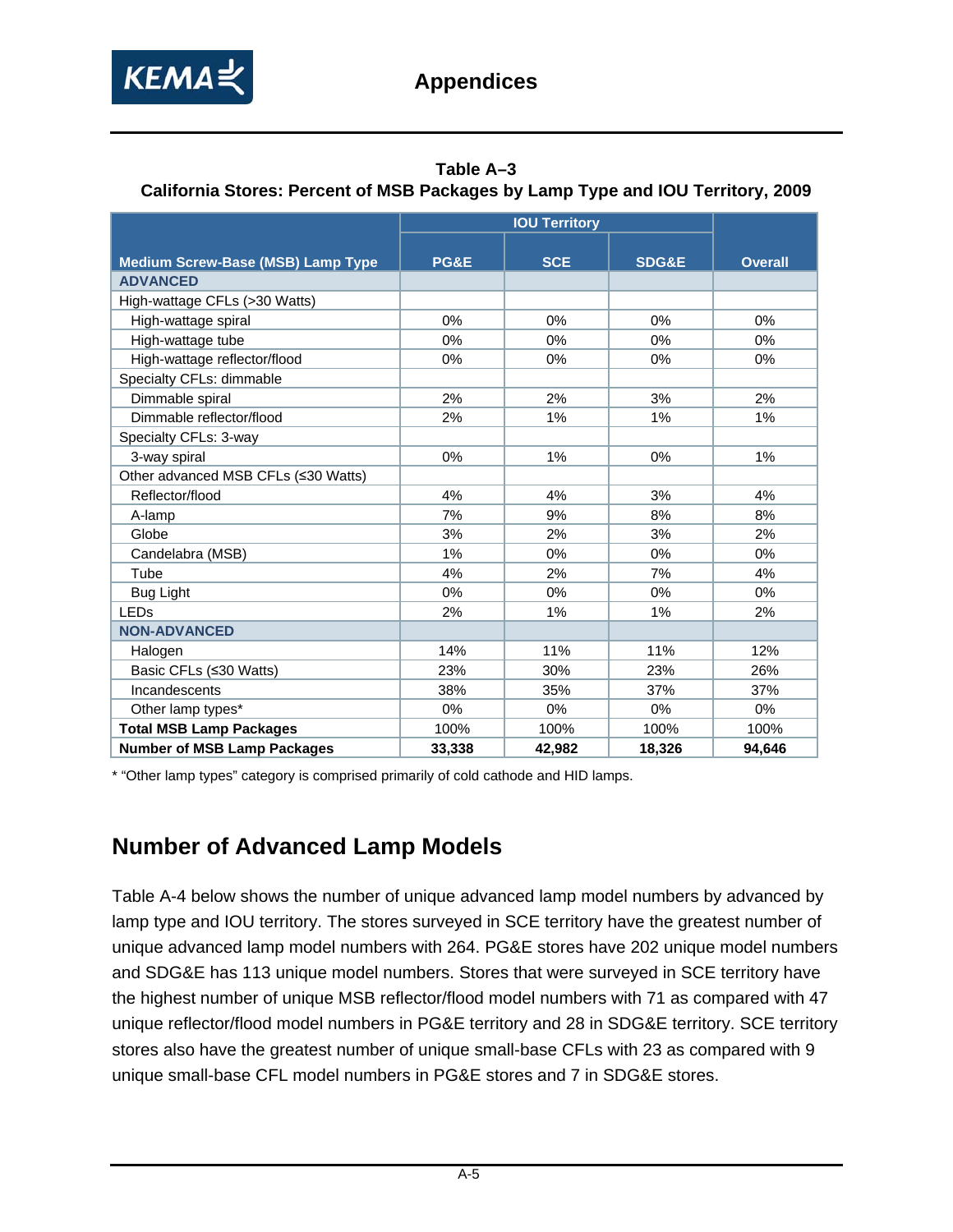

#### **Table A–4 California Stores: Number of Unique Advanced Lamp Models (All Base Types) by Advanced Lamp Type and IOU Territory, 2009**

|                                       | <b>IOU Territory</b>     |                |                  |                |  |
|---------------------------------------|--------------------------|----------------|------------------|----------------|--|
|                                       |                          |                |                  |                |  |
| <b>Advanced Lamp Type</b>             | PG&E                     | <b>SCE</b>     | <b>SDG&amp;E</b> | <b>Overall</b> |  |
| High-wattage MSB CFLs (>30 Watts)     |                          |                |                  |                |  |
| High-wattage spiral                   | 9                        | 15             | $\overline{4}$   | 20             |  |
| High-wattage tube                     | 1                        | 3              | 1                | 3              |  |
| High-wattage reflector/flood          | ٠                        | $\overline{a}$ | $\overline{a}$   |                |  |
| Specialty MSB CFLs: dimmable          |                          |                |                  |                |  |
| Dimmable spiral                       | 9                        | 15             | 7                | 18             |  |
| Dimmable reflector/flood              | 10                       | 14             | 9                | 20             |  |
| Specialty MSB CFLs: 3-way             |                          |                |                  |                |  |
| 3-way spiral                          | 10                       | 13             | 6                | 18             |  |
| Other Advanced MSB CFLs (≤30 Watts)   |                          |                |                  |                |  |
| Reflector/flood                       | 47                       | 71             | 28               | 85             |  |
| A-lamp                                | 39                       | 41             | 15               | 57             |  |
| Globe                                 | 22                       | 27             | 12               | 37             |  |
| Candelabra (MSB)                      | 11                       | 11             | 4                | 18             |  |
| Tube                                  | $\overline{\phantom{a}}$ | 2              | 1                | 3              |  |
| <b>Bug Light</b>                      | 9                        | 8              | 5                | 13             |  |
| <b>LEDs</b>                           | 12                       | 13             | 8                | 17             |  |
| Small-Base (Candelabra-Base) CFLs     | 9                        | 23             | $\overline{7}$   | 25             |  |
| GU-24 Base CFLs                       | $\overline{7}$           | $\overline{7}$ | 5                | 9              |  |
| Other Base CFLs*                      | $\overline{7}$           | 1              | 1                | 8              |  |
| <b>Number of Advanced Lamp Models</b> | 202                      | 264            | 113              | 351            |  |

\* "Other Base CFLs" excludes standard pin-based CFLs (non-GU) as these are not considered Advanced Lamps.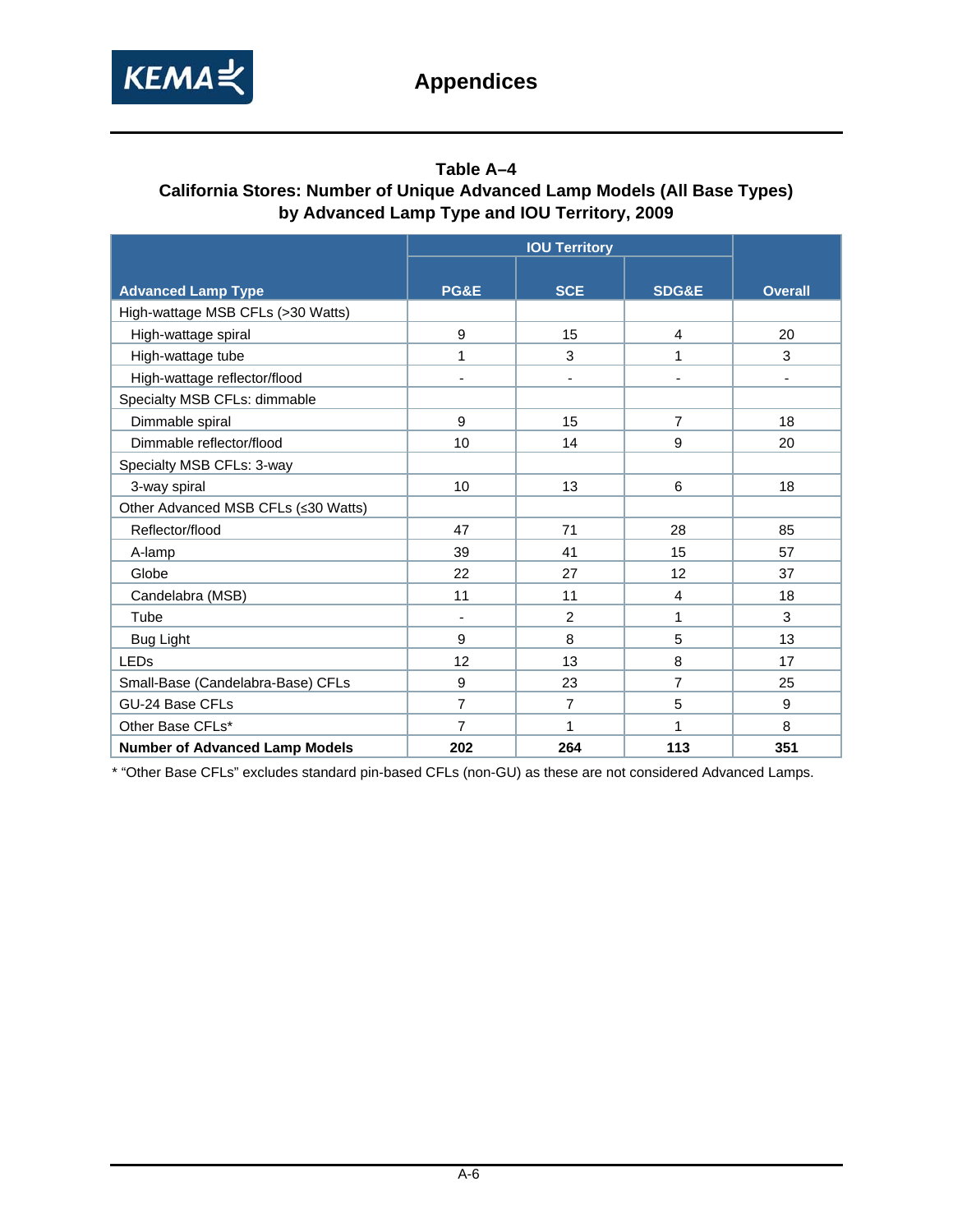

# **B. Advanced Lighting Literature Review (Non-California)**

As part of the Phase 2 Advanced Lighting Baseline Study, KEMA staff conducted a literature search to identify sources of non-California information on advanced lighting product sales, stocking, saturation, and pricing to provide points of comparison with the baseline data collected in California.

To locate non-California baseline data on advanced lighting products, we relied on the following resources:

- **NEEP Repository of State and Topical EM&V Studies** [\(http://neep.org/emv](http://neep.org/emv-forum/emv-library/research-evaluation-studies)[forum/emv-library/research-evaluation-studies\)](http://neep.org/emv-forum/emv-library/research-evaluation-studies), which contains links to state-level and regional studies performed in the New England and Mid-Atlantic states;
- **CEE Evaluation/Research Clearinghouse** [\(http://www.cee1.org/search/search.php\)](http://www.cee1.org/search/search.php), which contains links to studies performed throughout the United States and Canada;
- **Internet Searches** using advanced lighting product-related search terms; and
- **Canvass of KEMA, Inc. Lighting Experts**, including principals and project managers who have been or are currently are involved in energy-efficient lighting evaluation projects.

To be most useful for comparative purposes, we initially restricted our literature search to research reports containing primary data from non-California sources in the public domain that had been collected during the California baseline period (2008-2009). Subsequently, having found few data sources meeting these criteria, we expanded our search to include data from 2006-2007 and 2010-2011, as well.

We found few studies containing detailed data on specific advanced lighting lamp types. Two state-level studies we found were exceptionally useful, reporting detailed data from surveys of residential households during the 2008-2009 period that were statistically representative of households in their respective states. These studies, performed for consortia of electric utilities in Massachusetts and Connecticut, respectively, contain a wealth of information, including detailed breakouts of sales, availability, market penetration, and socket saturation for specific types of advanced lighting products. We found a number of older state-level and regional studies containing some useful information on these products, as well, albeit at much lower levels of detail. And we found two recent national studies released by the U.S. Department of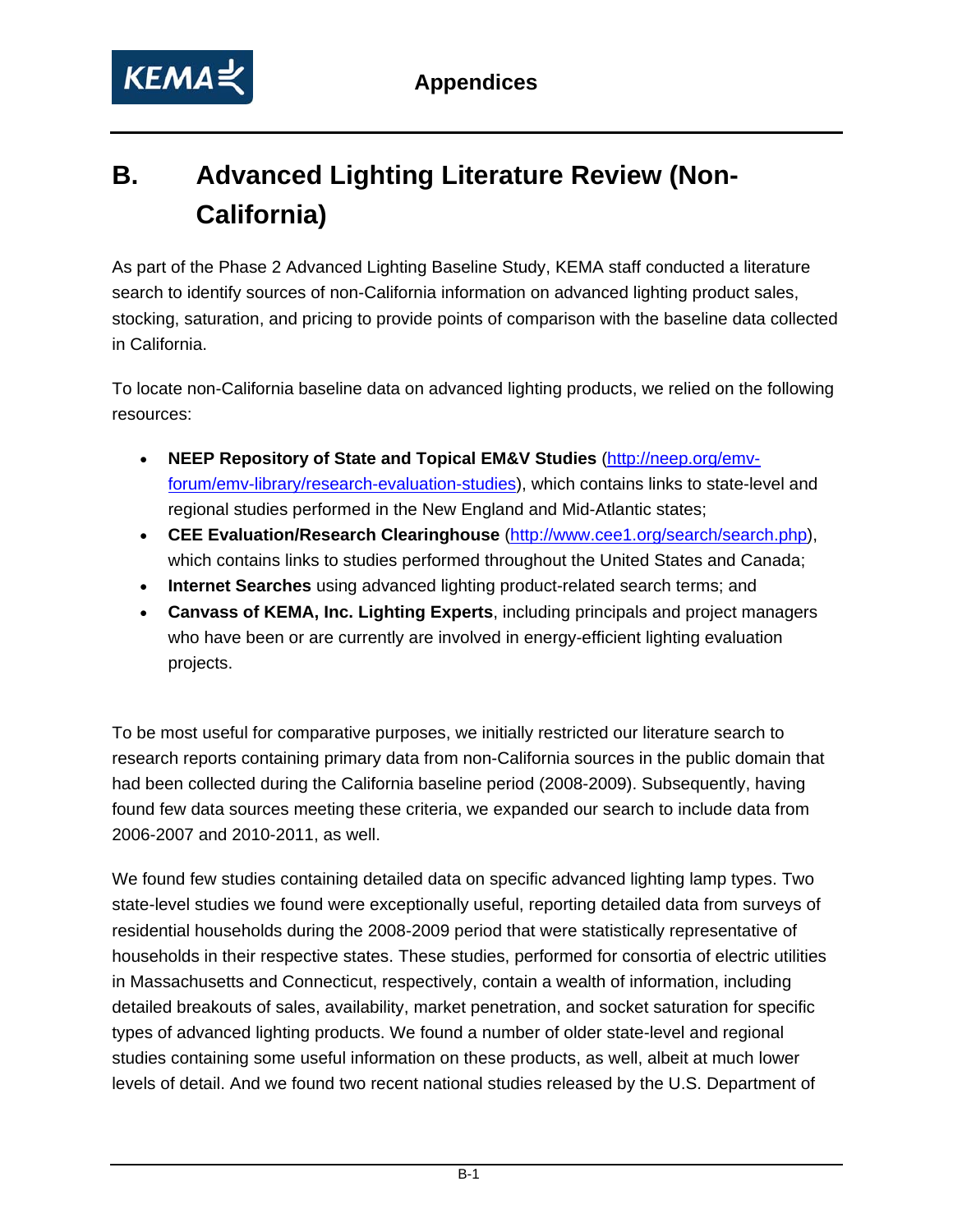<span id="page-75-0"></span>

Energy which provide longer-range overviews of broad trends in shipments and pricing of CFLs in general. These are described below.

## **Recent State-Level Market Evaluations**

The two most directly comparable studies we found, evaluations of CFL markets in Northeastern states, are shown in Table B-1. Following this, we describe the key findings of each study.

**Table B–1 Non-California Studies with Advanced Lighting Baseline Data for 2008-2009 Period** 

| State /<br>Region | Title of Report                                | Pub.<br><b>Date</b> | Author(s)                       | Client(s)                                                                                  | Year(s)<br>of data |
|-------------------|------------------------------------------------|---------------------|---------------------------------|--------------------------------------------------------------------------------------------|--------------------|
| <b>CT</b>         | The Market for CFLs in<br>Connecticut          | Mar-10              | NMR Group,<br><b>KEMA, SRBI</b> | Conn. Energy Conservation<br>Management Board, CL&P,<br>United Illuminating Co.            | 2009               |
| МA                | The Market for CFLs in<br><b>Massachusetts</b> | $Jan-10$            | NMR Group,<br>KEMA, Abt-SRBI    | Cape Light Compact,<br>National Grid, NSTAR<br>Electric, Unitil, Western<br>Mass. Electric | 2008.<br>2009      |

## **Connecticut (2009 data, 2010 report)**

The Connecticut market evaluation study reports 2009 primary data from a random digit dial (RDD) telephone survey of 500 residential customers in the state, an in-store intercept survey of 17 customers in retail outlets, and on-site home surveys of 95 customers conducted with a subset of the RDD respondents. The RDD and on-site survey data were weighted to reflect the population proportions for home ownership in the state. Because the RDD results differed substantially from those obtained with the on-site surveys, the findings discussed below are based solely on the weighted on-site data.

The on-site survey collected data on each socket in the home, including lamp type and style, wattage, application, socket type, room location, and specialty features if any; respondents were also asked to recall the date and store where the item was purchased. More than 4 out of 5 (85%) of Connecticut households were found to have at least one CFL installed, but fewer than one-third had one or more "specialty" CFL installed ([30](#page-75-0)%).<sup>30</sup> The number of specialty CFLs in

 $30$  In the Connecticut and Massachusetts studies, "specialty" CFLs included dimmable, three-way, recessed/flood, candelabra, globe, A-lamp, bullet/torpedo shaped, and bug-light varieties; note that this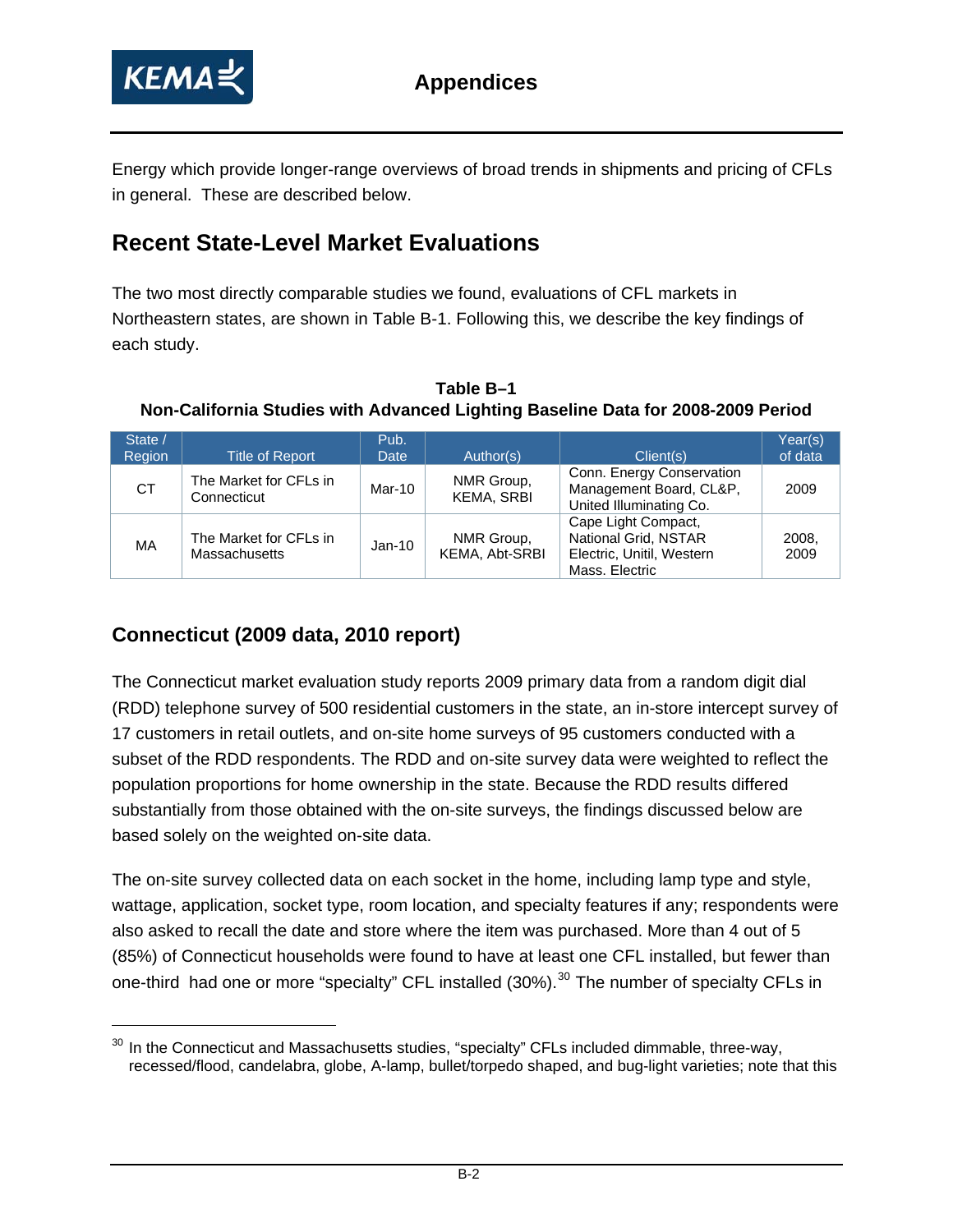<span id="page-76-0"></span>

use in the average Connecticut home was found to be 1.8, compared to 8.7 standard spiral CFLs. Of the specialty CFLs in current use in homes, three-way and flood/recessed were the most common varieties, with nearly 1 in 5 (19%) of homes containing at least one lamp in each category. Twelve percent of homes had one or more A-lamp CFLs installed, and lesser proportions reported having other specialty styles. Somewhat surprisingly, no dimmable CFLs were encountered during the on-site surveys.<sup>[31](#page-76-0)</sup>

In terms of socket saturation, the Connecticut study found that CFLs were installed in roughly one-quarter (23%) of residential sockets. Of these, the standard spiral style remained the dominant type, accounting for 74 percent of CFL sockets, or about 17 percent of all state residential sockets. By contrast, all styles of advanced CFLs combined accounted for 26 percent of CFL sockets, or roughly 6 percent of all residential sockets in the state. Flood and tube style CFLs accounted for 2 percent of all residential sockets each, with each of the other advanced lamp styles accounting for less than 1 percent each.

The Connecticut study found that about 1 in 4 households reported purchasing CFLs in 2009. Of these, 21% purchased the standard spiral style, and 4% purchased specialty varieties. Standard CFLs represented more than four-fifths (84%) of all CFL purchases in 2009, and all specialty CFL styles combined accounted for the other 16%. The most numerous specialty CFLs purchased in 2009 were the globe, three-way, flood/recessed, and candelabra styles.

### **Massachusetts (2009 data, 2010 report)**

 $\overline{a}$ 

The aforementioned Massachusetts market evaluation study reports 2009 primary data from RDD surveys of 503 state residents, and an on-site socket inventory of 100 homes. As was the case with the Connecticut study, notable differences were observed between the RDD and onsite results for CFL usage, storage and purchases, and thus only the weighted on-site results are discussed here, since they are more reliable.

The Massachusetts on-site surveys gathered data very similar to what was collected for the Connecticut study. The study authors found that while overall CFL penetration in Massachusetts

set of products encompasses many advanced lighting products per the California IOUs' definitions, but CT and MA do not include CFLs greater than 30 watts in their definitions of "specialty lamps" as would be included in the California definition of "advanced lamps."

<sup>&</sup>lt;sup>31</sup> Dimmable CFL purchases and current use were reported in the Connecticut RDD and store intercept results; and dimmables in current use were encountered in the Massachusetts RDD and on-site surveys (see below). The authors of the Connecticut report suggest that their respondents may have been confused by the term, blurring the distinction between dimmable lamps and dimmer switches.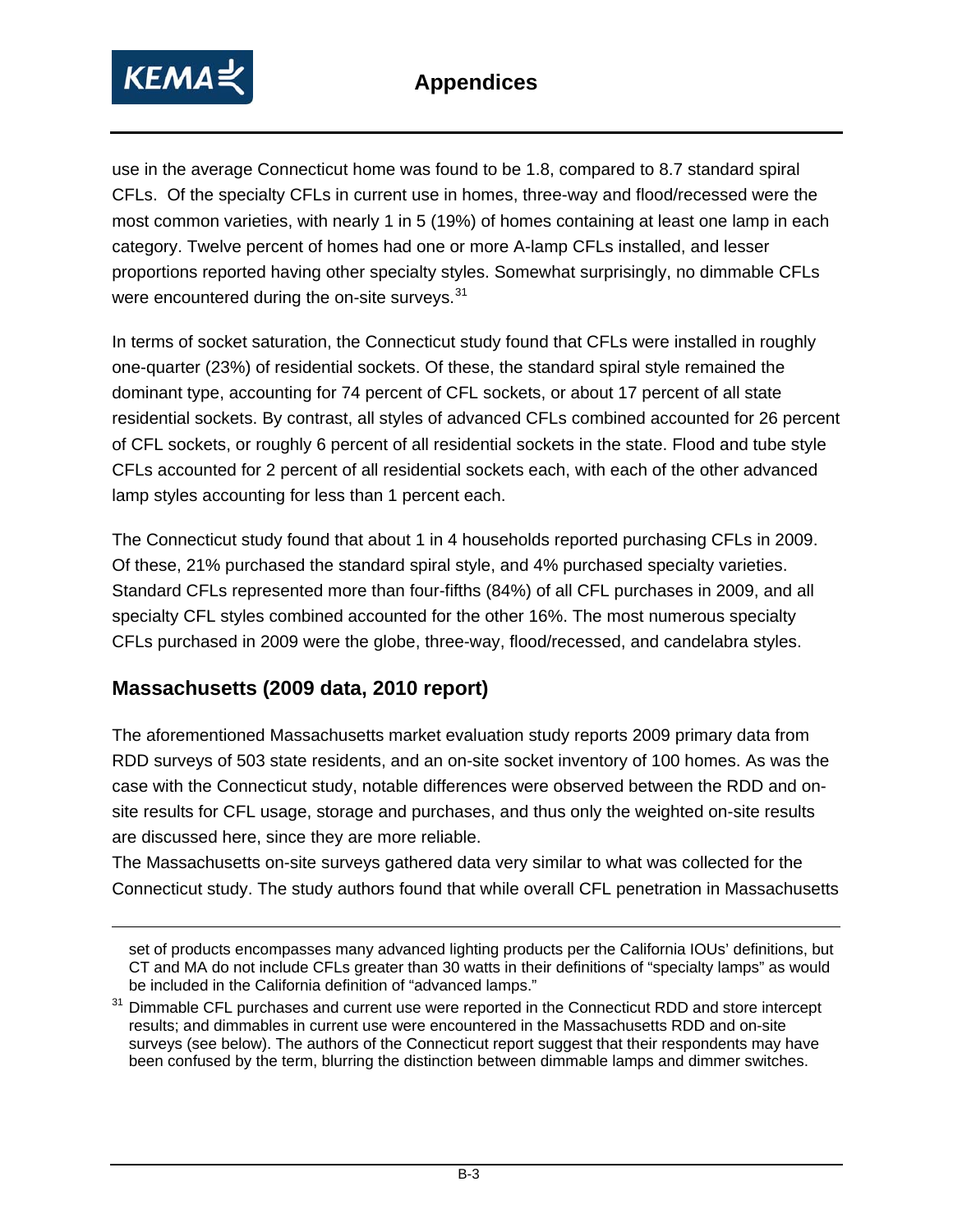<span id="page-77-0"></span>

homes was high, with 88 percent of homes having at least one CFL installed, only 25 percent of homes had one or more specialty CFLs installed. The number of specialty CFLs in use in the average Massachusetts home was found to be 1.3 lamps per home, compared to 8.1 standard spiral CFLs. Of the specialty CFLs in current use in homes throughout the state, the most common varieties were the flood/recessed and A-lamp styles, one or more of which were installed in 8 and 9 percent of homes, respectively. Bullet/torpedo CFLs were found in 6 percent of homes, globe CFLs in 5 percent of homes, and dimmable and three-way CFLs were each found in 4 percent of homes.

In terms of socket saturation, the Massachusetts study found that overall, 26 percent of Massachusetts residential sockets contained a CFL in 2009.<sup>[32](#page-77-0)</sup> Of all residential sockets in the state, about 30 percent contain specialty lamps; about 12 percent of these, or 4 percent of the total lamps, are specialty CFLs. Roughly 22 percent of Massachusetts household sockets contain A-shape or spiral CFLs; about 21 percent of these are spirals, and about 1 percent are A-lamp. The other specialty CFL styles account for much smaller shares of residential sockets: for example, dimmable and three-way CFLs account for less than 1 percent of residential sockets in the state.

In terms of purchases, 19 percent of Massachusetts households bought one or more CFLs of any type in 2008. Eighteen percent purchased the standard spiral variety, and 5 percent purchased one or more specialty styles.<sup>[33](#page-77-0)</sup> Among the specialty styles purchased in 2008, dimmables, globe, and flood/recessed were the most popular, one or more having been purchased by 2 percent of state households. The candelabra, A-lamp and bug light varieties were each reported to have been purchased by 1 percent of households.

## **Studies with Less Comprehensive Data on Advanced Lighting Products**

Casting our net more broadly, we found a relatively large number of studies that provide some limited information on advanced lamps or fixtures, including sales, retail outlet stocking, pricing, saturation and market penetration, albeit for a limited number of specialty CFL types or for all

By contrast, roughly two-thirds of sockets contained either an incandescent (62%) or a halogen (5%).

<sup>&</sup>lt;sup>33</sup> The standard and specialty percentages don't add to the total because some respondents reported purchasing both types.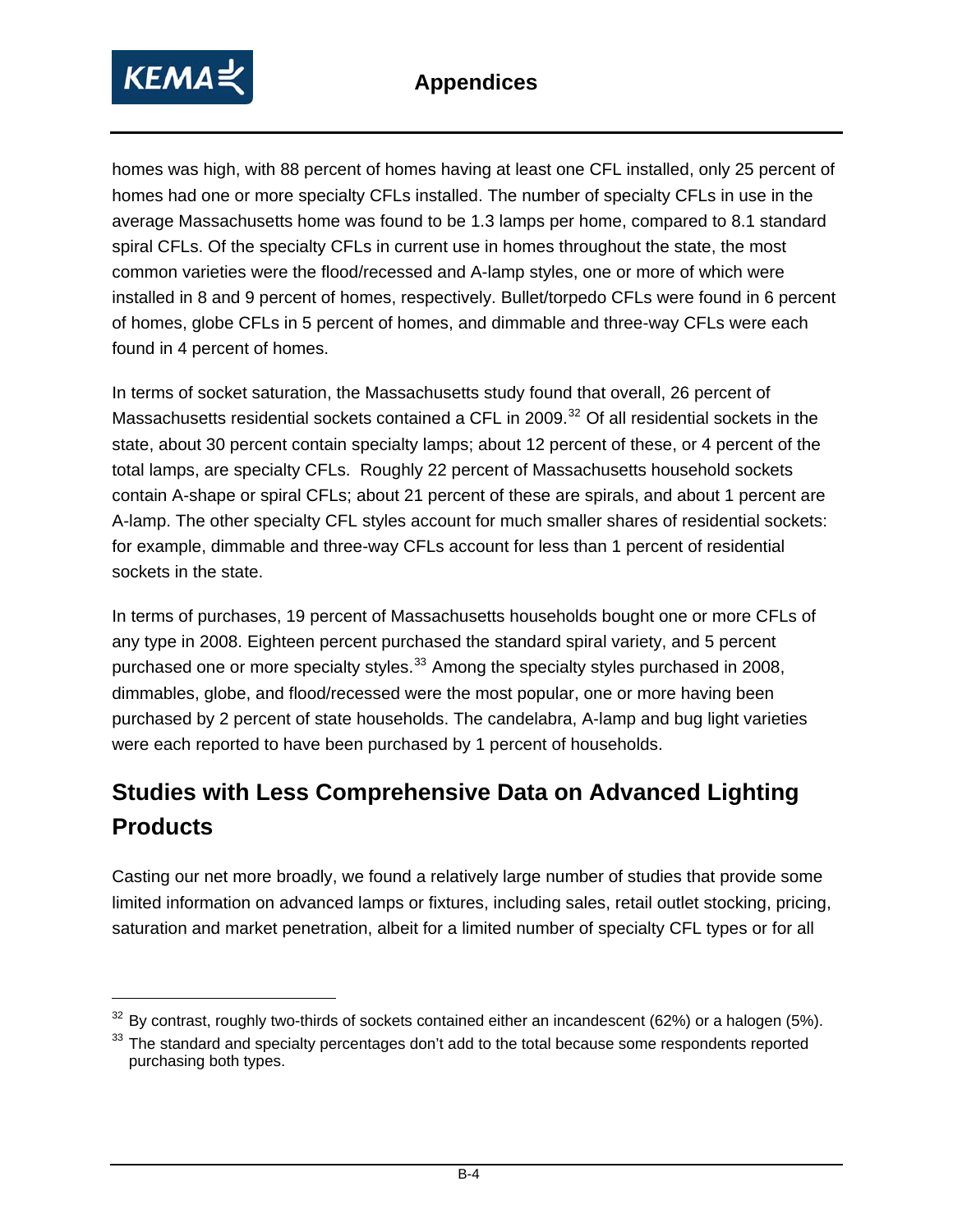<span id="page-78-0"></span>

-

specialty types combined. These are presented in Table B-2. Following the table, we briefly describe each study.

**Table B–2 Non-California Studies Containing Less Comprehensive Advanced Lighting Data** 

| State /<br>Region                  | <b>Title of Report</b>                                                                                                                           | Pub.<br>Date | Author(s)                                      | Client(s)                                                                                                                                 | Year(s)<br>of data |
|------------------------------------|--------------------------------------------------------------------------------------------------------------------------------------------------|--------------|------------------------------------------------|-------------------------------------------------------------------------------------------------------------------------------------------|--------------------|
| Pacific<br>Northwest               | 2008-09 CFL Tracking Study,<br><b>ENERGY STAR Consumer</b><br>Products Lighting Project, Market<br><b>Progress Evaluation Report</b>             | $Jul-09$     | <b>KEMA</b>                                    | Northwest Energy<br><b>Efficiency Alliance</b>                                                                                            | 2008               |
| MA                                 | Market Progress and Evaluation<br>Report for the 2007<br>Massachusetts ENERGY STAR<br>Lighting Program, Final (Vol. 1,<br>Findings and Analysis) | $Jul-08$     | NMR Group,<br>RLW Analytics,<br>Dorothy Conant | Cape Light Compact,<br>Mass. Electric Co.,<br>Nantucket Electric Co.,<br>NSTAR Electric, Unitil,<br>Western Mass, Electric<br>Co., Unitil | Thru<br>2007       |
| Puget<br>Sound<br>Area             | <b>Puget Sound Area Residential</b><br><b>Compact Fluorescent Lighting</b><br><b>Market Saturation Study</b>                                     | Nov-07       | EMI                                            | Puget Sound Energy,<br>Seattle City Light,<br>Snohomish County<br><b>PUD</b>                                                              | 2006.<br>2007      |
| <b>APS</b><br>Service<br>Territory | APS Measurement, Evaluation &<br>Research (MER) Report:<br>Consumer Products Program<br>(CPP)                                                    | Sep-08       | Summit Blue,<br>Opinion<br>Dynamics Corp.      | <b>APS</b>                                                                                                                                | Thru<br>2007       |
| National                           | CFL Market Profile 2009                                                                                                                          | Mar-09       | U.S. DOE                                       | n/a                                                                                                                                       | Up to<br>2008      |
| National                           | CFL Market Profile 2010                                                                                                                          | $Sep-10$     | U.S. DOE                                       | n/a                                                                                                                                       | Up to<br>2009      |

NEEA's 2008-2009 CFL Tracking Study contains information on trends in the Pacific Northwest region on product availability in stores and retail pricing of CFLs. Data were collected in a series of interviews with retailers and manufacturers, and 58 retail outlet shelf surveys. No data were collected from consumers. Among the key findings was that the proportion of lighting retailers carrying CFLs increased between 2006 and 2008. The average number of spiral-type lamps rose dramatically during this period, while the average number of specialty CFL types<sup>[34](#page-78-0)</sup> held constant. Prices for CFLs in the Northwest region remained constant on average over the period.

The Market Progress and Evaluation Report done for the Massachusetts Energy Star lighting program for the 2007 program year contains statewide information on retail outlet stocking of

<sup>&</sup>lt;sup>34</sup> NEEA includes all a-lamps in their definition of "general purpose" CFLs (not in the specialty lamp category) and does not include wattage in its classification of CFLs as general purpose or specialty.